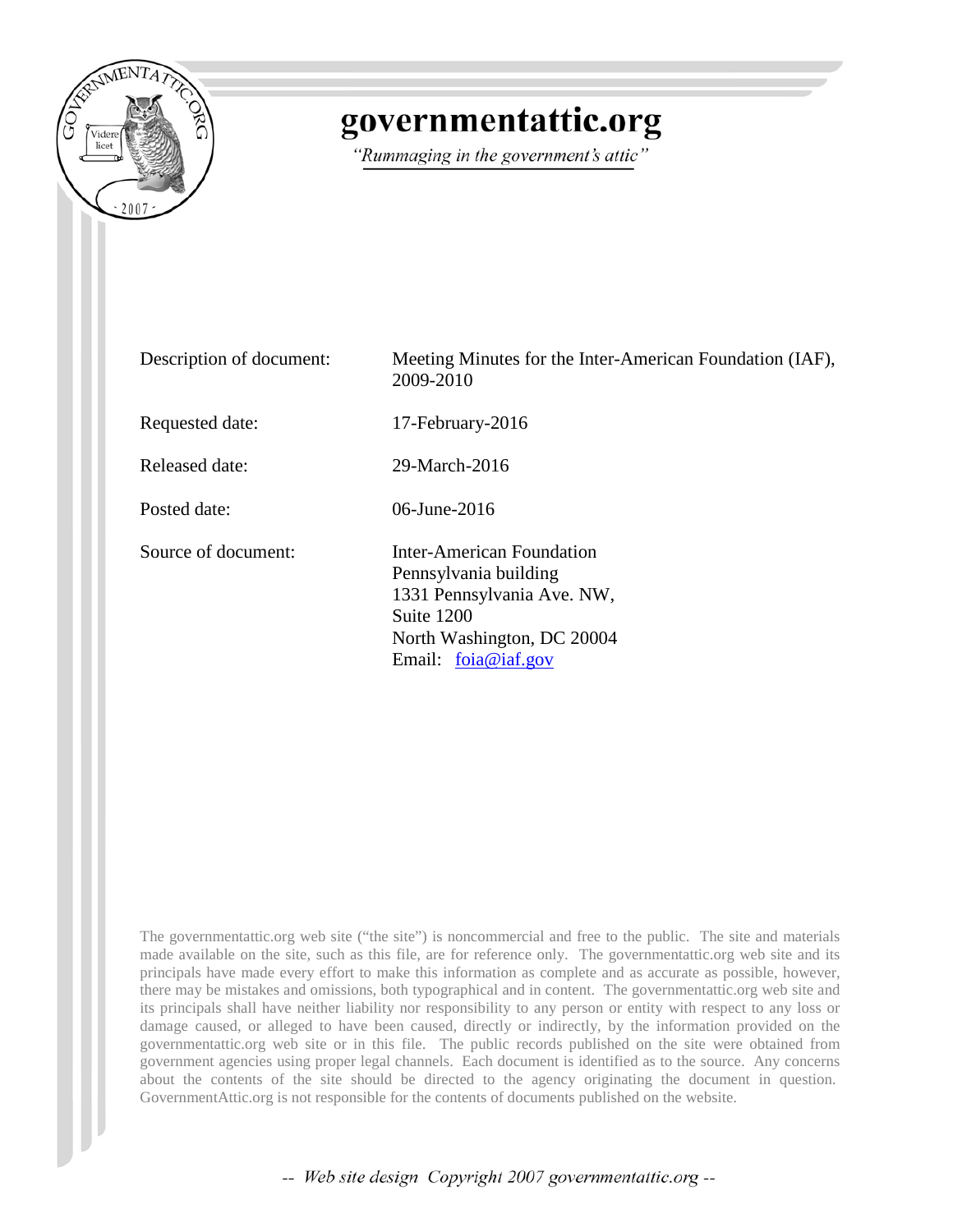

**Inter-American Foundation**  An Independent Agency of the U.S. Government

FOIA IAF-2016-005

March 29, 2016

*Via email* 

This letter is in response to your Freedom of Information Act (FOIA) email inquiry, received on February 17, 2016. In that email you submitted the following request, which I quote in its entirety:

Pursuant to the provisions of the Freedom of Information Act, I respectfully request a copy of the meeting minutes for the IAF during the time period January 1, 2009 through December 31, 2010.

In response to your FOIA request, attached please find one responsive document of 132 pages being released in full. There is no fee associated with this request.

Please let me know if you have any questions, and thank you for your patience.

Regards,

Paul M. Zimmerman General Counsel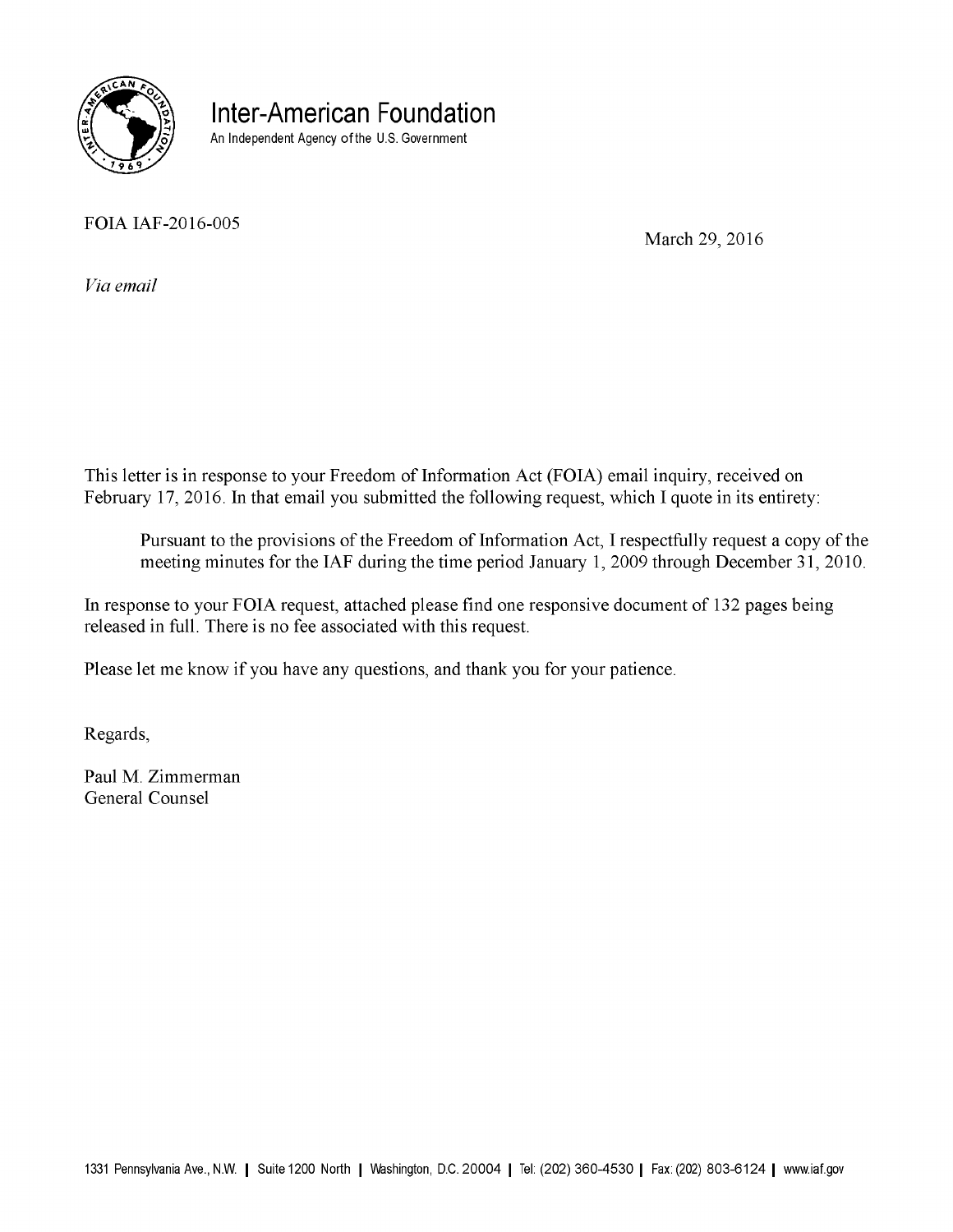#### Minutes of the Meeting of the Board of Directors Inter-American Foundation April 27, 2009

The Board of Directors of the Inter-American Foundation (IAF) met at 901 N. Stuart Street, Arlington, Virginia, on April 27, 2009. Board Members present were John P. Salazar, Chairman; Thomas Dodd, Vice Chair; Thomas Shannon, Member; Jack Vaughn, Member; and Roger Wallace, Member. IAF staff members in attendance were Larry Palmer, President; Linda B. Kolko, Vice President for Operations; Jennifer Hodges, General Counsel; Judith Morrison, Regional Director for South America and Caribbean; Jill Wheeler, Regional Director for Central America and Mexico; Emilia Rodriguez-Stein, Director for Evaluation; Seth Jesse, Representative for El Salvador; and Cindy Soto, Executive Assistant.

#### Call to Order

The Chairman called the meeting to order at 9:00 a.m.

Chairman Salazar began by thanking Mr. Wallace and Mr. Vaughn for their service as Chair and Vice Chair of the Board of Directors, respectively.

#### Approval of Minutes

Vice President for Operations Linda Kolko requested a correction to the minutes of the December 15, 2008, Board of Directors meeting. On Page 1, the second paragraph of the President's Report should read "total funding of \$17.1 *million*" [emphasis added].

Board Member Roger Wallace requested a correction on Page 4. The first sentence in the second full paragraph should read "but need larger US corporate foundations and noncorporate foundations".

The amended minutes were unanimously approved.

Chairman Salazar highlighted several follow-up items from the December 15, 2008, meeting minutes.

Chairman Salazar asked for an update on FUNDEMEX.

Chairman Salazar said Amb. Dodd had mentioned the possibility of partnering with Partners of the Americas (POA) and Amb. Palmer had noted the IAF has a great connection there with President and CEO Stephen Vetter. Ms. Morrison noted Mr. Vetter participated in the panel for IAF and RedEAmérica at the VI Inter-American Conference on CSR in Colombia in December 2008. Ms. Kolko said POA is a great organization. However, it has lost its core funding from USAID and they have met with us in the past seeking additional funding. Chairman Salazar agreed we do not need to encourage groups that need money; we need to find people who want to help us. Ms. Kolko said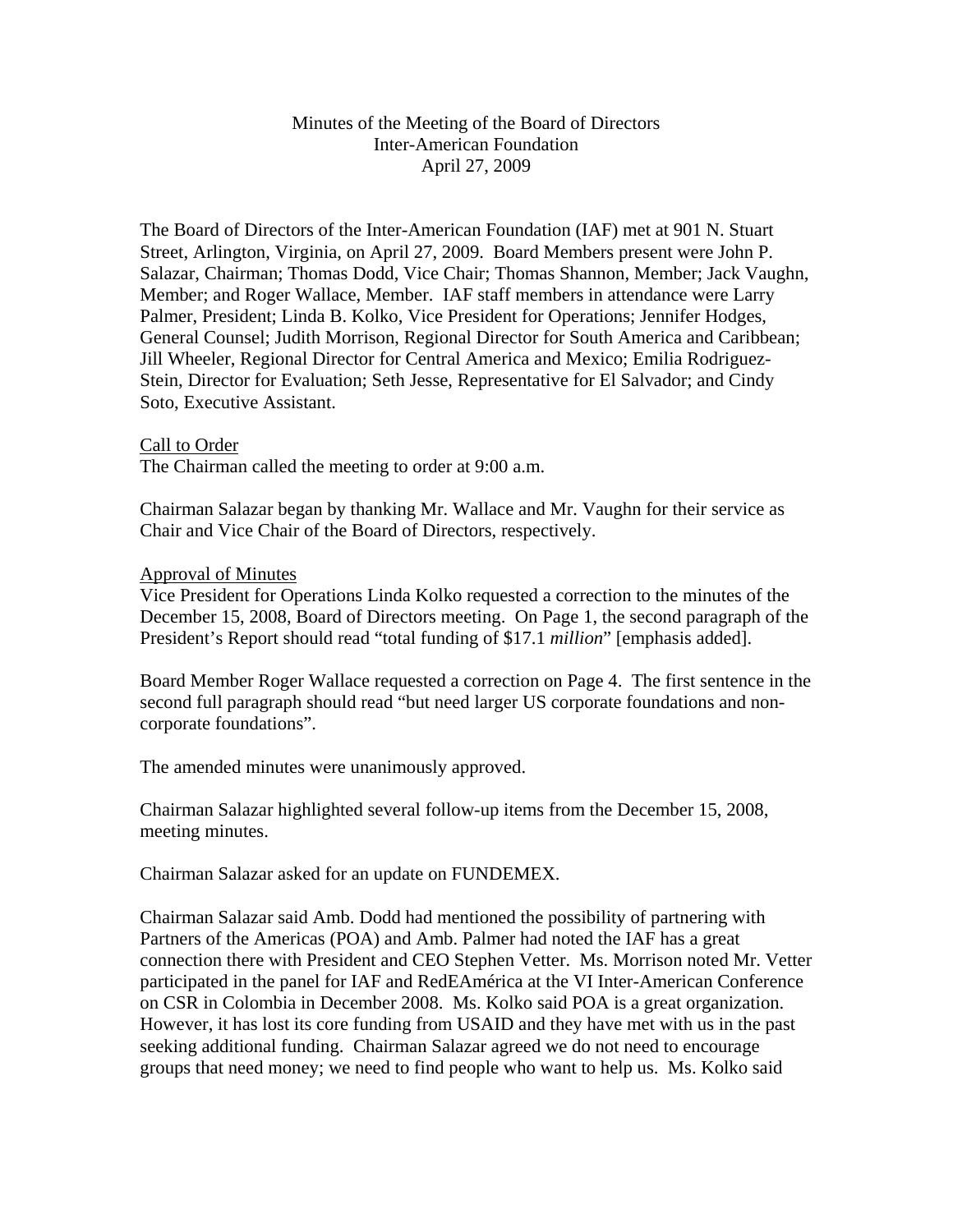POA has a great network throughout the region and some of its partner organizations have applied for and received grants from the IAF.

Chairman Salazar asked Ms. Morrison about the status of working with Monterrey Tech to create a virtual RedEAmérica training module.

Chairman Salazar asked Ms. Wheeler about the North American Development Bank.

Chairman Salazar asked Ms. Hodges about the status of the Foreign Assistance Act reform. At the last Board meeting, we had some discussion about how to position the IAF. Mr. Wallace later circulated an article, *Foreign Aid: What Works and What Doesn't*, by Nicholas Eberstadt and Carol C. Adelman; Development Policy Outlook, AEI Online; October 27, 2008. Ms. Hodges agreed that those types of articles have been very helpful to us, for example, in preparing the Congressional Budget Justification. It is not about revamping what the IAF does, but how we talk about what we do.

Chairman Salazar asked Ms. Hodges about the Social Investment and Economic Development Fund for the Americas. Ms. Hodges said it has not been reintroduced in the  $111<sup>th</sup> Congress.$ 

Chairman Salazar asked about the status of the agency white paper.

Chairman Salazar asked Ms. Kolko about updating the IAF logo and a new tagline.

Chairman Salazar asked if there were any developments on Advisory Council Member Wendy Paulson's question if there was a systematic way for the IAF to be included in CODELS.

Chairman Salazar highlighted items that were discussed at the December 15, 2008, Advisory Council meeting. Advisory Council Member Anita Perez Ferguson mentioned a New York Times editorial about Latin America and the new Administration. She had suggested it was a prime time for the IAF to submit a letter or op-ed, from the IAF Board Chair or President, about its accomplishments. Ms. Hodges said we considered and discussed it, and unfortunately did not feel that there was an appropriate, attentiongrabbing IAF response at that point. Ms. Kolko said it would be difficult to get something published from the head of an agency; perhaps it could come from somebody else.

Chairman Salazar said Ms. Perez Ferguson also suggested a special resolution in the House about the IAF's  $40<sup>th</sup>$  anniversary. Ms. Hodges said we are working on that and further details will be provided in the Congressional Affairs update.

Mr. Wallace mentioned two follow-up items from the December 15, 2008, Board meeting. He asked for the status of Mais Unidos and FIRJAN, the Federation of Industries of the State of Rio de Janeiro. Mr. Wallace also noted the discussion about how the IAF might end up moving some of our grantees into the carbon sequestration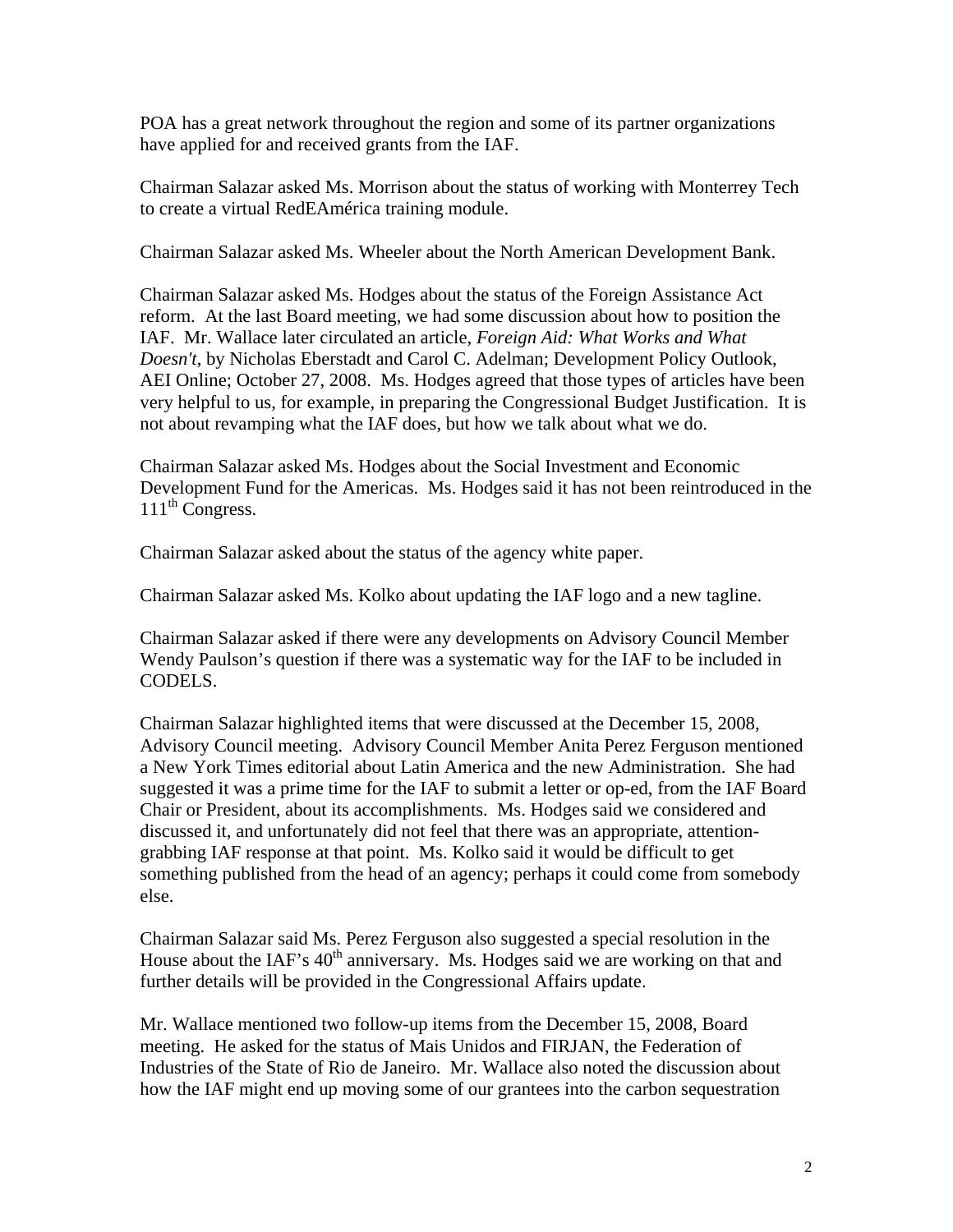movement. He asked whether there was a point person on the topic, which could ultimately be a significant revenue stream for our grantees.

# *President's Report*

Amb. Palmer said it has been quite a dynamic period since the last meeting in December 2008. Much has happened domestically and internationally. One of the most significant events was the Fifth Summit of the Americas in Trinidad & Tobago. Amb. Palmer attended the Private Sector Forum. Ms. Morrison worked closely with Forum Empresa, based in Chile, which was instrumental in organizing a workshop on public-private partnerships and corporate social responsibility.

Ms. Kolko said over the past five years, in collaboration with the US Mission to the OAS and the Summit Secretariat, the IAF has been sponsoring the participation of civil society in the Summit process. The IAF supported African descendants and persons with disabilities to attend the Civil Society Forum this year. Ms. Kolko noted that when she attended the OAS General Assembly in Colombia in June 2008, 16 ambassadors acknowledged the importance of combating racism and working to improve the quality of life for persons with disabilities. The civil society organizations are negotiating with their own governments, like we do in the US, and we can be proud of supporting civil society which State Department also feels is very important.

Amb. Palmer emphasized that the IAF supported both civil society and the corporate sector at the Summit. A number of CEOs attended the Private Sector Forum. One message that came through was that the corporations, even though they understand finances are tight, said they wanted to keep the corporate sector involved in their social responsibilities.

The keynote speaker of the session, "Recommendations for Public/Private Partnerships Summit Implementation", was scheduled to be the President Martín Torrijos of Panama. However, he could not make it and was replaced by US Secretary of Labor Hilda Solis. Amb. Palmer had a chance to talk with Secretary Solis, who was supportive of the IAF when she was on the Hill. Ms. Hodges added that Secretary Solis was the co-sponsor of our Dear Colleague letter in recent years. Amb. Palmer said Secretary Solis remembered the IAF and what we do. She said if there was anything she could do to help from where she is now, she would be happy to do it. Ms. Hodges noted that Secretary Solis took to her new post her former legislative director, Megan Uzell, with whom we have a great relationship.

Amb. Palmer met with the president and the executive body of Forum Empresa, based in Chile. Ms. Morrison explained that Empresa is a network that targets CEOs in the private sector. A number of RedEAmérica members are involved with Empresa directly. Empresa is looking at pushing CEOs to get more engaged, not just in the Summit process, but in development as a whole. They are looking at democratic practice and corporate social responsibility more broadly, and they see the connection with the IAF as being important for them as they move forward. In light of the economic crisis, this was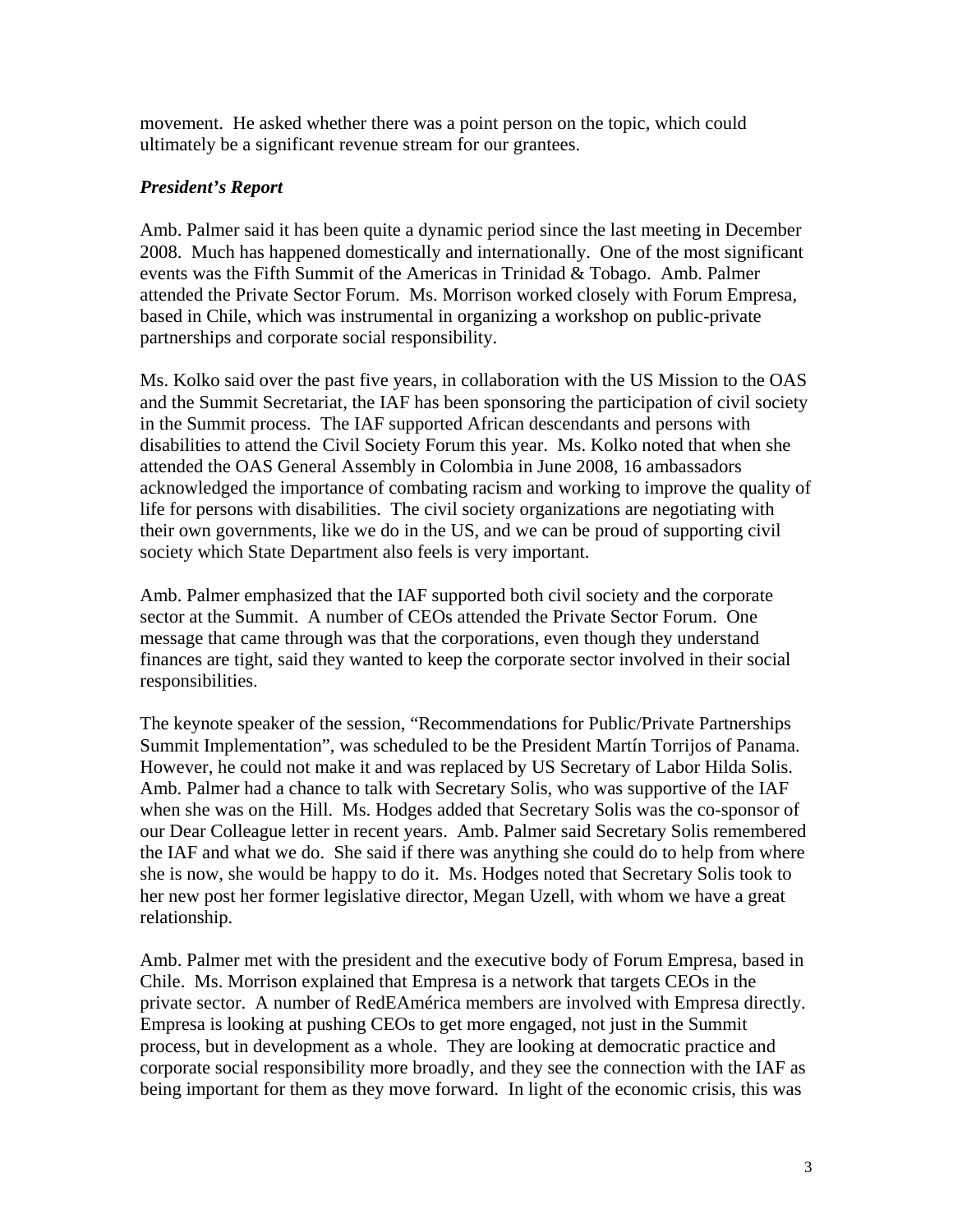an important opportunity to talk about the private sector role and engagement with heads of state and important dignitaries who were participating in the Summit. We are hoping for follow-up opportunities to deepen the relationship among Empresa, IAF, and RedEAmérica members. The Private Sector Forum was an opportunity for the private sector to say they are present, involved and they are going to be actors in improving the economic situation and the social conditions of Latin America.

Mr. Wallace asked if there was a list of the private sector participants. Ms. Morrison said she would provide the list to the Board. She noted that there were not quite as many CEOs as they had originally anticipated because of logistical complications. Mr. Wallace said it would be interesting to have the tentative list because that would indicate interest, even if their participation might have been trumped by logistics.

Amb. Palmer asked Ms. Wheeler to provide an update on Fundación del Empresariado en México (FUNDEMEX). Ms. Wheeler said the FUNDEMEX agreement is moving forward and getting closer to finalization. FUNDEMEX is the national association of business people in Mexico. They are building on the Fundación del Empresariado Chihuahuense (FECHAC) community foundation model, where they collect donations throughout the country when businesses file their quarterly taxes. The businesses can opt to give a donation to this national organization that does subgrants. They send about 80 percent of the donations back to the sending states and reserve 20 percent to send to the poorest regions, mainly Oaxaca, Guerrero and Chiapas.

There are two main programs. One is subgrants to small organizations for incomegenerating productive projects, mostly agriculture and small business. They also run job training and scholarship programs, which the IAF will not be involved in. We are working on a matching subgrant agreement where the bulk of the IAF funding would go to the subgrants for income generating projects, with FUNDEMEX contributing their own funds and raising additional funds from other RedEAmérica partners in Mexico and engaging new partners to match our funds by at least two-to-one in this grant agreement, and hopefully even more. They are looking at fundraising from very large corporations in Mexico.

In January Ms. Wheeler and Gabriela Boyer, one of the new Mexico representatives, met with FUNDEMEX in Mexico City to work on the details of the agreement. They visited some of the subgrants in the field and were impressed by the way they were managed. Ms. Wheeler had earlier participated in observing their selection committee. Now we are working out some of the details such as membership on the selection committee and the selection criteria. We are hoping to get the agreement finalized to be included with this fiscal year's new grants.

Mr. Wallace asked about the final size of the grant. Ms. Wheeler said the initial IAF contribution is \$350,000. FUNDEMEX would match over a million dollars for the first couple of years. We were originally considering a larger number, but the more we got into the details one issue was their existing staff capacity and the time it would take them to scale up and manage larger amounts of funding. In addition, with the economic crisis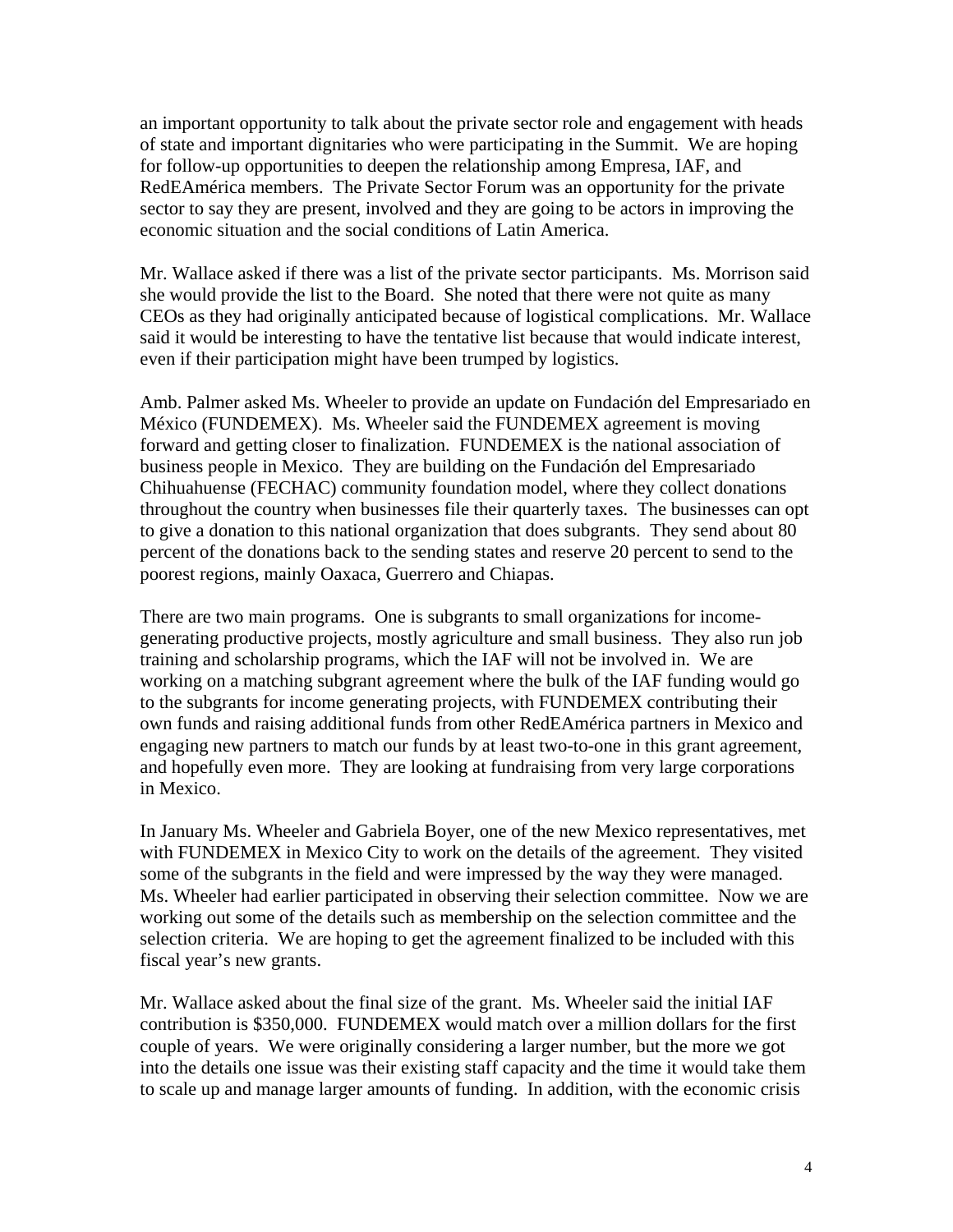they were starting to be a little more hesitant about how much they thought they could commit from their corporate partners. At this point they have a contribution from FEMSA Foundation of over \$100,000 committed for the first year of the project and hopefully they will renew that in the second year. There would be an interest in continuing to grow and expand the program.

Amb. Palmer said this particular grant represents a new model to RedEAmérica. We used a new budget construct. These are all income-generating projects. It will be a new model for us and we are following it closely.

Chairman Salazar said he was pleased to hear the field visit indicated they seem to be doing what they say they are doing. Ms. Wheeler agreed and said the purpose of the visit was to understand more clearly how their selection and monitoring process works. The idea is that the groups that receive subgrants through the fund may eventually scale up and apply for a full IAF grant, so it helps to create a pipeline of proposals for the future.

Mr. Wallace asked if the IAF is going to participate in the review of the subgrantees. Ms. Wheeler said the IAF will participate, but the details are still to be defined. We are discussing the possibility of having a couple of staff members on the review committee that meets about twice a year to review the paper proposals.

Continuing with his report, Amb. Palmer said we are moving along with plans for the IAF's  $40<sup>th</sup>$  anniversary. Ms. Kolko mentioned we are putting together a 40-year photo retrospective of IAF projects to display at universities. Ms. Hodges has been working with Advisory Council Member Georgette Dorn to display the exhibit at the Library of Congress (LOC). Ms. Hodges noted there were some complications working with the LOC. For example, there is a legislative requirement that the LOC own the materials they exhibit. While we can donate the materials to them, there also are spacing issues. We currently are looking at the Hispanic Reading Room.

Chairman Salazar asked about the possibility of hosting the exhibit at the University of Texas at El Paso (UTEP). Ms. Kolko said Advisory Council Member Diana Natalicio has a potential date in September. Ms. Wheeler and Public Affairs Specialist Mark Caicedo are working on that venue.

Ms. Kolko mentioned Advisory Council Member Kathryn Hochstetler was interested in hosting the exhibit. Although Dr. Hochstetler is moving to Canada, she is following up with her colleagues at the University of New Mexico.

Ms. Kolko has been in touch with Advisory Council Member Rita DiMartino about the work we have done in collaboration with groups in New York. Ms. DiMartino has communicated with individuals at the City University of New York, and we may host some activities in New York.

Ms. Kolko said we have had some initial discussions with the Smithsonian National Museum of the American Indian (NMAI) to host a public exhibit on arts and crafts and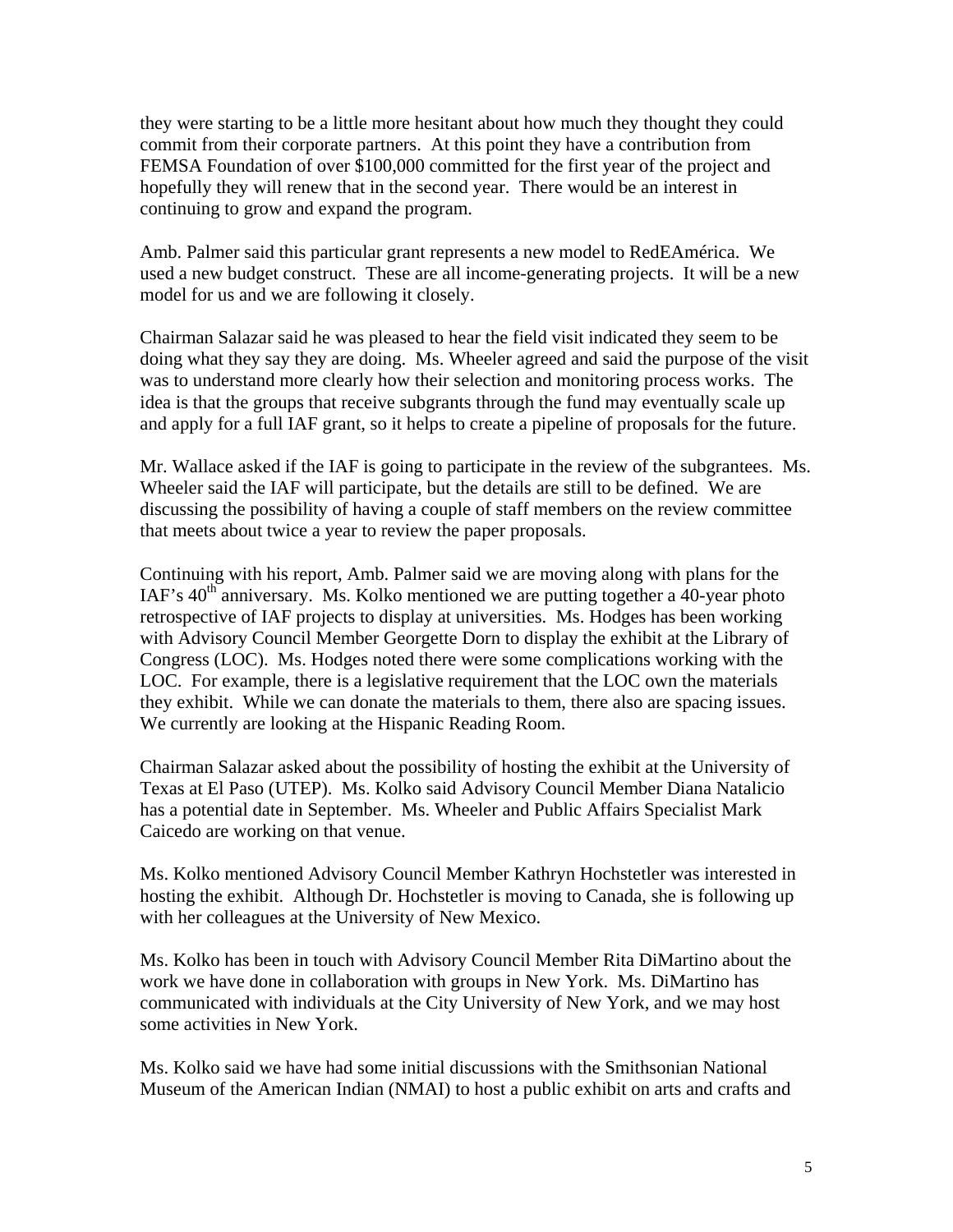musicians from some of our indigenous projects. NMAI is doing a program in the fall and we have discussed the possibility of sponsoring some of our grantees to participate. The NMAI space is ideal because of its large atrium area and the number of people that visit. We have also met with representatives of the Smithsonian National Museum of African American History and Culture (NMAAHC) who are interested in working with us on a public event. We were hoping to do something with the two museums together, and we are in the beginning discussions of that.

Ms. Kolko said the IAF legislation was signed December 30, 1969, so we have time to celebrate the anniversary. We will probably have activities in the fall. Ms. Kolko emphasized the importance of holding public events in Washington, DC that will attract as many people as possible.

Ms. Hodges responded to Chairman Salazar's question about the Congressional resolution in conjunction with the  $40<sup>th</sup>$  anniversary. We have several potential cosponsors lined up. Their thoughts were to have the resolution coincide with the anniversary date, which would be late fall or early the next session. We are optimistic that Congress will agree to a resolution.

Mr. Wallace asked if there are plans to organize events specifically focused on Congress to try to raise our visibility. Ms. Hodges mentioned we have a new Congressional Affairs Specialist who brings in-house expertise on hosting the Congressional dinners that some Board members have had the opportunity to attend. We have also talked about putting together a subcommittee working group that is a spin-off of the Inter-American Dialogue's group, focused on grassroots development and not just Latin America at large.

Mr. Wallace said it would be ideal to host the event at the LOC and invite Congress. Ms. Hodges agreed that if we have a reception there, it is our intent to invite them. Chairman Salazar said we can send invitations to Congressional Members, telling them about the IAF and seeing how many we can get to attend.

Chairman Salazar asked for other suggestions if we cannot get the LOC. Mr. Wallace mentioned the Capitol Visitor Center; he understands that private organizations can utilize these rooms.

Ms. Hodges said if we hold a reception, we should have some type of recognition for individuals who have been supportive of development efforts over the years. We might want to consider a Republican and a Democrat, from the Senate and House. Mr. Wallace agreed that the recognition is a good idea.

Ms. Hodges said perhaps we could also hold a working Congressional dinner focused on foreign assistance, which can be beneficial because sometimes as many as 10 to 15 Members attend. The participants can have a conversation and we get to hear their ideas and offer what we are doing in a way that is different than meeting with their staff.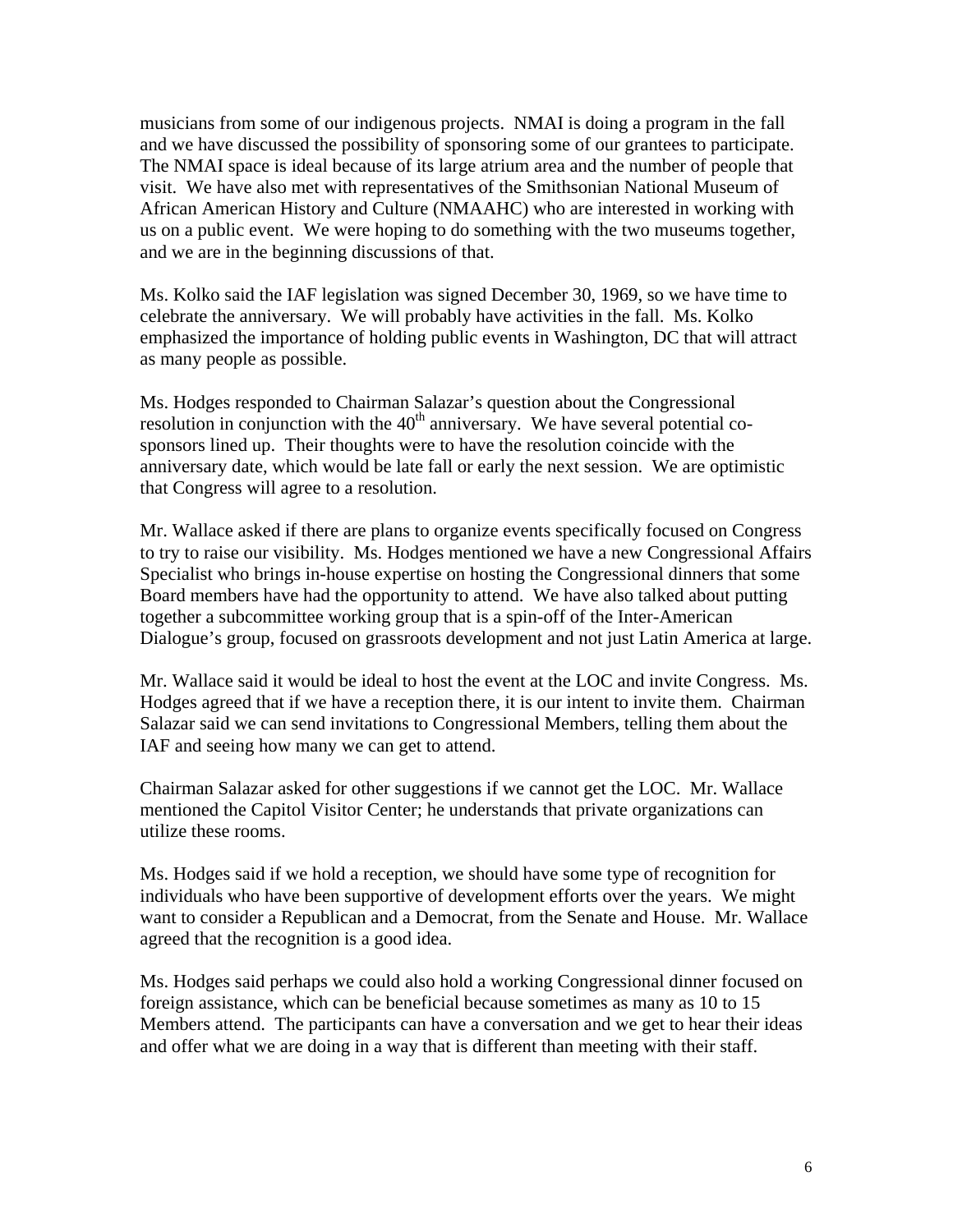Mr. Wallace said it does not have to be either a reception or a dinner. Ms. Hodges agreed. She noted these are just some of the possibilities to facilitate interest in the work of the IAF.

Ms. Kolko said we have set aside resources for the Congressional dinners.

Ms. Hodges emphasized that the challenge is not in getting a space, but having the interest so that we have at least a few Congressional Members in the room.

Chairman Salazar asked if we were considering two separate events: a reception for a large Congressional group; and a dinner with a targeted group. Ms. Hodges said she did not want to oversell the reality of a reception filled with numerous Congressional Members but stated that we are working towards hosting a reception for a wider DC audience that is focused on the IAF's work over 40 years, and anticipate attendance by both Congressional Members and staff that work closely with the IAF.

Chairman Salazar asked how the Board can help. He said he could get the New Mexico delegation to attend. He also mentioned the Congressional Hispanic Caucus. Perhaps Amb. Dodd could get the Connecticut delegation; Mr. Vaughn and Mr. Wallace could get the Texas delegation. Chairman Salazar said we could try to get 20 Congressional Members to attend a reception.

Mr. Wallace suggested this is where the Advisory Council can help.

Chairman Salazar asked who we could get to attend the Congressional dinner. Ms. Hodges said we would probably do something jointly with the Inter-American Dialogue. She mentioned Congressman Eliot Engel, Chairman of the Subcommittee on the Western Hemisphere, as a potential participant. Ms. Hodges also suggested Senator Christopher Dodd and Congresswoman Ileana Ros-Lehtinen, Ranking Member, House Committee on Foreign Affairs as other possible options.

Ms. Hodges said there are other Congressional dinners under consideration. Part of the challenge of the dinners is finding topics that are current and that Members are discussing. Ms. Hodges cautioned against overselling the ease of pulling together a dinner solely based on interest in the IAF. Ms. Hodges said the  $40<sup>th</sup>$  anniversary is a great occasion to try to market and sell ourselves and get some visibility in a variety of ways, not just through a dinner.

Ms. Hodges said she was mindful that there are many other things going on in the region. For example, Cuba is of huge interest to everyone on the Hill and otherwise. It is, however, a lightning rod issue. From the Congressional perspective, it is important for us to hear the positions of the assorted players, and perhaps why they are approaching it from a certain perspective and how strongly they feel.

Amb. Palmer highlighted a previous comment about people-to-people. Amb. Palmer had the opportunity to speak with IAF Board Member and Assistant Secretary of State for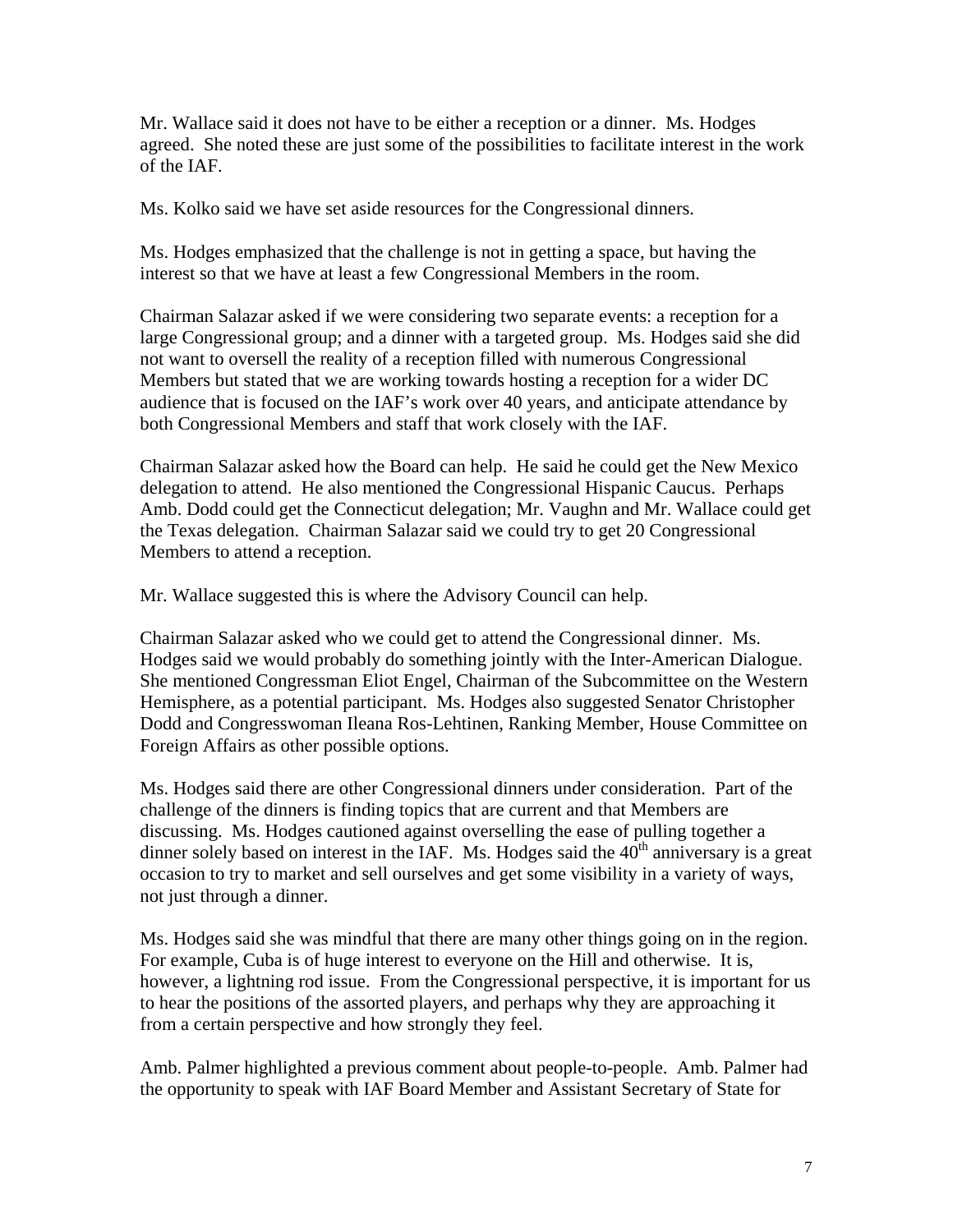Western Hemisphere Affairs (A/S) Thomas Shannon about Cuba. A/S Shannon said they were putting together a briefing for the new Secretary of State and Cuba will be a part of it. A/S Shannon asked Amb. Palmer what he thought about maybe the IAF operating in Cuba. Amb. Palmer said it is something that has come up several times, but for one reason or another we just did not bring it up because it was such a lightning rod issue.

Amb. Palmer also spoke with Amb. Hector Morales, who mentioned Cuba in light of his briefing for the Secretary of State. Amb. Palmer had a conversation with Amb. Jeffrey Davidow who said the IAF should probably have something prepared in the event that State Department asks for our Cuba plan. Amb. Palmer said we are in the process of beginning to think about that.

Mr. Wallace asked who could help us look at civil society in Cuba. He thinks the challenge will be finding grantees that are not government grantees. Mr. Wallace asked if we have a clear understanding of the shape of civil society, because the worst thing for us to do would be to say we are going to do something and then not be able to carry it out because there is no infrastructure or appropriate partners to work with.

Amb. Palmer said he was trying to set up a luncheon with Amb. Vicki Huddleston. She was formerly Chief of the American Interests section in Cuba. From what Amb. Palmer is hearing, Amb. Huddleston has been instrumental in putting together the Administration's new Cuba policy.

Mr. Wallace suggested we need to do a lot of research. We might want to move in this direction, but it may not be the right time. Amb. Palmer stressed we have not moved on this; we did not yet want to identify ourselves as being a player in this process.

Ms. Hodges stressed this is all very early conversation. Strategically, the value of us having this conversation with respect to Cuba is because there is such profound interest in the topic. We may never do anything with respect to it, but the mere fact that we are in the room as these conversations are being held, and there is at least a consideration of the pros and cons of this US asset versus others, is a valuable exercise for us. Although they may not choose to use the IAF with respect to Cuba, maybe it makes the point with respect to Bolivia even more strongly as to how we are able to operate in some of these areas with strained diplomatic relations.

Ms. Hodges said she would be interested in the Board's thoughts with respect to Cuba. Guidance and cautionary tales from the Board are a valuable contribution.

Chairman Salazar said from what he heard Ms. Hodges saying, the IAF should be thinking about how we contribute to Cuba; we want to be in a position to be helpful if and when we are called upon. Ms. Hodges agreed, and noted part of being available is having a game plan ready if called upon. Amb. Palmer said in terms of what we will do if asked, we will do what we have always done: people-to-people, grassroots, and bottom-up.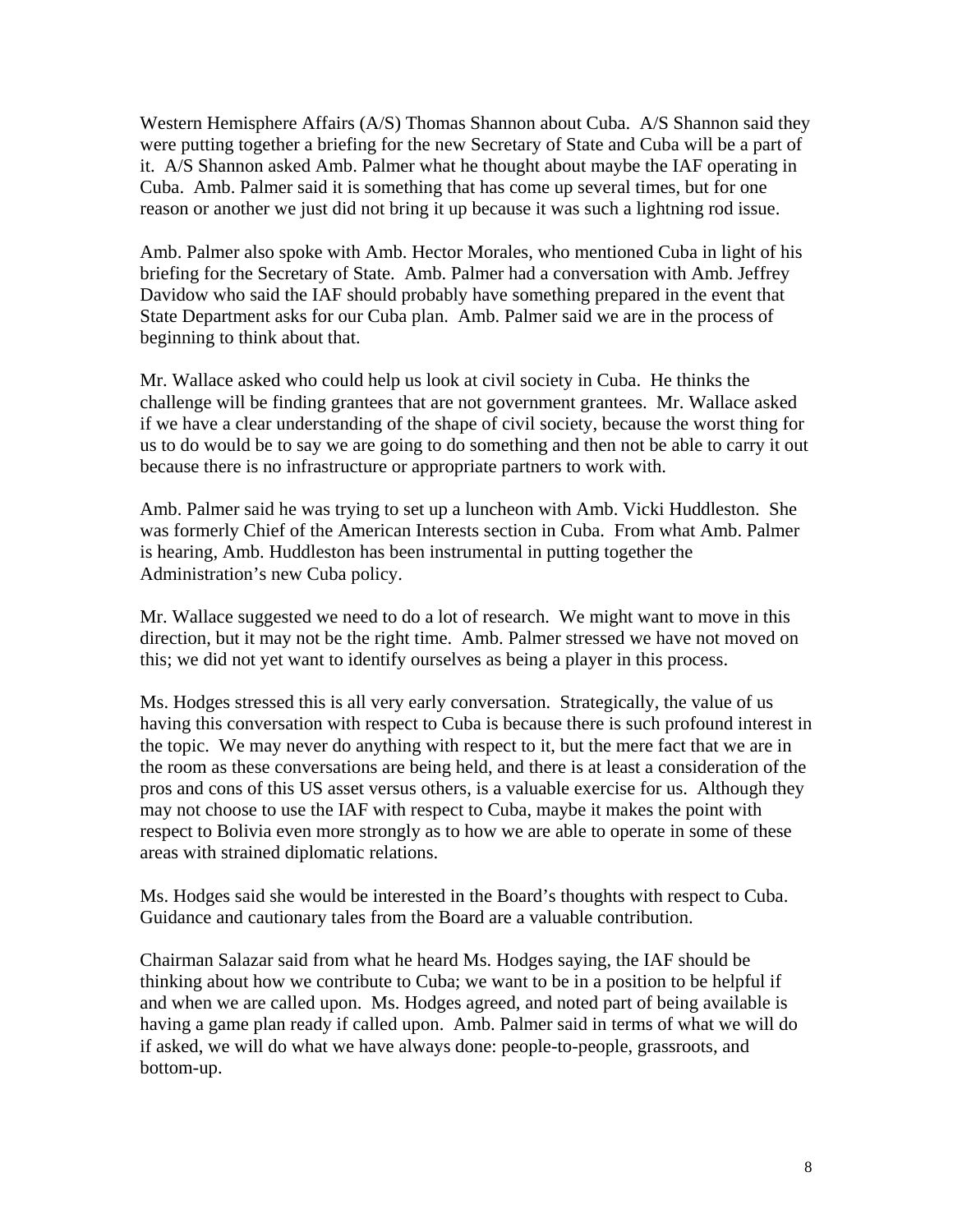Mr. Vaughn asked about the status of any policy or legislation regarding Cuba right now. Ms. Hodges mentioned the FY09 spending bill that included the lessening of the restrictions to Cuba in terms of travel, remittances and telecom.

Ms. Morrison noted that the Canadians are working in Cuba and they are beginning to push more development assistance in Cuba. Amb. Palmer said maybe we could take that up with Carlo Dade, Executive Director of Canadian Foundation for the Americas.

Ms. Morrison said the Canadian International Development Agency (CIDA) has Cuba program officers. She was pitched the idea of potentially doing a short term governmentto-government exchange if we were interested in learning more about how CIDA approaches Cuba. Ms. Morrison emphasized it is not something that we are pursuing in any way, and there can be more discussion about it.

Mr. Wallace mentioned David Malone, President of Canada's International Development Research Centre. They have a \$150 million annual budget to do development research and Mr. Malone is someone who could point us in the right direction. Amb. Palmer said we should certainly look at it.

Amb. Palmer said we have been working with James Early, Director of Cultural Heritage Policy at the Smithsonian Center for Folklife and Heritage. We are thinking about engaging through cultural activities and cultural preservation, something less inclined to be seen as political. Dr. Early has contacts in the Cuba interest section. We told Dr. Early we want to slow down on any partnering activities until such time as we know exactly if we want to take a step, and then in what direction we wanted to take it.

Chairman Salazar emphasized he would like to hear about the progress on both the reception and dinner. Ms. Hodges said much will depend on Congressional schedules. Ms. Kolko said we have the resources, but the challenge is getting Members to attend.

Amb. Dodd asked about the time frame for the Congressional events because schedules tend to fill up months in advance. Ms. Hodges said it would probably be in the October time frame.

Mr. Vaughn asked about the budget for these events. Ms. Hodges said for some types of events we have more flexibility when they are programmatic in nature. For the reception, however, the maximum budget would be \$3,000, but that would be only if we do not incur any additional representational expenses throughout the remainder of the fiscal year.

Amb. Palmer finished his report by highlighting his attendance at the fellowship program mid-year conference in Ecuador in February. Amb. Palmer said we would like to involve some of our Board members in future conferences; perhaps Amb. Dodd could participate next year.

# *Congressional Affairs Update*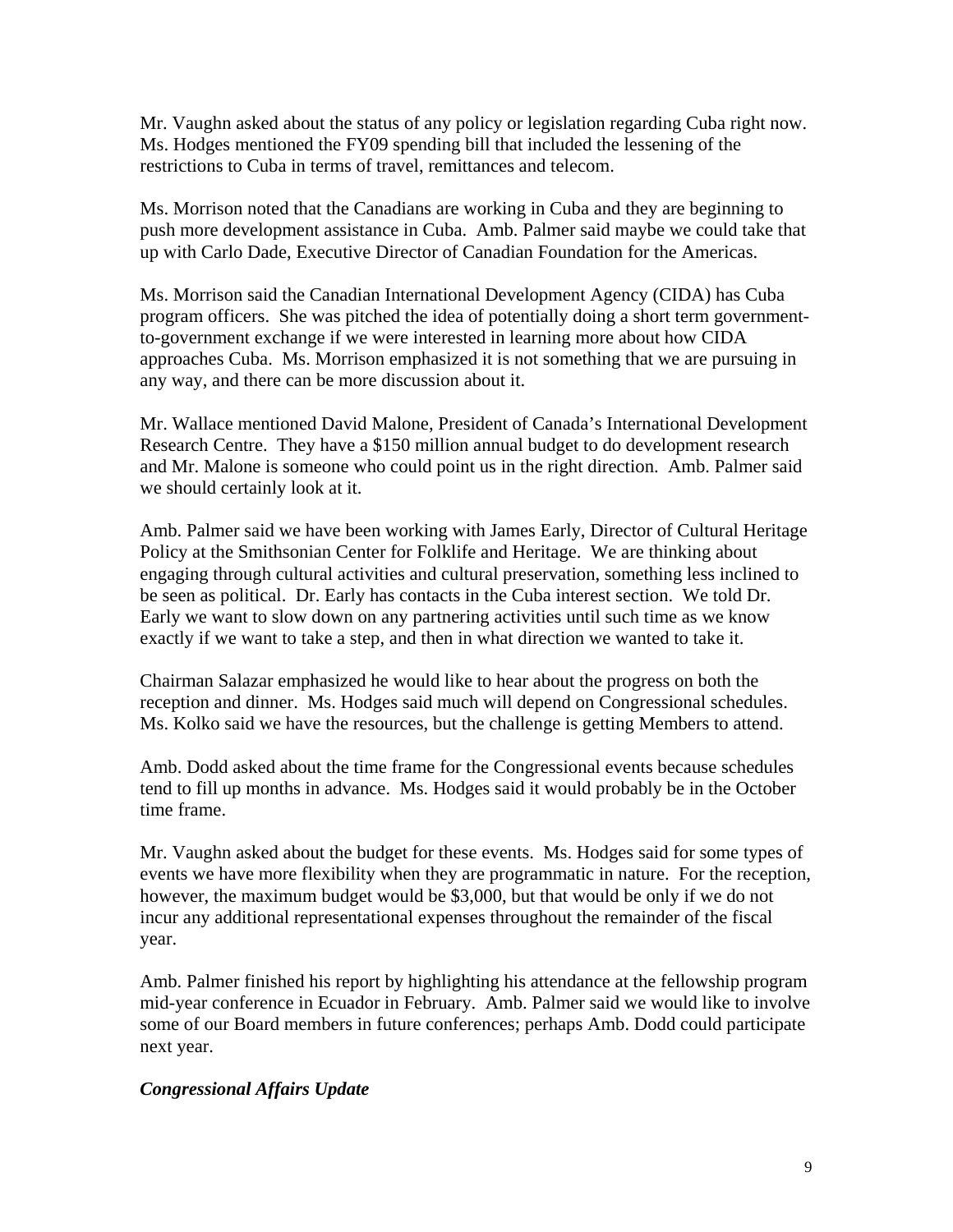Ms. Hodges provided updates on the items Chairman Salazar highlighted from the December Board meeting minutes.

Right now other issues have trumped the conversation with respect to foreign assistance reform. Congressman Howard Berman, Chairman of the Foreign Affairs Committee, would like to see a bill come to the Committee by the end of this year although there are some discussions that it may be pushed to the next session of this Congress. It is not a hot burner issue just because other issues are taking precedence.

Right now on the Hill there is discussion about the division of labor in carrying out US foreign affairs. The discussion has centered on the amount of development being conducted by the Department of Defense, particularly in non-permissive environments, but also in permissive environments which would encompass much of Latin America. There is a big conversation about Africa because the Defense Department set up US Africa Command (AFRICOM) which has been quite controversial in some circles. Many of the hearings that have been held by the subcommittee, the full committee, and the appropriations committees have had to do with the increasing responsibilities Defense has taken on. The conversation is framed in terms of a 3-D approach: Defense, Diplomacy and Development. The IAF is a part of the conversation on development. There really is a distinction between the development and the diplomacy areas. Congress is talking about this being a three-legged stool and each one of those legs must have the right resources to be able to carry out their mission.

Ms. Hodges said we have had new Congressional Members put in requests for the IAF, such as Congressman Vic Snyder from Arkansas. Ms. Hodges reiterated that we will respond to questions and provide input into the Foreign Assistance Reform discussion as opportunities present themselves.

With respect to CODELS, Ms. Hodges noted there is a Congressional staff delegation to Honduras at the end of May to visit IAF projects.

Amb. Palmer said he recently spoke with Amb. Michael Polt, Assistant Secretary of State for Legislative Affairs. They discussed the IAF and how we would like to piggy back on CODELS. The Bureau of Western Hemisphere Affairs at State Department has a Congressional liaison office and we can put our new Congressional Affairs specialist in touch with them. State Department can advise us of every CODEL that comes through the region. Amb. Palmer said we are going to try to set that up and institutionalize it.

Ms. Kolko noted she has been at the IAF about 18 years and has never seen the IAF so involved in Congressional Member or Congressional staff delegations until the last couple of years, with Ms. Hodges' work on the Hill and Amb. Palmer's contacts at State Department.

Ms. Hodges said a lot depends on the Congressional offices themselves. We have good relationships with key individuals of many Congressional offices that have particular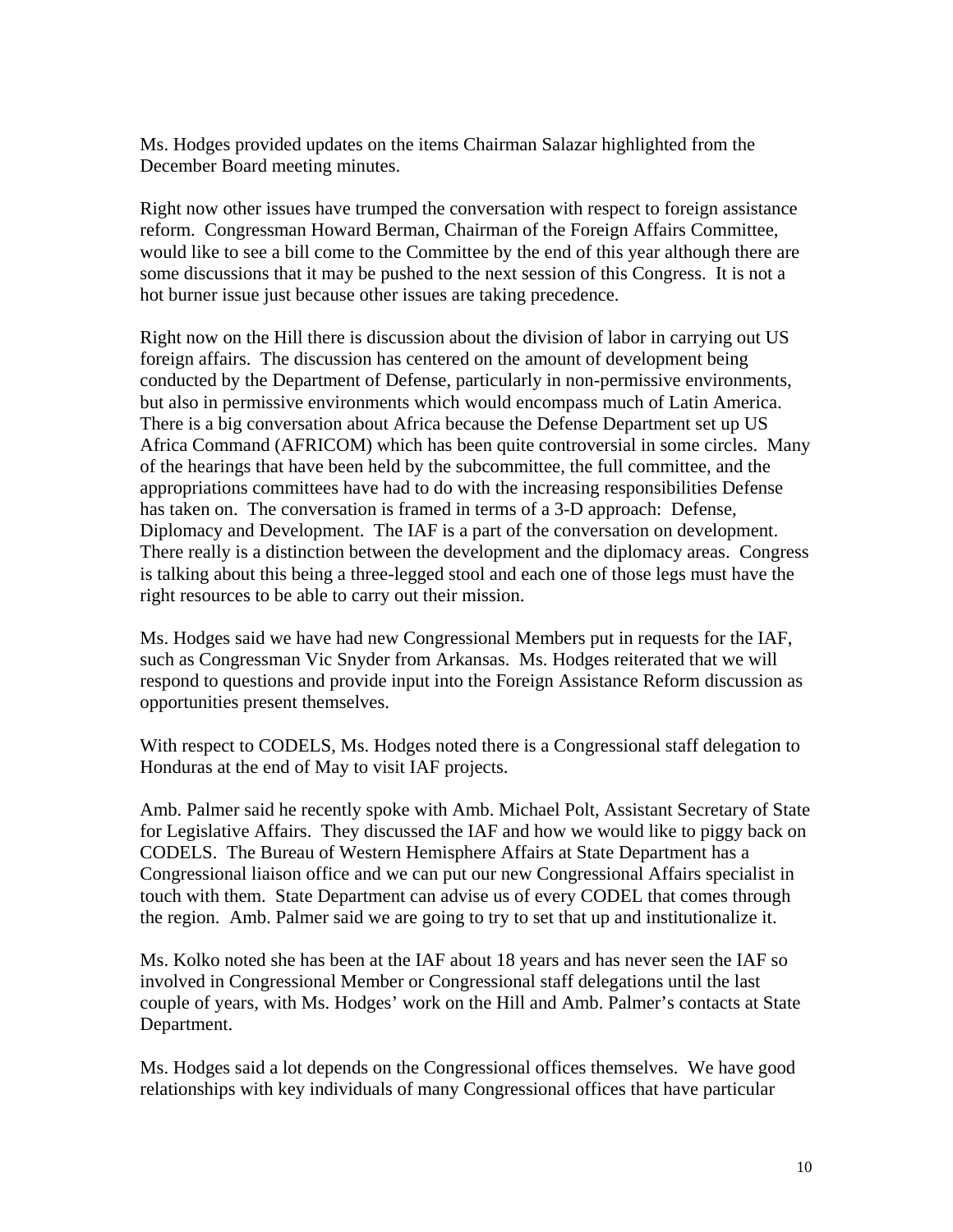interests in Latin America, whether in general, thematic, or by country. We have become a resource, and sometimes they can build the IAF in to the schedule.

Ms. Hodges cautioned against having an unrealistic expectation with respect to every CODEL that goes to the region. It is unrealistic to even be able to provide a targeted fact sheet on our projects in a particular country for every CODEL to the region, as many are unrelated to our work.

Amb. Palmer said that if we are advised of the visits, we can choose where the IAF has a good, substantive program. Ms. Hodges noted we often times do not get to pick where and what they are seeing. They give us the direction and if we have something that can accommodate them, then that is how the visits occur. Amb. Palmer noted they usually work with the Embassies to organize their trip agenda.

Chairman Salazar thanked Ms. Kolko for the historical perspective. Chairman Salazar said it sounds like there are a lot of CODELS going down to Latin America, which is good for us even if we are not plugged in to all of them. Ms. Hodges agreed, and said we try to provide information on what we have before the trip, or when they return we can provide additional information.

Mr. Wallace said having Congressional Members and staff visit IAF projects is the best tool to make allies on the Hill. Mr. Wallace agreed with Chairman Salazar's point about systematizing it. We would have the ability to see every CODEL that is going down and, at a minimum, we can send them a briefing paper before or after the trip. Perhaps we can look at the makeup of the CODELS and if there are some people that are particularly critical to us, then we can try to make an effort to make sure that one or two good IAF projects are highlighted.

Ms. Hodges turned the discussion to the budget. The FY09 budget was finally passed. The IAF mark was \$22.5 million, which is close to the \$25 million that was proposed by the Senate. For 2010, typically the president's budget goes up to the Hill the first week of February but that has not happened since this was a presidential transition year. The budget was scheduled to be released in March. They have released the top line numbers, but not the underlying specific numbers which includes the IAF as part of the State Department's 150 account. Our FY10 passback number from OMB is \$22.8 million.

Ms. Hodges said the Congressional Budget Justification is complete and with OMB for its review. We are waiting to receive OMB clearance so that we can release it to the Hill.

Mr. Vaughn asked about the Administration's plan to cut \$100 million in federal spending. Ms. Kolko said the cut would not affect the IAF since we are so small. Sometimes when we get our budget, for example in the FY09 budget, they do what is called a rescission and they cut every federal agency by a small percentage.

Chairman Salazar said he appreciated the job Ms. Hodges has been doing. We have seen the progress made with Congress and our appropriations are increasing.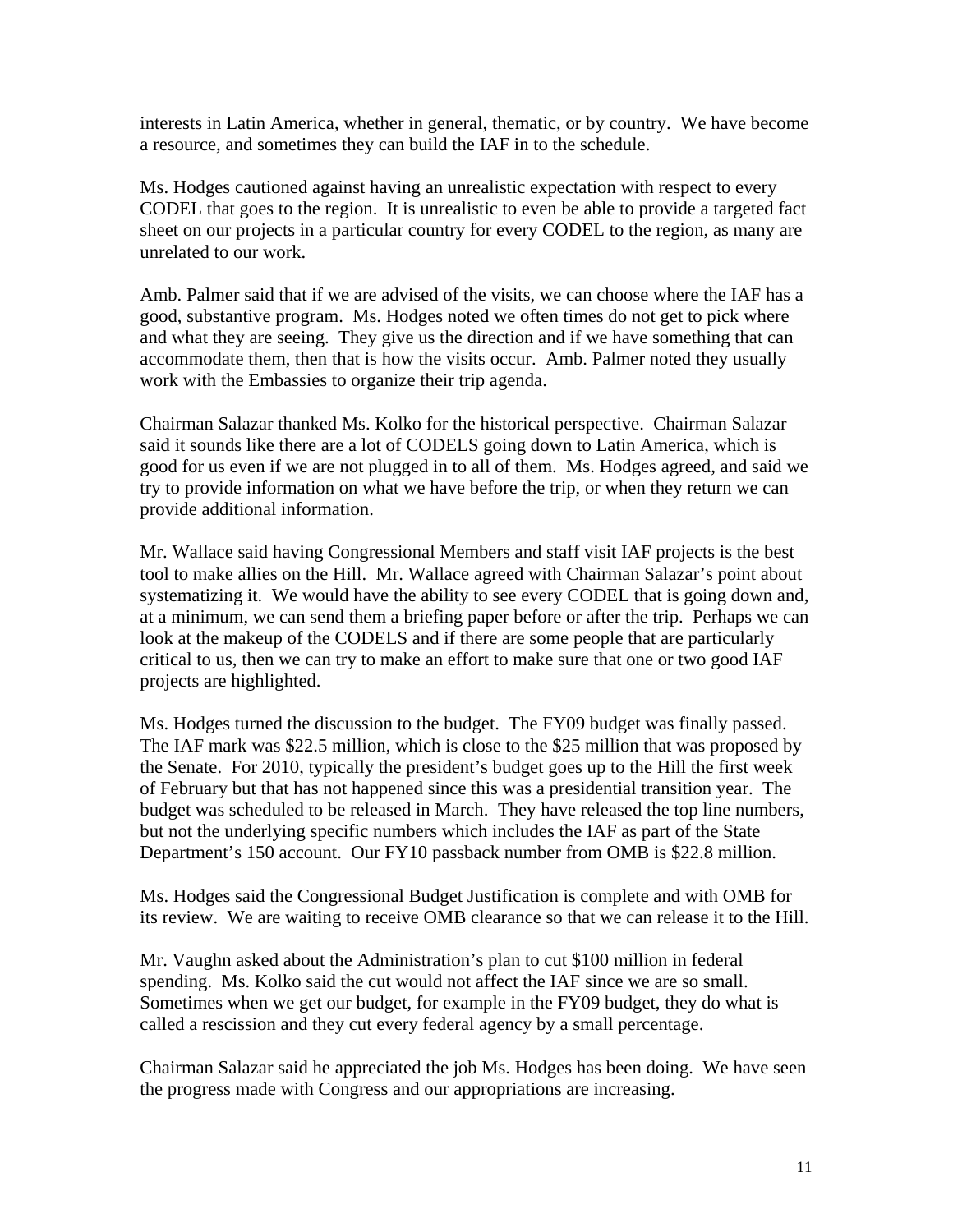Ms. Hodges said our visibility and our message for individual Congressional offices have expanded exponentially, and that is turning out to be good for us in ways that cannot be envisioned on the front end. For example, we have been working with a staff member in the office of Senator Mark Pryor of Arkansas for many years now. He was not on one of our key committees but someone we had personal contact with, and now he is on the Appropriations Committee. So he just became all that more relevant for us.

### *Program Update*

Chairman Salazar turned the discussion to the Program Office. He asked Ms. Wheeler to talk about Mexico and Central America.

Ms. Wheeler said we have received several phone calls with regards to the swine flu in Mexico. She mentioned the recent news that the Europeans have announced restrictions on travel to Mexico. We have a call in to the US Embassy to get some guidance from them. We also received a call from the data verifier who said she was not going to travel, at least for the short term, until we get more guidance. So it is something we will watch closely.

In response to the question on the North American Development Bank, Ms. Wheeler said we do not receive many proposals from the US-Mexico border region. Over the past year we have added another half-time representative to start expanding the Mexico portfolio. But with the security issues, we have held back to wait and see what is going to happen. We have not followed up too much because we are trying to look at our bigger picture strategy.

With regards to the Guatemala corporate partnership with Pantaleon Foundation, over the past several months we have been working to refine the criteria and selection process. They are hoping to start putting out a call for proposals in June to start receiving applications for the subgrants. The agreement is a parallel partnership, similar to a RedEAmérica project in Peru in which we have some significant counterpart funding from Codespa, a Spanish development organization.

Ms. Wheeler highlighted a proposed partnership with the Nicaragua campus of INCAE Business School, which is based in Costa Rica. The agreement involves more of a private sector approach. We will select about 10 of our existing grantees to receive specialized technical training in marketing and sales from INCAE. Members of the agricultural cooperatives can select representatives who will receive intensive training to build their marketing plan and try to scale up to the next level.

This will be an interesting opportunity for INCAE to adjust some of its training materials to a more grassroots level audience. The participants will have had some university education, but they would not be regularly interacting with that level of academic institution. We are excited about the agreement and are in the process of finalizing it.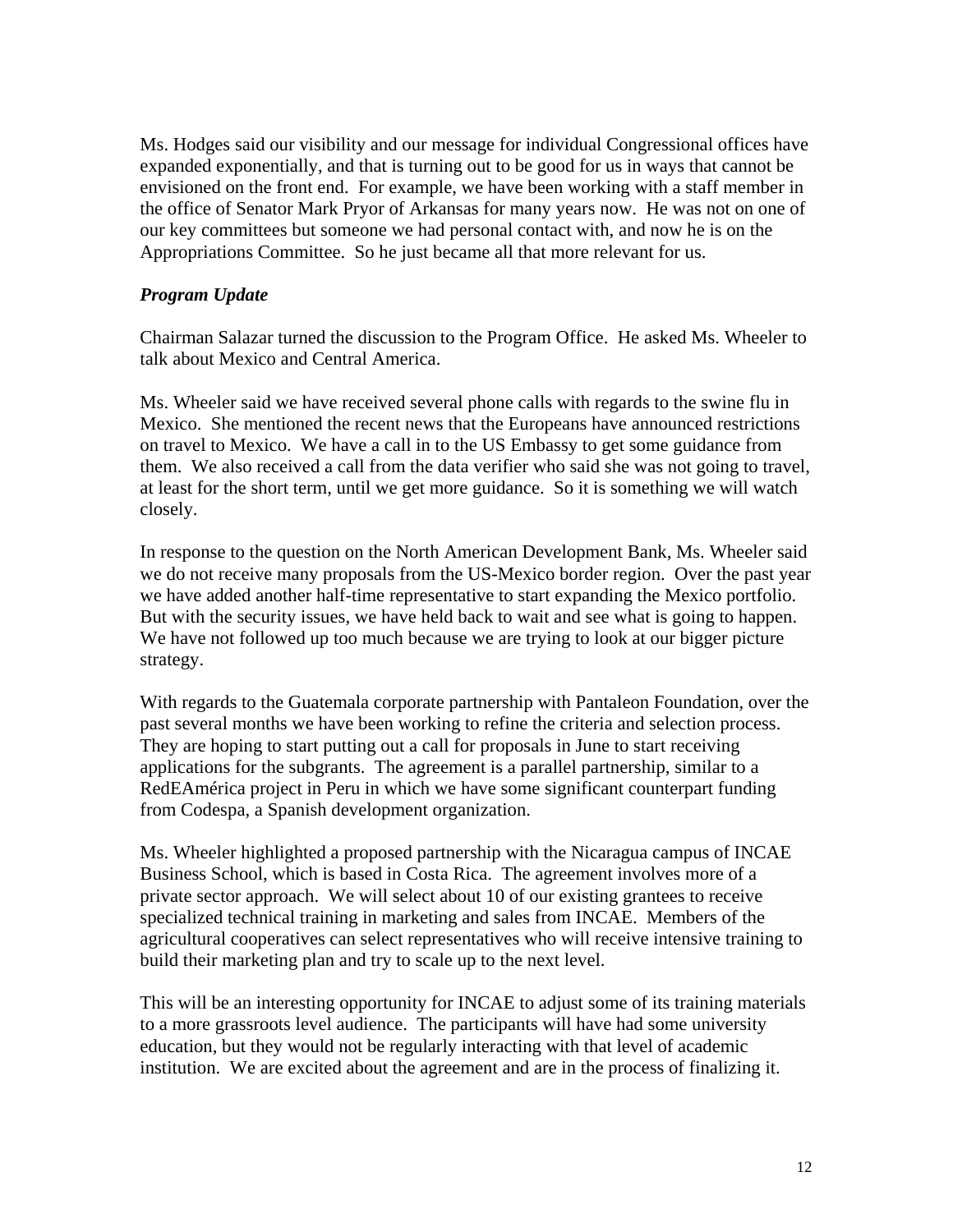Food security and the environment are trends that have been fairly constant over time, but especially strong in the proposals received this year. Ms. Wheeler said we have been focusing on them particularly because the environment is such a publicly visible theme. There have been interesting discussions and questions on carbon sequestration and payments for environmental services programs. One of our grantees that received payments for carbon capture services is trying to wind up their plans and finalize their grant. We are talking with them about how they plan to expand their programs, and looking at them as a model for other grantees. We want to organize exchanges to bring other grantees, who may be marginally working in forestry or organic agriculture, to visit this particular grantee in Oaxaca to get a sense of what those communities can do if they join together and begin to negotiate agreements.

Ms. Wheeler highlighted a proposal from a group in Oaxaca called SICOBI, a network of ten indigenous communities. In Mexico there are very traditional indigenous structures that are fairly organized at the community level, but they are looking at joining together at the regional level. From a community of 800 to 2,000 people, they are joining networks with other communities and gathering 30,000 people in a region. Oaxaca has one of the best traditions of community managed forests and lands, so they have been working on local and regional land use policies so they can look at watershed and forestry management. In the proposed IAF grant, we will be supporting the creation of tree nurseries for reforestation, land use planning activities, and training to strengthen their administrative and negotiation skills. The idea is to build toward a capacity where they are well-organized, have strong plans in place, and can then negotiate on payments for water conservation or carbon capture services.

Ms. Wheeler mentioned a program in the Valle de Bravo region outside Mexico City which has been creating a fund to receive payments for water services and water conservation by the indigenous communities in the highlands and the users in Mexico City. They have established a trust fund to receive the payments. They completed the first phase of their project and we are looking at a follow-on proposal from the grantee to continue developing these tools and agreements which is a fairly complicated technical process.

Mr. Vaughn asked who pays the credits that the grantees receive. Ms. Wheeler explained that the group receiving payments for carbon capture services in Oaxaca received cash payments from the Mexican government, which has a program to create incentives for these communities to do forestation and forestry management. They also received cash payments from European organizations. Mr. Vaughn asked if the credits are fungible. Are they worth anything? Ms. Wheeler said they receive cash and then distribute it back to the people in the communities.

Mr. Wallace said there are extremely difficult standards to qualify for European carbon trading credits. For example, Mr. Wallace's company has an operation in Tunisia and they are going to do a lot with carbon capture. But it is very complicated. This is a big issue for environmental groups in the US right now. One of the battles is how many foreign offsets are going to be allowed in the cap and trade scheme. Part of the concern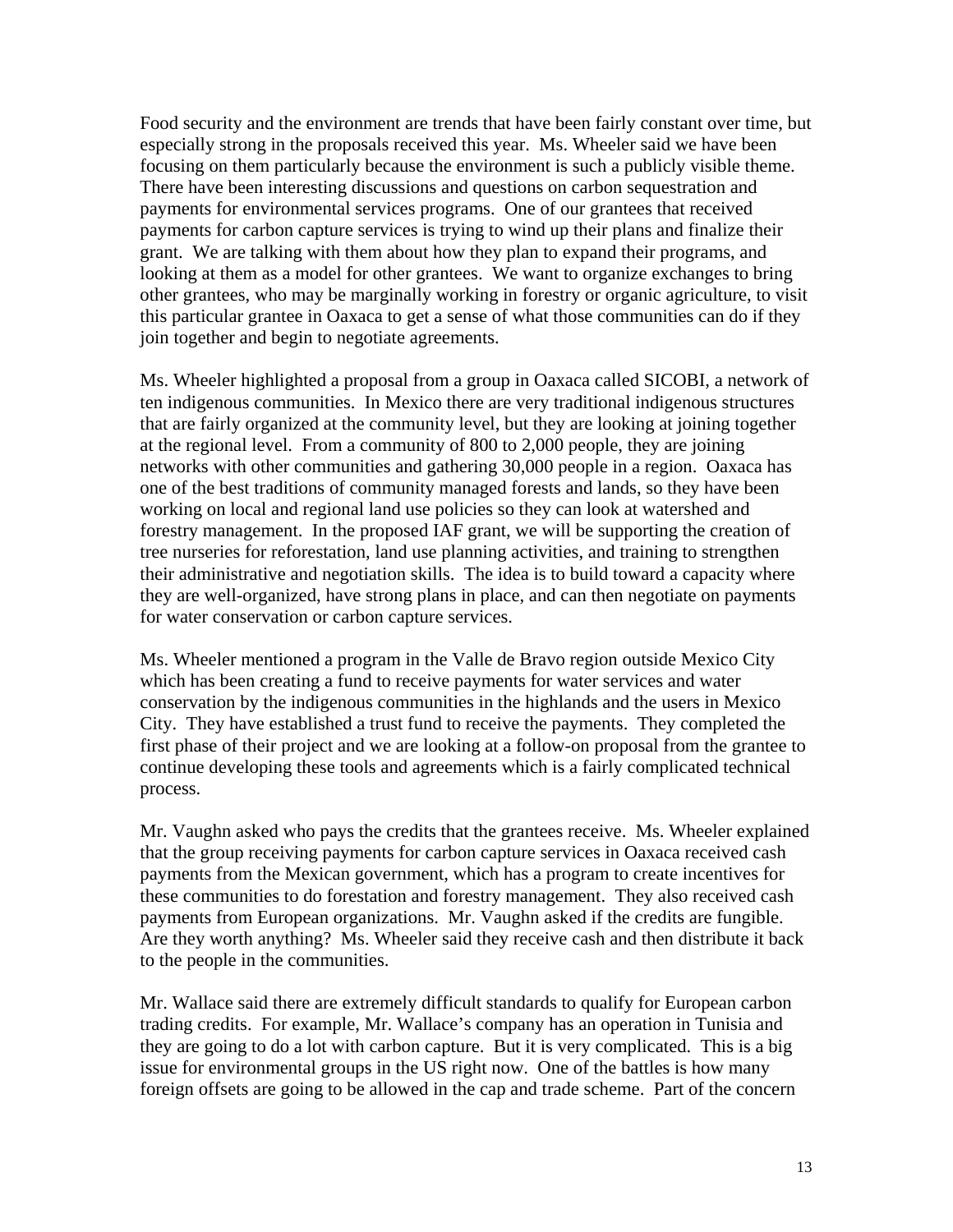by the environmental groups is that these are not very well regulated and there is concern about fraud.

Mr. Wallace said that in the future, if we ended up carving out some kind of a program to essentially train and develop recipients for this, we could get a lot of environmental groups supporting the IAF.

Ms. Hodges said it was unfortunate that Board Member Gary Bryner could not be at the meeting because he has done research specifically looking at carbon credits and how to establish the pricing and how much these credits are going to be worth. Professor Bryner visited the project in Oaxaca about a year and a half ago, and he had many questions because of his background and knowledge of this issue.

Ms. Morrison said the question about the environmental standards and the level of rigor when assessing the values also came up during Professor Bryner's visit to Boticario.

With regards to INCAE, Amb. Dodd noted that it is an important educational institution. He asked if we plan to do any work with INCAE beyond Nicaragua. Ms. Wheeler said we are in touch with them about a variety of topics because they are very engaged in corporate social responsibility work. Amb. Dodd said INCAE has a first-rate faculty and the participants come from companies and businesses throughout Central America.

Referring to the December meeting minutes, Amb. Dodd asked about the status of signing an agreement with Zamorano University. Amb. Palmer said the university was working on a large project with their department of agriculture, and we need to follow up. Amb. Dodd said Zamorano is a first rate school, supported and financed by businesses from all over Latin America.

Mr. Wallace suggested the Regional Directors sit down and talk with representatives of environmental groups. They are going to know more about what qualifies for international offsets. It would be a good way of introducing something we are thinking about doing and getting some feedback. It could be an enormous revenue stream to our beneficiaries. Mr. Wallace suggested starting with the Environmental Defense Fund and Natural Resources Defense Council.

# *Regional and Summit of the Americas Overview*

Chairman Salazar welcomed A/S Shannon to the meeting. Chairman Salazar said we have seen the excellent work leading up to the Summit of the Americas, and we are pleased to have A/S Shannon share what happened at the Summit, what led up to it, what is coming out of it in terms of US-Latin American relations, and what the implications might be for the IAF.

A/S Shannon said the crisis of the moment is the swine flu. There have been a dramatic series of events in Mexico and the US, and there is now a confirmed case of swine flu in Spain. The World Health Organization is meeting in Geneva to determine its next steps.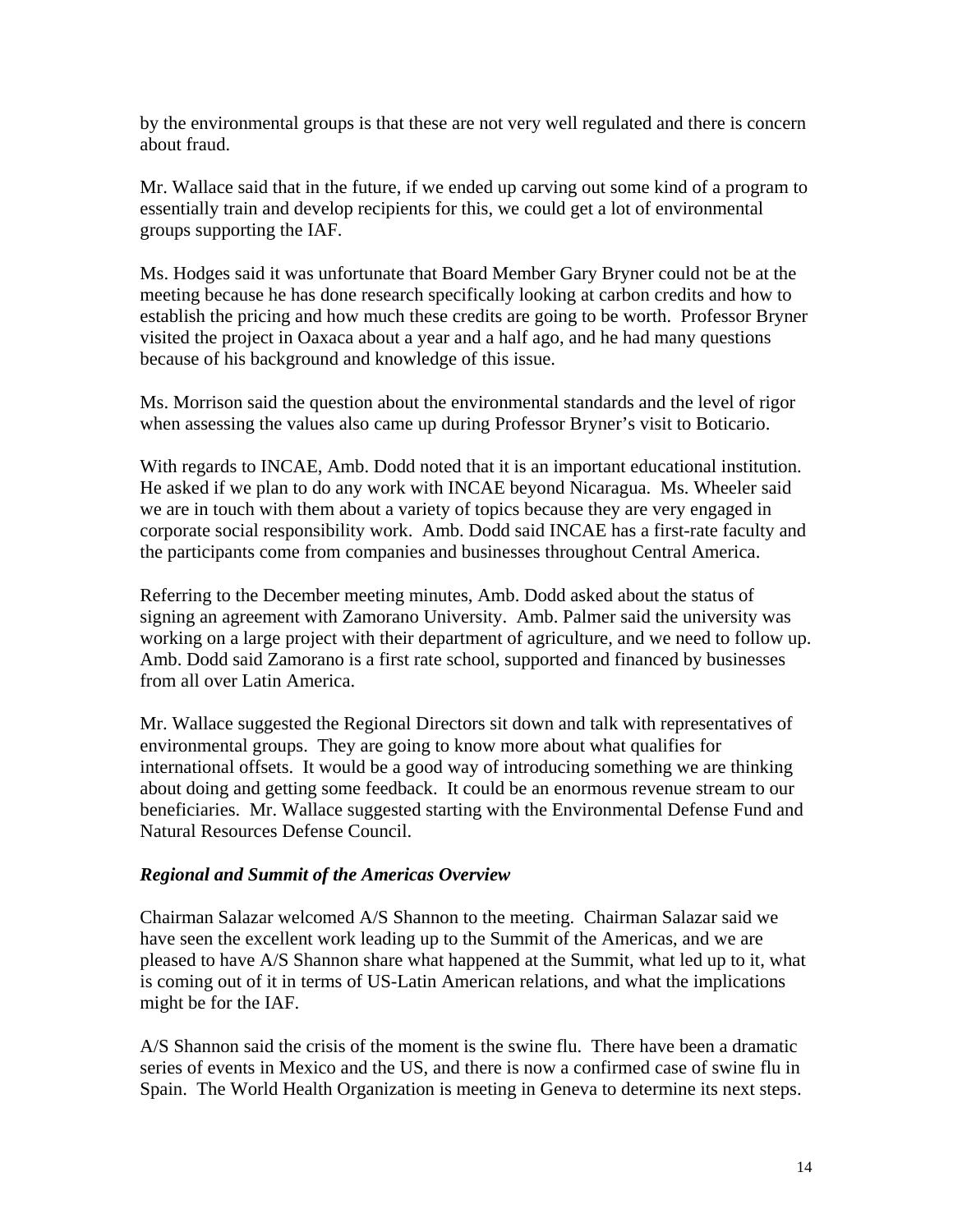One of the decisions under consideration is whether to issue a travel advisory, recommending that people not travel to Mexico. The European Union has already issued a travel advisory recommending that Europeans not travel to North America, especially the US and Mexico. Travel advisories are probably the lowest barrier that we can put in place, but the movement across our frontier with Mexico is so massive. Through the North American Leadership Summit process and the Security Prosperity Partnership process we have come to terms with Mexico and Canada on a North American plan related to pandemics like the avian flu. This is not a pandemic yet, it is still an epidemic, but we have some structures in place to manage communications and relationships between Canada, the US and Mexico to ensure information flow. The only thing to take for this kind of swine flu is Tamiflu, and the US has a supply for about a quarter of our population. A/S Shannon thinks we are managing the situation pretty well so far, but it changes hour-by-hour depending on what is happening in Mexico and how many cases are developing in the US.

With regards to the Summit of the Americas, A/S Shannon said we were very happy with the results and they were as good of results as anyone could have expected. The credit goes to our President, because he was the attraction at the Summit. He was the person everyone wanted to see and engage, and avoid fighting with.

Going in to the Summit, we had a few things in mind. First, was the effort to build a road from London to Port of Spain. The G20 Leaders Summit, which took place in London, had five Summit of the Americas participants: the US, Canada, Mexico, Brazil, and Argentina. It was significant to have such a large component from the Western Hemisphere, and three countries from Latin America, participating in an event like the G20 Leaders Summit. It allowed us to build some momentum coming out of London and not having to do it all on our own, in addition to having some credible partners in the region that were prepared to go to the Summit and show that we were trying, through the additional funds we were providing to the IMF and the World Bank, to create the ability to lend to the poorest and most vulnerable countries. In our region the poorest are the Central Americans and the Caribbeans. Those are the countries that do not have large cash reserves, do not have large domestic markets that rely on trade for economic growth, and cannot get the Chinese to buy their debt. We needed to show clearly that we were prepared to find ways to push money at these countries to protect their private sector budgets and especially to protect the gains that they had made in the fight against poverty and inequality and the social programs they are devising. As part of the effort to show that we are committed to these countries, there was a push for capital replenishment of the Inter-American Development Bank. Not everyone around the table called for capital replenishment, but everyone called for increasing the capital available to the IDB and streamlining its lending practices and procedures so it can push money out the door as quickly as possible to the countries that need it. A/S Shannon thinks we accomplished that.

In addition, the US did something interesting with other partners. The Overseas Private Investment Corporation, the IDB and the Inter-American Investment Corporation have committed to creating a micro enterprise finance fund which will be financed with \$250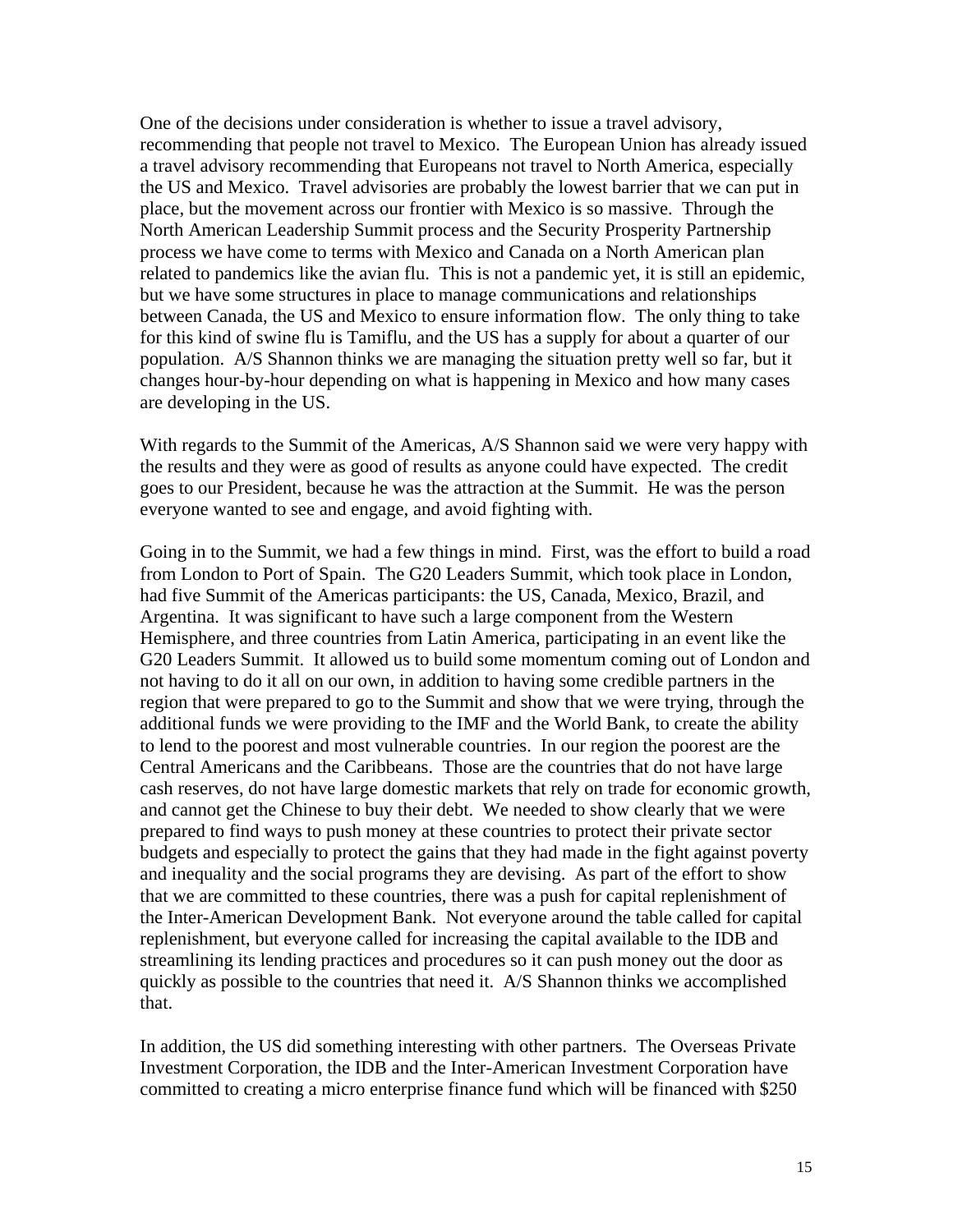million for microfinancing and support. It is going to be focused on making small grants and loans to micro businesses and small businesses with the purpose of trying to ensure that that financing does not dry up in some of the more vulnerable economies.

A/S Shannon said the Trinidadians did a good job hosting the event, which surprised everyone. Right up to the end, people were concerned that they would not be able to pull it off. It was tough for them logistically and substantively. They did not have enough hotel space and had to bring in cruise ships, but those all worked wonderfully. The cruise ships were better than most of the hotels, and they were closer because they were docked almost right at the site of the Summit. Managing 34 heads of state, all their security and support staff, and all their aircraft in a small space is never easy, even for the most organized, but the Trinidadians did a good job making sure people showed up for meetings on time and that the meetings ran more or less on schedule.

Also important is the fact that the Trinidadians got the hemisphere to Port of Spain with a closed Summit Declaration. This did not happen at Mar del Plata, where the document was not closed and leaders ended up having to negotiate text instead of having a larger, strategic discussion. The fact that the Trinidadians were able to manage almost a twoyear negotiating process and end up with a closed document was a big achievement. A few countries tried to open the document – the Venezuelans, Bolivians and Nicaraguans – because they did not think the document was tough enough on the financial crisis. In other words, they did not think the document blamed the US enough, and they wanted an explicit rejection of the embargo on Cuba which they did not get in their initial round of negotiations. The Trinidadians held the line and refused to open up the document and kept it closed, which caused a bit of a scuffle at the end of the Summit. Originally, the Trinidadians wanted all the heads of government to sign the Declaration. However, these are consensus documents, not unanimous documents. In the end, Prime Minister Patrick Manning of Trinidad was the only one to sign as the presidential chair of the Summit.

A/S Shannon said it was striking to see around the table how engaged the leaders were. They focused broadly on the three themes of the Summit: human prosperity, energy security and environmental sustainability, and tried to link them all to the current economic crisis. There was an effort by all the countries to show that they could develop a coordinated response that would prevent it from becoming a social and political crisis in many countries in the region, and allow the region to stay focused on those broad themes which are going to define the economic recovery.

A/S Shannon said there was a lot of respect around the room for what the US is trying to do with regard to our own economy. There was recognition that the best thing we can do for the region is to get our own economic house back in order and get our growth rates up. At the same time, there was recognition that this is a sea change for American citizens who are going to change their spending and credit habits when the crisis is over.

A/S Shannon mentioned that President Obama did no bilateral meetings during the Summit. Aside from the plenary sessions, President Obama met with leaders in three subregional groupings: the Central American Integration System, SICA (Sistema de la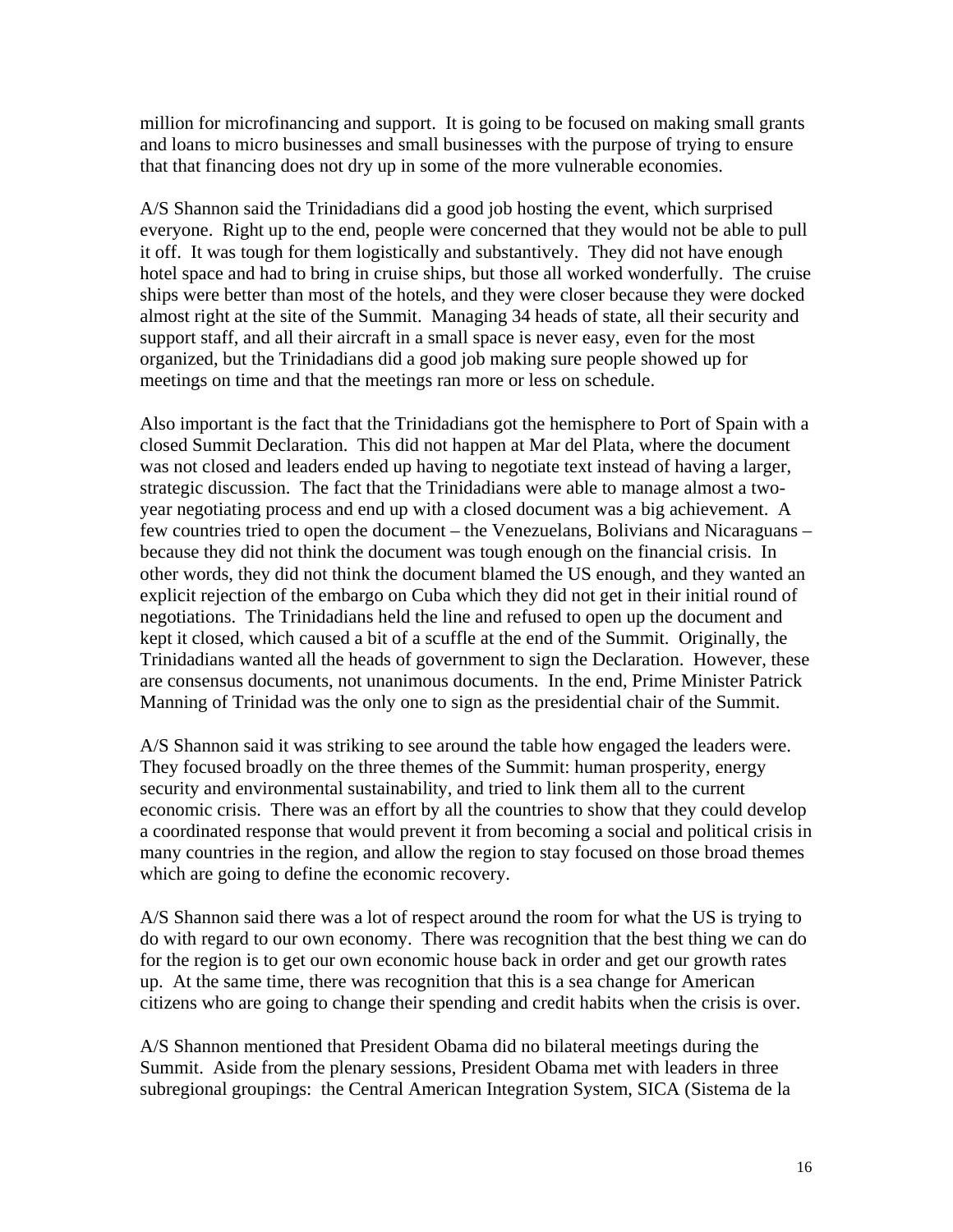Integración Centroamericana); the Caribbean Community, CARICOM; and the union of South American nations, UNASUR (La Unión de Naciones Suramericanas).

In some ways, the meeting with UNASUR was the most significant because we have recognized SICA and CARICOM in a variety of encounters, but we have never met with UNASUR as an entity and we had never recognized them in such a public way. That was an important step because one of President Hugo Chavez's arguments is that our purpose is to not allow South America to integrate, and to somehow keep throwing obstacles in the way of such integration. We wanted to send a clear signal that we see the subregional integration as enhancing and enriching the Summit process because it promotes dialogue within the subregions, and that we can manage that in terms of pursuing our larger interests.

The only individual sessions President Obama had were with the people that he sat next to at meals: President Alvaro Uribe (Colombia), President Alan Garcia (Peru), President Rene Preval (Haiti), and President Michelle Bachelet (Chile).

Amb. Palmer asked if Secretary of State Hillary Clinton had any bilateral meetings. A/S Shannon said she did. Secretary Clinton met with Bolivian Foreign Minister David Choquehuanca and Ambassador to the United Nations Pablo Solón; Ecuadorian President Rafael Correa and Foreign Minister Fander Falconi; and the Foreign Minister of El Salvador. Secretary Clinton also met with the Joint Summit Working Group, which is a collection of multilateral entities that work as implementers of the Summit agenda. That was a useful meeting because it connected us with many institutions that the IAF connects with in a variety of ways.

In terms of our specific agenda, a few important things came out of the Summit. A/S Shannon mentioned the encounters between President Obama and President Chavez. The first occurred while they were waiting in line for the entry procession. The Venezuelans moved from the end of the line to the front of the line by choosing a new name for themselves, the Bolivarian Republic of Venezuela. Antigua and Barbuda were not represented, so President Chavez was the first to go. President Obama briefly met President Chavez while they were waiting in line, then at the UNASUR meeting, and again at the retreat for the heads of government that Prime Minister Manning hosted.

At the UNASUR meeting, President Chavez handed President Obama the book by Eduardo Galeano, *Open Veins of Latin America*. The debate is still going on; A/S Shannon mentioned a piece by Mary O'Grady in the Wall Street Journal today. There has been a lot of back and forth, but we are now in a position to return ambassadors to capitals. President Chavez announced who was going to be the Venezuelan ambassador in Washington, so now we have to reciprocate. A/S Shannon said it was a good thing to have our ambassadors back in the capitals. There were more than a few members of the Venezuelan opposition who were concerned by the events at the Summit. Our point to them is that in a Summit environment we cannot be a divider; it could come back to us in a very negative way. Especially in this moment of crisis, we had to find a way to pull people together and create some level of unity even if it is difficult to maintain over time.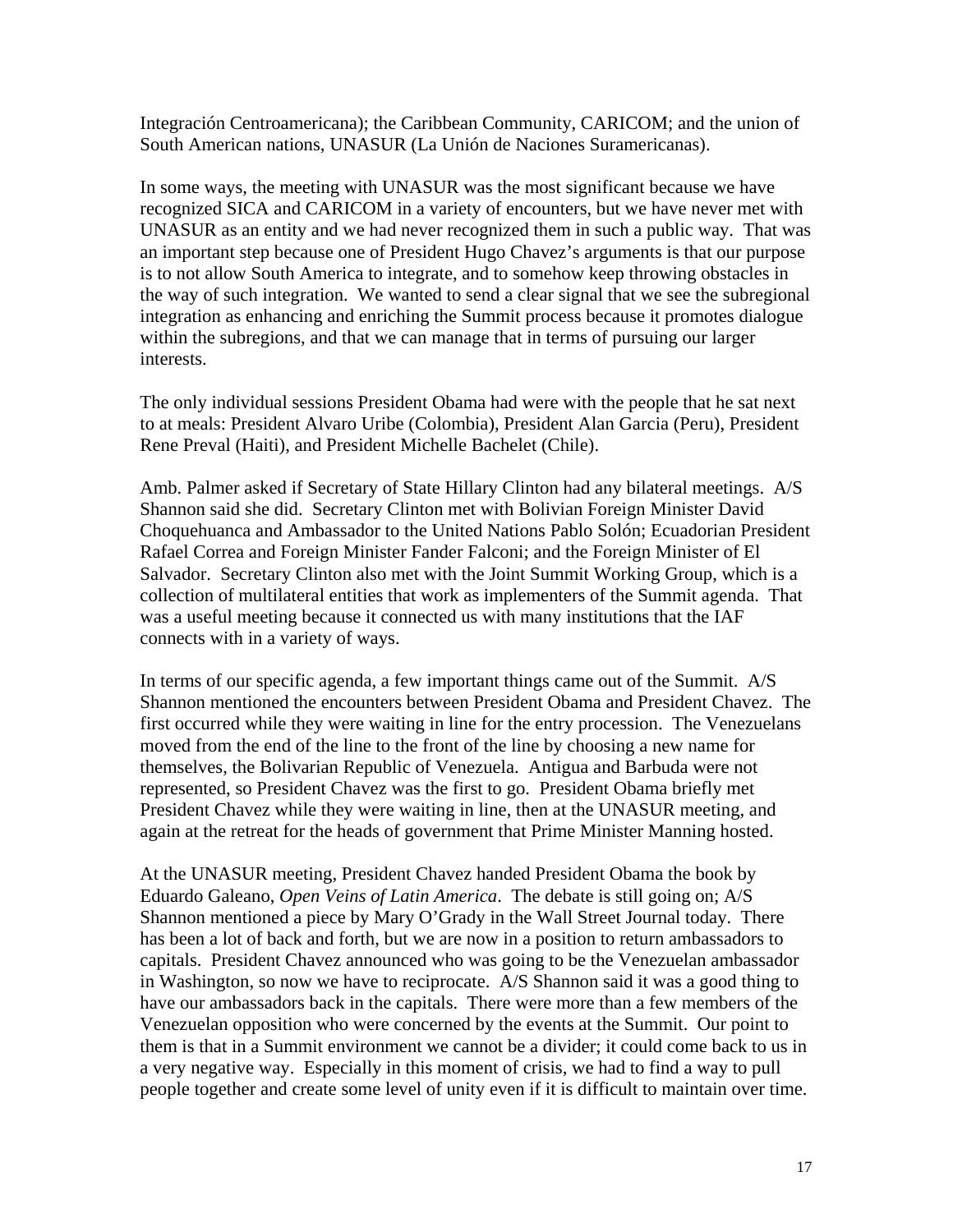Ultimately, one of the reasons President Evo Morales and President Chavez removed the US ambassadors from their capitals is because they did not like the perceived linkage between our ambassadors and opposition groups. Being able to put ambassadors back into capitals is going to be very important, not only in pursuit of our own interests, but also in terms of protecting democratic space in these countries.

A/S Shannon said in the conversations we had with the Bolivians, they were very keen on sitting down and working off a five-point agenda which hit all the themes one would expect – development, counternarcotics and trade. For us, that was a positive sign. We agreed to have teams of our officials sit down, either in La Paz or Washington, in mid- to late-May and begin to design a new framework for our relationship which, if we are successful, will allow us to return ambassadors to capitals.

A/S Shannon said Secretary Clinton's meeting with President Correa was very useful. The Secretary was able to engage with him in a way that he appreciated, to get beyond his expulsion of two embassy officials from Quito.

A/S Shannon said what President Morales was really after in the Summit was a condemnation from the US of what was happening in Santa Cruz. They had just had an incident where they killed three men and arrested several others, supposedly for managing a very complicated kind of terrorist plot against him and his government. President Obama was very clear in his public statements that we were strongly opposed to any kind of violent actions against democratic governments or elected officials.

A/S Shannon reiterated everybody wanted to engage with President Obama and have their picture taken with him to show that they could have a new kind of relationship with the US. The real test is ahead. Venezuela is going to be a difficult country to manage because of everything President Chavez is doing. Bolivia is probably also going to be neuralgic. A/S Shannon thinks we can do something with Ecuador. A/S Shannon noted that for all of Nicaraguan President Daniel Ortega's anti-Americanism, the US-Nicaragua relationship is so tight at almost every level that he can only go so far.

A/S Shannon noted that our ability to stay engaged at a high level and to continue to have many visits into the region is going to be important. Working with our G20 partners and with the IDB, we are going to have to show that we can follow through on pushing resources into the region, especially for the poorest and most vulnerable countries.

A/S Shannon turned the discussion to Cuba. President Obama knew it was going to be a tough issue going in to the Summit; he knew there was building pressure on us on the embargo and other aspects of our Cuba relationship. The President's effort was to get in front of it, first by announcing what he did just prior to the Summit: rolling back the restrictions on family travel and family remittances, and opening up our telecommunications sector. That was all done under the strategic rubric of rebuilding ties between Cuban Americans in the US and Cubans in Cuba, but also through the telecom's opening to try to create a space for American companies that could begin to connect to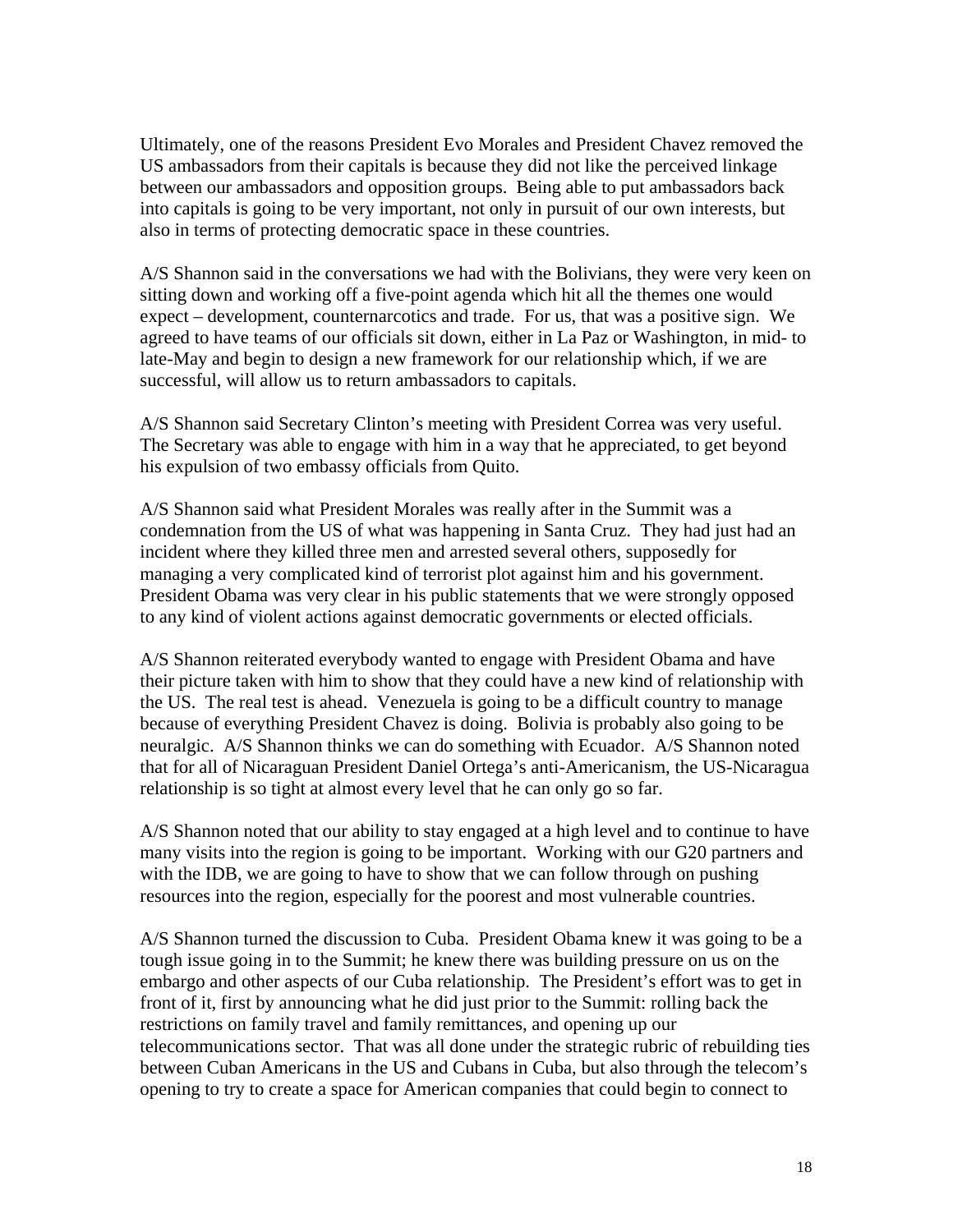Cuba through the networking that telecommunications offers. That was appreciated at the Summit, and although it was seen as a small step, it was a step in the right direction. There was a lot of talk about the embargo and about the importance of bringing Cuba back into the inter-American system. The President's commitment to begin some kind of dialogue with Cuba resonated in a positive way.

A/S Shannon said it is becoming more evident as we move forward that we are probably going to have a two-track approach to Cuba. One track is people-to-people, where we try to get information and resources and capacity building to the Cuban people. The second track would be some kind of government-to-government, where we see what the Cubans are capable of doing and what we are capable of doing on areas that could be of mutual benefit to us, such as migration, security, or counternarcotics issues. As we go down that path, we are going to have to make sure we build in a human rights and democracy component because that is not something we can step away from in terms of our broader dialogues since that has been such a driving part of our Cuba policy.

A/S Shannon said the US is going to be measured by how well we are meeting the goals we set for ourselves in Port of Spain. He mentioned the OAS General Assembly in San Pedro Sula, Honduras, at the beginning of June. That is going to be tricky because the Hondurans and others want to propose a resolution revoking the 1962 suspension of Cuba. We have some diplomacy in front of us on that. We also have the North American Leaders' Summit in Mexico in August, and the UN General Assembly.

As we look over the first 100 days of President Obama's term, we have seen continuity on some key issues like the Merida Initiative and our engagement with Mexico and Central America, and then building off the strong foundation of Merida to the Caribbean. One of the commitments that came out of our meeting with the Caribbeans is that we will begin a security cooperation dialogue with Caribbean countries.

Aside from President Obama's trips to Canada, Mexico and Trinidad, Secretary Clinton visited Mexico, Haiti, the Dominican Republic and Trinidad. Also, Vice President Joe Biden went to Viña del Mar, Chile, for the Progressive Summit and had a chance to meet with President Luiz Inácio Lula da Silva (Brazil), President Tabaré Vazquez (Uruguay), President Cristina Fernández de Kirchner (Argentina), and President Bachelet. Vice President Biden also met with Central American leaders in San Jose, Costa Rica.

Chairman Salazar congratulated A/S Shannon on guiding American policy in this direction, and opened the floor for questions or comments.

Mr. Vaughn mentioned that prior to A/S Shannon's arrival at the meeting there was discussion about how we might begin to think about Cuba. Mr. Vaughn asked A/S Shannon how he might advise us in that regard.

A/S Shannon said this is going to be tricky, but at the same time it could be historic. This is not the first time we have been at such a moment where there has been a lot of hope in terms of what we can do with Cuba. In the past, we have gotten tangled up largely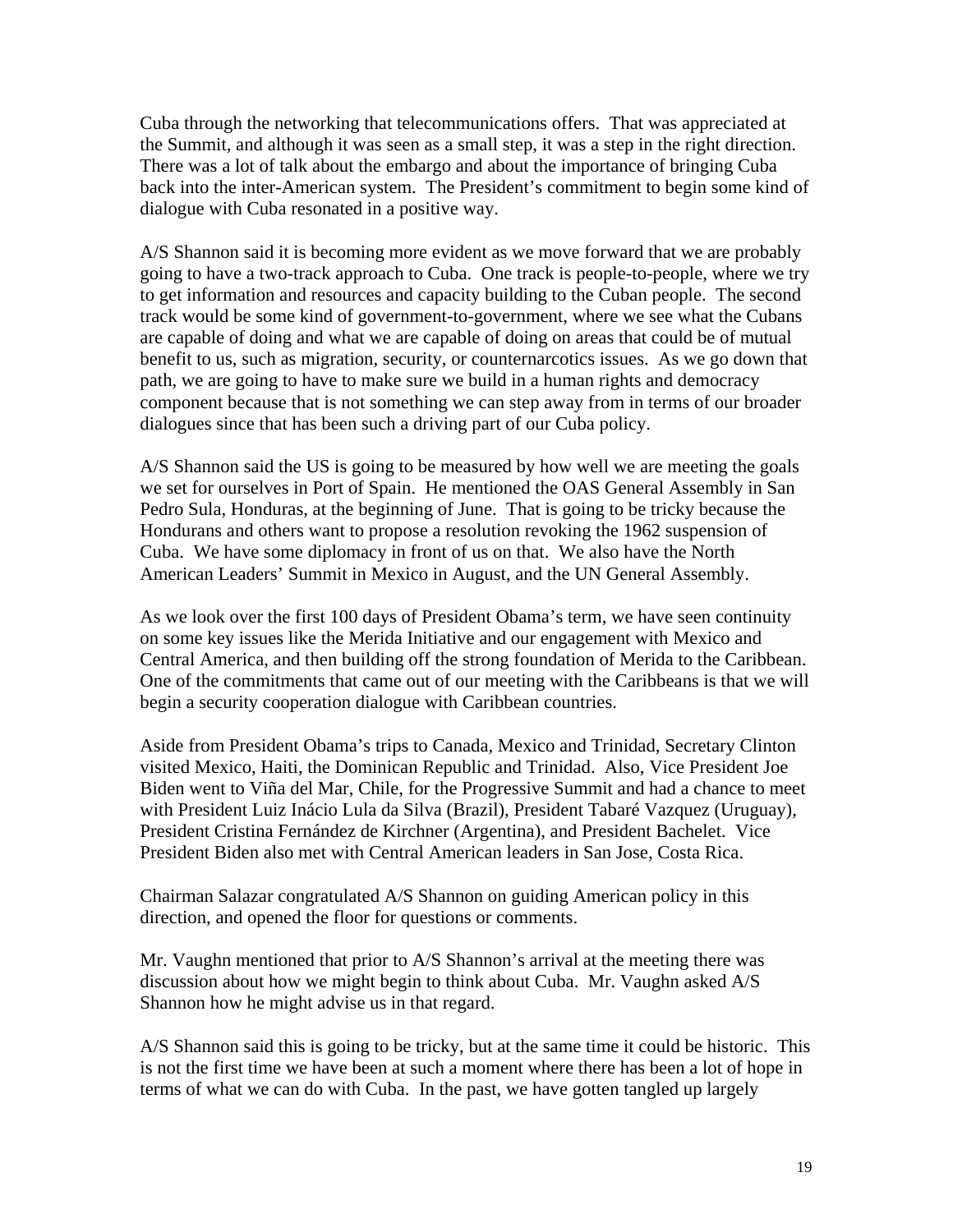because the Cubans have not wanted to do this, and they found some way to stop it from happening. A/S Shannon's hope is that as we move forward, we will reflect on that history.

A/S Shannon met not long ago with the Director General of the European Commission, who has been to Cuba several times, and said that the Cuban government has given the EU permission to begin microcredit work. It means that the Cubans are anticipating some increase in micro businesses of one sort or another.

A/S Shannon said the IAF has to be careful and cautious looking ahead. As a strategic planning exercise, it might make sense to think about what kind of role the IAF could play if the US were to head in the direction of greater engagement. There are probably a variety of ways the IAF could do that and still have some political cover, whether working with USAID or others in the development community. The grassroots and grant-based development work that the IAF does would be really well suited for Cuba, especially at an initial phase of engagement where the Cubans would be leery about USAID presence because it is so well branded and it comes with such a heavy civil society overlay. A/S Shannon said USAID is also kind of ponderous, whereas the IAF is much more agile and flexible. The IAF could do a lot more work on what is called the edges of the state, the point where the Cuban state ends or is frayed a little bit, especially at the community level and local governance and trying to build capacity.

Ultimately as we think about Cuba, much is in front of us and much could go wrong but what we will see happening over time is Cubans themselves will recognize that freedom has many different forms. It is not all political. Freedom is anywhere the state does not determine the transaction, so it can be social, cultural, religious, or economic. A/S Shannon thinks any realistic assessment of what is going to happen in Cuba has to assume that freedom is going to build inside of Cuba. It is not going to be an East European model, but it is going to be a slower process and we have to have the capability to get in and work at the beginning of that process. Otherwise we will not have influence; somebody else will.

Amb. Dodd asked A/S Shannon about his reactions to President Lula's role at the Summit.

A/S Shannon said President Lula appeared to be the one keeping everybody in line. In fact, at the end of the Summit, President Lula congratulated some of his colleagues for having behaved well. A/S Shannon said that underneath that exterior there is profound anger at what has happened economically and financially in the world. There is anger at the US, at our financial system, and at our inability to control it. That anger slips out every now and then when he asks how it is possible that the most technologically advanced country in the world could not see this coming. One of the principal drivers of that anger is President Lula's concern that much of what he has accomplished is now at risk, in Brazil and elsewhere. But that is manageable, so it is much better to have somebody like that inside the G20 and trying to play a role. A/S Shannon said the Brazilians are going to continue to push hard on the Cuba issues because they see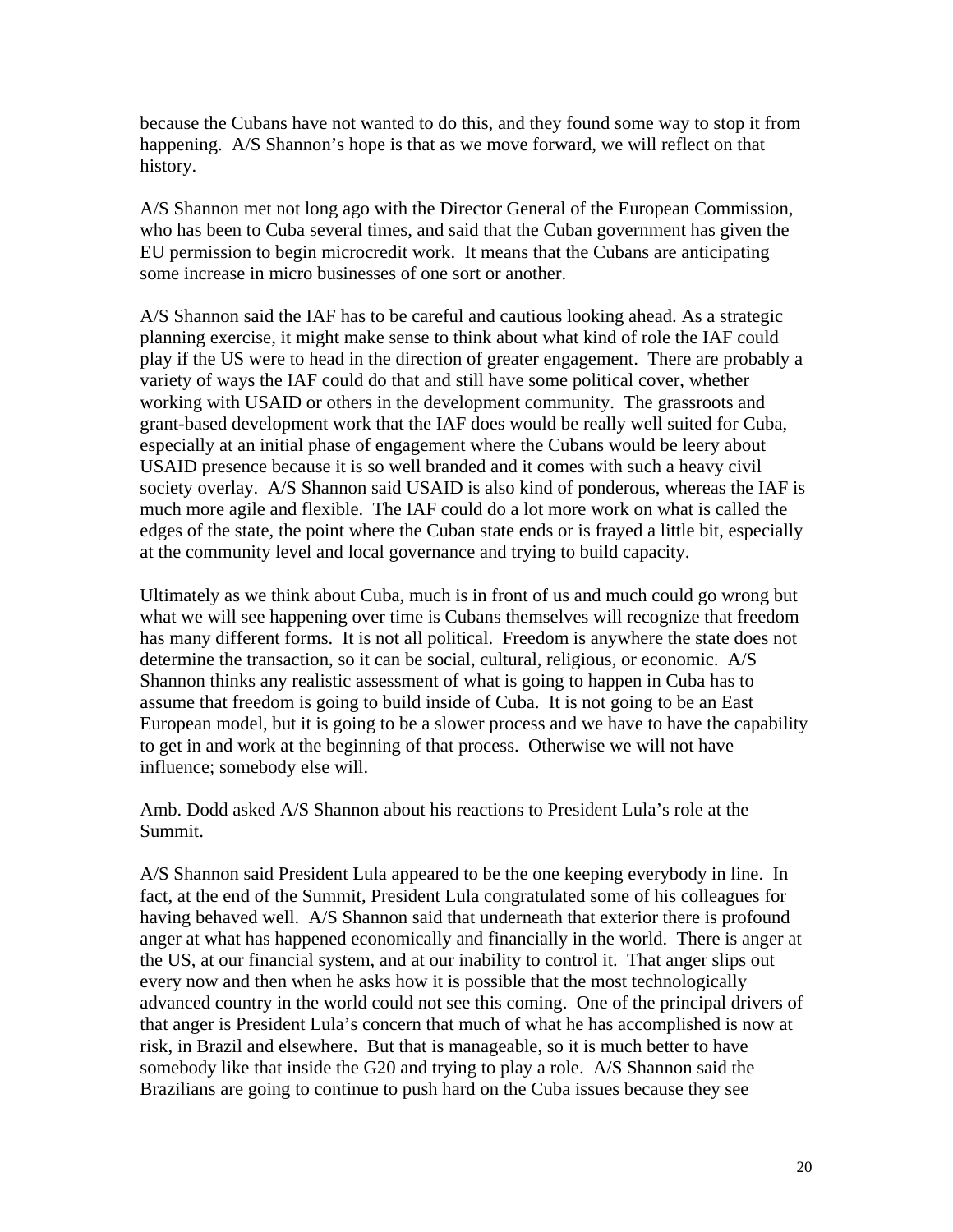President Chavez's influence waning, and the relationship between President Chavez and President Raul Castro is very different than the relationship with Fidel Castro. The Brazilians see themselves as being a big player in Cuba's future, largely because they doubt the ability of the US to get over our political hurdles.

Mr. Wallace commented that Brazil seemed to be very low key in the press coverage; one would think the Summit was going to be a place where they really would have asserted themselves. A/S Shannon said at one point leading up to the Summit, the thought was that President Obama was going to steal the show and President Lula was going to be relegated, in terms of the public perceptions, to a lower tier. But the Brazilians responded to and managed it well. The Brazilians came out looking like one of the principal negotiators of a successful Summit.

Chairman Salazar said with regard to Cuba he was very encouraged by everything that was happening through President Castro's statement about being willing to discuss everything, but then Fidel Castro jumped into it and kind of pulled back. Chairman Salazar asked A/S Shannon how he thought it ended up.

A/S Shannon said we are going to find out shortly. What they were rejecting was the notion of open-ended dialogue, not the family travel or the family remittances. The Cubans were struggling to figure out what the US was up to because it all happened so quickly. The US announced the changes in travel and remittances and the telecom sector just a few days before the Summit. President Castro gave a speech in Venezuela and said that he is prepared to engage in dialogue with us, but it was the first time he actually enumerated things in such detail and mentioned political prisoners, human rights and elections. Secretary Clinton jumped on that while she was in the Dominican Republic and said the US welcomed President Castro's comments and looked forward to determining what our next steps would be with Cuba. That caught the Cubans by surprise; they were not prepared for that. Then when President Obama followed up almost immediately with his statements about trying to transform our relationship with Cuba and tried to engage in dialogue, the Cubans needed some space to protect themselves. There is no doubt that President Raul Castro is consolidating his power and he is the one running things in Cuba. He and his brother have different points of view on certain things, but they have worked side by side for 50 years and they are not going to split now. They are going to find some way to stay together. Fidel Castro's kind of resurrection has changed the dynamic inside of Cuba. People really thought he was going to fade away but, at least right now, he seems to be reasonably healthy and functioning not as a governor but as a political figure. A/S Shannon said the bottom line is we do not know.

Chairman Salazar said he was very excited about the positive things coming out of the Summit of the Americas and the new relationship with Latin America. He asked A/S Shannon how he sees the IAF fitting in to this new engagement and approach to Latin America.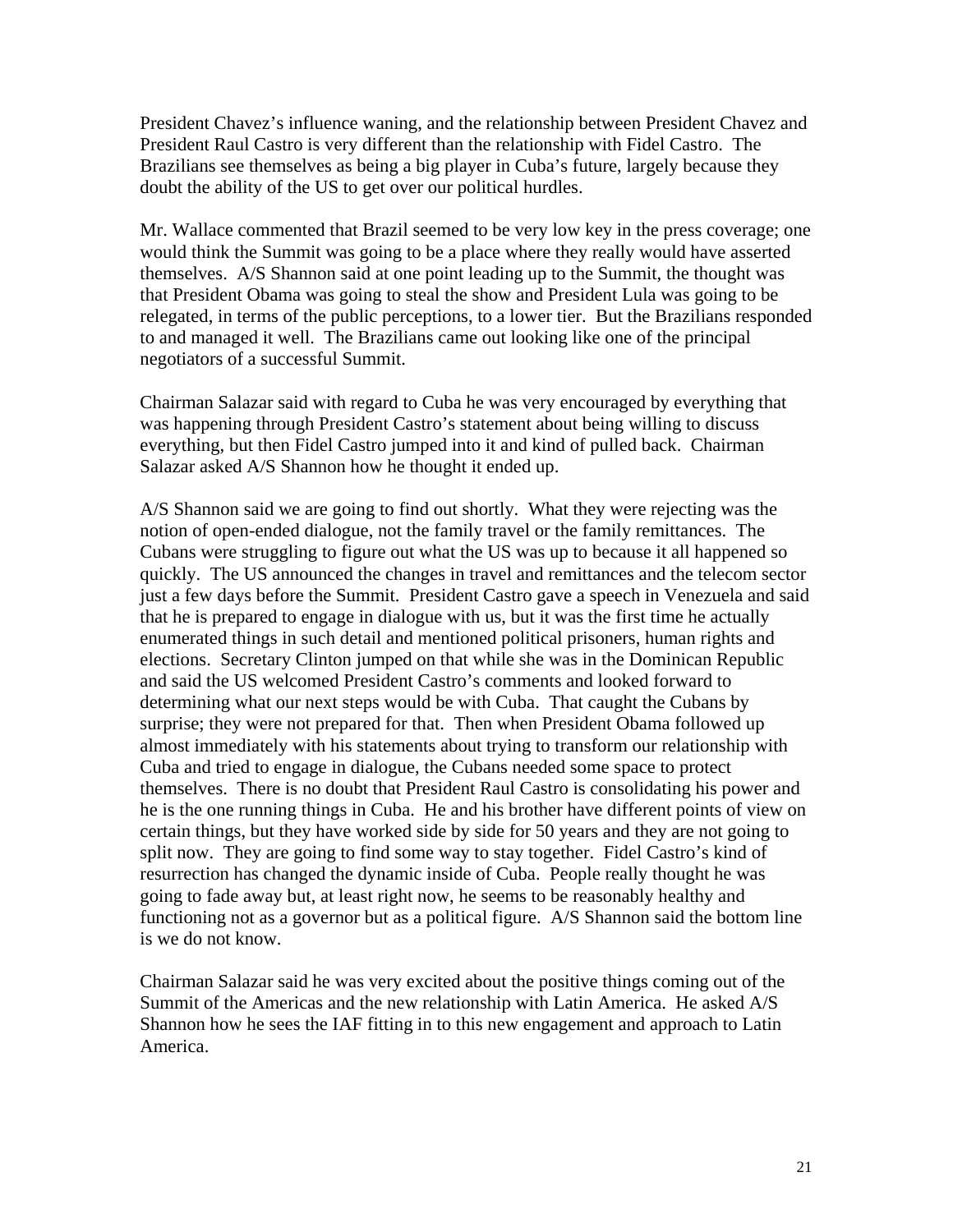A/S Shannon noted the IAF has been working in the region for a long time and is wellknown and tied to the Alliance for Progress, which is a great branding tool as we go about our business. The challenge is protecting the social gains that have been made and making sure that, as we look ahead, the economic recovery has built into the larger social agenda. The hemisphere has adopted for itself a model of democratic development that really describes what the IAF is about. The challenge for the hemisphere is whether we can show that a region that has committed itself to democracy and democratic development can manage this kind of crisis and develop a coordinated response to it without losing sight of what democratic development is all about: fighting poverty and inequality. Especially working in Central America and the Caribbean or in the poorer areas of countries like Peru, Bolivia and others, the IAF has an opportunity to highlight how its kind of development, even in this period of great economic crisis, can deliver results at a grassroots level and protect people at an important moment. A/S Shannon thinks now would be a great time to increase the IAF's profile and highlight democratic development and grassroots development. It will resonate in a positive way.

Mr. Wallace suggested the IAF's  $40<sup>th</sup>$  anniversary is a good time to increase our profile. A/S Shannon agreed. A/S Shannon said the Alliance for Progress and all the institutions that came out of it were created in a moment of crisis, in the immediate aftermath of Cuba, and there were doubts about where the hemisphere was going. The IAF has a history of partnership in the region. It is worth noting that when the IAF started, we were in the midst of our own war on poverty, the civil rights movement, and a social upheaval that was mirrored in much of Latin America. So there was a dialogue and crossfertilization that was taking place between Latin America and the US. That kind of message would be positive right now because the IAF comes to the region with experience, with the idea of partnership, but also with a certain humility that resonates really well.

Ms. Kolko asked about the role of Argentina at the Summit. A/S Shannon said the speakers at the opening event were President Fernandez de Kirchner, President Ortega, Prime Minister Dean Barrow of Belize, President Obama, and Prime Minister Manning. According to A/S Shannon, the two Latin American speakers gave a backward-looking, resentful, angry, anti-American speech. They both said they blamed everybody else, but not President Obama. President Fernandez de Kirchner's speech was only 15 minutes long; President Ortega's speech was 53 minutes long, during which he called for the independence of Puerto Rico. President Fernandez de Kirchner's speech was quickly forgotten but it was not a whole lot better in terms of tone and substance. In contrast, Prime Minister Barrow's speech and Prime Minister Manning's speech were clear-eyed, forward-looking, unafraid, and prepared to engage with the US and other partners.

Ms. Morrison asked A/S Shannon to elaborate on his comment that Venezuela and Bolivia will continue to be difficult.

A/S Shannon said Venezuela will be difficult because President Chavez is very mercurial. Nothing is going to happen in the relationship that he does not approve. That means that if we are going to move forward we are going to have to spend a lot of time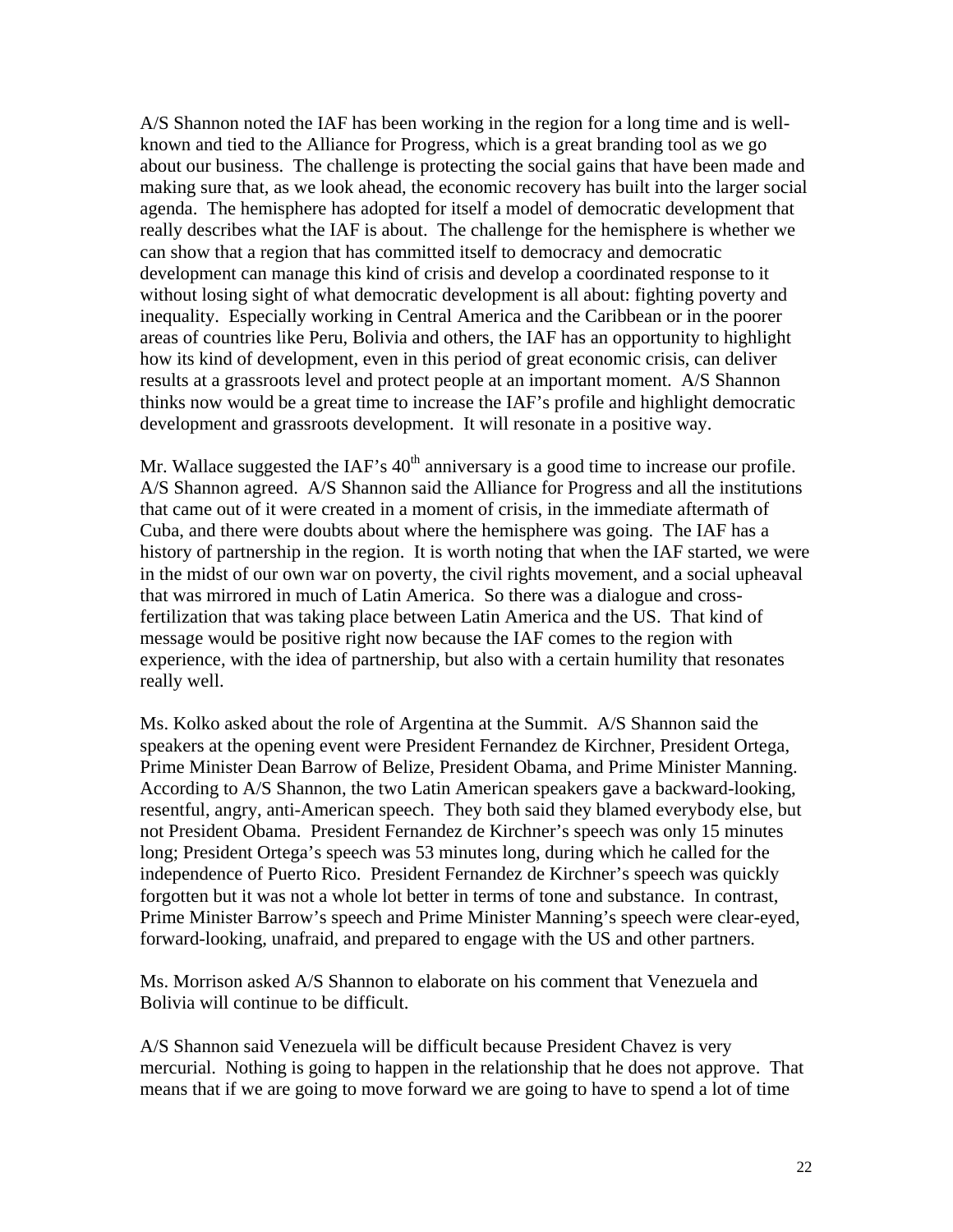with him. That is difficult when he is arresting his political opponents, exiling them, trying to get Interpol to hunt them down, and when he continues to have some kind of relationship with the FARC. It is going to require some diplomacy and hard work on our part.

A/S Shannon said Bolivia is going to be challenging largely because by the end of June we have to submit reports to Congress on whether we restore Bolivia to its trade preferences under the Andean Trade Preference Act, or whether they are removed permanently. Their counter narcotics cooperation is not going to improve because they are not going to take the DEA back. It is going to be tricky. Congress has been tough on that and we can have meetings and sign a couple good agreements, but if by the end of June we cannot extend the Andean trade preferences again to Bolivia, there is likely to be another crisis.

Chairman Salazar thanked A/S Shannon for his participation.

*A/S Shannon left the meeting.*

### *Program Update, continued*

Chairman Salazar returned the discussion to the Program Office.

Ms. Wheeler highlighted initiatives in the Central America and Mexico region. We are continuing to support and encourage the growth of community foundations in Mexico. Most recently, we have been participating with a group of funders including the Ford Foundation, Mott Foundation and the WINGS network, an international association that works on community foundations. We also co-funded a study on community foundations in Mexico. Over the next few months we will be looking at the results of that study which should be a helpful overview of what is happening in the field and will be useful for other community foundations in the region.

Mr. Wallace asked if community foundations are related to the issue of remittances. Ms. Wheeler said we have not really seen it connect that closely. Many community foundations focus on basic services like children and families, health, and nutrition and have not gotten involved with remittances. There are a few that seem to have an interest. For example, some of the community foundations in Oaxaca and Puebla are starting to look at the topic, but we have not really seen too much happening on the ground yet.

We continue to have projects in our portfolio on the migration and remittances initiative. El Salvador has some of the most active and successful projects. We have been continuing to coordinate with other donors to see what is happening in the field, looking at ways we could do some co-funding and share lessons learned. We have also been improving contacts with Hispanics in Philanthropy to explore potential partnerships around that area.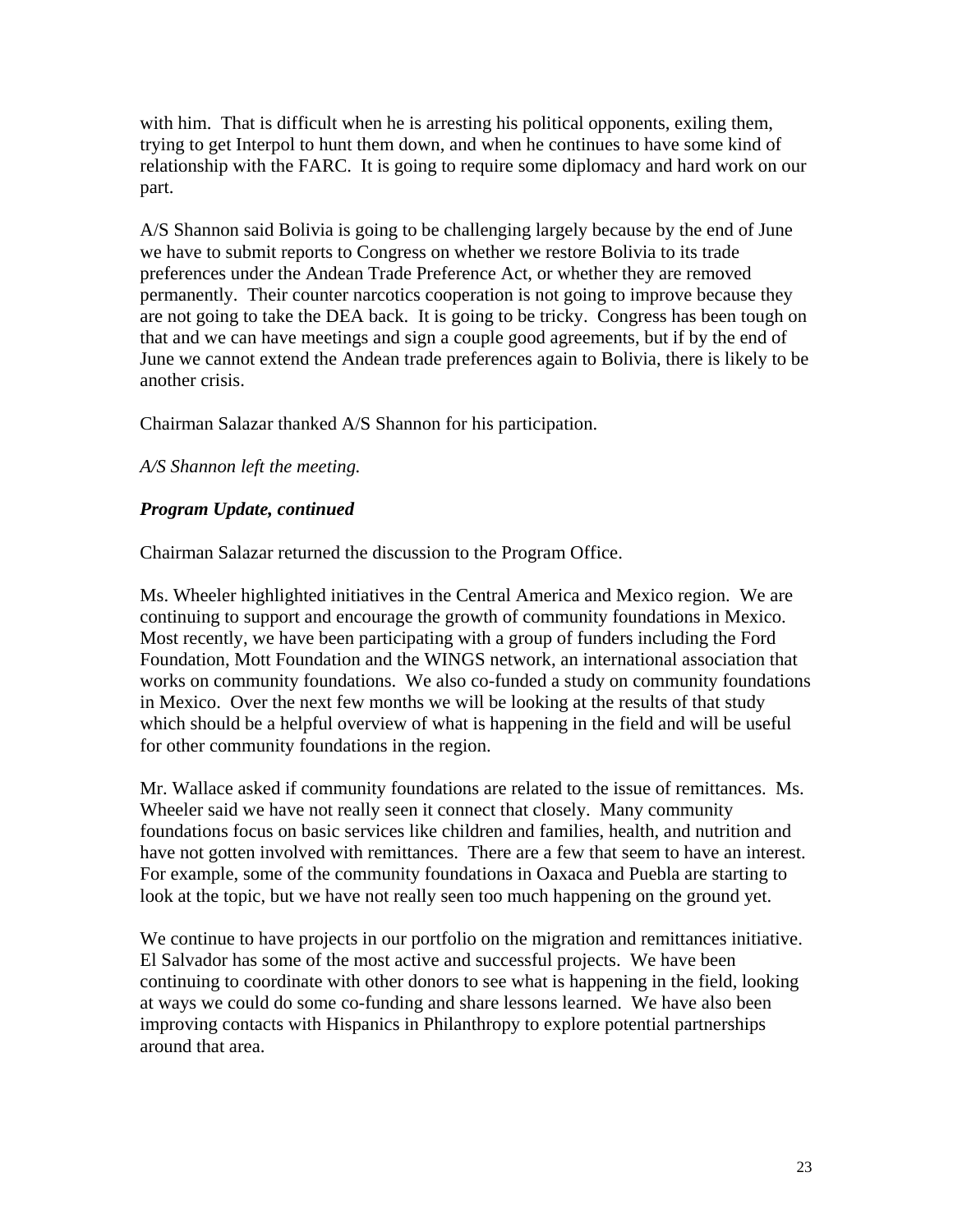Chairman Salazar asked about the security situation in Central America. Ms. Wheeler said there are certainly security issues in Mexico, particularly in the border area, but it has been a gradual deterioration and not a noticeable bump. Much of it is youth delinquency, street crimes or random crimes. Guatemala has been our biggest concern recently. We stay in close contact with the Embassy. Before FRs go on trips we send a copy of the trip itinerary to the Embassy, and they have become stricter on saying not to travel at night or to avoid certain roads. We are finding that we are taking more security precautions and it seems to be more random than it used to be, particularly in Guatemala.

Amb. Dodd noted that in the last six months or so, several Central American countries have been cooperating in joint operations to deal with drugs and crime across borders.

Ms. Morrison highlighted initiatives and challenges in the South America region. She mentioned there is a dengue outbreak and there are concerns in Argentina about governance structures and the economy. We are finding that grantees are having greater difficulties getting access to financial resources. It is something that we are paying attention to very closely.

Ms. Morrison highlighted our involvement with the US – Brazil Joint Action Plan Against Racial Discrimination (JAPER), which was signed by former Secretary of State Condoleezza Rice and Edson Santos, Brazilian Minister for Promotion of Racial Equality. Amb. Palmer, Ms. Morrison and our new Brazil representative, Amy Kirschenbaum, will be attending a JAPER meeting at the State Department this week. It should be an interesting discussion. There will be about 50 civil society representatives at the event; the IAF is sponsoring the participation of six individuals.

Ms. Morrison noted there are increasing concerns about President Fernando Lugo of Paraguay, a strong leftist leader, and there have been some calls for his resignation. It is something that we are following with our grantees, and we are interested in ensuring that there is some political stability in the country.

A major donors conference was held recently in Haiti. The IAF representative for Haiti, Jenny Petrow, attended the conference. Other attendees were George Soros; Secretary-General of the UN, Ban Ki-moon; Secretary of State Clinton; former President Bill Clinton; and Paul Farmer, who is a great advocate for Haiti. There was a very important discussion and we are looking at continued visibility for Haiti.

The IAF is co-sponsoring a Jatropha conference in Haiti in June. The Jatropha plant can be used for biofuels at a local level in addition to some potential marketing of biofuels for an export market. It is very easy to process and very low-tech. We are supporting the participation of some civil society groups and it should be a very interesting conference.

Ms. Morrison highlighted a proposed new IAF grantee. Fondation Festival Film Jakmèl (HA-206) is a Haitian youth film education project with some educational potential. It has received some technical assistance and support from Martin Scorsese and other high level Hollywood producers. It is a fascinating project that comes out of a famous cinema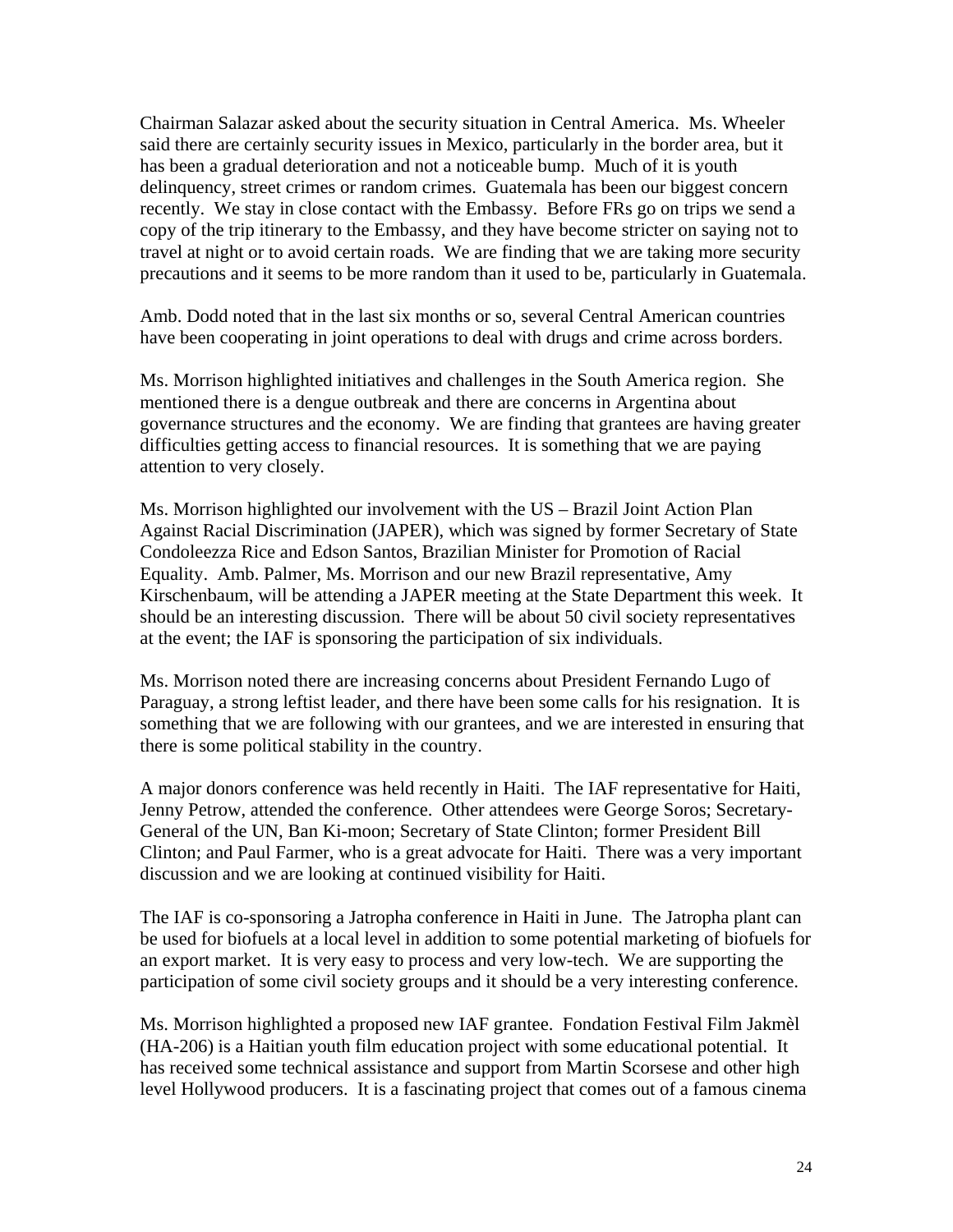festival in Jakmèl. The Sine Institute is hosting a reception in New York City and will preview a short film that specifically talks about the work of the institute and will feature the IAF grant.

Ms. Morrison turned the discussion to RedEAmérica. RedEAmérica has incorporated in Colombia. The new Executive Director for RedEAmérica is Margareth Florez who previously worked with two IAF grantee organizations in Colombia, Fundación Corona and Transparencia Internacional. Ms. Florez will be on board May 1 and we look forward to having a meeting with her soon.

We received a request from RedEAmérica Brazil and are waiting for some signatures from their counterparts to process a novation for RedEAmérica Brazil to be turned over to Group of Institutes, Foundations and Enterprises (GIFE). GIFE is a former IAF grantee that is interested in putting together a report on Mais Unidos, with which they have a strong relationship. They have been around for over 20 years doing this kind of work and have a new leadership team that focuses on hemispheric networks. We are looking forward to processing the novation soon. GIFE works closely with Ethos, another IAF partner that is also actively involved in Mais Unidos, and it has over 150 primarily US companies on their roster. Many of them overlap with Ethos because Ethos also represents about 33 percent of the Brazilian GDP and most American companies are part of Ethos network. There is a convergence of RedEAmérica, GIFE, and Ethos which is exciting for the synergies and possibilities for moving forward.

RedEAmérica Brazil is going through a major restructuring. They decided not to move forward in obtaining their equivalent of a 501(3)(c) status. In addition, a consensus decision was made, on the part of the CEOs and the RedEAmérica Brazil members, not to engage the CEOs as much in daily operations.

With regards to the idea of a certification process through Monterrey Tech, Ms. Morrison said she anticipated that it probably would not happen until Ms. Florez is in place as Executive Director. We do not have any active requests from RedEAmérica at the hemispheric level. They told us that they will be revising a proposal and submitting it in the next couple of weeks, and it may or may not include Monterrey Tech.

Ms. Morrison highlighted the Codespa re-launch. The IAF had an agreement that was signed with Codespa in April 2007, and on March 3 of this year we re-launched it with the firm financial commitment of at least \$1.5 million from Codespa and \$1 million from the IAF. They are in the process of matching the IAF with about \$2 million. Codespa's general manager, director of international programs, president of the board of directors, and local DC representative came to the IAF for a signing ceremony to commemorate our partnership. Codespa is a major donor and has an emphasis on income generation and economic development programs in the hemisphere. As a result of the relationship with Codespa, we are tweaking some of our agreements. For example, we are looking at Atocongo in Peru to understand how to get to some of the costs of the sub grant agreements and how to refine them so they are in specific categories like salaries, travel, etc.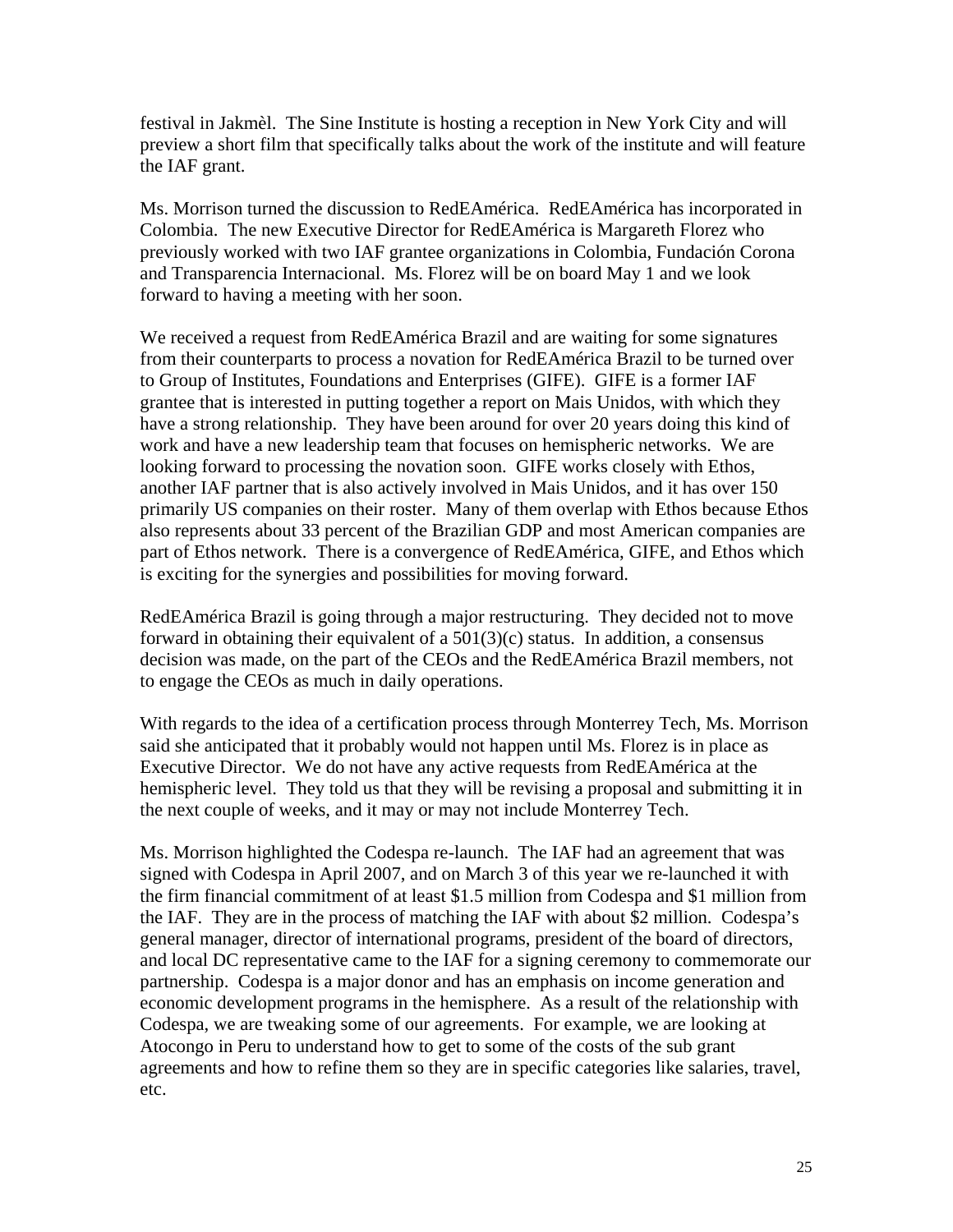We have seen a push for environmental projects in South America. A project recently presented for funding is Acão Moradia in Uberlândia, Minas Gerais, Brazil for approximately \$300,000. The project (BR-851) works with ecologically sustainable bricks. Traditionally, brick-making requires a kiln and can often be toxic. These bricks are a mixture of sand and water and are extraordinarily light, weighing about a pound and a half each. The idea behind this project is that families, and particularly women heads of households, are building bricks that can fit together like LEGOs. They do not need mortar and can lay one on top of the other. They have two holes in the middle that are helpful for running piping and electricity wires. It costs about a third of the cost of a traditional house, and is something that people can do with their own labor. These are attractive homes with nice designs that are affordable and use an innovative technology that we are hoping we can see replicated throughout Brazil and other parts of the hemisphere. There is some technical assistance involved to make sure that the structure is sound, with a civil engineer and architect. It has a proven technology and is perceived as an innovation in house building and low income housing options in Brazil.

Ms. Morrison mentioned we have a companion project in the neighboring state, Espiritu Santo, in Vitoria. It is a bank project that provides some support for individuals who are able to get small loans through a solidarity mortgage broker. This is also a new project that was presented recently. It has some support from HSBC Foundation, Banco do Brazil and a number of other Brazilian banks, so we are hoping that through this technical assistance we can be involved in producing thousands of homes in this area of Brazil.

Ms. Morrison said we are finding that more women's groups are now transitioning into production. Groups that have traditionally worked in areas of human rights and development are now looking at income generating alternatives for women in sewing and other crafts or selling small goods. It is relatively new and particularly popular in the area of Esmeraldas, Ecuador, where we have been doing more outreach.

Ms. Morrison highlighted two projects working in indigenous communities. A new project we are considering for funding is Fundación Mate (AR-357), located in Misiones, Argentina. This is an ecotourism project with an indigenous community, the Guaraní, who are traditionally utilized as the entertainment in the tourism of that region. The idea is to create something that would be small scale ecotourism, focusing on culture and also taking advantage of some of the skills and training of the young people. It is a very innovative and interesting project based in part because of where it is located.

We are considering an amendment request from Pehuen in Chile for an extension of a hydroelectric plant that is owned by the Empresa Nacional de Electricidad in southern Chile. The idea of the project is to continue the community foundation, Pehuen, which is a RedEAmérica member interested in doing more work in the greater community. Right now the foundation has about 50 percent indigenous community representation. In the next year or so the foundation will be about 60-70 percent indigenous and will continue to become more and more indigenous over time. They are asking us to help them do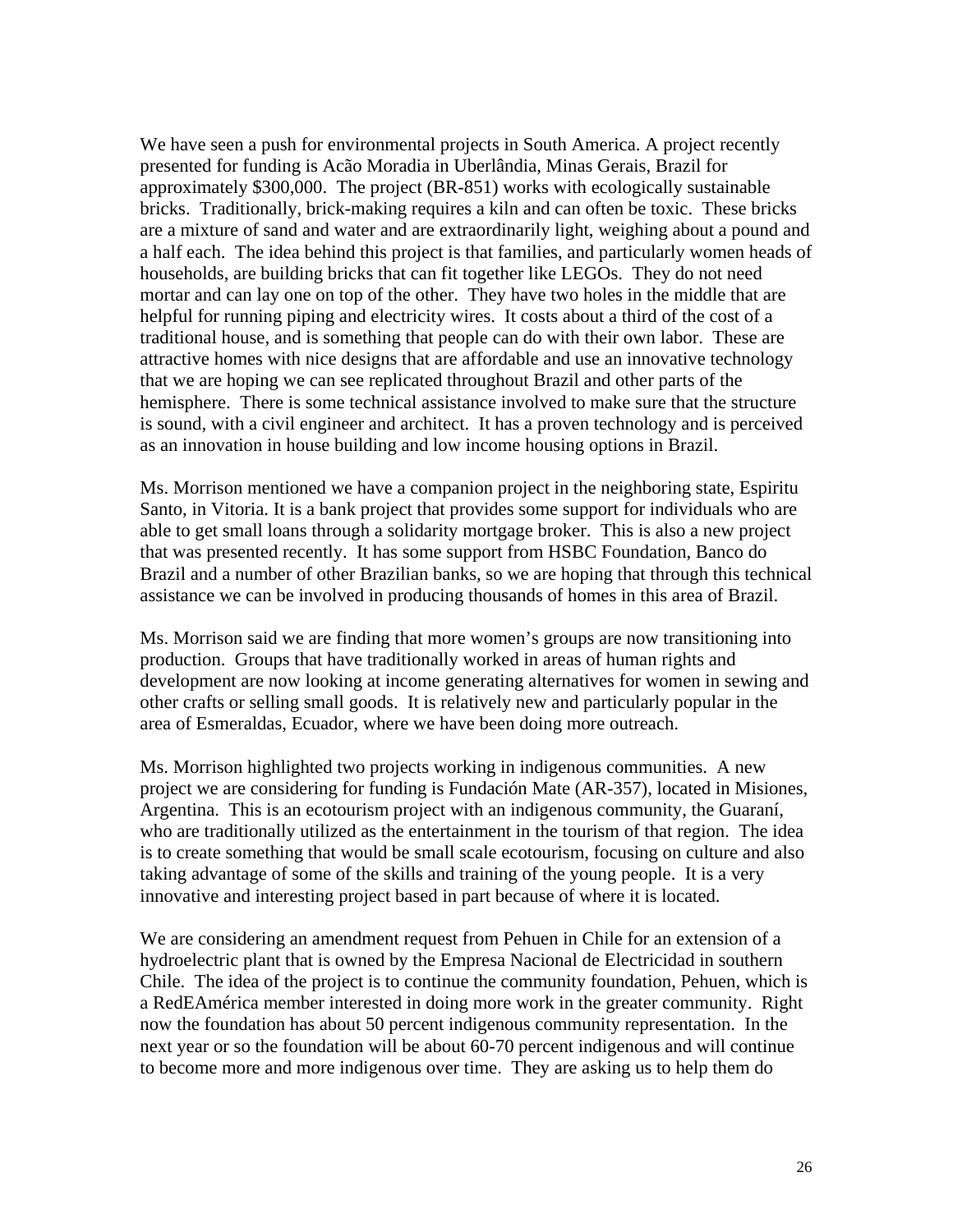more grassroots community initiatives and help them get their board of directors more involved. These are grassroots leaders, traditional indigenous community leaders.

Mr. Wallace asked for clarification on RedEAmérica in Brazil. Is GIFE going to become the grantmaking arm of the node? Will it receive the monies from the various members of the node and handle the grantmaking?

Ms. Morrison said all the ICE grants have asked to transfer over to GIFE which would be in charge of management. We would like to have them receive an orientation so they have the information about some of the requirements of RedEAmérica. We have also been approached by Holcim about a potential bilateral agreement.

Ms. Morrison emphasized they are reformulating many things in Brazil because the CEOs are not as actively involved with the day-to-day operations of RedEAmérica. They still have a strong CEO network but they decided that it is better to engage the CEOs a couple of times a year in high level activities and events. This has been a period of transition for them, and we are trying to get some clarity as to how the GIFE arrangement will work. We anticipate receiving soon a formal request for the transfer.

Mr. Wallace asked if Consorcio will still be handling everything for RedEAmérica in Latin America. Ms. Morrison said now that RedEAmérica has legal status, they are going to be based in the Consorcio office for a period of time until they find their own space. Mr. Wallace asked if Ms. Florez will work on both the Colombia node and the hemispheric RedEAmérica. Ms. Morrison said Ms. Florez will work with just the hemispheric RedEAmérica because the Colombia national node has its own executive committee.

Amb. Palmer commented that the hemispheric component of RedEAmérica is the piece that is just not going anywhere.

Ms. Morrison said they are facing a few challenges such as the economic crisis. In the Brazil network, for example, Acesita just laid off the two leading executives. We are not sure what is going to happen with that. Arcelor Mittal bought two corporate social responsibility companies that had their own individual foundations, including Acesita. Now they are all part of one large multinational corporation. There are doubts as to whether they need to have two separate foundations, and they may be moving towards having just one. The worst case scenario is they might not have any corporate foundation, so there is a lot of uncertainty in the sector as a whole.

Another challenge is there are strong regional differences in terms of how the private sector works in different countries. In countries like Brazil or Argentina, many companies are multinational but that is not always the case in other countries even within the South American context. A challenge for RedEAmérica is how to make something hemispheric when the economic environments and the nature of the companies are very different.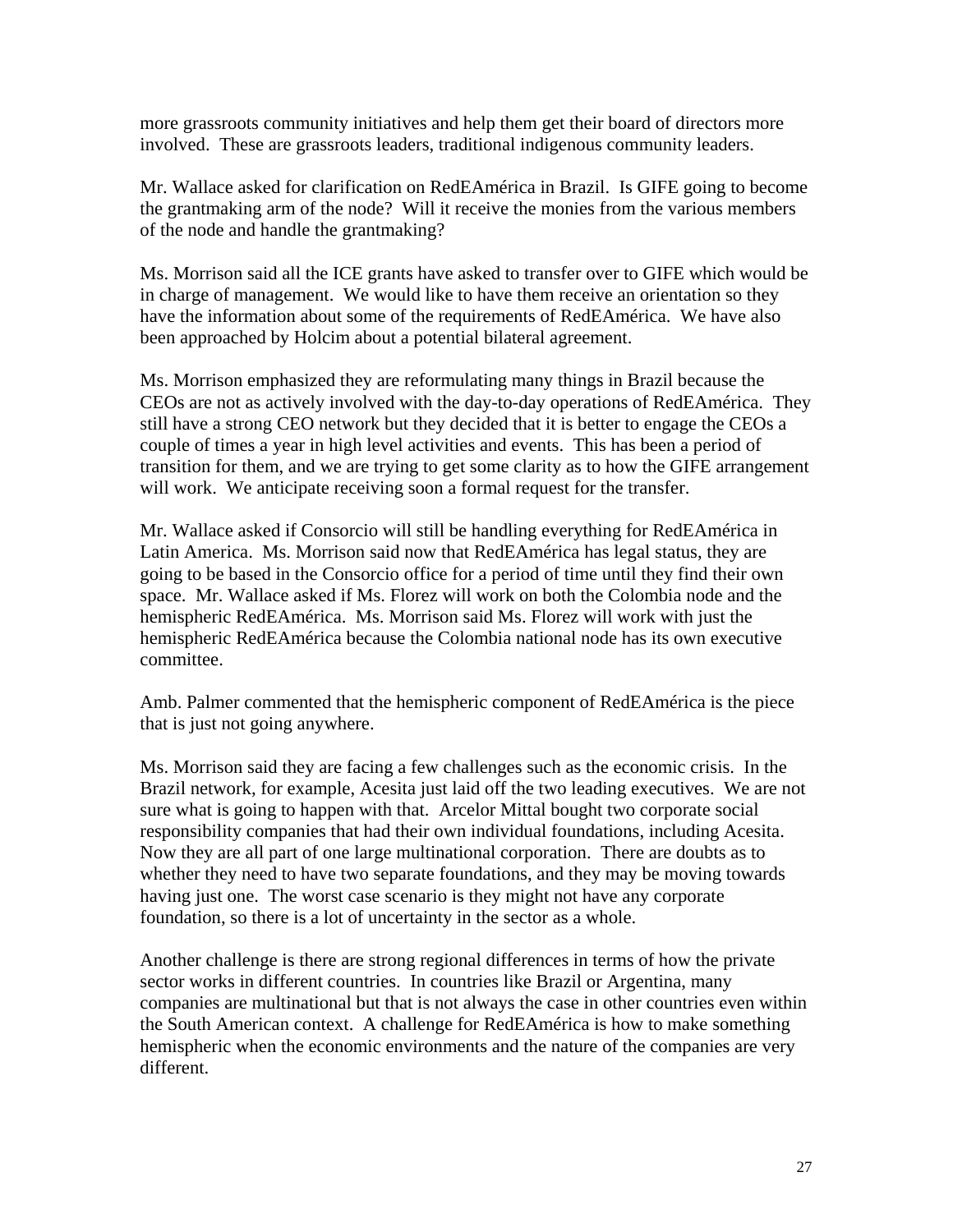The political context has also been complicated. Fundación Empresas Polar in Venezuela, which had a very important role within the South America node, has had significant challenges with privatization.

Ms. Morrison emphasized that we are in a listening mode because RedEAmérica is going through major restructuring. It is also a matter of consolidation. In the Dominican Republic, we have a relationship with the American Chamber of Commerce which is beginning to engage with RedEAmérica. The challenge is to understand how can we leverage and learn better practices from all the different models and get them to talk to one another.

Mr. Wallace highlighted the Monterrey Tech distance learning initiative. Mr. Wallace agreed that the hemispheric fund was perhaps too ambitious. But the IAF has said all along our greatest asset is our knowledge base and our ability to help groups understand the concept of sustainable grassroots development. Given our relationship with Jose Antonio Fernandez, who is vice chairman of Monterrey Tech, we could probably do something that would be very cost efficient and would not require people to travel. Mr. Wallace thinks training is one area where the IAF has real value added and we ought to try to push that as one of the things we can offer, as opposed to just dollars and cofunding.

Mr. Wallace suggested we might want to be more proactive as opposed to waiting for a proposal. Mr. Wallace said he would be happy to talk to Mr. Fernandez if there were a proposal, and see what we can do about getting them to sign on.

Chairman Salazar asked for reactions to Mr. Wallace's suggestion. Amb. Dodd said it made sense.

Ms. Wheeler said one of the challenges in this initiative is how to translate the in-house expertise we have at the IAF to the groups in the field. We have had some interesting and positive experiences with distance learning programs, for example, the Delnet program which we have supported through its online training in local development. One limitation is time constraints. Ms. Wheeler noted that valuable training tends to happen during field visits when the FRs are sharing ideas.

Mr. Wallace said we could help on the selection criteria. He agreed with Ms. Wheeler that every project is going to have something different and there is nothing better than having an FR there to transfer the knowledge. We know what types of projects tend to work and which ones do not. If there were a way that we could help at the front end with passing along information on how we go about the selection process, we might end up saving groups time and energy on projects that are not going to work.

Ms. Morrison said the current structure enables us to get very informed people that know the local context to say which groups are the strongest. Amb. Palmer said it could be something even more basic like ensuring that the focus is on the projects. Previously, the focus was on learning, promotion and training.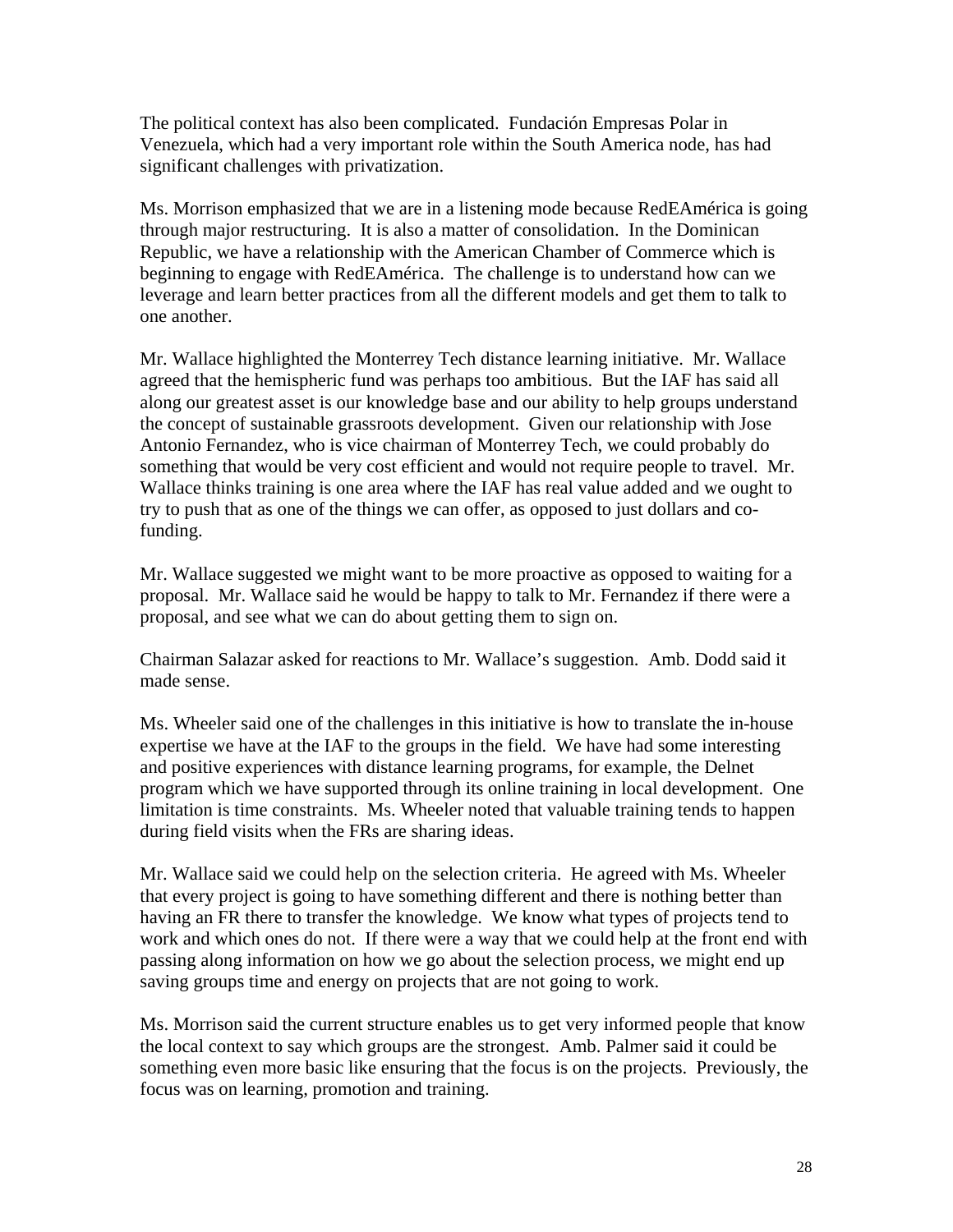Ms. Wheeler noted that the idea of Web site resources and sharing information came out very strong in some of the earliest meetings with FUNDEMEX. We shared with them some of the RedEAmérica materials and information, which they found useful to some degree. In further discussions their focus turned to the subgrants, the matching funds and other details. They would like to improve their internal monitoring and evaluation system and we are looking at a variety of mechanisms.

Dr. Rodriguez-Stein mentioned that under the new system of integrating RedEAmérica members into the Program Office, we are providing all the new grantees or partners with an orientation visit in which we explain the selection criteria and the grassroots development process.

Dr. Rodriguez-Stein recently returned from an orientation visit in Costa Rica with EDESA, a RedEAmérica member. They had an excellent discussion of the objectives, partnership, and IAF process. It is a very significant change for all RedEAmérica projects to really understand what the IAF does and the methodology that we utilize. We are trying to implement it in other projects, for example, Pantaleon.

Dr. Rodriguez-Stein said in addition to orientation visits for the new projects, the data verifier visits them every six months and the auditor visits every year. It had been somewhat difficult to collect the data at the six month visit because we had not conducted orientation visits so the grantees did not know what data to collect or what indicators to select. We missed an opportunity there, but we are trying to mend it and so far it is going well.

Chairman Salazar said we appreciate the work of the Evaluation Office to make sure the grants are being operated like they should be. Chairman Salazar referred to Amb. Palmer's report about how some of our grantees are getting into positions of influence and power in their countries. Dr. Rodriguez-Stein mentioned she recently visited a very successful organic coffee project in Panama. The project director is running for congress representing the most deprived area in Panama, the Zona de Chiriqui.

Ms. Morrison noted in the South America region there are four or five projects that were former RedEAmérica small grants that look very promising for full IAF grants. It highlights the notion of the pipeline, with the IAF being able to recommend projects to RedEAmérica and vice versa.

With respect to the fiscal year process, Ms. Wheeler noted we have almost completed all the internal recommendations and presentations. FRs are now finalizing the write-ups of the grant agreements.

Ms. Wheeler introduced Seth Jesse, the FR for El Salvador, who was asked to present a proposed grant expected to be signed and become active this year. The project represents several of the common elements of environmental conservation and marginalized groups. Mr. Jesse presented El Bálsamo (ES-238) which supports the collective actions of an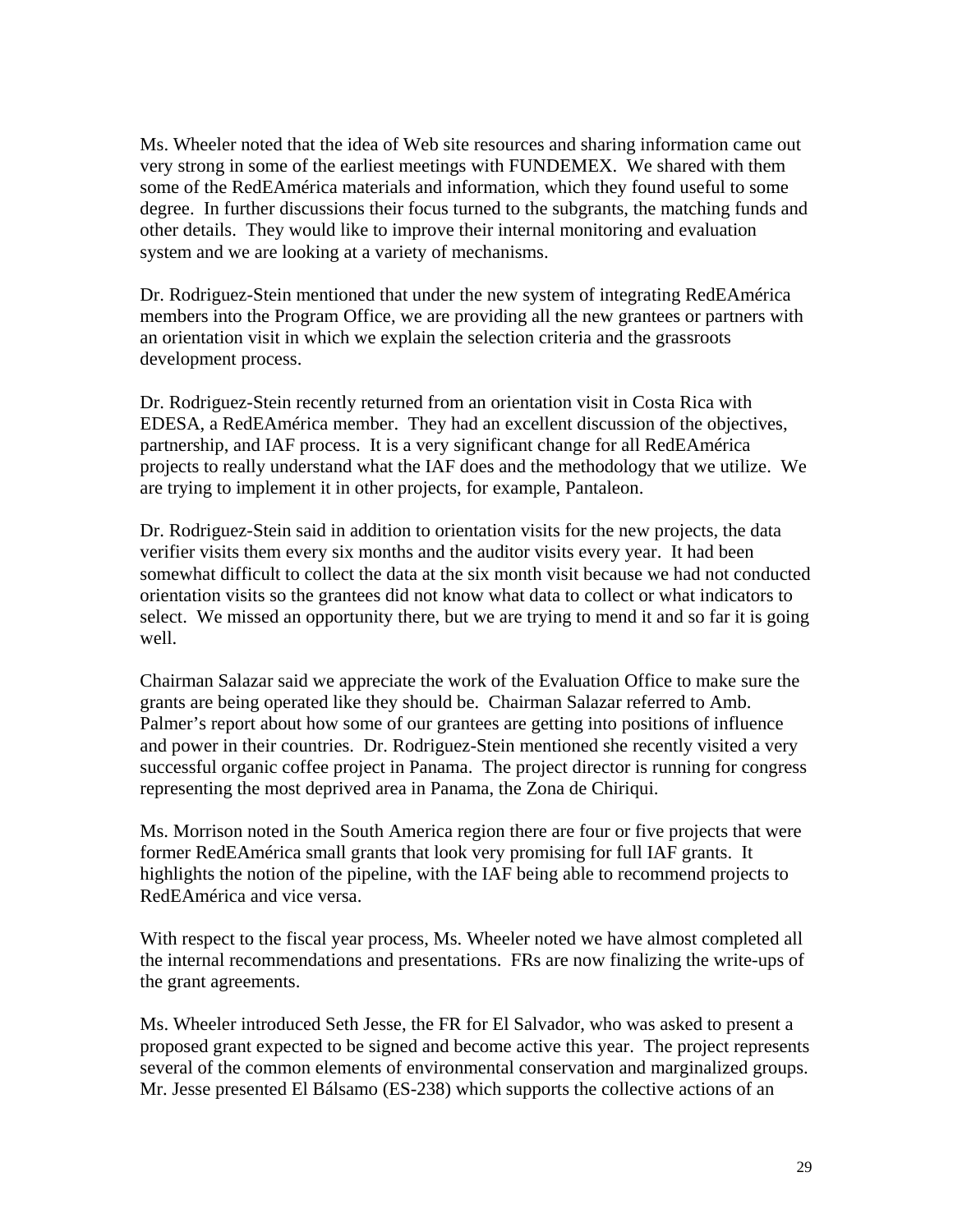extremely poor population in El Salvador to cultivate and add value to indigo, a crop that has historic and cultural significance. The proposal is to revitalize indigo production in Cuisnahuat, Sonsonate, one of the 14 departments in the country. It will be a two-year project with IAF investment of \$121,000 and counterpart funding of \$100,000. The grantee will be working with a community of about 50 farmers and their families, providing training and technical assistance to improve and expand the indigo cultivation, improve and standardize the processing of indigo dye and supporting them to market and sell the dye.

The IAF currently has 18 active grants throughout El Salvador totaling about \$5 million in funding.

El Bálsamo is an intermediary, non profit association that has worked with this particular community in Sonsonate for about eight years. Their first interventions were after the earthquakes in 2001 and they have constructed concrete homes there for families. They also have a demonstration plot where they do training in diversified fruit and vegetable production. They use organic influenced agriculture. These are largely subsistence farmers, so they produce traditional, basic grains, corn and beans. They sell any small surplus they might have to try to cover their basic needs.

The municipality where the project will take place is the third poorest municipality in the country. The department of Sonsonate has a fairly large percentage of indigenous Salvadorans. About 80 percent of the beneficiary population from this project selfidentifies as indigenous. Mr. Jesse noted that this is different than what we think of when we think of indigenous people in Guatemala. In El Salvador they do not necessarily wear traditional dress. Most Salvadoran indigenous people do not speak a native language although some of the elders do. The indigenous Salvadorans are disproportionately affected by poverty.

Mr. Jesse emphasized the importance of indigo in El Salvador. Indigo was produced by the indigenous population in El Salvador before the arrival of the Spanish and was used for medicinal and decorative purposes. When the Spanish came, they exported it to Europe for dyeing textiles. That export ramped up as textiles were produced massively in Europe at the beginning of the 1800s. Then when synthetic dyes started to be used, the demand for naturally produced, organic indigo plummeted. It did not entirely disappear in El Salvador, however, and over the last 15 to 20 years there has been more interest in this type of dye. Internationally and nationally there has been an increase in indigo-based artisanry inside the country.

Mr. Jesse explained that once indigo is planted, it takes about six months before it can be harvested. So that the plant is not destroyed, they cut down about a third of the plant and take it to the processing center. There was a pilot project in this community for cultivating and processing indigo dye. The results of that project were basically the inputs for what they presented to the IAF. The leaves are put in a fermentation tank and go through a soaking and fermenting process that takes about 30 hours after which a bluish matter surfaces. Then they drain the liquid that does not have color and strain to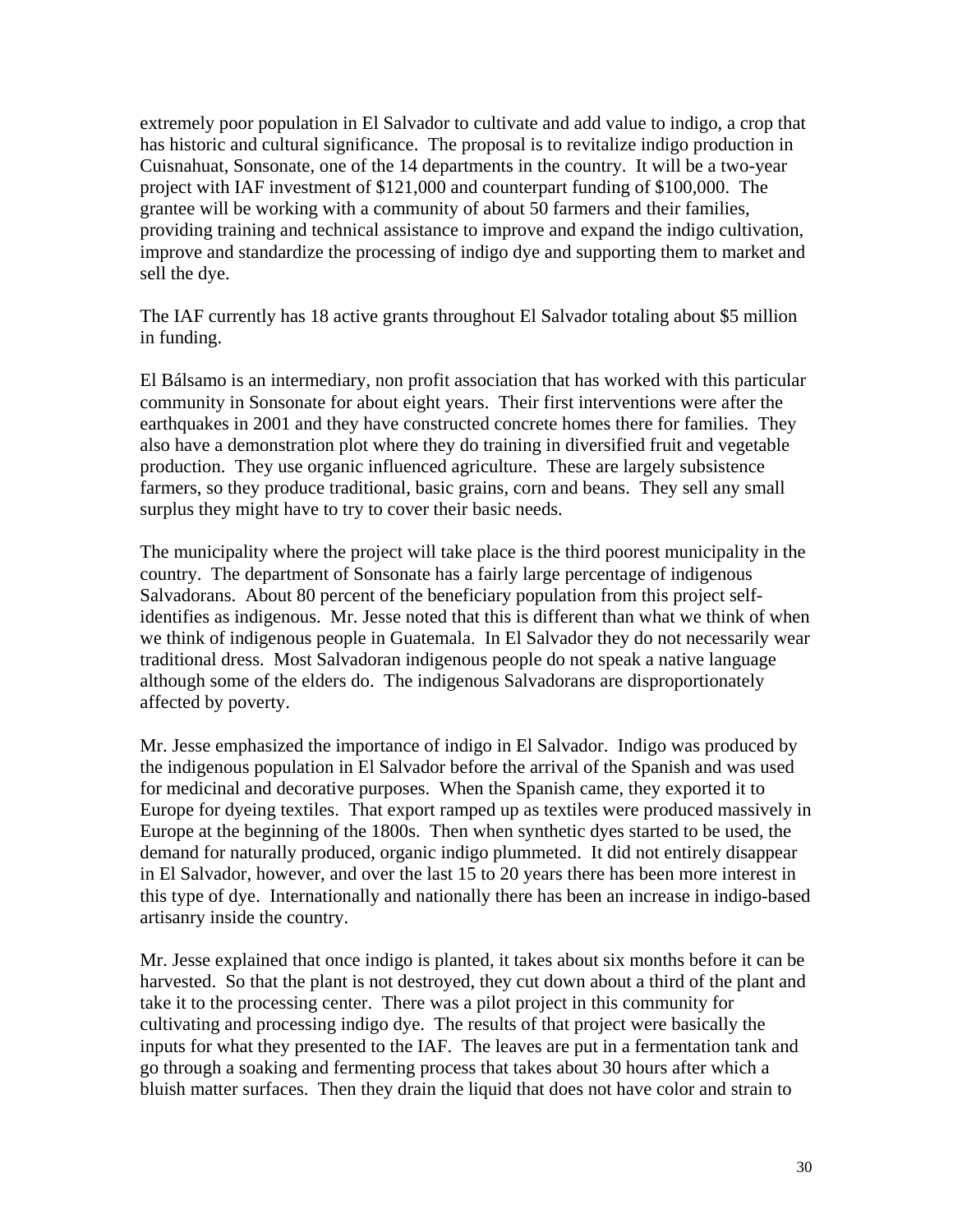get an indigo paste that is dried. They can mill it and the indigo will go through a quality control. There are two labs in El Salvador that tests for the amount of coloring matter that is present in each batch. They receive a quality certification and based on that percentage, they can command a certain price on the market.

Mr. Jesse displayed photographs of products that use the dye including barrettes, jewelry, shoes, sandals, and bags. This type of artisanry is seen in many artisan shops so the demand is out there. In their pilot project carried out in 2008, El Bálsamo worked with artisan contacts nationally to gauge the demand.

Mr. Jesse highlighted the issue of ecologically sound agricultural production. The byproducts of the indigo processing, the plant byproduct, will be used for creating enriched soil that the grantee will use on their crops. The liquid that remains can be used to spray as pesticide.

Mr. Jesse said it is a really good time for the IAF to be supporting this particular community, to build on success that they have had in the past but to expand and improve production of the crop that has significance to that population. The grantees commented to Mr. Jesse several times that this is what their ancestors did. To a large extent the processing has not changed a whole lot in 500 years, but they are going to be improving on what they did in the pilot project.

Chairman Salazar commented that it is a great project. Mr. Vaughn and Amb. Dodd agreed. Amb. Dodd noted that indigo was exported from that area in El Salvador to Mexico and South America. It was very profitable, during the colonial period too, but then it declined and practically disappeared for the plantation economy in El Salvador. Now the people are getting back to their roots and it is a wonderful thing to see. Amb. Dodd said the project was truly remarkable.

Mr. Wallace asked for an estimate of the production volumes of the 50 farmers. Mr. Jesse said in the first year they are expecting to produce about 50 kilos of the indigo dye per manzana, which is a fraction of a hectare. That amount is fairly significant for this particular community. For the second year, they are expecting to produce about 60 kilos per manzana, or 600 kilos. In the first year the plant normally does not give as strong or as high quality indigo dye as in the second or third year, and then they will replant. They can plant side by side with their traditional crops.

Mr. Wallace asked how much a kilo of indigo dye sells for. Mr. Jesse said depending on the batch testing, it can sell for between \$30 and \$80 per kilo. The \$80 would be for certified organic dye, which they are looking at doing in the future. Mr. Jesse noted there is a cost associated with the certification.

Mr. Wallace calculated that the grantee would end up with \$3,000 to \$4,000 a year in additional income. Mr. Jesse noted there are expenses the community will be assuming. There is also a counterpart fund for credit. They are estimating \$80 per beneficiary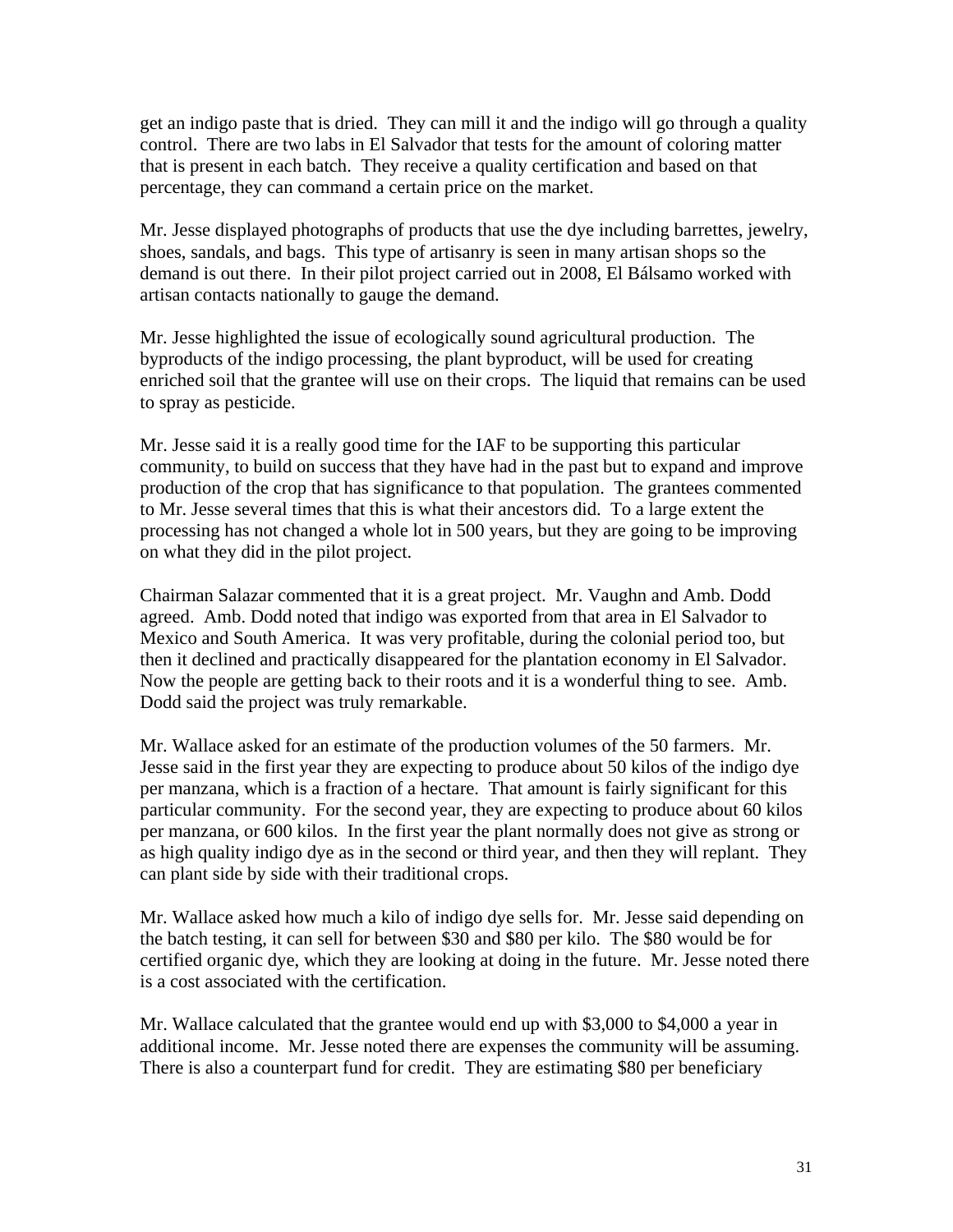family after the first year and a little over \$100 the next year. The grantees are hoping it is a stepping stone to better, increased production and income.

Chairman Salazar reiterated that this is a great project and he thanked Mr. Jesse for his presentation.

Referring back to A/S Shannon's presentation, Chairman Salazar asked Ms. Wheeler and Ms. Morrison how they think the IAF is positioned to take advantage of this new opportunity with Latin America. Are we ready to play a bigger role?

Ms. Morrison thinks we are. She noted there is a lot of interest with the Summit process. We have been able to have a presence throughout Latin America up until this point and there are some prospects for additional interest in the IAF. In addition, a number of other donors are pulling back. Private donors have had a problem with some of their endowments, so we can ramp up significantly in some countries where former co-funders are in the process of pulling out or have completely pulled out.

Ms. Wheeler said we want to continue funding strong projects and finding more and better ways to highlight the results and show people what we are doing. It is always a challenge but we can find better ways to do that.

# *Operations Update*

Chairman Salazar turned the discussion to the Operations Office.

In response to Chairman Salazar's question about the IAF logo, Ms. Kolko said we have been asking for suggestions from staff and we are working with GPO to come up with a modification or redesign of the logo. Ms. Hodges said perhaps we can consider hiring somebody to handle the redesign. Especially with the tagline, we should have something that works well in two or three languages. Ms. Hodges noted that the African Development Foundation had their logo redesigned by a PR firm that donated its services. Perhaps the IAF's  $40<sup>th</sup>$  anniversary is the right time to launch the new logo.

Ms. Kolko said we are working with GPO to redesign of the IAF Web site. We recently were able to assign an IAF staff member to focus on it. We are making good progress. It will have to go through a security review, and it should be ready to launch in July. The new site will include a search engine along with information on our initiatives, evaluations, the Board, legal requirements, FOIA, grant application guidelines, etcetera.

Board members were provided with a list of the new fellows for the 2009-2010 cycle of grassroots development research. Ms. Kolko said we received over 70 applications from different fields and from a broad variety of universities. Several of the fellows selected will be working in two languages: Spanish and an indigenous language.

Chairman Salazar mentioned the 2008 Year in Review which was just published. He said it was very well done and the publications coming out of the IAF are excellent.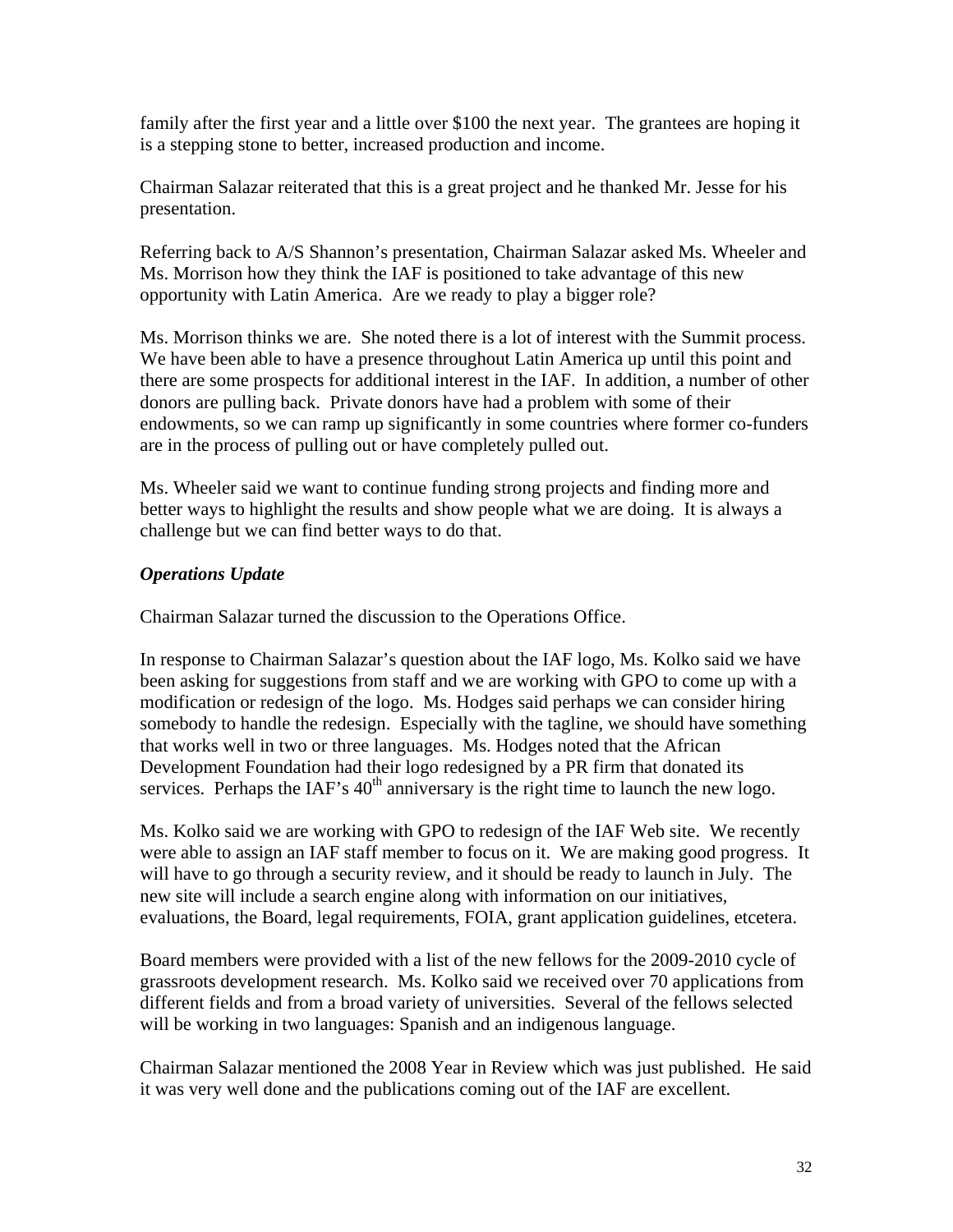Ms. Kolko noted this is audit season. The financial audit entrance conference will take place this week and should be completed November 15. The FISMA audit begins in May and we have been busily preparing for that. We also had an audit of our purchase card.

Ms. Kolko asked Dr. Rodriguez-Stein to talk about a new initiative on impact evaluations of IAF grant funding.

Dr. Rodriguez-Stein said we have almost perfected the monitoring of our grants through the application of the Grassroots Development Framework (GDF). We have a wellrevised instrument that captures a large portion of the objectives of our grants. We conduct an orientation visit and every six months the data verifiers visit the grantees to corroborate the information submitted to us. We conclude with a project history of each grant. We convene the contractors about once a year to train, revise the methodology, and discuss the issues, challenges and opportunities in data collection.

Dr. Rodriguez-Stein said Getulio Vargas Foundation has evaluated IAF projects for the past five years. The contract ended this year and more than 50 projects were evaluated.

The IAF wants to institutionalize the impact evaluation process, and Dr. Rodriguez-Stein has begun designing a methodology. She tested a questionnaire and protocol on how to collect data in two projects in Panama: Instituto para el Desarrollo Integral de la Comarca Kuna Yala, IDIKY (PN-271), a community-based museum in an indigenous territory; and Asociación de Productores Agropecuarios Ngöbe-Buglé, APANB (PN-272), an organic coffee producers' organization. Miguel Cuevas, evaluation specialist, visited two former grantees in Peru: Centro de Investigación y Promoción Social "Violeta Sara Lafosse", CIPS (PU-497); and Instituto Regional para la Educación y Desarrollo, REDES (PU-503).

Dr. Rodriguez-Stein noted the instrument works well, but we need to make adjustments. It was a pilot and the idea is to generate a methodology and train our contractors to visit grantees five years after an IAF grant ends. The four projects that were visited are still functioning and well sustained, and the impacts in the community are incredible.

APANB has gone from exporting about 5,000 pounds of coffee to Germany in 2005, to 30,000 pounds last year. The price is given by Wall Street, so they are assured a good price, and there is no intermediary. The government departments are now getting involved to help the community in areas such as transportation, housing and education. The ramifications of that project and its increased production, in terms of services to the community, are incredible and almost impossible to measure. The connections, networks and partnerships that they have established with other NGOs exporting to Germany or other countries are impressive.

Dr. Rodriguez-Stein interviewed the project director who is now running for congress. She asked him about the greatest impact he had experienced from IAF funding. He said his organization and community were no longer invisible. He said he was running for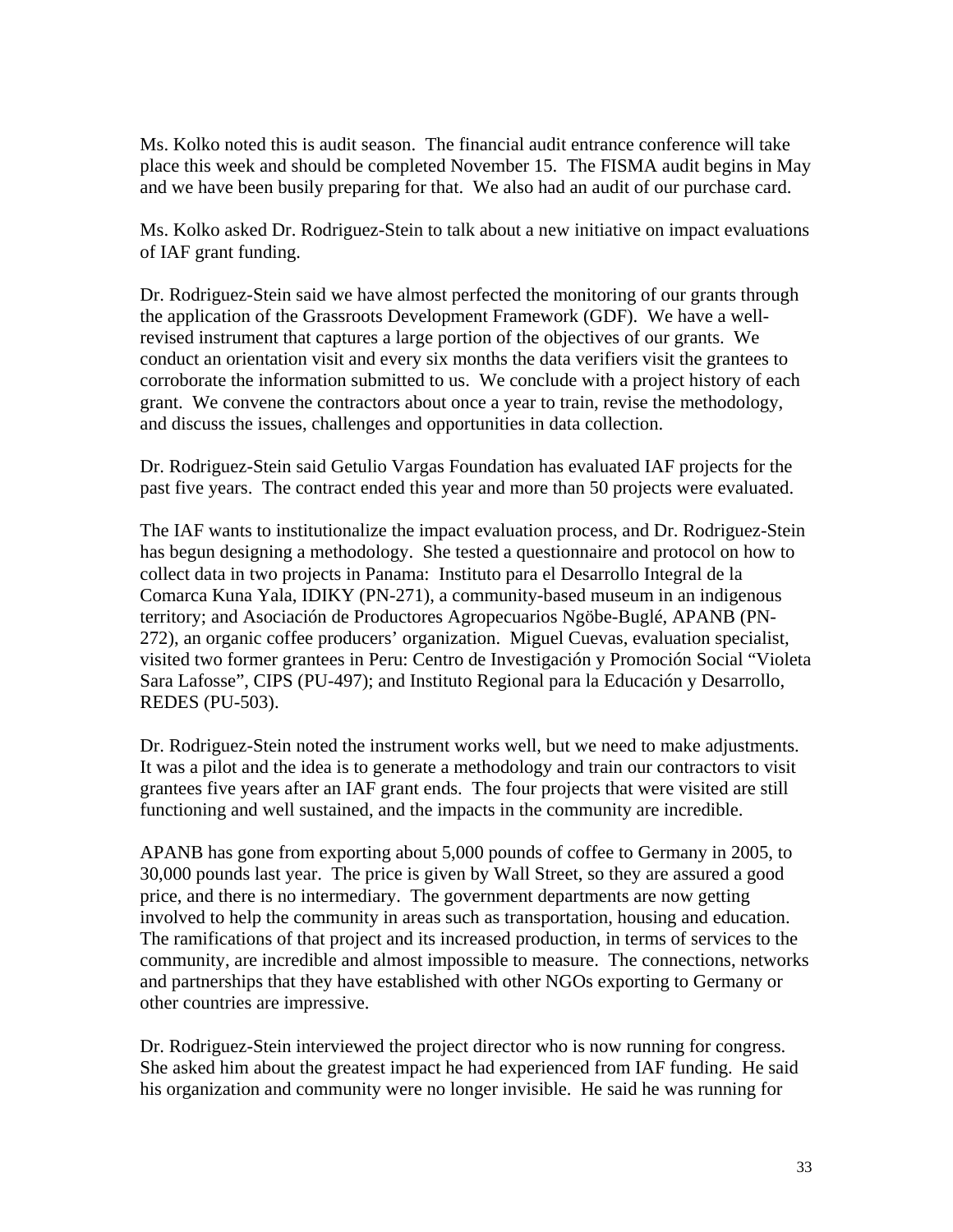congress due to the support that he had gained indirectly through the grant. The confidence that the IAF gave him to manage the funds has transferred to the community. Dr. Rodriguez-Stein emphasized that those are incredible stories.

Dr. Rodriguez-Stein explained we will be collecting data four or five years after a project has ended. There are going to be challenges, for example, finding individuals or organizations that are no longer there. But we will collect great stories and specifically the impacts that IAF funding has in the lives of those people, including young people, women and the community at large.

Dr. Rodriguez-Stein and Mr. Cuevas are writing reports based on the information they collected. After revising the methodology, the next step is to convene the data verifiers and train them on how to go about doing these evaluations. It is going to take a year or two to improve and adjust the process and the system. It has never been done at the IAF before, and it is going to be a great addition to our measurement results system.

Chairman Salazar thanked Dr. Rodriguez-Stein for her report.

Mr. Vaughn said that these types of success stories are a great marketing tool, particularly this year with our  $40<sup>th</sup>$  anniversary. If we can highlight them to the public, perhaps getting some press about successful projects that we have funded, it would go a long way to promoting our cause and hopefully result in higher funding.

Ms. Kolko said that in a three-year project it is challenging to truly show impact. We can show good outcomes five years after the project ends, but sometimes the community is no longer together. Ms. Kolko noted that the projects in Panama and Peru were selected because we knew that they were successful. They are not all going to be successes, but we are focusing on the success stories. Mr. Vaughn agreed we should highlight the successes in our marketing.

Dr. Rodriguez-Stein said the process will also help us to improve the orientation visit, the documentation during the implementation of the project, and the project histories. All of these are inputs that will help us conduct a good impact evaluation four or five years after a grant ends.

Ms. Hodges noted that Getulio Vargas conducted a large-scale impact evaluation on Brazil. The report included a lengthy executive summary and we asked Marcelo Neri from Getulio Vargas to prepare a two-page document of the highlights which we are going to use for marketing purposes.

Mr. Wallace asked what we are going to do with the information found in the 50 projects evaluated by Getulio Vargas.

Dr. Rodriguez-Stein said the plan is to draft a scope of work to have an outside advisor analyze the 50 evaluations and extract lessons learned in the last 10 years of IAF funding.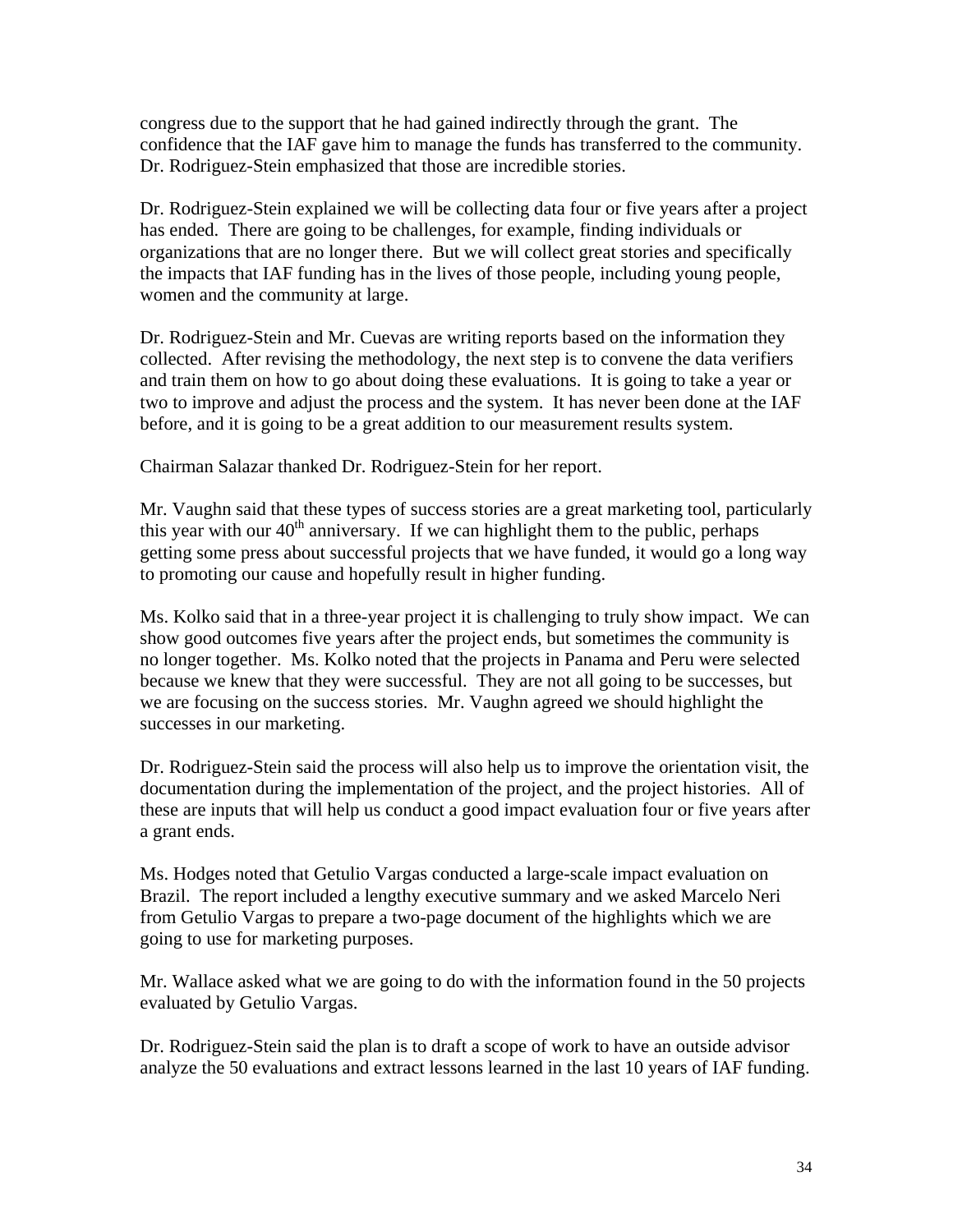Those will be used with Congress, for our publications, the Web site, and to disseminate at events.

Mr. Wallace agreed that we should highlight successes in our marketing, but we learn as much from our failures as we do from our successes. Dr. Rodriguez-Stein agreed. She noted that the difficulty is a practical one; we need to have the infrastructure and the context to know where the grantees have moved. There are logistical challenges in finding the grantee and collecting the data.

Dr. Rodriguez-Stein said the process with Getulio Vargas during the five years of evaluations generated and facilitated great discussion with the Program Office, and it has been a good learning opportunity.

Chairman Salazar asked for more information on the two projects in Peru. Dr. Rodriguez-Stein said CIPS focused on agricultural production and REDES supported women-managed microenterprises by providing credit, training and technical services.

# *RedEAmérica*

Chairman Salazar asked Amb. Palmer if he wanted to add anything to the discussion on RedEAmérica.

Amb. Palmer said in the past the focus of RedEAmérica was the country nodes and then the internationalization of the network. Amb. Palmer noted that the Brazilians want to work with Brazilians, the Colombians want to work with the Colombians, and certainly the Peruvians and the Guatemalans are starting out at home. In addition, we previously had a RedEAmérica template and are now beginning to move to where we individualize our RedEAmérica projects. The RedEAmérica initiative is there, but as different projects adopt different aspects, there is going to be some variety. We have always had a corporate outreach program. A question that has come up is whether it is necessary to meld these into one and say everything that has to do with corporate development and corporate outreach is RedEAmérica. Or do we carry both? Amb. Palmer would like us to start thinking about those questions. He asked Ms. Wheeler to discuss the topic further.

Ms. Wheeler highlighted the issue of language and terminology. In the early 2000s, we talked broadly about corporate outreach and corporate partnerships. As RedEAmérica became more consolidated and more intense, we talked about any sort of corporate relationship as falling into the RedEAmérica network. Sometimes that limits our thinking on the range of relationships we might have with corporations or corporate foundations. It is a subject that we have discussed. Are we really talking only about RedEAmérica and do we want to keep framing everything in that structured context? Or are we really talking about corporate partnerships and relationships in general as we move forward? It may continue to encompass the RedEAmérica members and networks, but is not limited to it.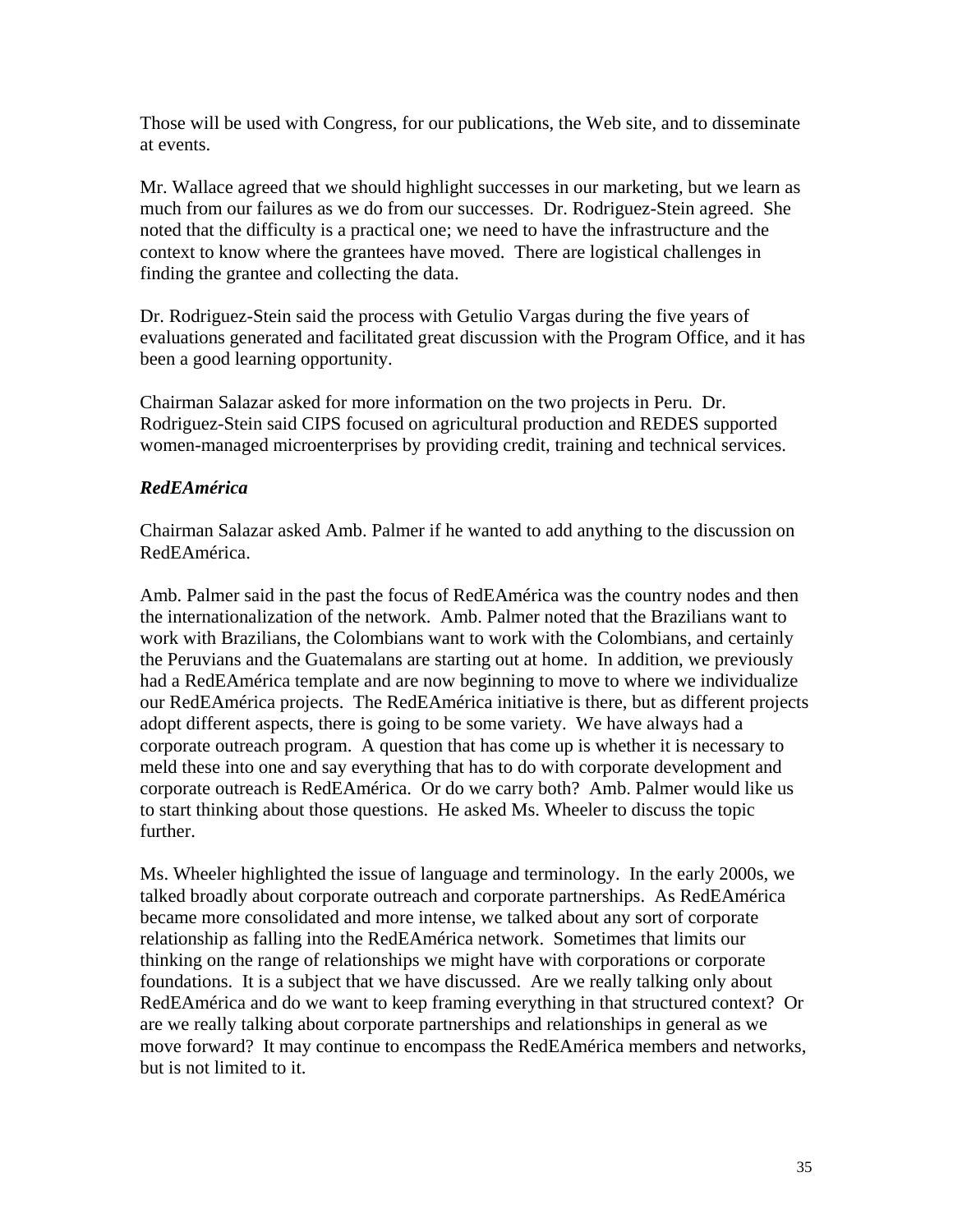Chairman Salazar said it seems to be evolving based on experience. He asked for Board member reactions.

Amb. Dodd said he would leave things alone, work with both, and see where it takes us.

Mr. Wallace said the answer to the question is where do we want to go with RedEAmérica? That ultimately will have an impact on what we do right now. Mr. Wallace does not think that we should say unless a group belongs to RedEAmérica we are not going to work with them. There are always going to be corporations and other groups that for whatever reason do not want to join RedEAmérica, so we have the flexibility to work with anybody.

Mr. Wallace noted that we have spent time, energy and money branding RedEAmérica. If we ever get to the point where there are other US corporations or foundations that do not have an active presence that want to get involved in Latin America, it would be helpful to have RedEAmérica or some kind of institution to refer them to. We do not have to get involved in the details, but we could connect them with a network of foundations and corporate foundations that we have worked with over the years. We can testify that these groups know what sustainable grassroots development is.

Mr. Wallace said the challenge is finding out the role of the hemispheric network. He agreed with Amb. Palmer that people want to work in their own backyard. It was hard enough, even in Brazil, to get them to try co-ventures. Some of them worked and some of them did not. But there could be a lot of information exchanged and stored with the local, national networks.

Mr. Wallace stated we ought to try to figure out if there is a hemispheric-wide component such as training or certification, or some role of information-sharing or best practices that the whole hemisphere can learn from. Mr. Wallace reiterated he would not walk away from the branding of RedEAmérica. It is important and we have highlighted it on the Hill and with OMB.

Mr. Vaughn said we should do both for the time being. When he was working with North American foundations, in most cases they were reluctant to invest in a blind pool and did not want to join any type of network necessarily. The corporate foundations always have specific interests. Particularly with the economic downturn, it has been difficult to get foundations, private or corporate or otherwise, to invest.

Chairman Salazar asked Amb. Palmer for his thoughts. Amb. Palmer said when we receive a program proposal it gives us some room to evaluate which model to follow. Amb. Palmer mentioned that Nike Foundation had approached the IAF years ago to say they were interested in funding programs for adolescent females in Latin America. We had considered pointing them towards RedEAmérica. Evidently there were subsequent discussions and they decided not to proceed. Now Nike is working with International Youth Foundation and doing big things. If that opportunity presented itself again, Amb. Palmer would suggest talking with them about which one best fits the mold.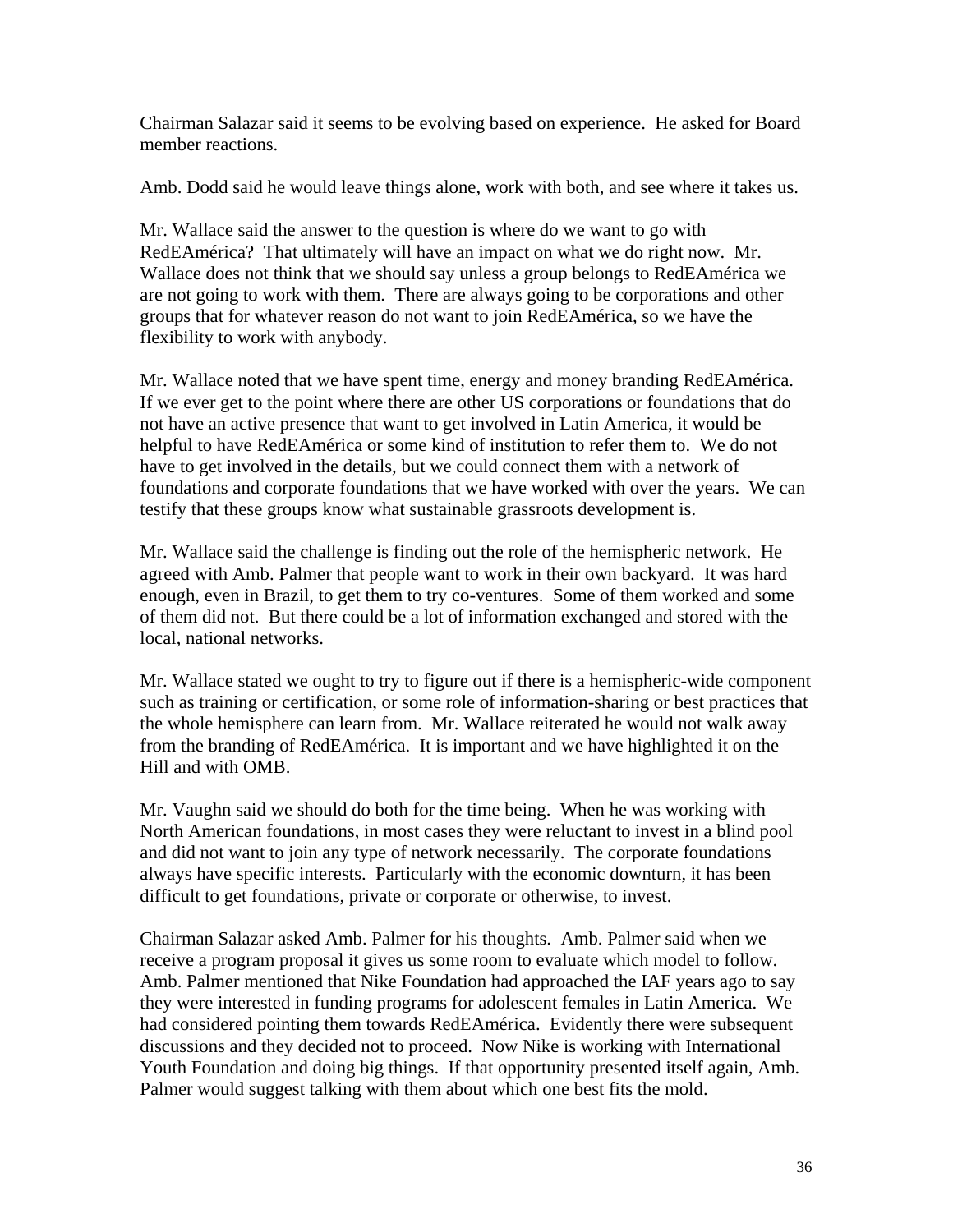### *Advisory Council*

Chairman Salazar turned the discussion to the Advisory Council. Chairman Salazar and Ms. Hodges reviewed the charge to the Advisory Council to determine how we might try to use the Advisory Council to get the maximum benefit. By definition the Advisory Council is supposed to advise the Board of Directors. Looking at the makeup of the Council, they are a very talented and knowledgeable group.

Chairman Salazar mentioned there is a cost associated with bringing in the Advisory Council for every Board meeting. We thought this year we would experiment with a new format. Instead of having the Advisory Council attend every Board meeting, we will invite them to attend the September 28, 2009, meeting with the charge to advise us on a specific topic. Chairman Salazar spoke with Advisory Council Chair Ambassador Jim Jones about having some Advisory Council members talk to us about regional issues in Latin America, a specific country or a theme, and the impact on the IAF and our mission. Example themes could be regional security, environmental considerations or sustainability. Chairman Salazar highlighted Advisory Council Member Wendy Paulson and her expertise in conservation.

Chairman Salazar said the idea would be to have Advisory Council members make a presentation on some area and what they think the impact is, and the Board reacts or asks questions about what they are suggesting. He asked if the Board members agreed. Amb. Dodd said it was an excellent idea.

Mr. Wallace asked if the Council would have preparatory meetings. Ms. Hodges said they would most likely communicate via e-mail. Every format will be different depending on whether it is two or three of them working together, or one person who is the subject matter expert.

Chairman Salazar said the Advisory Council would decide who the presenters would be, depending on the area or the topic. Mr. Wallace noted it is important for the Council to hear what is going on at the IAF. Ms. Hodges stated they are all going to participate in the meeting. Mr. Wallace suggested the Advisory Council should get copies of the minutes from the Board meetings.

Mr. Vaughn suggested that the Advisory Council could have a dinner with the Board on Sunday, September 27, the night before the next Board meeting. Chairman Salazar, Amb. Dodd and Mr. Wallace agreed.

Chairman Salazar noted that the last Board meeting of the year is going to be December 14, 2009. We had considered the possibility of having the meeting at UTEP. Amb. Palmer said he had spoken with Dr. Diana Natalicio about a meeting there in the fall, but now that the meeting date is for December we will need to confirm. If the meeting cannot be hosted there in December, perhaps we could negotiate with them for a future meeting.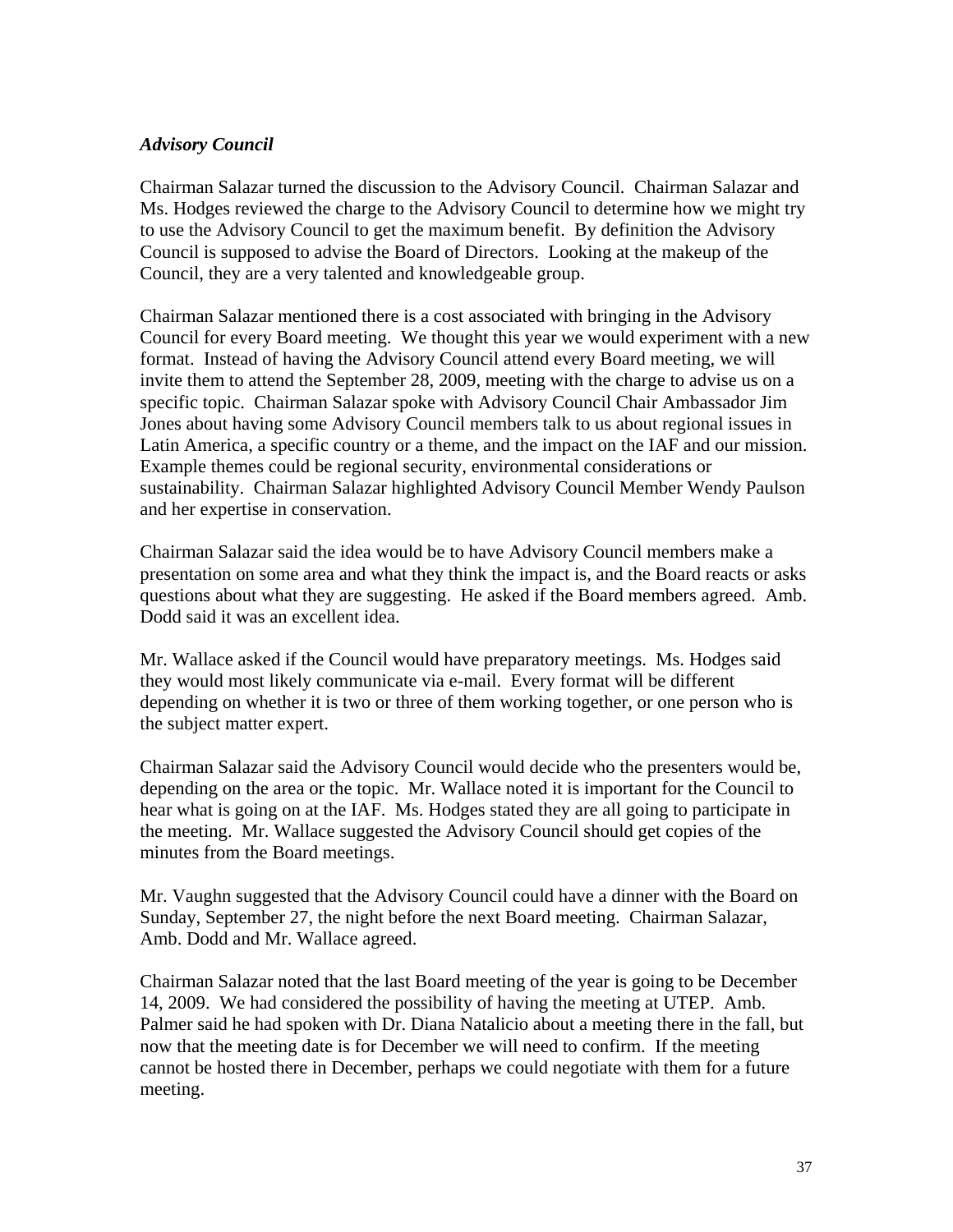# *Board field trip*

Chairman Salazar turned the discussion to the Board site visit.

Ms. Morrison said we are organizing very exciting trip to Montevideo and Buenos Aires. The idea behind the trip is to focus on some of the synergies between those two cities and also to give the Board the opportunity to do some rural visits in Montevideo in addition to urban projects in Buenos Aires. We are looking at a June 23<sup>rd</sup> evening departure, arriving first to Montevideo, staying there until Friday the  $26<sup>th</sup>$ , and then heading to Buenos Aires for the remainder of the weekend.

Amb. Palmer said that Amb. Dodd had mentioned when he was ambassador in Uruguay, the then-mayor is now the current president. Perhaps we can start working with the Embassy to see if we can get a courtesy call for the Board of Directors with the president.

Ms. Hodges said the Program Office is putting together an itinerary. As time draws near and the schedule gets finalized, we will be sending that out to the Board.

Meeting adjournment The Chairman adjourned the meeting at 1:32 p.m.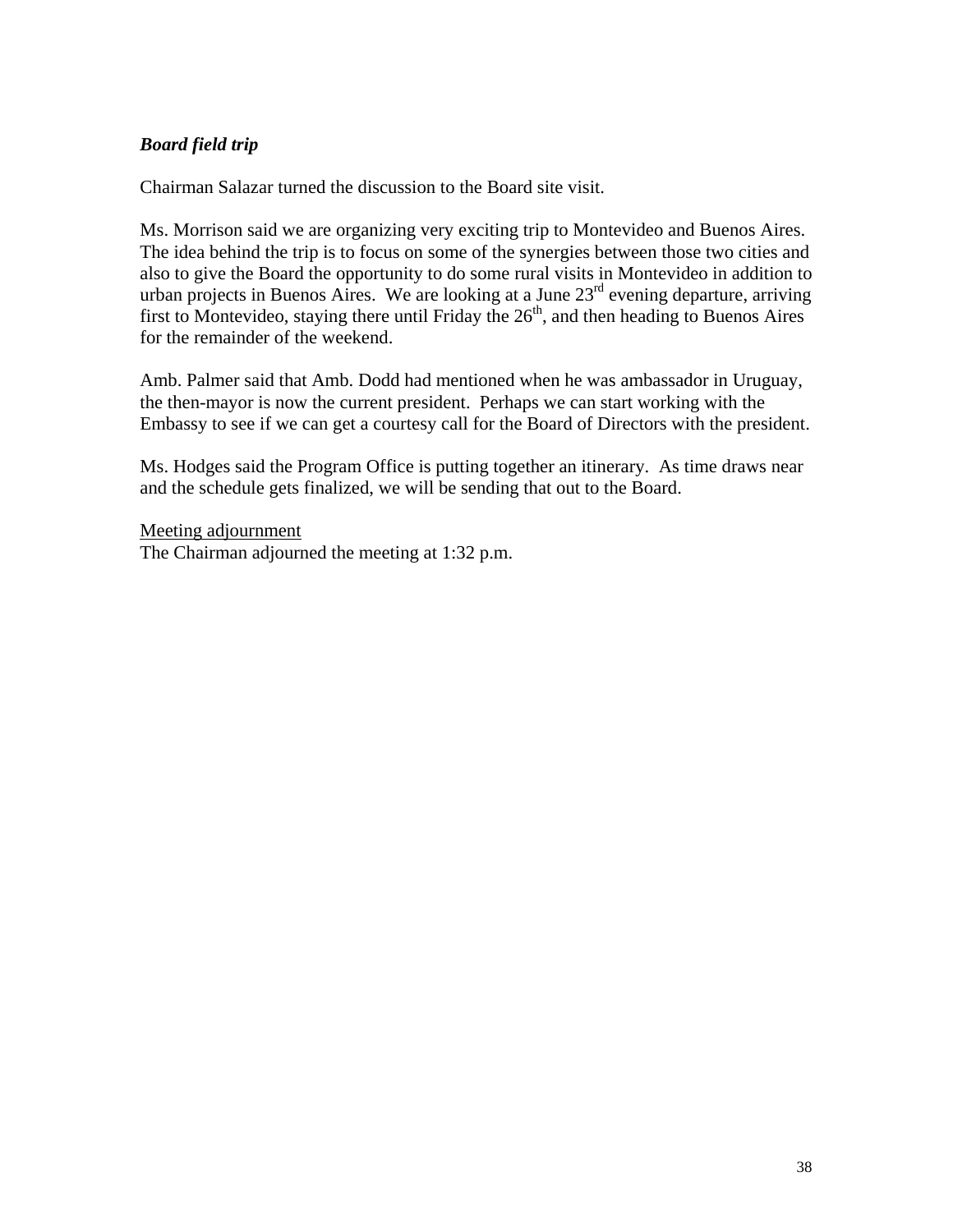### Minutes of the Meeting of the Board of Directors Inter-American Foundation September 28, 2009

The Board of Directors and Advisory Council of the Inter-American Foundation (IAF) met at 901 N. Stuart Street, Arlington, Virginia, on September 28, 2009. Board Members present were John P. Salazar, Chairman; Thomas Dodd, Vice Chair; Kay Arnold, Member; Gary Bryner, Member; and Jack Vaughn, Member. Advisory Council members in attendance were Chair James Jones, Vice Chair Wendy Paulson, Peter Beck, Rita DiMartino, Elena Echavarría, Kathryn Hochstetler, Diana Natalicio, Anita Perez Ferguson, Cynthia Radding, Renate Rennie, and Dumas Siméus. IAF staff members in attendance were Larry Palmer, President; Jennifer Hodges, General Counsel; Judith Morrison, Regional Director for South America and Caribbean; Jill Wheeler, Regional Director for Central America and Mexico; Emilia Rodriguez-Stein, Director of Evaluations; Pam Palma, Director of Information and Management Systems; and Cindy Soto, Executive Assistant.

# **ADVISORY COUNCIL MEETING**

Call to Order

Chairman Salazar called the meeting to order at 9:10 a.m.

Chairman Salazar explained that members of the Advisory Council were asked to give presentations on Mexico (Amb. Jones), Colombia (Ms. Echavarría), Brazil (Dr. Hochstetler), and Honduras (Amb. Palmer and Amb. Dodd). The idea was to give some oversight as to what is happening in each of those countries and the implications for the IAF mission.

#### *Mexico*

Amb. Jones said Mexico is going through a rough period and the economy is the worst since probably the Great Depression. The government says there will be about a six percent decline in GDP this year; Amb. Jones estimates a drop approaching 10 percent for the year. There will be a drop in consumption of between seven and eight percent. The good news is that beginning in July, the month-to-month figures have shown improvement even though the year overall is still down. Amb. Jones commented the banking system in Mexico is better than the US banking system and that is partly because they built up their reserves, some of them around 15 percent, which means they were not loaning money. The president is going to try to get them to loan money in order to get the economy moving again.

On the security side, when President Felipe Calderon declared a war on the drug organizations after he came into office three years ago, he meant business. President Calderon took after them with the military, the best of their institutions in terms of public confidence. There are roughly 45,000 military in about eight states, in mostly the border and northwest part of Mexico. In the last three years approximately 13,000 people have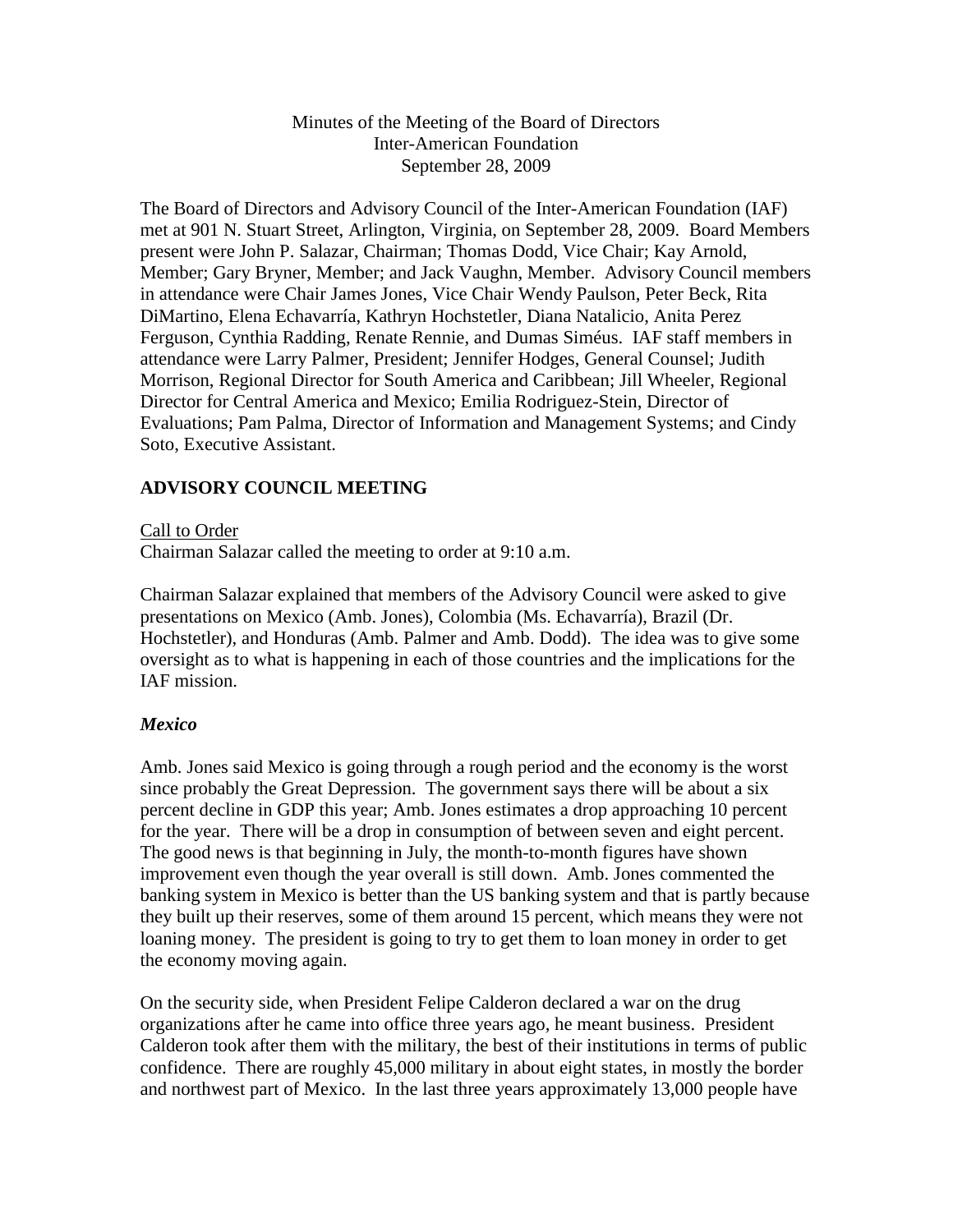been killed as a result of the drug wars. Between 90 and 95 percent of those killed are members of drug organizations; about four or five percent are law enforcement and military; and about one percent are innocent civilians.

Even with those kinds of statistics, Amb. Jones said it does appear that the war on drugs is succeeding. They have been toppling the heads of the various major drug organizations and extraditing them to the US in large numbers, which is something that had never been done before. The problem with removing drug leaders is that everybody fights for the head. In the process, the drug organizations re-form and those who lose out in drug trafficking go into other lines of business like extortion and kidnapping. One of the side effects is that small businesses are closing up and many of them are moving to El Paso and other places across the border.

Amb. Jones said that up to this point, public support for those efforts has held up rather well. By the end of this year, President Calderon plans to replace about 10,000 of the military with elite law enforcement officials who have received special training. If the public support continues, Amb. Jones believes that sometime in the next five to 10 years they will not have defeated the drug organizations, but they will have moved them out of Mexico to the Dominican Republic, Central America, and the Caribbean countries. As long as the demand is as rich as it is, there are going to be business people providing the drugs.

The combination of the security and the economic problems led some journalists to say Mexico is on the verge of becoming a failed state. Amb. Jones said it is far from that. In some of the states in the northwest, at some local levels, the drug organizations run the governments but it is not a failed state in any sense of the word. Amb. Jones highlighted two reasons that is not happening or will not happen. One is that Mexico is a conservative country and not a radical state. The second is that in the last few years they have created a much better social safety net through a program called Oportunidades, which has kept those on the lower end of the economic spectrum from doing radical things. Twenty years ago Mexico was one of the most closed economies and one of the most closed political systems in the world. Today it is one of the most competitive democracies and one of the most competitive market systems.

Amb. Jones said Mexico still needs a lot of reforms. When President Calderon came into office he tried to reform the energy area and made some moderate gains. There have also been legal reforms, moving away from the opaqueness of the legal system and into a much more transparent system with jury trials. They tried to reform the fiscal system. Mexico gets the lowest percent of GDP collected in tax revenues of any country in Latin America. It had been 11 percent and now they are at about 10 percent of GDP because of the economic conditions.

President Calderon has three years remaining in his presidency and his goal is to highlight the competitiveness in Mexico. A number of reforms can help open up certain sectors of the economy that have basically been monopolies or duopolies. For example, about 70 percent of telecommunications operates through the companies of Carlos Slim.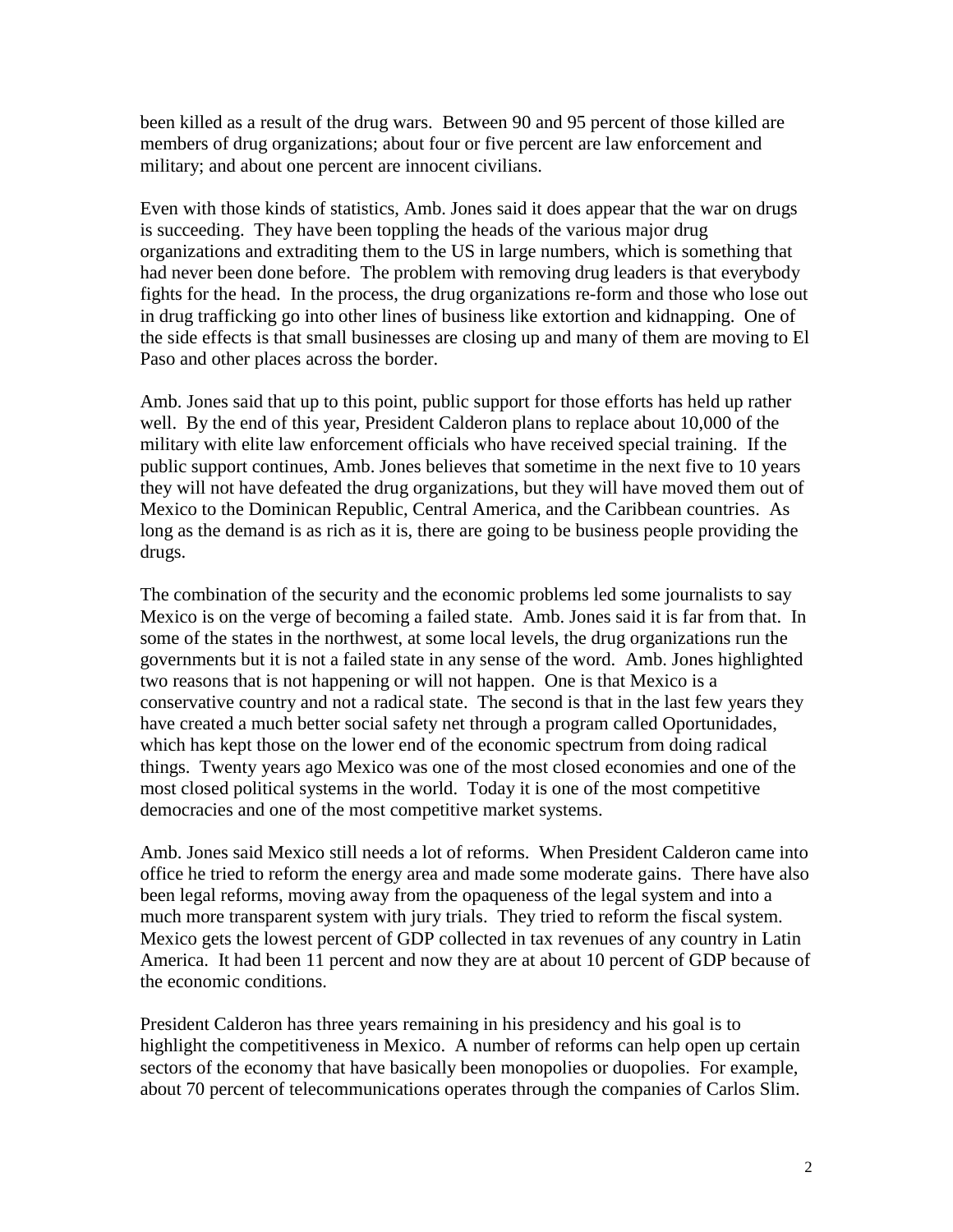The energy sector also needs to be opened up; two government-owned institutions form a duopoly. The broadcasting sector also has a duopoly of major broadcasting ownerships. There are improvements that can be made in terms of unions, particularly in education. Another reform is to strengthen their antitrust organization, La Comisión Federal de Competencia (the Federal Competition Commission), which currently does not have authority to enforce actions against anticompetitive practices.

In terms of politics, in the midterm elections all members of the lower house were elected. The senate stays the same for one six-year term, but all 500 members of the lower house turn over. The traditional party, Partido Revolucionario Institucional (PRI), had a big victory with almost 50 percent of the chamber. The Partido Acción Nacional (PAN), President Calderon's party, had some pretty big losses but they are still the second largest party. The Partido de la Revolución Democrática (PRD), the left-leaning party, had the most losses. The issue is whether the PRI will win the presidency again in 2012. If so, they will probably win with the current governor of the State of Mexico, Enrique Peña Nieto, who is very popular. The question for the PRI is how to position itself to make sure that happens.

Amb. Jones asked what this means to the IAF. About 45 percent of Mexico's population is in poverty by international standards, and a large portion of that is in severe poverty. The three basic needs are education, health care and infrastructure. One important need is financial education, an area where the IAF might have a role. Financial education goes hand-in-hand with microfinance. Former President Vicente Fox pushed to get microfinancing into Mexico and some social for-profit microfinancing organizations have been rather successful. About 650 new organizations were created. The interest rates are roughly between 85 and 130 percent, with an average interest rate of 110 percent. A law was passed to regulate those but only about 100 of the 650 organizations registered for the law. Several of those are going under now and they are seeking government support. On a smaller scale, infrastructure is needed everywhere, particularly in the southern part of Mexico.

Chairman Salazar opened up the floor for questions or comments.

Ms. Echavarría said Colombia has been severely hit by narcotrafficking for many years. The problem with narcotrafficking is that it penetrates institutions, and it leaves a culture of corruption in the country. When Colombians look at Mexico, unfortunately they look at their own reality.

Amb. Jones said narcotrafficking became a serious problem at the end of the 1980s. There were criminal organizations in Mexico, but nothing on the order of the drugs introduced into Mexico in this big way. The law enforcement system was corrupt before and it became even more corrupt as they got involved in drugs. It has to be cleaned up, but it is going to take a long time.

Dr. Natalicio referred to Amb. Jones' comment about the resurgence of the PRI in 2012. She asked how that relates to the drug cartels. Dr. Natalicio noted the common thought is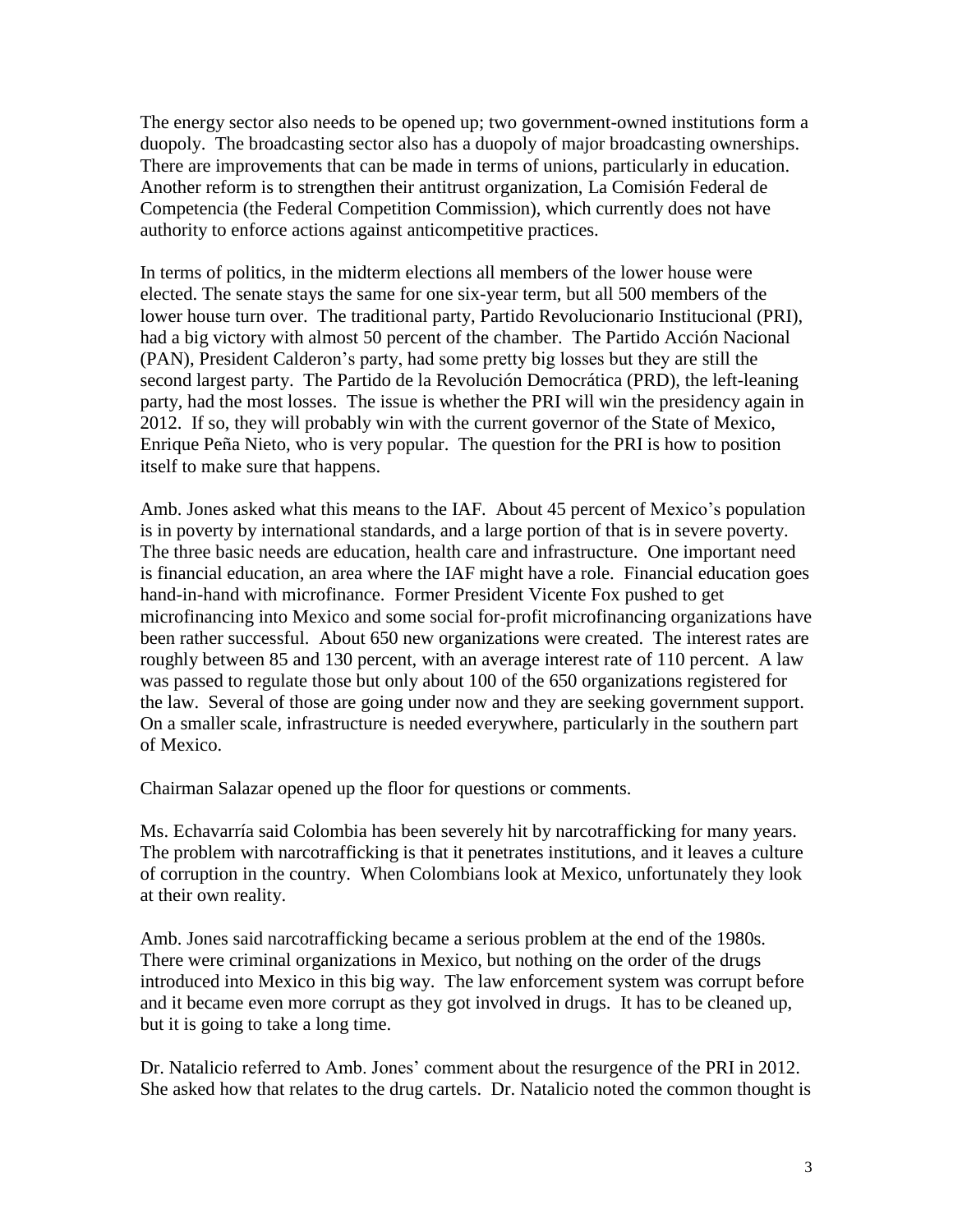that there was a tacit understanding among the PRI that the drug cartels could operate as long as they were not too obstreperous.

Amb. Jones commented it is a significantly different PRI than it was 20 years ago, when the president was much more powerful than today. The PRI was much more powerful as well. They controlled the intelligence gathering and there was a certain understanding that things could only go so far and they did not have to worry about the rule of law in terms of severe penalties. That is not the case today and as democracy and rule of law have changed, the PRI has changed. Some members are trying to make reforms that would call for reelection, which is going to change the mental attitude. Right now members of the PRI who are in the congress do not need to worry about what the people think; they need to worry about what the political party leaders think. If there are reelections, they suddenly switch their mindset and wonder how to be more responsive to the people as opposed to the party they represent. Some of the PRI leadership, particularly in the senate, is taking the lead in making those changes. Amb. Jones does not see going back to the historical role of the PRI, but time will tell.

Dr. Radding emphasized two points. The elections this summer came off peacefully and were well done, but were hardly mentioned in the US press. The fact that the PRI has made gains is an electoral comment.

As far as the price of the drug trade, for many people there is the fear of Mexico repeating what happened in Colombia. Mexico can learn from Colombia from some of the things they have done recently. It is important to underscore, as Amb. Jones mentioned, that the market is in the US. One interpretation Dr. Radding has heard from Mexicans on what President Calderon is trying to do is that they know they cannot win the war because they do not control the market. The only thing they can do is try to break up the huge cartels and try to keep them at a manageable level. That raises the worry that instead of two or three large cartels there are dozens of them fighting to be head. The other issue is whether President Calderon can pull off replacing the soldiers with trained policemen. Once they get the soldiers out of the barracks, how do they get them back in? Hundreds of soldiers are armed to the teeth, patrolling the streets and their conduct has been very much protested by Mexicans.

Amb. Jones said he worries less about getting the military back than the tough enforcement of the drug organizations. Mostly they are ex-military but they are basically from the ranks. It worries him that more of those could defect. Amb. Jones does not worry about the military leadership wanting to go back to the barracks. The drug wars are not something that they would prefer to do. They enjoyed their reputation as the only institution in law enforcement that has a high public opinion in Mexico. They wanted to keep that but they see it chipping away because of the drug war. Amb. Jones thinks the leadership of the military will be very glad to go back. The problem is they are going to have to pay and treat the new group as professionals.

Ms. Perez Ferguson said in terms of the IAF's program areas, on one end Carlos Slim and others who are at the top of the heap, financially, are experiencing more regulation and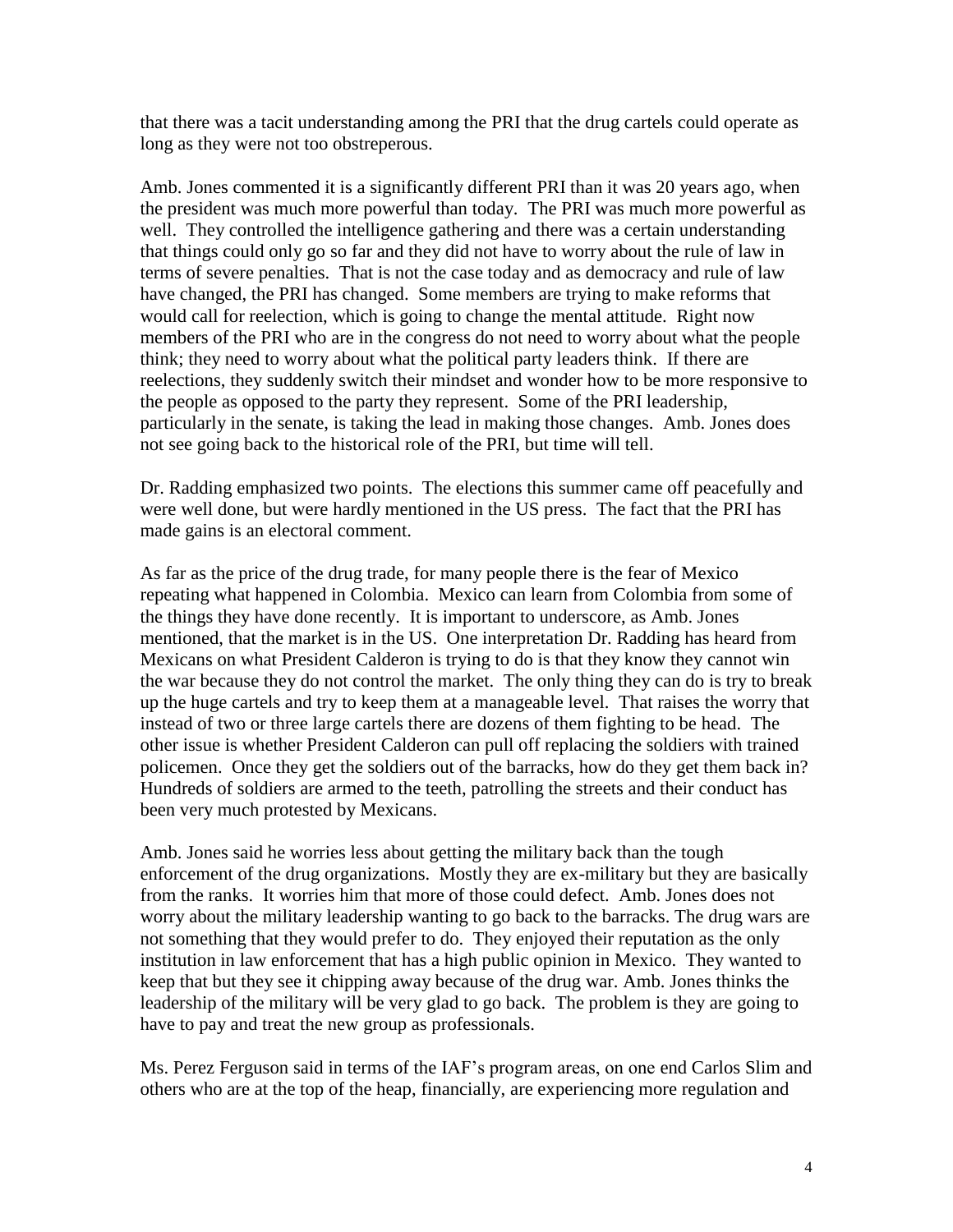breaking up some of their large business interests. On the bottom end of the business cycle, small businesses are dissolving because of the changing tax base and the infrastructure problems. What is left is the middle brand. If the IAF is looking for business partners who can assist with development efforts focused on financial education, what layer should potential friends and partners target?

Amb. Jones said with the broad middle class in Mexico there is less opportunity because they are scrambling to stay in middle class. Amb. Jones suggested approaching the high or the low. There is need in the lower income areas, if the IAF can identify responsible organizations or leaders. At the high end, Amb. Jones mentioned that Carlos Slim has announced a partnership with Grameen Trust where they are putting in roughly \$50 million for microfinancing to 100,000 individuals, mostly women. Amb. Jones noted that Mr. Slim recognizes the social responsibilities to protect his business relationships and suggested the IAF reach out to him and to some in that category who have done very well and who have a social consciousness.

Chairman Salazar asked Amb. Jones if the US is doing enough to help.

Amb. Jones noted the Merida Initiative includes \$1.4 billion to provide training, technical assistance and hardware of which \$500 to \$600 million has been appropriated, and \$300 to \$400 million has been sent to Mexico. Of the total amount we pledged, we have appropriated less than half, so more needs to be done. President Calderon had complained that both sides of the border were lax about guns and cash going back to Mexico. That is how the drug organizations are better equipped and have more money to spread around than the government does. It is coming from the US by and large. As a result, over the last few months the US has increased efforts to interdict and watch for guns. The US is helping, but more could be done. Amb. Jones said what he sees is missing in southern Mexico, and in much of Latin America, is the sense that there is no opportunity for their kids and grandkids. Amb. Jones suggested that massive support for education, the delivery of healthcare and the development of infrastructure would be important when looking to the future.

Amb. Jones was asked to co-chair with Judge William "Bill" Webster the Southwest Border Task Force, which is about to issue recommendations to improve the security and the efficiency of commerce at the US border with Mexico. They have been looking at trying to make the border a desirable place to be in the long term. It takes massive amounts of support for R&D, alternative energy, new ways to deliver water, etcetera. If they create wealth at the border, they will make sure they do not have the bad elements there.

Ms. Wheeler said she was particularly interested to hear that Amb. Jones highlighted microfinance in the context of financial education. That is important for the IAF to think about. We have had some pretty successful large scale projects in Mexico in the past several years. We need to look carefully at whether we are focusing on making credit available or increasing financial literacy. Of the seven new projects we funded in Mexico last fiscal year, two focused heavily on microfinance. One was a large scale program in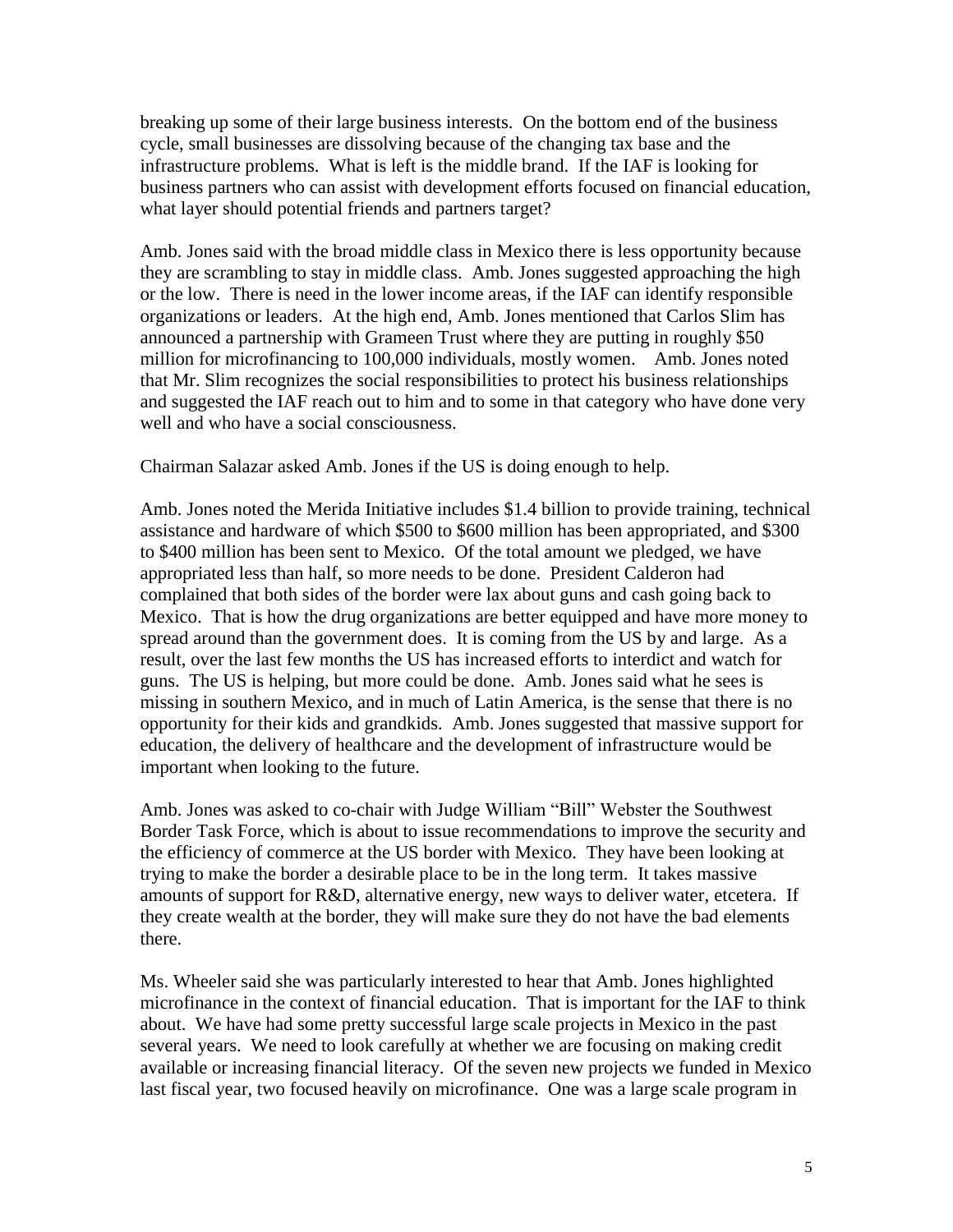the state of Hidalgo and another project was a smaller scale component in a municipality on the coast of Oaxaca.

Amb. Jones agreed financial education is a big need, and he also suggested focusing on women throughout Latin America.

Ms. Paulson said when looking at Mexico and other countries, we should not forget that conservation and the environment is another dimension of the big picture. It is woven into education, health care and infrastructure. If the natural infrastructure, including the forests and the waters, is in bad shape, that creates real problems regarding sustainable livelihoods. Ms. Paulson suggested there probably is a role for the IAF in helping to fund projects, whether helping to nurture sustainable fisheries or supporting projects that protect watersheds. Amb. Jones said President Calderon has been in front of many of the developed countries in trying to get a serious agreement on environmental issues.

Mr. Vaughn suggested contacting Alex Counts, President and CEO of Grameen Foundation, based in Washington, DC. Amb. Palmer said we have met with Mr. Counts on a number of occasions.

Amb. Palmer noted he is concerned about profiteers moving into the area of microcredit. Even though a loan may only be for \$250, the interest rates on microcredit are huge. It can work well as long as the NGOs have the benefit of the community and the borrower in mind, but there are also profiteers who can make money quickly and put people further in poverty than they were before.

Ms. Arnold highlighted Ms. Paulson's point about the environment. Ms. Arnold said historically some of the IAF's more successful programs have been in agriculture and related to the environment, for example fisheries projects, shade tree farming, and erosion projects. Some of the ecotourism projects are also on point.

Amb. Jones suggested meeting with Mexico's environmental ministry to see how the IAF could help what they are trying to do.

Amb. Palmer recently attended the Corporación Andina de Fomento (CAF) Conference on Trade and Investment in the Americas where Principal Deputy Assistant Secretary Craig Kelly spoke. Amb. Kelly identified three of State Department's areas of high priority: social development, energy and environment, and citizen security. Amb. Palmer said he will be meeting with FRs in terms of how to think about aligning our programs.

Chairman Salazar thanked Amb. Jones for his presentation.

*Ambassador Jones left the meeting.*

# *Colombia*

Chairman Salazar turned over the floor to Advisory Council member Elena Echavarría.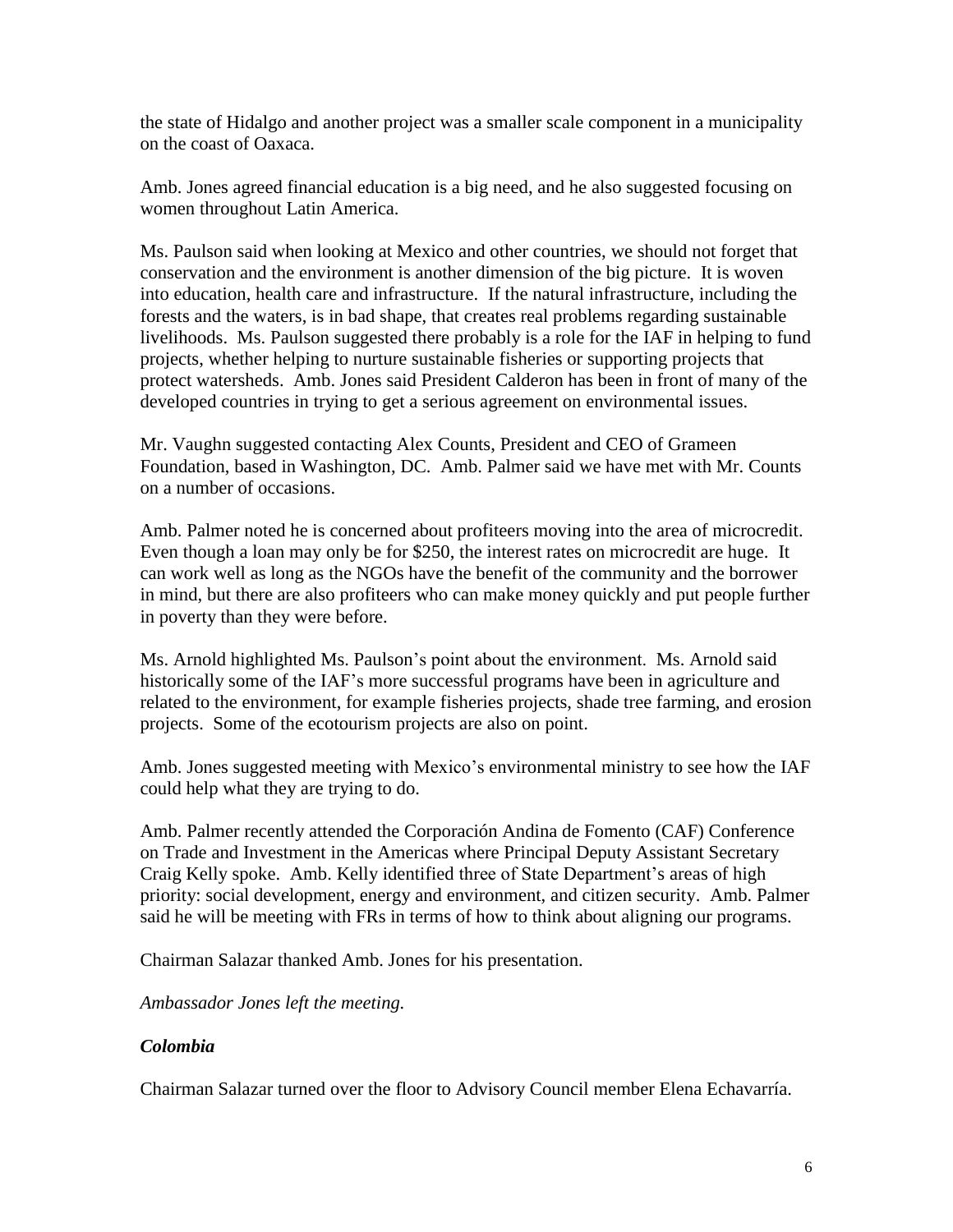Ms. Echavarría began by discussing poverty conditions in Colombia. Despite high economic growth prior to the global crisis, poverty rates are still very high in Colombia. Between 2004 and 2008, Colombia had a GDP growth rate of 5.5 percent which is slightly higher than the regional growth rate of 5.4 percent. Poverty was reduced from 51 percent to 46 percent; extreme poverty was reduced from 9.7 percent to 7.8 percent, but it is still very high. From a total population of 44 million, 20.5 million are poor and 8 million live in conditions of extreme poverty. Poverty has declined in the countryside from 68.2 percent to 65 percent, but extreme poverty has increased in the countryside.

Ms. Echavarría said inequality has been the same for many years. Since President Uribe took office, inequality as measured by the Gini coefficient is 0.59 percent which means that Colombians at the top 20 percent of the scale receive 60 percent of national income. That is a very big challenge. Some of the causes are narcotraffic, guerrillas, paramilitaries, population displacement, overcrowded cities, political imbalances, and a certain degree of corruption.

Ms. Echavarría commented that the government's social programs, which are highly subsidized, have not had the expected effect. She highlighted a program called Familias en Accion (Families in Action) which aims at giving subsidies to families and keeping children in schools. The program is being evaluated right now.

Displaced populations living in large cities in Colombia have become dependent on government aid and they are reluctant to go back to the countryside. On the other hand, migration is being promoted from the countryside to the big cities so it is a vicious cycle.

Ms. Echavarría highlighted the problem of corruption at the local level. Illegal groups have been able to capture public resources at the local level and that has weakened institutions.

Colombia had its own financial crisis in the late 1990s during the administration of Andrés Pastrana. At that time financial and banking reforms were promoted and implemented and it led to a strong financial system. But the main pillars of the Colombian economy – industry, exports, consumption, remittances from abroad and private foreign investment – have been severely hit by the global crisis. Colombia has had three consecutive periods of negative growth, with -0.5 percent growth in the second quarter of 2009. The unemployment rate is very high, increasing by 12.6 percent. Without going into the details of the conflict with its neighbors, about 1 million jobs have been lost in Colombia because of trade restrictions with Venezuela and Ecuador.

As far as the effect on the grassroots, Ms. Echavarría said conditions were already precarious for low income families even before the crisis but collective capabilities could further deteriorate.

Ms. Echavarría said microcredit is available more than ever through government programs such as La Banca de las Oportunidades and new lines of credit that have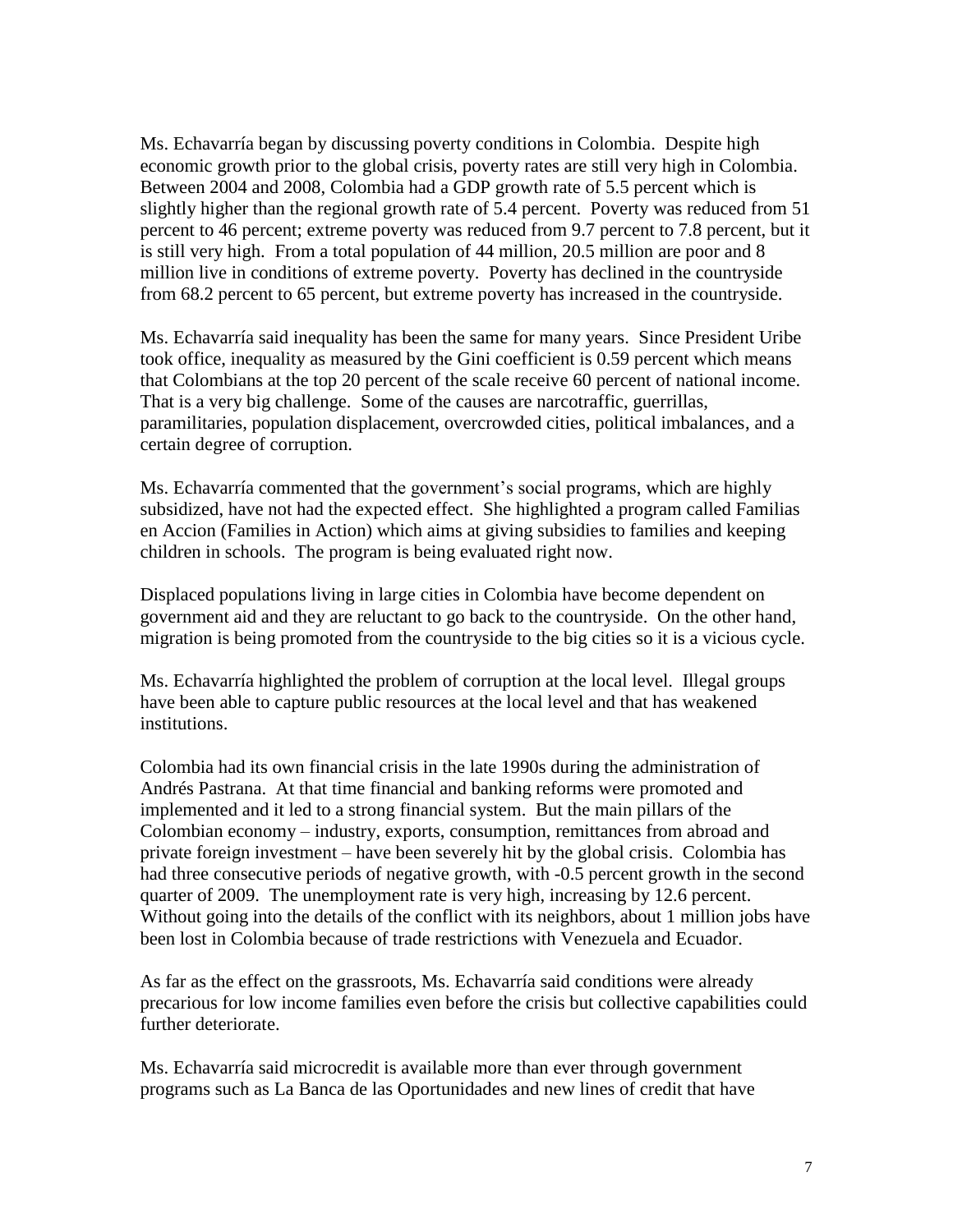opened up in private banks. However, access for the grassroots is limited as they usually lack the capacity to plan and implement income generating projects. Ms. Echavarría noted that Grameen Bank is forming an alliance with the largest financial group in Colombia, Grupo Aval, which has about 33 percent of the market share. The alliance is going to open up opportunities for grassroots although interest rates are still very high and institutional changes need to be made.

Ms. Echavarría noted the importance of capacity building strategies at the grassroots level. The alliances that the IAF has fostered with the private sector in Colombia and through projects such as RedEAmérica have generated a very successful intervention model. Ms. Echavarría believes the alliance should be strengthened to allow for a better understanding of the local environment and bridge building with communities and local governments. It facilitates monitoring and promotes democracy. That is a very important challenge for the IAF in Colombia. Institutional changes are taking place in Colombia but they take time.

Ms. Echavarría mentioned a law that was just approved to allow for a referendum to ask the Colombian people if they want to change the constitution in order to allow for a third presidential period. Ms. Echavarría said it is a very delicate institutional change that could destabilize institutions in Colombia. The process could take three to four months and the presidential elections are taking place in 2010 so it is generating confusion. Ms. Echavarría commented that if there is a third presidential period, even though President Uribe has promoted exceptional changes in the country and the security conditions have been significantly improved, it could destabilize institutions which could have an impact on poverty and inequality.

Ms. Echavarría sees opportunities working with companies and business organizations that have management capabilities. Grassroots organizations usually lack the basic management skills that are needed to sustain profitable projects. The program that has recently been launched in association with the IDB, to strengthen grassroots organizations in the fight against poverty, goes in that direction. There are other examples in Colombia which would be interesting for the IAF to consider.

With regards to underserved geographical areas, Ms. Echavarría said most of the foundations that work with the IAF cover the greater part of Colombia but there are very vulnerable areas in Colombia such as Chocó in the Pacific region. Composed of an Afro Colombian population, Chocó has been severely hit by illegal groups. Ms. Echavarría suggested Chocó could be explored in coordination with institutions that are familiar with the region.

Ms. Echavarría stated her conclusion that the IAF has the capacity to multiply its impact if it continues to strengthen the alliances that it has fostered through the sharing of its know-how, through funding, and through its leadership.

Chairman Salazar opened the floor to questions or comments.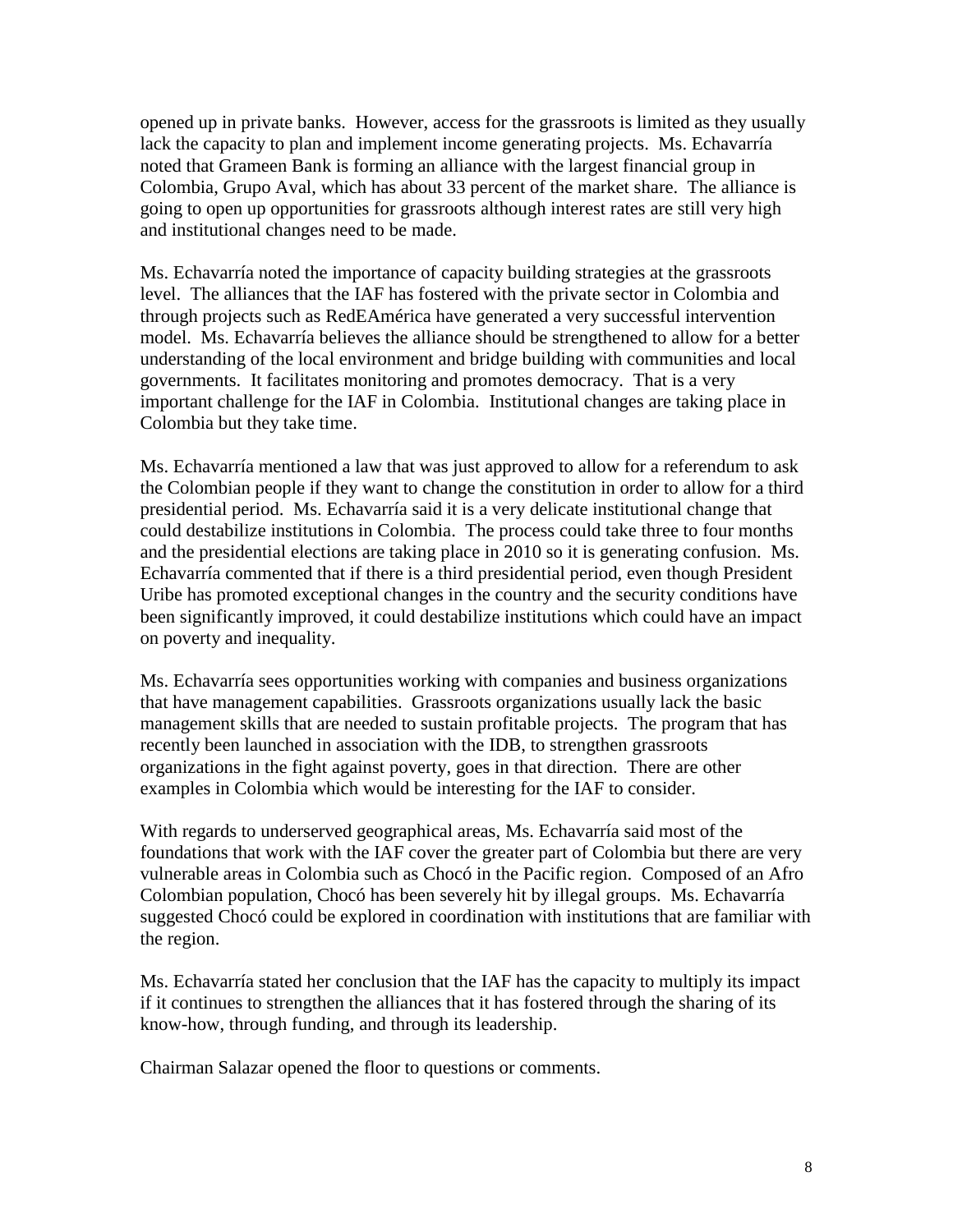Dr. Hochstetler said she was interested in hearing more about the criticisms of the Families in Action program. Ms. Echavarría said the government has given subsidies directly to about 2 million families in Colombia, mainly in vulnerable communities that have been affected by illegal groups and paramilitaries. The focus is on keeping children at school because those vulnerable families usually keep the children home to work. The subsidies also help the families with access to health care. However, the program is being criticized because it has generated dependency. The recipients have not evolved and it has not translated into new job opportunities.

Ms. Rennie attended a luncheon last week in New York City where President Uribe spoke. Ms. Rennie said President Uribe's overview of Colombia is vastly different from that of Ms. Echavarría. President Uribe highlighted two points. First, he was pushing for the referendum on the change in the constitution so that he could seek a third term. Ms. Rennie referred to the point that Amb. Jones made about the institutionalization of the democratic process where one president can leave, another can take over, and the institutions are strong enough to maintain the momentum for fighting drug dealers and creating democratic processes. Ms. Rennie believes Colombia should look at the question very strongly and, although President Uribe is very qualified, not put into one man the progress of a country.

The other point that President Uribe made was he asked the people in the audience to go back to their congressmen and senators and ask them to promote the Free Trade Agreement between Colombia and the US. Ms. Rennie said that she personally believes that is something that should be approved by Congress.

Ms. Echavarría agreed that Colombians should look cautiously at the possibility of changing the constitution for the second time because it has already been changed once and it is not convenient for the country. Colombia is going through a moment of institutional changes and improvements. There have been significant security condition improvements and that has had an effect in the countryside and the large cities. Homicides have gone down significantly, but institutional stability is needed in Colombia. Unfortunately, the referendum does not go in that direction.

Ms. Echavarría said the Free Trade Agreement is very important for Colombia and it is a win-win situation. Ms. Echavarría thinks it would target the high unemployment rate and open up new trade opportunities. Because of the situation that Colombia has with its neighbors, there is a tendency in the region to go to the left and to create trade restrictions. The anti-American feeling is very strong in some of the countries in Latin America, so there should be new opportunities and the US is Colombia's biggest trading partner.

Dr. Radding said it was very interesting that Ms. Echavarría highlighted the Chocó region. One of Dr. Radding's colleagues at the University of North Carolina, Arturo Escobar, published an informative and scholarly book on that region where he has done field work for years. He works with groups that document and create oral histories and community maps to reclaim some of their land. They are largely of African descent. The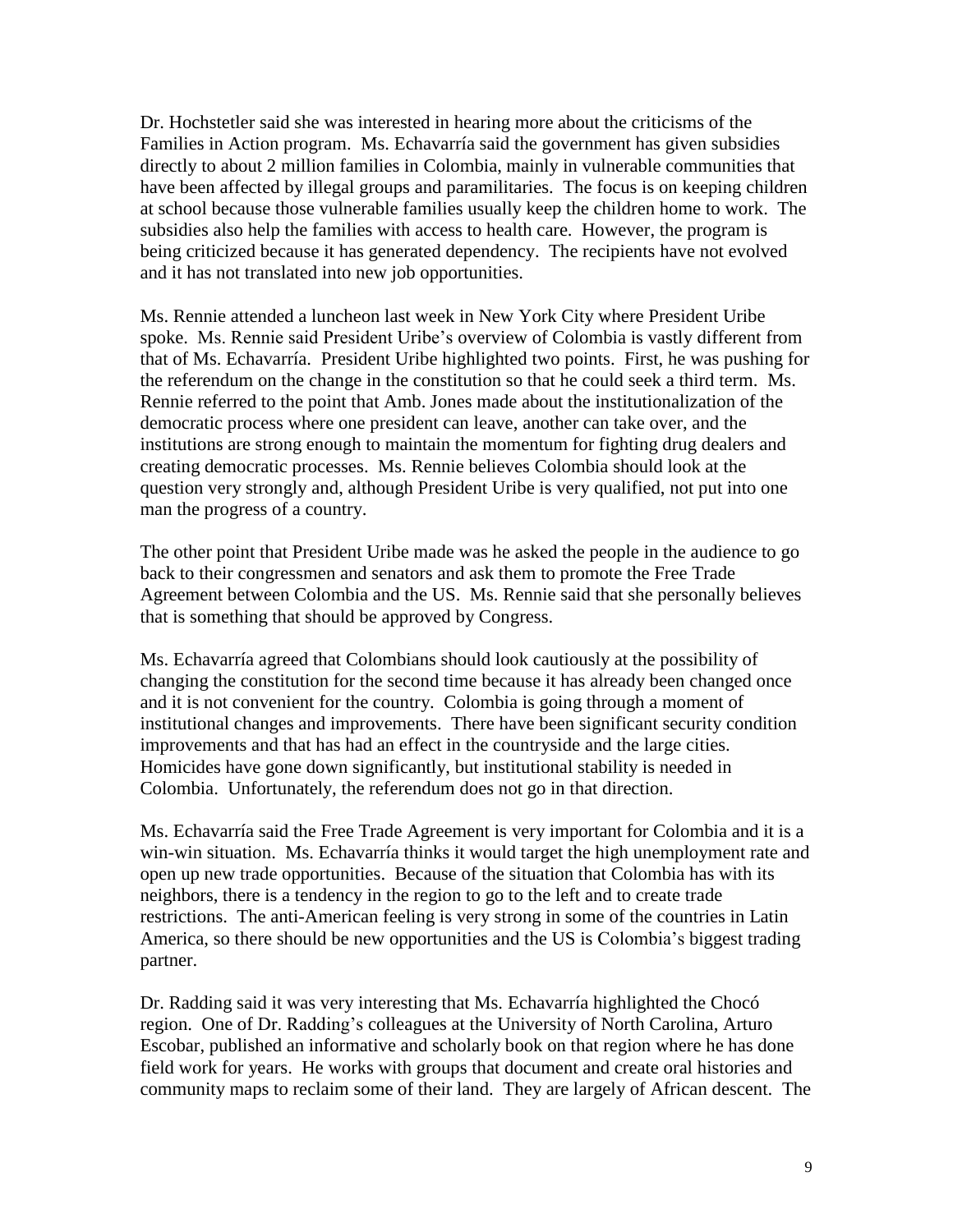groups were hit with very crude violence from illegal groups as well as by the owners of large plantations of palm oil which is marketed as an environmentally friendly product but destroys the mangroves. Part of their struggle was to define an identity for themselves as with their ecological knowledge they had created and nurtured those mangrove areas. So it creates a complex situation that organizations like the IAF need to be able to discern.

Ms. Echavarría said most of those palm oil plantations are owned by paramilitary groups which have taken up the land. The government has a mechanism in order to give back the land that has been taken by paramilitary groups, but unfortunately those processes have been very slow.

Amb. Palmer said the IAF continues to monitor through many of its programs and groups what is going on in the Chocó. He noted that we do not have any active projects there because we go through the US Embassy to obtain clearance and they have not cleared us to go into Chocó. On occasion we do meet with people who come from Chocó and we try to help them get in touch with other government programs that operate in that region although we ourselves cannot go in.

Mr. Beck asked Amb. Palmer to explain by whom the IAF is restricted. Amb. Palmer said anytime the IAF travels to a country, we have to obtain country clearance from the US Embassy in country for safety or security reasons.

# *Brazil*

Chairman Salazar turned over the floor to Advisory Council member Kathryn Hochstetler.

Dr. Hochstetler mentioned three Latin American presidents that have tried to secure a third term: Alberto Fujimori, Hugo Chavez and Carlos Menem. They stand out as having done the most to expand the powers of their presidencies beyond where they should. In that context it is something worth thinking about that President Uribe's choice is rather unusual for Latin America.

Dr. Hochstetler said it was very interesting to present third because Brazil does not fit anything that had been discussed thus far. In fact, the headlines in the Brazilian newspapers this morning said they are upgrading the growth projections for next year from 4.5 percent to 5 percent. Brazil is actually growing. Dr. Hochstetler visited Brazil for the month of June and talked to a wide variety of Brazilians. She spent a day in the Dona Marta favela and for her research talked to economists at the Brazilian national development bank. Across the board Brazilians said to her that they have never seen Brazil do this well. Even though Dr. Hochstetler was asked to talk about the crisis for this presentation, in the last quarter Brazil returned a growth and the prognosis is for even more substantial growth next year.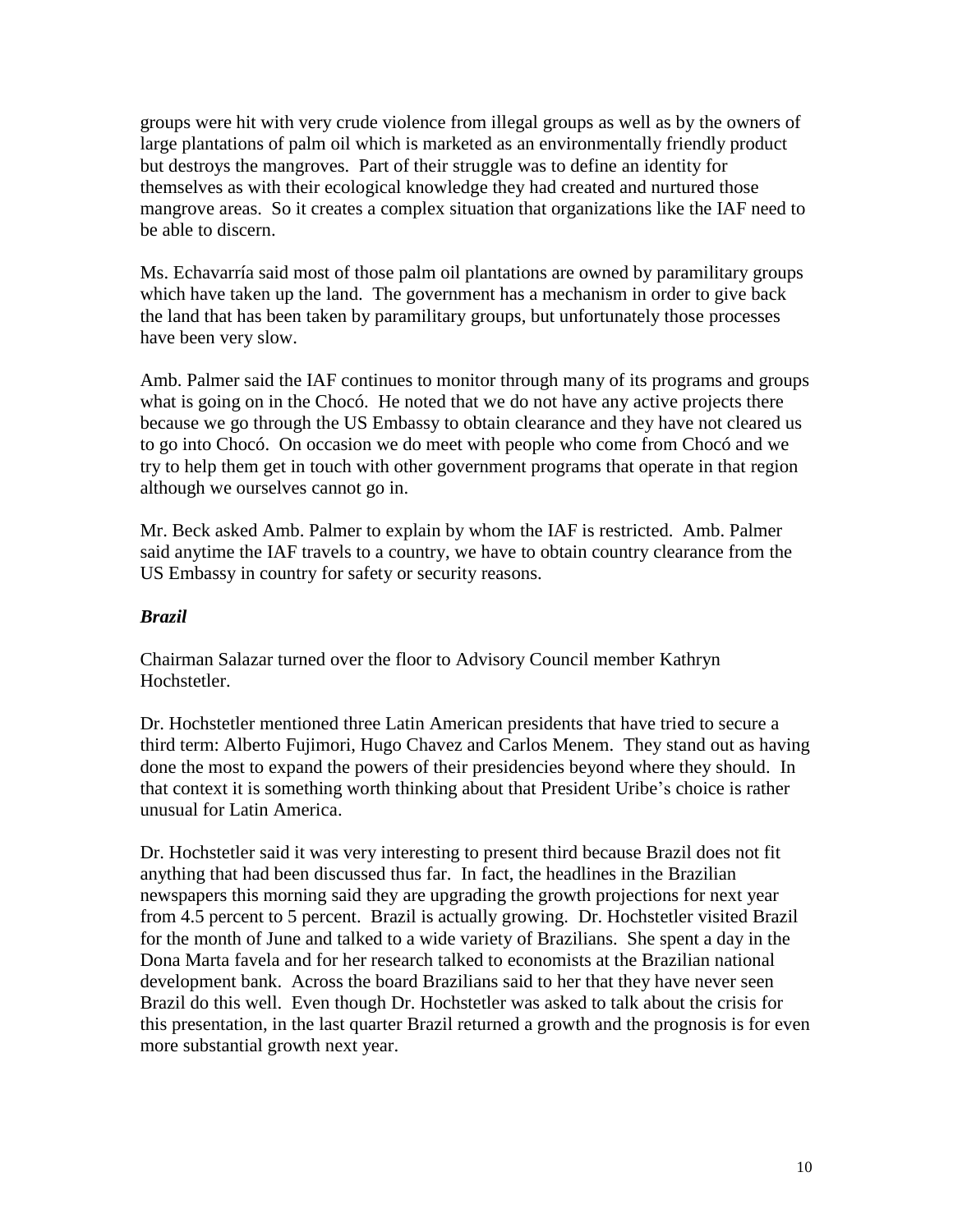Dr. Hochstetler said the last six years have been fairly remarkable for Brazil. That helps explain why they are coming out of the crisis much better than many other countries. In the last six years, 26 million Brazilians moved into the middle class. The middle class is defined as people who earn between US \$7,200 to \$33,000 a year. Fifty percent of Brazilians are now in that class. Extreme poverty over the last six years has decreased by fifty percent. This is the position out of which Brazil came into the crisis, where things are a lot better for Brazil than they have been historically. Dr. Hochstetler clarified that she used data coming out of the academic community and the International Labor Organization researchers, and not government data. Inequality is down. In one of the world's most unequal countries, inequality has dropped substantially over the last number of years. There is still a gigantic gap between rich and poor, but Brazil is now a middle class country informally and in some important social ways. That shapes the way we need to think about how to do grassroots development in Brazil and other countries that are in similar situations in Latin America.

Currently the formal unemployment rate is 8.1 percent, a rate that the US would like to have. A year ago it was 7.6 percent, so unemployment has not taken a particularly hard hit in the crisis. There is a rise in unemployment and a return to strike activity on a scale which has not been seen in quite some time. Strikes are now being regularly recorded in the public sector and the private sector, which had not been the case for a decade. Generally, the picture is that Brazil came into the crisis out of some of its strongest six years of growth and huge government currency reserves. Brazil has been able to weather the crisis better than most countries. Another report that was released over the weekend said that 50 percent of the growth in income over the last year can be directly traced to government spending and government programs.

Because Brazil is a very different situation, grassroots development looks a bit different in that context. There are people in Brazil that are sliding backwards. When the unemployment rate rises from 7.6 percent to 8.1 percent, a significant number of people are sliding out of the positions that they were in, which is a more general problem across Latin America and something that we should be trying to address with our programs. Dr. Hochstetler pointed out that this is when people protest – not because their life is bad, but because their life gets worse. That is a different poverty dynamic from those that have always been poor who do not protest and are very different to work with.

Dr. Hochstetler said we might think about how to craft grassroots development programs for people who were wealthy. They tend to be people who are educated and know how to access and use credit but they do not have the opportunities to do so. Perhaps we can work with retraining programs or think creatively about people who slid out of the middle class as another class of poor people.

Brazil is now a middle class society, but 40 percent of the population is poor. As middle class societies develop, poverty problems also develop that are in some ways similar to the kinds of poverty problems that we have in the US, in that the people who remain poor in those contexts are a much tougher poor. They do not just have to be given opportunities. We should start thinking about what factors might create this tough poor.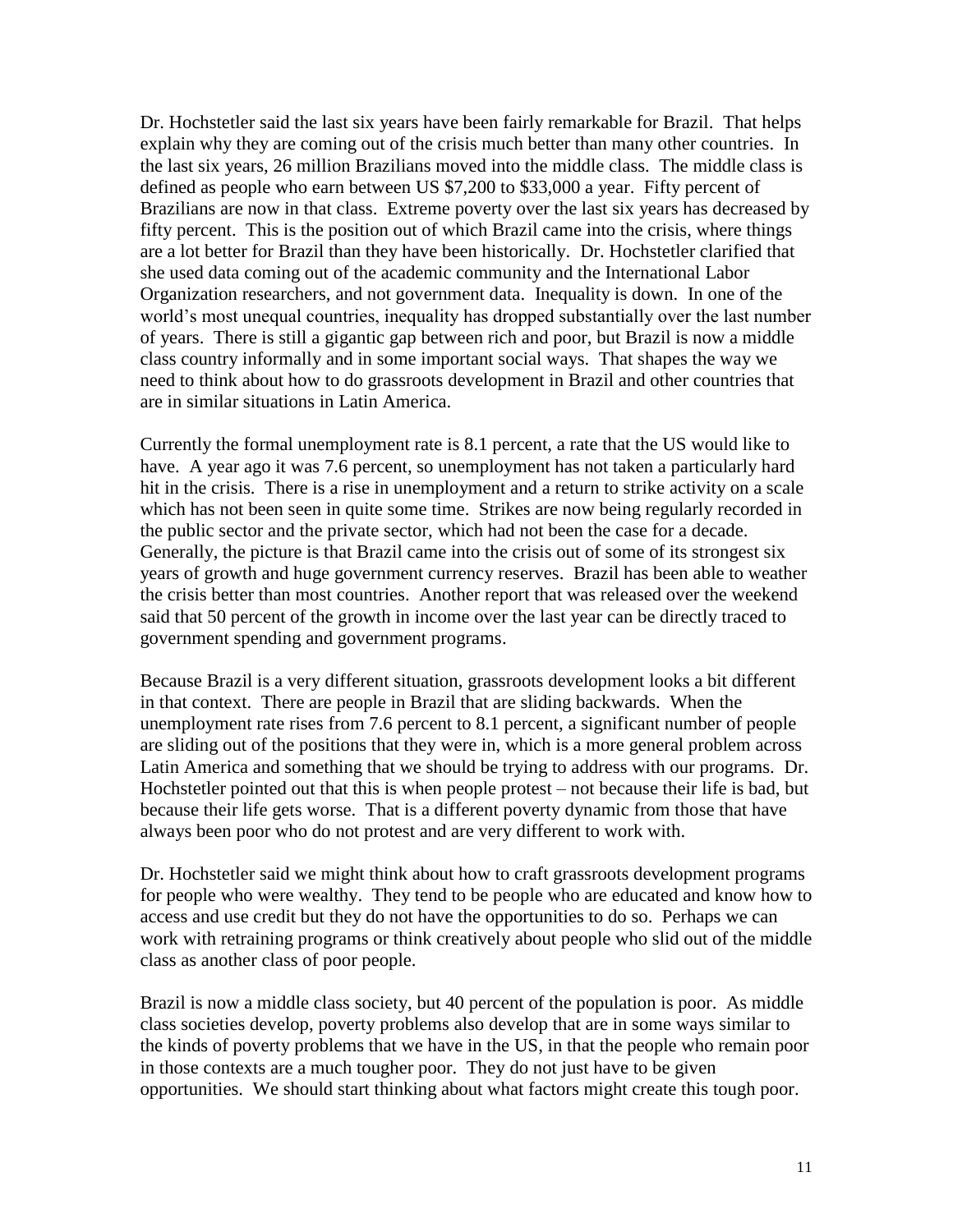Perhaps there are regions that are being left out of the country's growth model, or there are circumstances like race that might be keeping certain groups out of the more general opportunities. They will vary from country to country, but as Latin America has become a much wealthier region, the people who are poor are not necessarily generic poor but they might be a targeted poor.

Dr. Hochstetler mentioned some of the initiatives like the one that former Secretary of State Condoleezza Rice started, the Joint Action Plan to Promote Racial Equality, might be some of the kinds of initiatives that we would want to build on more for thinking about the hard poverty cases.

Dr. Hochstetler noted that one caveat that everybody mentioned in June is that Brazil is doing well except for the security issue. One hears a great deal about the way that drug trafficking and violence really disrupt personal, economic and social lives. It could be something for the IAF to work on as an organization. Security is an anti-economic force in addition to everything else that it is. If people are personally insecure, they are not going to want to take economic risks. We need to think about security on the very grassroots level as something that really challenges our development models.

Referring to the Families in Action program in Colombia and the Oportunidades program in Mexico, Dr. Hochstetler said conditional cash transfer (CCT) programs are now in 13 Latin American countries. As Ms. Echavarría explained, they are programs that give poor families cash in response for keeping their kids in school and immunizing them. Dr. Hochstetler suggested we need to think more closely about these programs in terms of how to organize with respect to them. Dr. Hochstetler noted that the money from these programs now goes to almost half the Brazilian population so it has become quite comprehensive. People in Brazil have said that they are having some private spillover effects. The amounts are small, between \$10 and \$30 a month, but people now have that much more spendable income than they did before.

Dr. Hochstetler noted that instead of CCT recipients spending the money, they are increasingly selling products and services to each other. If a person has \$30 a month, they can afford to spend a dollar a day buying a hot meal from somebody who is selling it at a roadside stand. There actually has been somewhat of an explosion of poor people selling to poor businesses in at least some of the places where the money is. It is also a natural marriage with microcredit because microcredit would help to provide a support base for people who are doing exactly that type of selling to their neighbors.

On the question Amb. Jones asked about who to fund or who to engage in responding to the very poor, Dr. Hochstetler suggested getting poor people to make things for each other. In terms of spillover effects, having poor people sell things to each other is a much stronger strategy than reaching out to the very rich such as Carlos Slim. It may simply be a matter of promoting or repackaging things that the IAF is already doing, but also trying to think if there are other types of projects that we could fund that would feed into the people who are getting a dollar a day from their governments.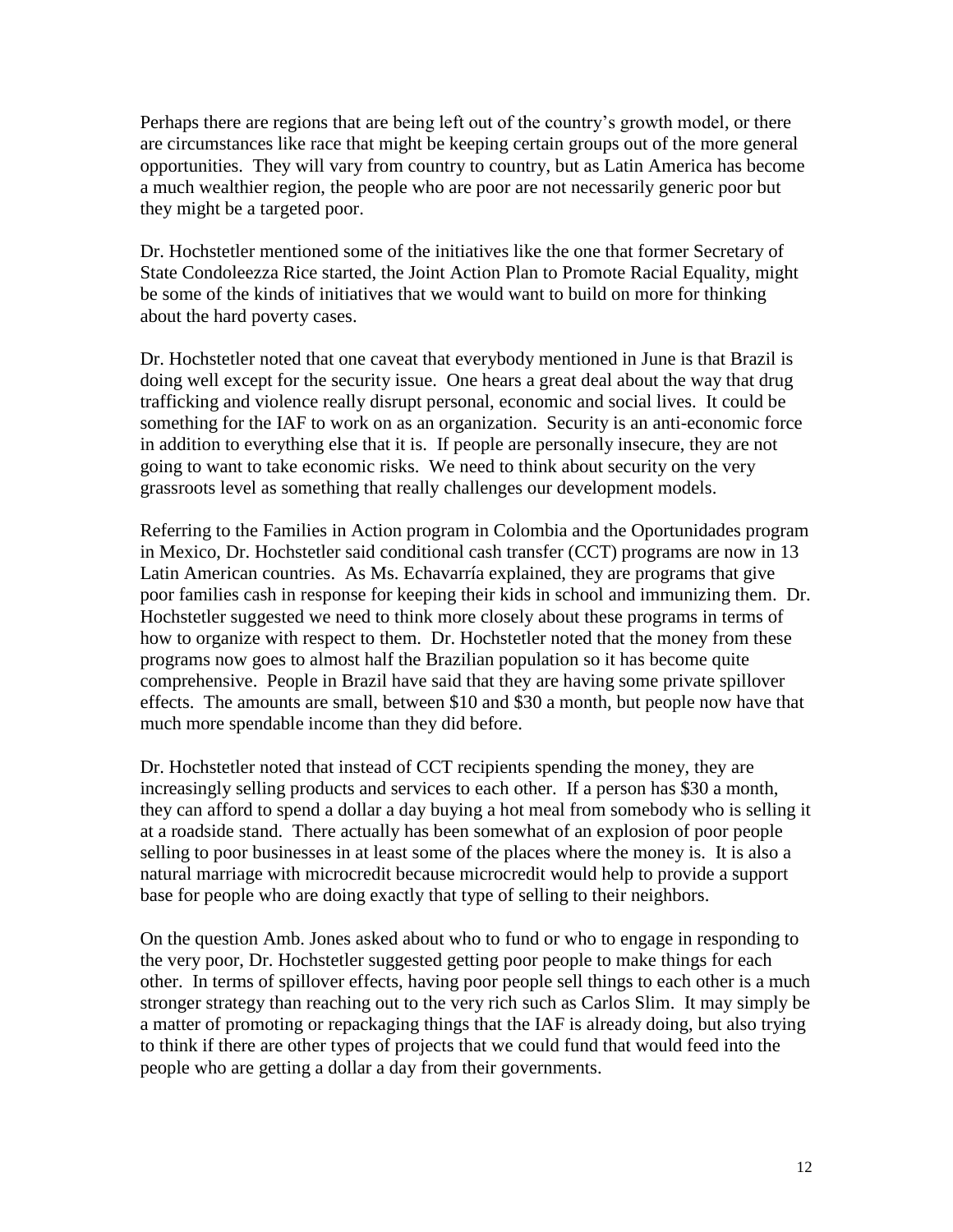On environmental issues, about half of the deforestation in Brazil in the last five years has been in Mato Grosso do Sul and it is on a scale that we are really not working with. Dr. Hochstetler suggested thinking about how to do projects that spur environmental initiatives in small businesses and encourage clean production. There are surveys that suggest, for the first time in Brazilian history, that there will be Brazilian markets for these kinds of products. Brazilians are willing to pay more for products that are environmentally clean.

In terms of growing priorities, Brazil has just made some major oil finds and everyone is talking about how to spend the money. There is consensus that the money should be spent on education, and we should connect to that to the extent we can. Brazil continues to have education figures that are embarrassing for a country of its wealth and for a middle class society and it needs some help.

Dr. Hochstetler closed her presentation by mentioning the 2010 presidential elections. The last three or four presidential elections in Brazil have been essentially two-party competitions. Even though Brazil has 14 parties in the national congress, it always comes down to the PT versus the PSDB which would suggest that the next election will be a race between Dilma Rousseff, President Lula's preferred candidate of the PT, and José Serra, the PSDB candidate. Dr. Hochstetler thinks that that race right now, a year out, is more open than any races had been in the recent past. It is common knowledge in Brazil that President Lula was reelected in 2006 on the strength of the Bolsa Familia recipients and not necessarily by the people who elected him in 2002. There is a correlation between municipalities with very high recipients of the Bolsa Familia program and President's Lula's electoral strength. Everyone understands the electoral appeal of a program that goes to 50 percent of a population.

Chairman Salazar opened the floor to questions and comments.

Mr. Beck asked to what extent the pressure from the government to borrow, particularly in the private sector, is still impacting the economy. At one point it was pretty intense, and it is reflected by the interest rates.

Dr. Hochstetler said the most recent interest rates are now down slightly but they are still high by global standards. They are around the highest interest rates in the world but they are now comparatively low compared to where they have been over the last decade and even longer. One of the important characteristics is that the money is not being borrowed internationally but rather domestic monies being moved around. It is going to create a lot of pressure on interest rates.

Mr. Siméus asked what the massive government spending is doing in terms of inflation. Dr. Hochstetler said it has not had any effect on inflation. Brazilians are now talking about a neodevelopmentalist model with one of its underpinnings being stability. The government has spent a great deal of money but the net inflation impact has been almost immeasurable.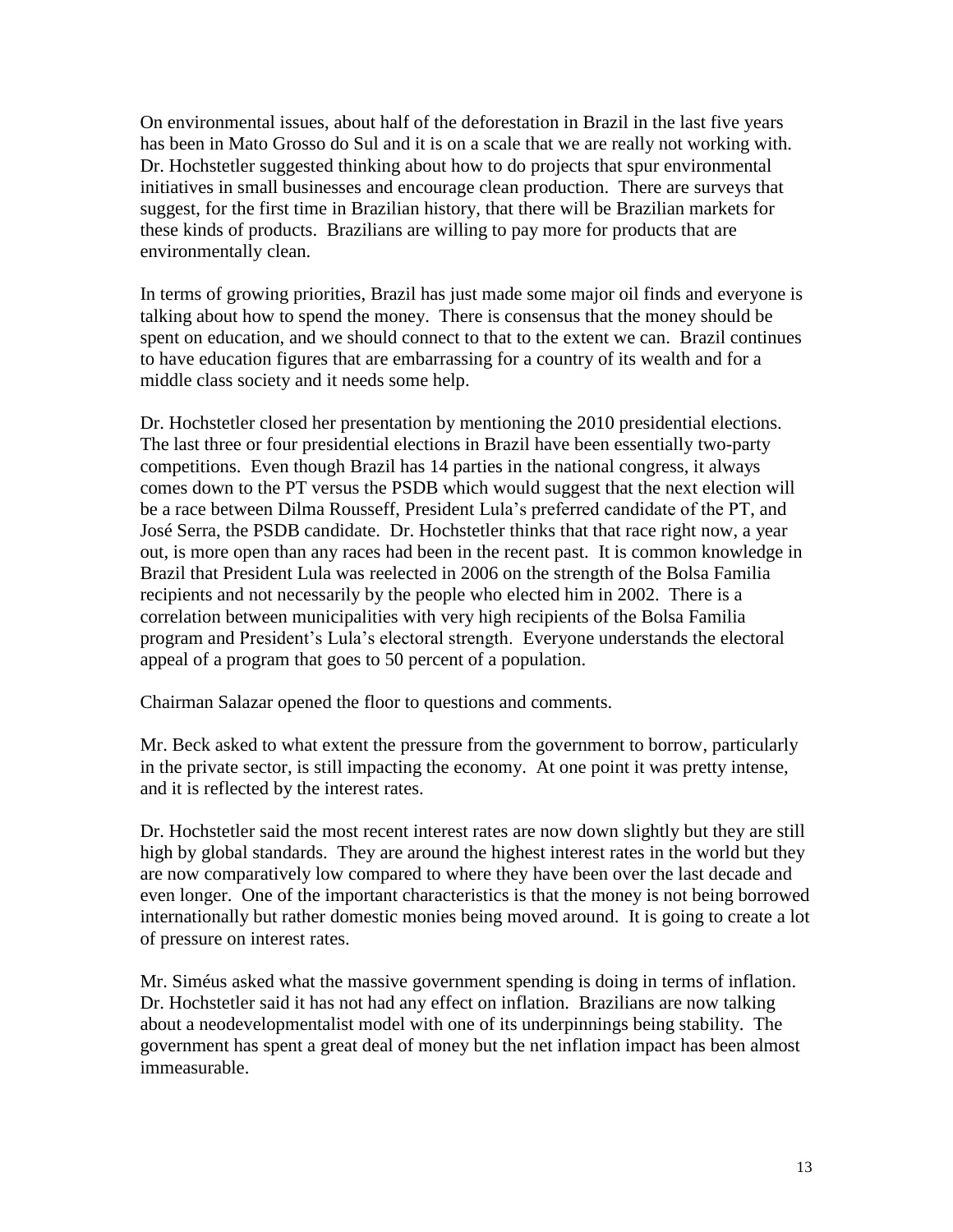Mr. Siméus said that could be a lesson for many of the developing countries in Latin America and the Caribbean. Monetary policy can in fact be used with caution and does not necessarily have to produce inflation. In order to create jobs and reduce poverty, monetary policy can be used along with fiscal policy.

Dr. Hochstetler noted that there are several different pieces contributing to Brazil's current success, not least of which is coming out of six very flush years that most of the other Latin American countries do not share. Not every country could necessarily do the things that Brazil has been able to do.

Mr. Vaughn made a comment about the direct cash payments to families. They can sometimes become long term entitlement programs; the recipients have not gained anything during the interim. Mr. Vaughn suggested it has to be more holistic. If people are receiving cash payments, at some point there has to be other programs and opportunities for them to access during that period because inevitably those programs will have to be pulled back at some point.

Dr. Hochstetler said there is by now a lot of analysis of the mechanism by which they are supposed to work. There is a new focus on capabilities development. The idea is that just by meeting the conditions of the program, people will in fact be more economically competitive.

Ms. Hodges recently attended The Inter-American Social Protection Network (IASPN) conference in New York City. With CCT programs, two things are happening. First, they are starting to link a third condition. It is not just education of children and healthcare of children and families, but they are now starting to add skills training of the adults in the families and linking them back into the work force. Also, in many of these circumstances, it is primarily a rural initiative. They are starting to see that because of the conditions put on the families and they were becoming reliant on the CCTs, they began to organize and coalesce to create a greater demand for access to services so that they could continue to meet the conditions of their eligibility.

Ms. Hodges said the IAF has someone looking at a program in Honduras. Some of the beneficiaries of a farming cooperative that we funded were recipients of CCTs. The cooperative expanded by about 300 members in a year time span. The theory is that the expansion may have been because the CCTs that some of them were receiving allowed them to buy nominally into the cooperative which now gives them collective bargaining power. Ms. Hodges said it is exactly what Mr. Vaughn said about the holistic approach. The challenge is to link those small cash payments into long term sustainable development which is exciting and interesting for what the IAF could be doing.

Mr. Beck asked about the data, particularly with the second generation. Ms. Hodges said that according to information disseminated at the IASPN event in New York, CCT programs have reduced poverty by 8 percent in Ecuador and 30 percent in Brazil; 63 million people have come out of poverty because of conditional cash transfers. There are currently about 12 million families receiving Bolsa Familia payments of about \$47 a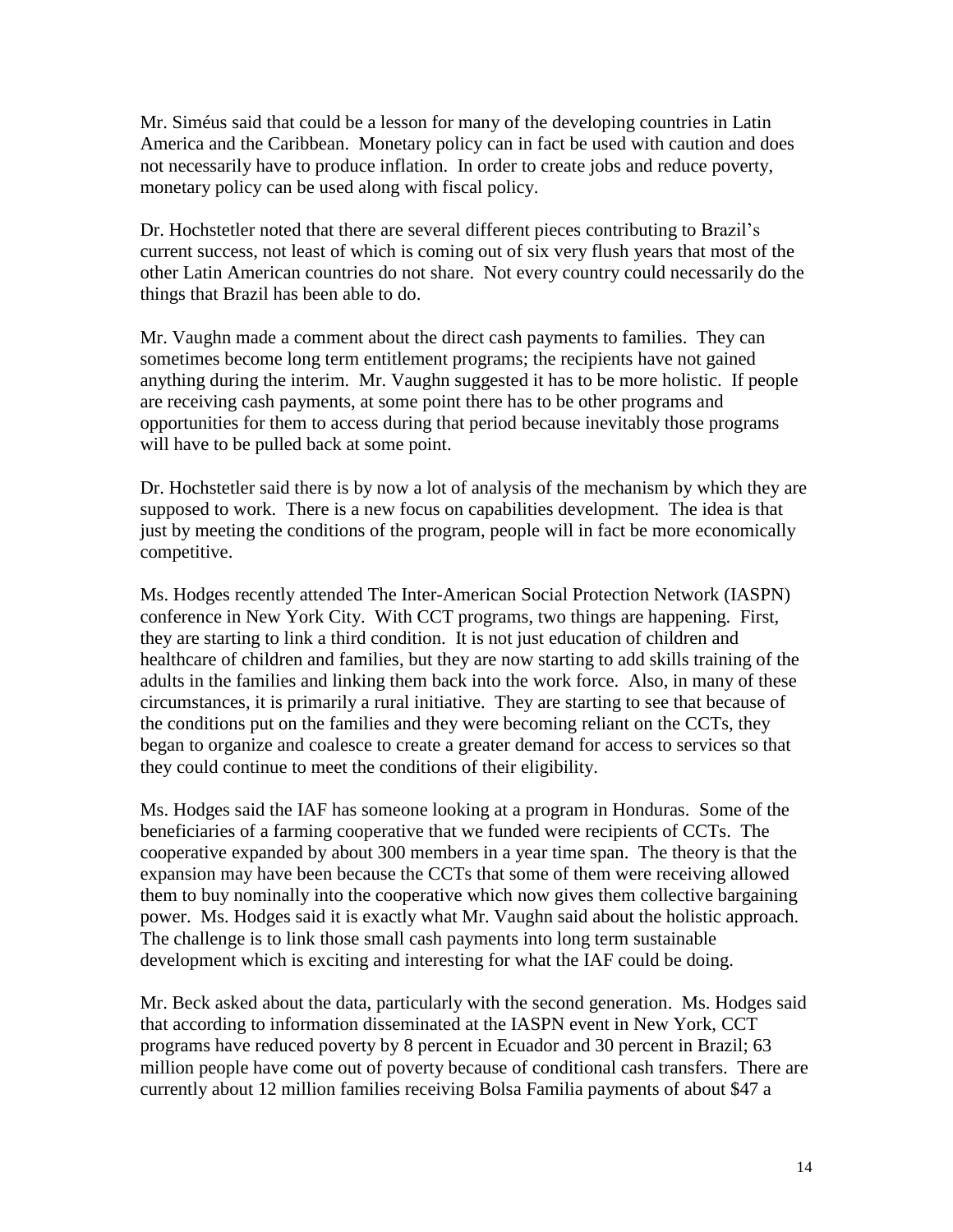month. The World Bank has done research on the topic and is in the process of releasing its findings.

Dr. Hochstetler highlighted the common criticisms of the programs. One is that they create demand but not the supply. Perhaps IAF grant recipients could provide the missing supply. For example, if they are demanding vaccinations but there are no health clinics, IAF projects could provide health clinics.

Another criticism is poor monitoring of the conditions; CCTs are not achieving their hypothetical gain because the conditionality is not being monitored. Also, in some countries the money is distributed on political grounds. In Brazil, eligible recipients are given cash cards and they can go to a bank machine as opposed to having to go to a local party office. There is less political control over who gets access to the money. In Argentina, the project has been set up but there has never been enough money to cover all the people who are eligible for it. The recipients tend to be determined by their connections with local party bosses rather than whether they are the neediest. It varies from country to country.

# *Honduras*

Chairman Salazar turned over the floor to Amb. Palmer and Amb. Dodd.

Amb. Palmer summarized the political situation in Honduras. Manuel Zelaya was elected president in November 2005 and inaugurated in 2006. Honduras has several parties but the largest parties are the Partido Liberal de Honduras (PLH), Zelaya's party, and the Partido Nacional de Honduras (PNH). Prior history has shown that they alternate.

Amb. Palmer said President Zelaya started out his presidency fairly centrist, then moved to center-left and then moved on with an agenda. He waited until five months before he was supposed to leave office. The primaries had already taken place and the candidates had been named. President Zelaya thought they should give the Honduran people an opportunity to decide if they wanted on the ballot a *cuarta urna* (a fourth ballot box) allowing for a change in the constitution. Amb. Palmer said according to Honduran law, the only body that could legitimately call for a constitutional referendum was the supreme constitutional tribunal, and they had not called for it. They advised the president it was unconstitutional. President Zelaya decided it would not be called a constitutional referendum but rather a survey and he went about to get the survey done. The congress and the supreme court said it was unconstitutional but he continued to move forward. Amb. Palmer said President Zelaya took money out of the central bank and gave it to his cabinet and sent them around the country to, in essence, buy votes to get the *cuarta urna* in place.

Amb. Palmer said in June President Zelaya continued to cut off democratic spaces. Amb. Palmer noted that the elections are executed in Honduras by the army. Leading up to June 28, the supreme court gave its last official ruling that the election was unconstitutional and they advised the head of the military he would be jailed if they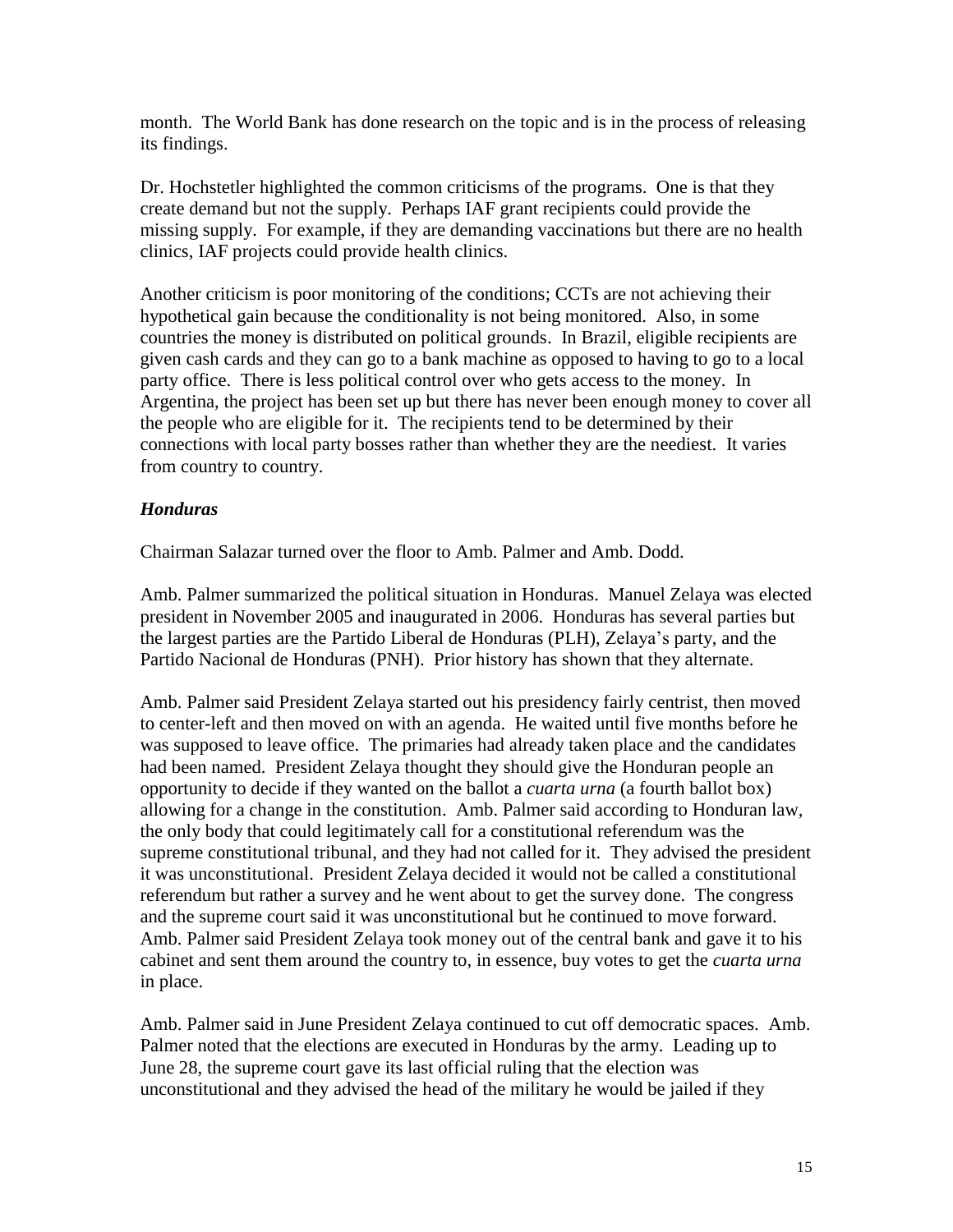moved forward. The chairman of the joint chiefs said to President Zelaya he could not order the army to execute the election because it was illegal, and President Zelaya fired him. President Zelaya tried to promote one of his generals, but the generals, who were loyal to the chairman of the joint chiefs, also resigned. The next day the supreme court said it was an illegal action and they reinstated the general and the head of the joint chiefs. Amb. Palmer noted that the army had been staunchly behind the president but that was no longer the case. President Zelaya continued to move.

Amb. Palmer said that ballots had always been prepared in Honduras, but the ballots for this particular election were printed in Venezuela. The army was ordered to destroy the ballots and President Zelaya took a group of about 2,000 people to the warehouse and they took the ballots so the army could not destroy them.

Amb. Palmer mentioned there was a rumor that the ballots, instead of being a survey, asked if the people wanted a constitutional referendum and the appointment of a constitutional assembly. If the result was yes, then President Zelaya was prepared to suspend and dissolve the congress on June 29 and appoint a new constitutional assembly. When the opposition found out that was going on, that the military was no longer behind the president, on Sunday morning the military went to President Zelaya's home and put him on a plane to Costa Rica. Immediately the OAS came out with a statement saying that he had to be returned because it brought to mind events in the past and military coups. Then the question became whether it was a military coup, or did President Zelaya remove himself from office. The Honduran constitution said that any sitting president that tries to extend his time automatically, by virtue of that act, removes himself from office.

Amb. Dodd added that there are no provisions for impeaching a president, either, in the Honduran constitution. Amb. Dodd said what was described by Amb. Palmer highlights how restricted that constitution is. Legal scholars have asked how there can be a constitution that cannot be amended.

Amb. Dodd discussed the crisis from three themes. First: the underpinnings of the crisis in Honduras itself with the president exiled from the country, and a constitution that limits both the legislature and the executive to function certain ways. Second: the historical implications in Central America. The crisis affects the politics of one state in Central America but it is having a huge impact on the rest of the countries. In the Latin American press, there is talk about whether President Chavez is involved, El Salvador may be helping President Zelaya, Nicaragua is involved, and Guatemala is more standoffish. We are beginning to see the crisis spill over into Central America. The overland trucking traffic obstructed in Honduras is affecting all of Central America. So while everyone is looking at whether or not the president will return, this is really very serious. Third: the international community, in terms of the positive signs for the resolution of the crisis and the negative aspects of the crisis affecting the unique condition of the other Latin American states dealing with the crisis.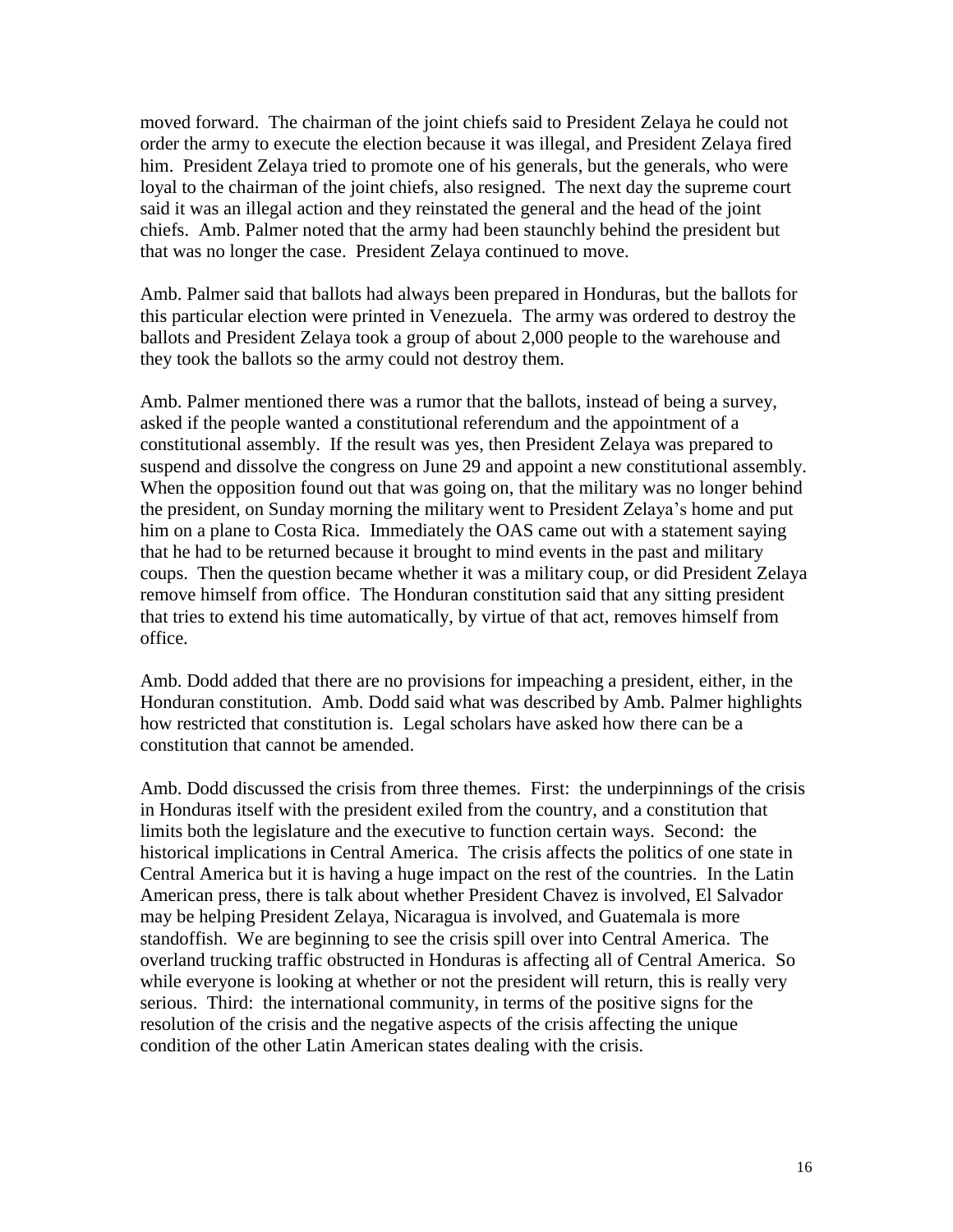Commenting on the previous presentations, Amb. Dodd said it is not shocking but very significant to hear about income disparity in Colombia and Brazil and other Latin American countries. Amb. Dodd highlighted the contradictions in Honduras. Growth rates in Honduras last year were six percent, which is pretty good, but 70 percent of Honduran people live below the poverty level.

Amb. Dodd heard a comment on the radio this morning about the stability of the Honduran political system. Amb. Dodd said it makes him nervous as a historian when he hears the word stability. The press commented on the elections in 2005 and a stable political system in Honduras. Amb. Dodd noted two of the oldest political parties in Latin America – the liberal and the national party – are almost identical. Very few historians and political scientists would give much of a distinction between the two in Honduras. They work very well together. Amb. Dodd said rotation is a problem, for anyone looking at the crisis, with two political parties offering candidates and taking turns. Questions asked are what is happening in the rest of the country, and how do people participate? The answer is they do not participate or it is very hard to do so, and it becomes a contradictory political situation. There is a democracy, but is it functioning well or is it administering the institutions of the state competently and in a transparent fashion?

Amb. Dodd said the Honduran crisis reminds him of similar failures of political parties in other Latin American countries in the recent past. We can look back to the Venezuelan crisis. Costa Rica came perilously close to its two political parties collapsing. The two major parties of Uruguay – a democracy, post dictatorship – almost disappeared from the political screen in elections.

Amb. Dodd noted there are competing models for economic development in Latin America. They have been going on for 200 to 300 years. There are also competing political models. There is the Western idea of representative democracy and Latin America also has an Iberian heritage. In the last few years, constitution writers and legal scholars from Spain have been helping Latin Americans look at their constitutions. They have been asking how to make them flexible or applicable enough to deal with indigenous populations asking for more representation, how to deal with the new poorer class, how to loosen up a constitution that says a president cannot be tried for impeachable acts, and how to have a constitution that cannot amend itself. Amb. Dodd said this accounts for some of the interesting changes in the Bolivian constitution and the Ecuadorian constitution. Those constitutions are wrestling with an Iberian heritage that is basically a form of citizen participation, with interest group representation as opposed to political parties. Amb. Dodd said it goes back to the Siete Partidas of the  $12<sup>th</sup>$  century of Castille – the seven parts of Society. The question is how to work them into a participatory democracy, taking the military, the church and working those groups into a constitutional system and a kind of collective representation.

Amb. Dodd said that is what the Hondurans have been wrestling with. That is what President Zelaya, a dissident in the liberal party, has been agitating for years. It is not something that began in June. President Zelaya has a very interesting organization called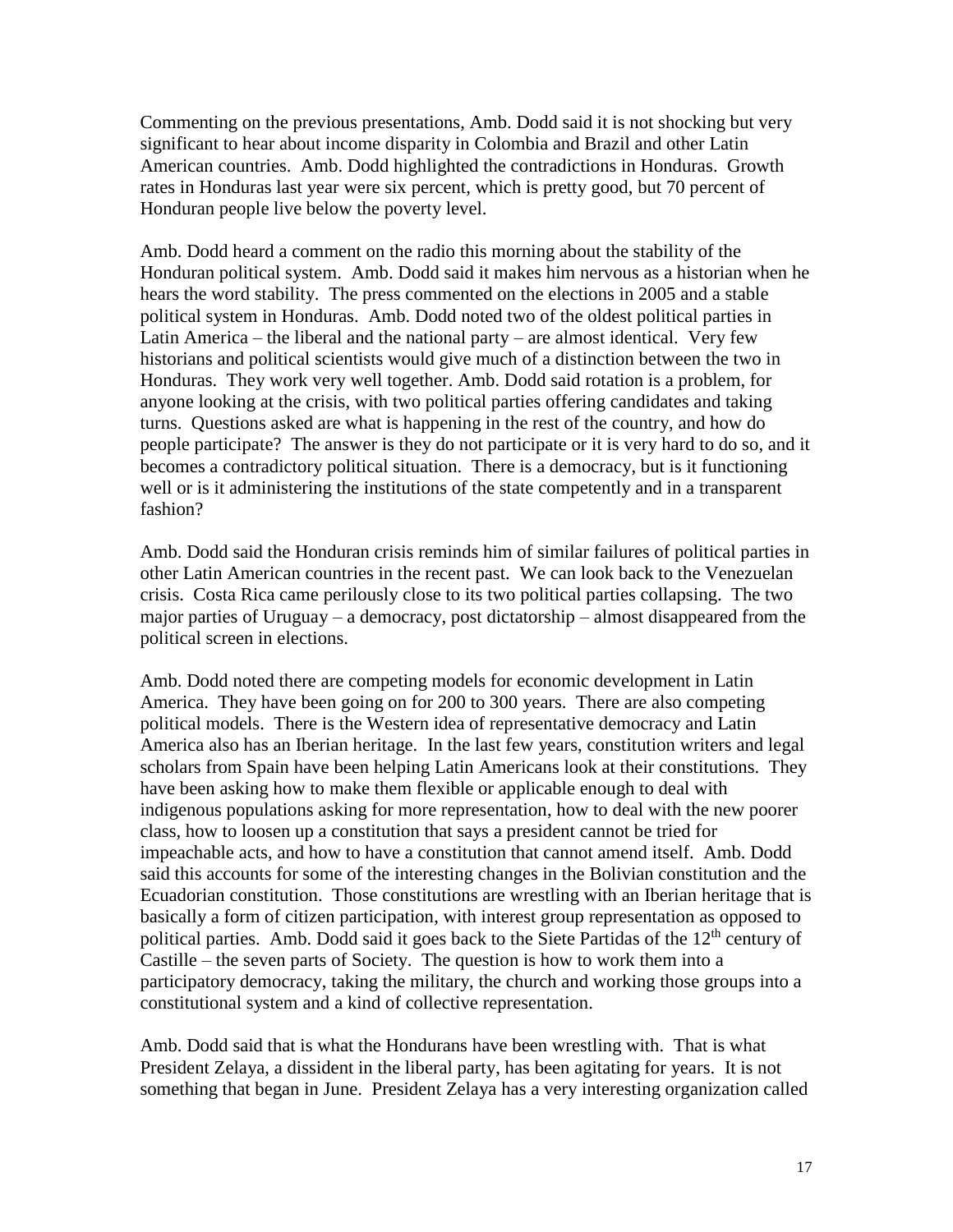the Social Investment Fund that focuses government action and attention on social groups and their participation and looks at how to get them in the political process by energizing at the lowest community levels. Amb. Dodd said those are the underpinnings of the crisis in Honduras. It is basically, in his view as a historian, a conflict over models for economic development and models for political participation and politics. This has been going on in just about every country of Latin America, not just in Honduras, historically. It is now occurring in a time when there are fundamental changes going on throughout the economy and the globalization of economies. It is getting more attention and the problem is becoming infinitely more serious.

As far as the historical implications, Amb. Dodd noted Honduras is the most central of Central American countries with three borders that are porous and dangerous in terms of walking back and forth across one another. Honduras has always been the battleground for Central American political crises. The region was a republic until the late 1830s. Some people call it a nation divided. Political parties and interest groups in Honduras are sometimes more closely linked with their neighboring counterparts than they are with opposition parties within their own country. The internal affairs in one state can impact the internal affairs in another. Other states have links with countries like Honduras, for example the FMLN in El Salvador. The Sandinistas in Nicaragua have a tie to the liberal wing of the liberal party in Honduras. In other words, one can pull from all the Central Americans some link to a Honduran interest group or political party. That can be advantageous for a resolution of this crisis but also a serious danger.

Amb. Dodd said another issue about Honduran diplomacy has been a proximity to US strategic interests in the  $20<sup>th</sup>$  century. Honduras' economy is heavily linked to the US. Through the 1980s Hondurans were speaking out on trying to create some distance in the inextricable link with the US to get independence.

In terms of the international community, Amb. Dodd highlighted the Democratic Charter which all of the Latin American countries, except Cuba, signed on September 11, 2001. Former Secretary of State Colin Powell was in Lima, Peru signing the Charter when the terrorist attacks occurred in the US. The Charter commits all American states to act jointly to correct or improve conditions in another American state where democracy is threatened in one way or another. Amb. Dodd said it is operating, although slowly. For the first time in a long time, the US is part of the hemispheric unity supporting President Zelaya. What the American states have said is that they went over the line by sending President Zelaya outside the country. Most of the states have said if that gets back on track, then there can be talk about scheduling an election. Amb. Dodd said that is the key point for the unity of the democratic states of the Western Hemisphere: a country can do what it needs to do for a president who violates a constitution, but to abort essentially the constitutional process by removing that president altogether, that has to be corrected. The European Union, the UN and all the regional groupings in the Americas have spoken in condemning the removal of President Zelaya, so there is unanimity.

Amb. Dodd mentioned some possibilities in terms of resolving the crisis. Possibly the presidential candidates for the upcoming elections could be mediators. Amb. Dodd also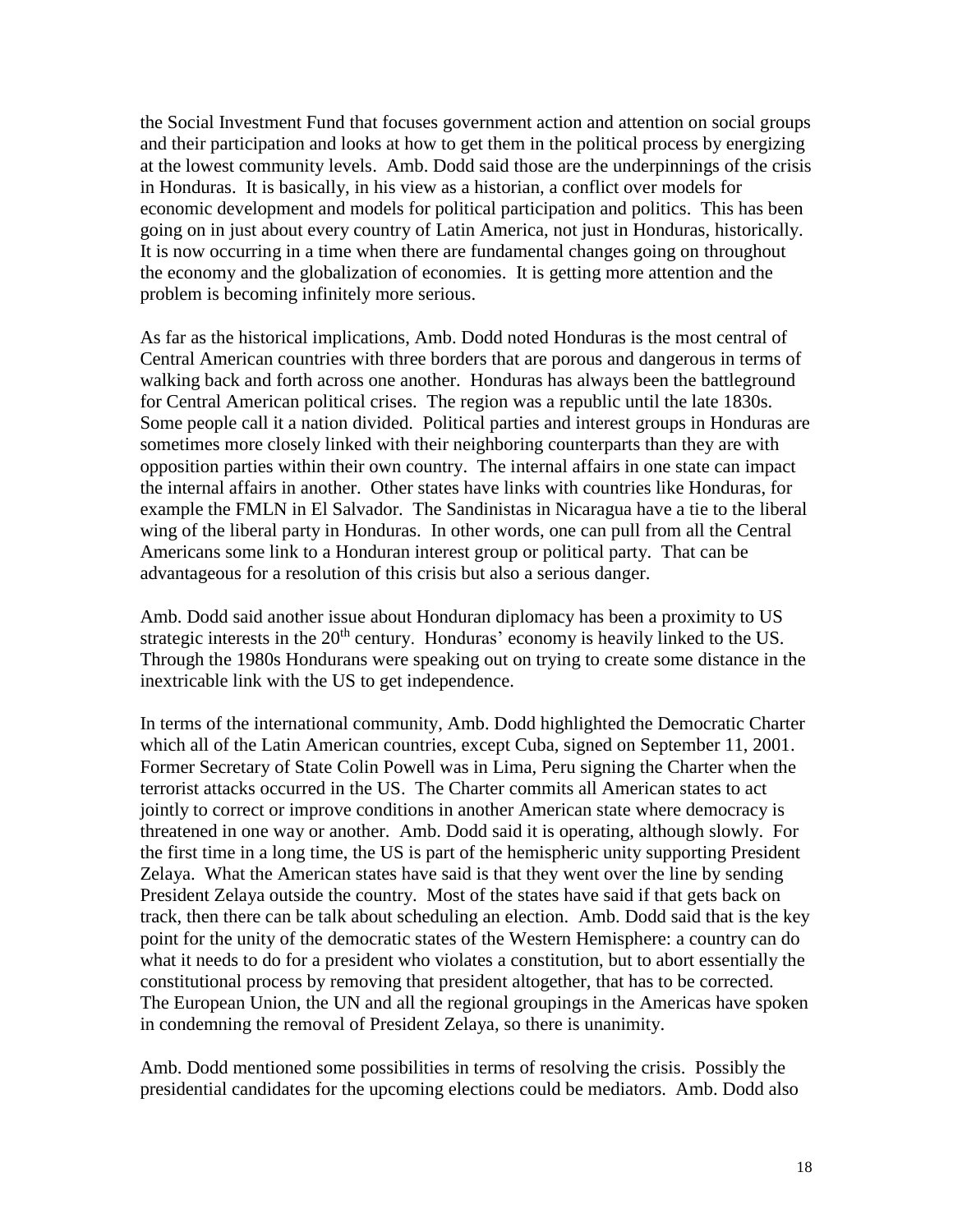mentioned the Arias Peace Plan during the crisis of the 1980s, when the Central American presidents met alone with no aides or staff members. They closed the door and got the peace process going. Amb. Dodd said perhaps the Central American presidents could sit down with Roberto Micheletti and Manuel Zelaya to get the situation resolved. Amb. Dodd concluded saying it is a serious issue for Honduras and unless the Democratic Charter signed in 2001 can be applied effectively and judiciously, it could fall apart.

Mr. Vaughn asked whether the Democratic Charter was meant to be proactive or reactive. Amb. Dodd said it was meant to be proactive. It does not give the collective nations the right to interfere, but it leaves enough room to say that maybe there are economic measures or diplomatic measures that could apply collectively and jointly.

Ms. Hodges said from a Congressional perspective there is much interest in the Honduras issue. There are two very different and distinct views of the situation. Honduras presents an example of the justification of why the USG needs the kinds of tools and resources to continue to work directly with the people. There is still a reason to build relationships with the Honduran people, which is exactly what the IAF does and is continuing to do despite the fact that there has been a suspension of other types of foreign assistance directly to the Honduran government.

Asked whether the USG should recognize as legitimate the winner of the elections, Amb. Dodd noted the international community is saying in unanimity that to get things back on track, President Zelaya should return, whether for an hour, a day or a week, and then go from there.

Chairman Salazar thanked all the presenters.

The Advisory Council meeting ended at 11:42 a.m.

# **BOARD OF DIRECTORS MEETING**

Call to Order The Chairman called the meeting to order at 12:10 p.m.

Approval of Minutes

Chairman Salazar highlighted several follow-up items from the April 27, 2009, meeting minutes.

Chairman Salazar asked for an update on whether the University of New Mexico (UNM) may host the IAF photo exhibit. Dr. Hochstetler said she had given contact information to Linda Kolko, VP for Operations. Ms. Hodges said Ms. Kolko had been in contact with UNM and was following up.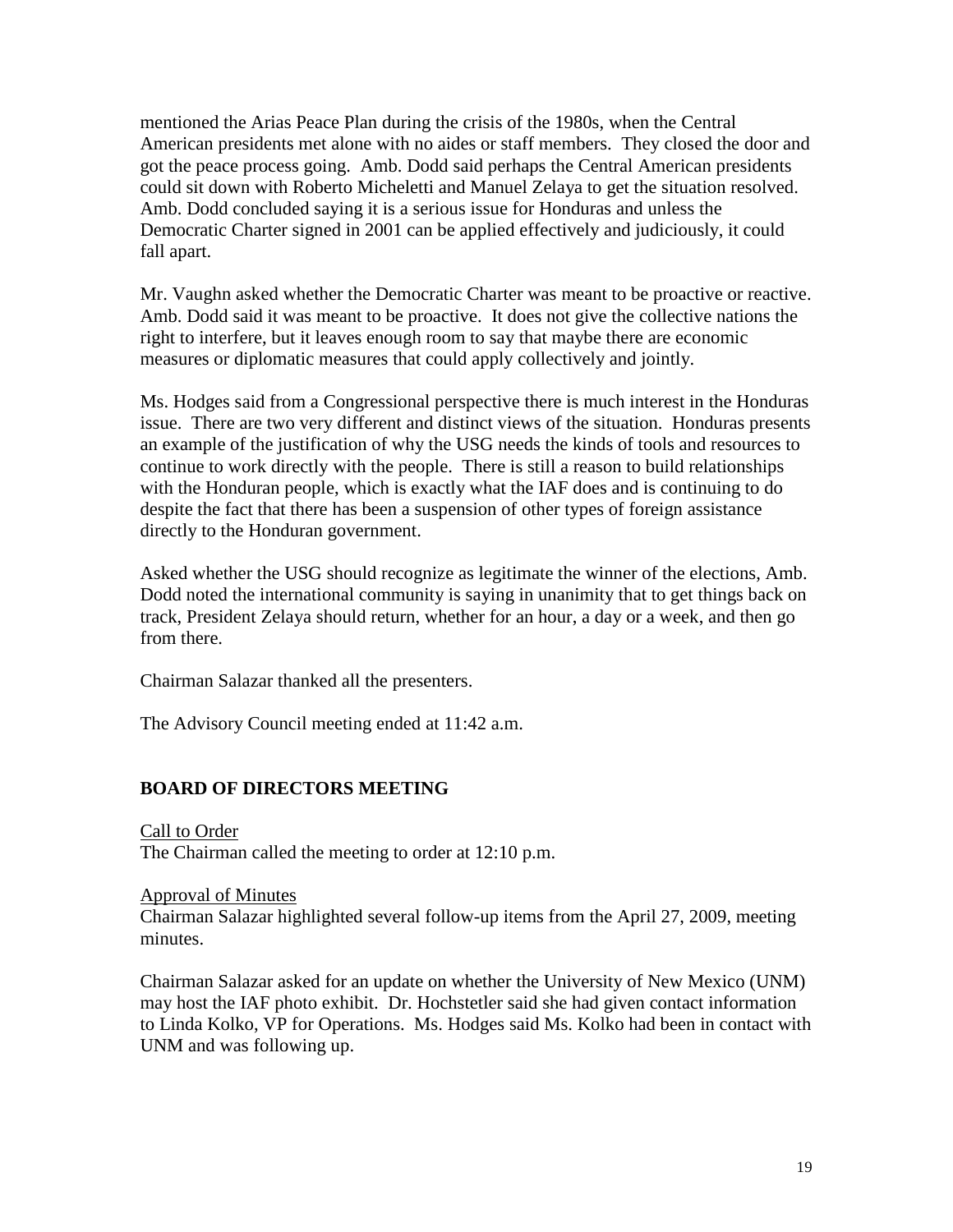Chairman Salazar asked Ms. Hodges about a Congressional resolution for the IAF  $40<sup>th</sup>$ anniversary. Ms. Hodges said the resolution was drafted and there are individuals who are willing to introduce it.

Chairman Salazar asked to amend the minutes. On Page 7, when Chairman Salazar asked how the Board can help on the Congressional reception, instead of "He [Chairman Salazar] said he could get the New Mexico delegation to attend" it should say "He said he would try to get the New Mexico delegation to attend."

Chairman Salazar mentioned he is sending out a personal invitation to each member of the New Mexico delegation, plus their chiefs of staff in Washington, for the Congressional reception. Ms. Hodges confirmed that invitations were mailed to the Board and Advisory Council.

Chairman Salazar noted Ambassador Palmer said he was going to see if we could institutionalize working with State Department on CODELS going down to Latin America.

Chairman Salazar asked Ms. Wheeler about the results of a study we co-funded on community foundations in Mexico. He also asked about what was being done with Hispanics in Philanthropy.

Chairman Salazar asked about the IAF logo and the tagline.

Amb. Dodd referred to Page 28 of the minutes. Board Member Roger Wallace highlighted the Monterrey Tech distance learning initiative and the possibility of signing on. Amb. Dodd asked about the status of that initiative.

Advisory Council member Wendy Paulson made a comment about the minutes. There was a suggestion to talk to the Environmental Defense Fund and Natural Resources Defense Council. Ms. Paulson mentioned the Nature Conservancy, across the street from the IAF, has programs with indigenous people where the IAF could have a link. Ms. Paulson suggested making connections with people there, as there may be some opportunities to collaborate.

The amended minutes were unanimously approved.

# *President's Report*

In his written report, Amb. Palmer mentioned that there is still talk of foreign assistance reform. Although the timing and the specifics are not known, we have been trying to be prepared. With that in mind, OGC prepared a white paper on why it is important for the IAF to continue as an independent agency of the US government. Ms. Hodges agreed that the foreign assistance reform act is still pending. Congressman Howard Berman, Chairman of the Foreign Affairs Committee, had hoped they would take it up this October but that will not occur so it is likely to take place early next year. Ms. Hodges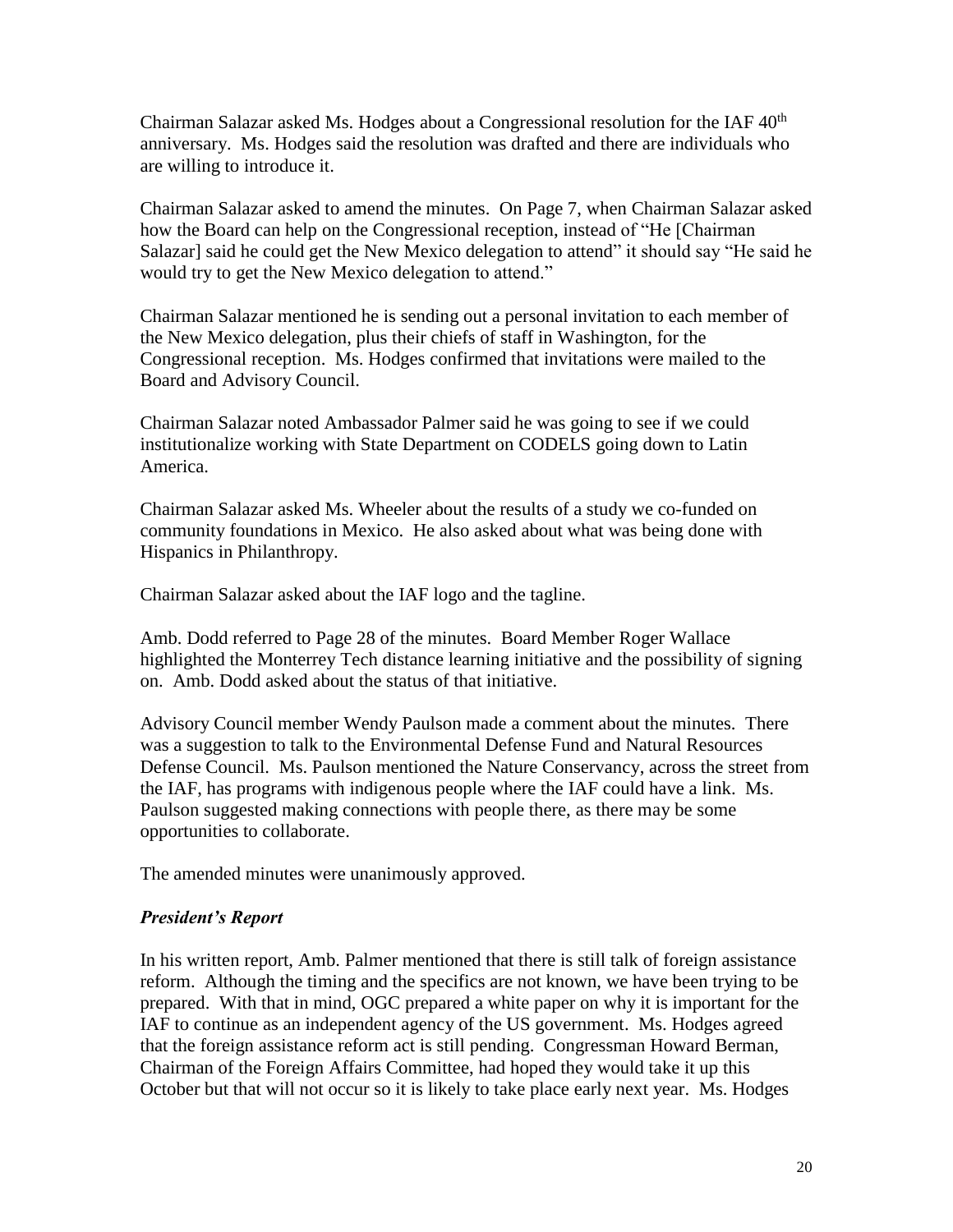and Amb. Palmer met with Senator Robert Menendez's staff in the last few weeks. They are looking at the range of options with respect to the IAF and foreign assistance in general.

Amb. Palmer said we closed out our grantmaking season and funded \$17.4 million worth of new grants. The Program Office is now fully staffed with 14 Foundation Representatives. Each FR has the goal of funding a minimum of six new grants next year which would give us a minimum of 84 new grants next year.

In terms of the budget, as mentioned in past meetings, our long term goal is to try to get the IAF to \$50 million. The IAF request for FY 11 is \$30 million. Ms. Hodges noted that despite the fact that our appropriations are increasing each year, the amount of SPTF money available to us to supplement that budget is significantly decreasing. In FY 09 we had an operating budget of \$29.6 million. If we receive the appropriation for FY 10 that we anticipate, \$22.8 million, we will have an operating budget of \$28.3 million. Therefore, the overall operating budget is declining despite the fact that our appropriations are increasing.

Amb. Palmer highlighted the Board trip in June. Among the projects visited in Uruguay was one that provided homes for 28 families who had previously been living at the city's trash dump. The project provides materials for the construction of homes for those families although the labor (digging the foundation, pouring the cement, laying the brick, etc.) is done by each family. The Board also visited a group of women entrepreneurs who make a living producing jellies, jams and other delicacies. They have struck up a deal with a very successful former grantee, Manos del Uruguay, to expand their business. Among the programs visited in Argentina were two that focused primarily on providing training and opportunities for youth at risk, and another which assisted in providing natural gas to the homes of families living in one of the city's poorest areas.

In June, Amb. Palmer spoke at the XV Inter-American Conference of Mayors. With about 400 participants, the conference is a tremendous opportunity to disseminate IAF programs. Amb. Palmer attended a dinner sponsored by the mayor of Denver, John Hickenlooper, who is organizing the Denver Biennial of the Americas for the summer of 2010. Invited scholars and authors will be highlighting their relationship with Latin America. Mayor Hickenlooper has been working with Jim Polsfut, who met with the IAF during the presidential transition. Amb. Palmer said we are looking forward to working with them on that event.

# *Congressional Affairs*

In the meeting with Senator Menendez's staff, Ms. Hodges and Amb. Palmer were told that in a time of change and growth, it is not the most compelling argument to continue to do more of the same. They were not telling us to change what we do, but there is a real call for us to come up with big ideas and bold initiatives. Ms. Hodges said we see a lot on the ground and we process information, but the question is how to loop that back in and challenge ourselves to do a better and more streamlined job.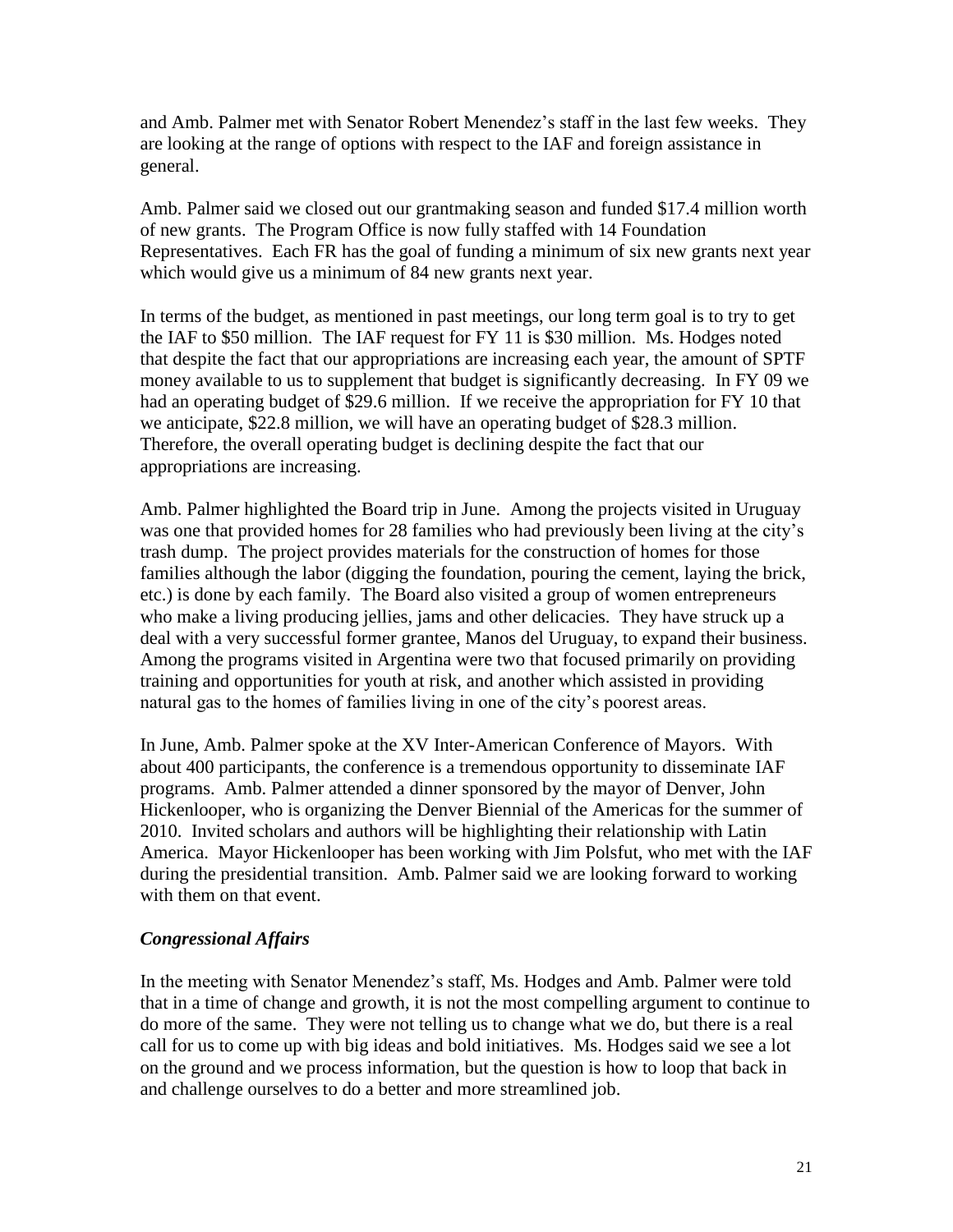Ms. Hodges said for FY 10 we will be operating on a one-month Continuing Resolution. The President's budget request for the IAF was \$22.7 million for FY 10 and we are on track with the Senate to get \$22.8 million. We requested \$30 million for the FY 11 budget but we have not yet received the passback from OMB.

The foreign assistance reform act has been mentioned in several Board meetings, and we have discussed our marketing points. OGC prepared a white paper covering the highlights. We were asked what the IAF would do if given additional resources. Ms. Hodges said the question is a challenge for us, internally, and the Board's guidance is necessary.

Ms. Hodges mentioned the Social Investment and Economic Development Fund for the Americas, introduced by Senator Menendez. The IAF is referenced by name in the public-private partnership portion of the legislation, calling for about \$1.3 billion to Latin America for development purposes over the next five years. There is a significant emphasis on the need to have more public-private partnerships because government resources are limited. The question is how to create alliances so that everyone is accomplishing more to break the cycle of poverty. There will be a study and a report written that specifically looks at the IAF, the World Bank and the IDB as the potential candidates to administer this public-private partnership fund. A dollar value has not yet been assigned, but through some conversations it appears they could be considering tens of millions of dollars. It has also become apparent that the reason the IAF is being considered is because of the information we have been reporting on our public-private partnerships with the RedEAmérica initiative.

At the Inter-American Social Protection Network (IASPN) conference Ms. Hodges attended in New York City, RedEAmérica's Executive Director, Margareth Florez, spoke on a panel. Ms. Florez was talking about the importance of alliances with the government, the private sector and civil society. Ms. Hodges said it was a missed opportunity because Ms. Florez did not mention the importance of the alliance with the IAF.

With regards to the IAF's  $40<sup>th</sup>$  anniversary, on October 14 there will be a photo exhibit and reception at the Library of Congress where we plan to honor five Congressional Members: Sens. Christopher Dodd (D-Conn.), Patrick Leahy (D-Vt.) and Richard Lugar (R-Ind.), and Reps. Howard Berman (D-Calif.) and Ileana Ros-Lehtinen (R-Fla.).

Ms. Hodges mentioned we have been talking to Committee staff on both the House and the Senate side and have drafted, per their request, language for a resolution honoring the IAF and its significant contributions to improving the lives of Latin Americans over the last 40 years. It may be a joint resolution and the exact date for introduction is unknown.

The IAF signed a Memorandum of Agreement with the Inter-American Dialogue to host a series of Congressional dinners. We had been doing the dinners on an ad hoc basis and have now formalized our agreement with the Dialogue.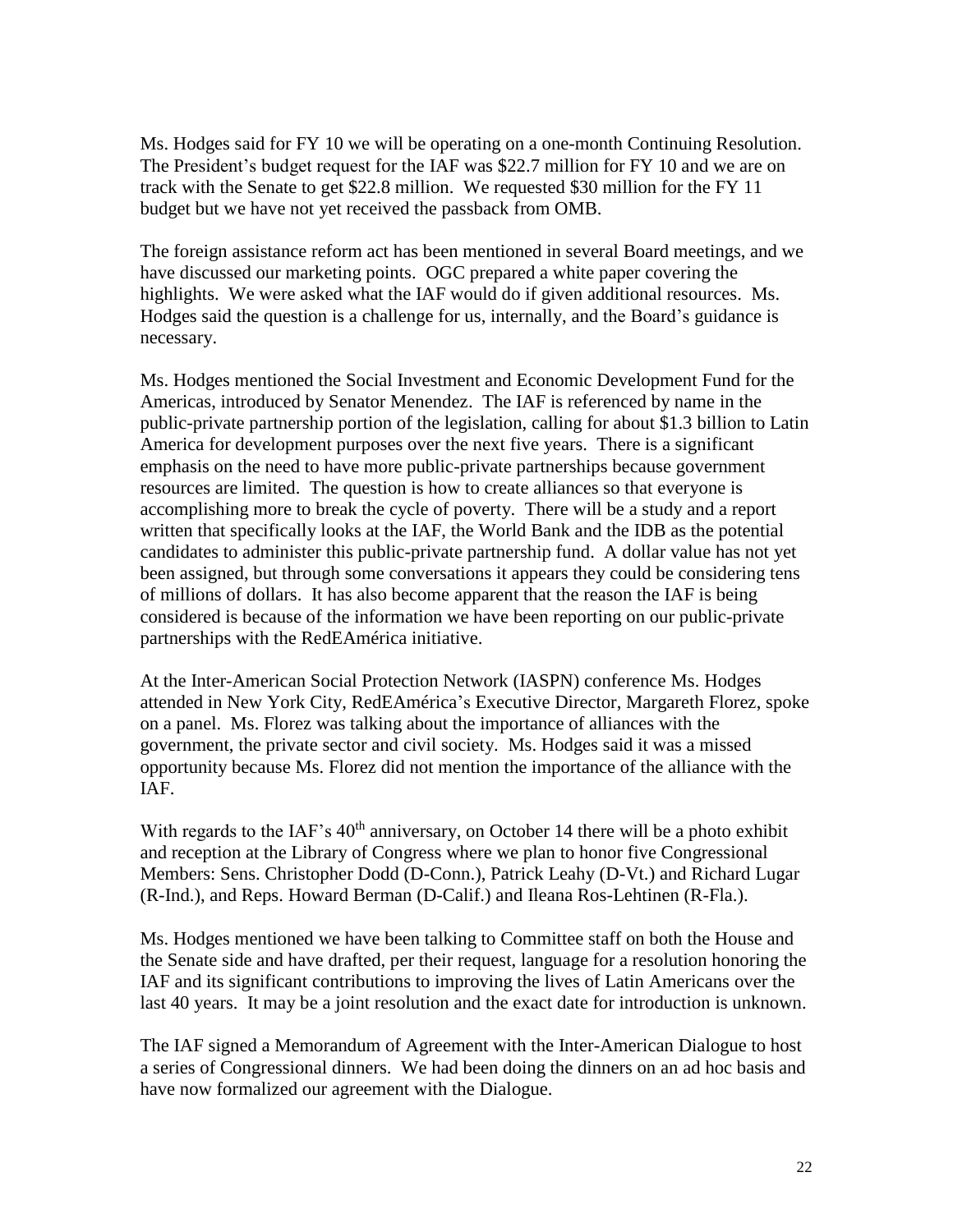Amb. Palmer mentioned he would be participating in the opening of the IAF photo exhibit at the University of Texas at El Paso on October 8. He thanked Dr. Natalicio for her help arranging the exhibit.

Dr. Bryner asked about the timetable for a \$50 million budget. Amb. Palmer said if we are able to achieve that in five years, we would consider it quite a success. Ms. Hodges said \$50 million is the aspirational goal of where we think we should be and where we think we could operate. From an OMB perspective, it is not probable they would let us officially request that amount.

Dr. Bryner asked what is the message we give to Congressional staff members about what would we do if the budget was doubled. What are the priorities? Ms. Hodges said some ideas were highlighted in the white paper. One point is our monitoring and evaluation efforts. We are in a time when there is an insistence to have good monitoring and evaluation systems in place. What is the real impact? What are the lessons learned? What is being looping back and incorporated into the organization? The IAF has a great game plan currently but we need to do more in our implementation efforts to really do a better job.

The white paper also mentions green development. The IAF has been doing it for years. This is an issue where people understand the concept and the investment aspect of green development. For example, we are helping farmers convert their traditional crops into organic crops and get certified. These are the things that we should be investing more in.

Another topic is women micro entrepreneurs and the importance of talking about, and working with, women in the development context. Ms. Hodges highlighted the new Ambassador-at-Large for Global Women's Issues, Melanne Verveer, at the State Department. This new position demonstrates that the Administration and the State Department are committed to focusing on women and girls around the globe and bringing them into the development process in every aspect.

Ms. Hodges noted that during the summer a Congressional staffer visited IAF projects in Honduras. He was in the field with IAF staff and became aware of the CCT link to a farming cooperative. We started to look more into the topic. Ms. Hodges clarified that it is not necessarily the next initiative coming out of the IAF, but an example of an idea that helps to think about ways to not just give money to poor people, but to break the cycle of poverty and channel resources into sustainable development.

Ms. Hodges noted that the IAF enabling legislation includes a broad mandate that gives room for great ideas to come forth.

Chairman Salazar asked for copies of the white paper to be given to Board and Advisory Council members. Ms. Hodges distributed copies of the document.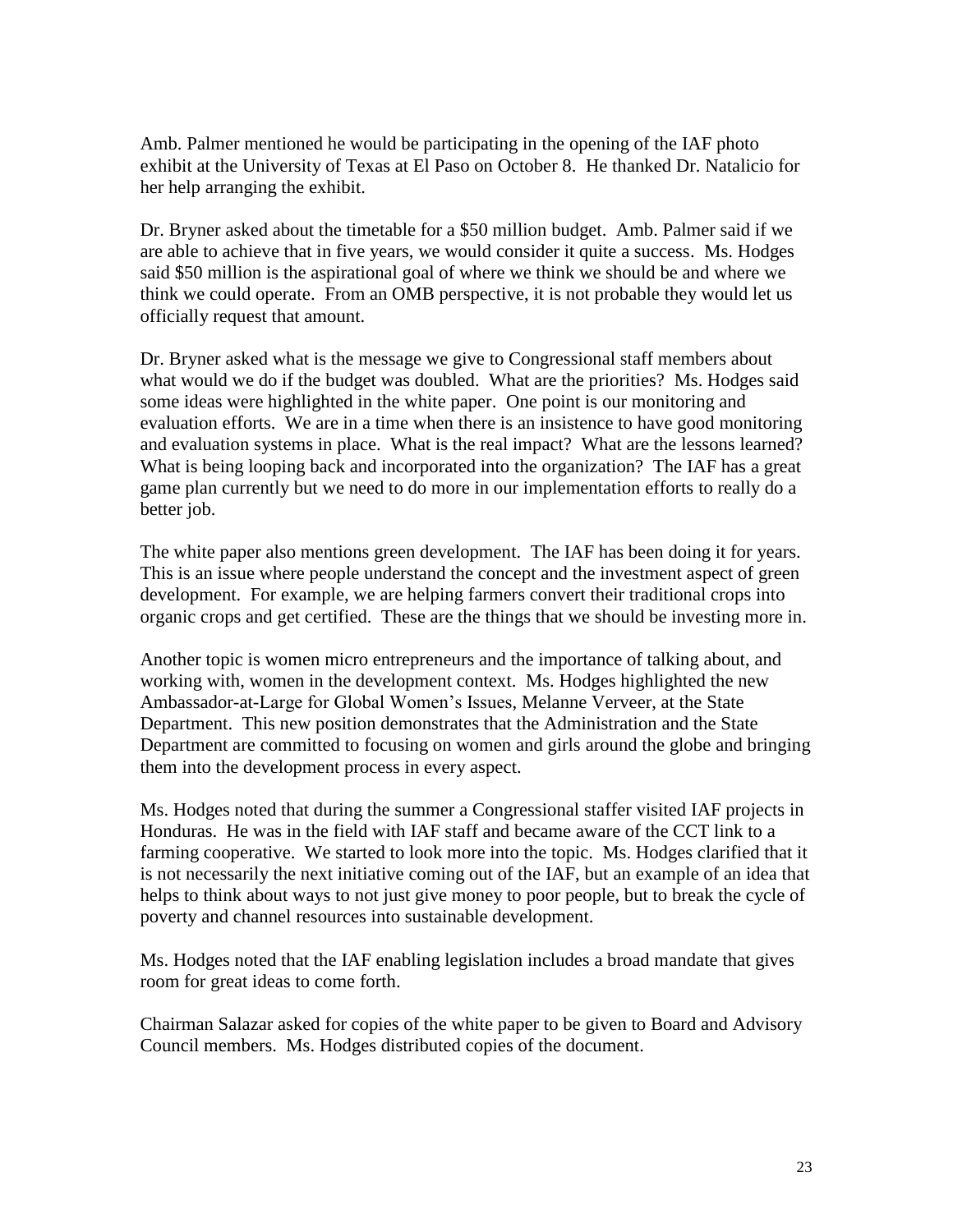Mr. Siméus asked if we have regular interaction with the Latin American embassies in Washington to get their input. Ms. Morrison said we have close contacts with embassies, often at a technical level. The embassies tend to do more outreach to us, particularly in countries where we have less of a presence. Mr. Siméus said it would be important to get their viewpoint because the implementation of the project will be more successful.

Mr. Siméus noted that in many situations the people in the villages do not really have a trade. He suggested the first step should be to teach them a trade, then give them microcredit. Ms. Echavarría added that teaching basic management skills is also very important.

Ms. Perez Ferguson referred to a question asked at the last meeting about how to ensure that we get the best number of Congressional members to attend IAF events. She suggested reconnecting with Secretary of Labor Hilda Solis with whom we had interacted when she was in Congress. Perhaps Secretary Solis would be willing to sign on to a letter inviting the California delegation or former colleagues to attend.

Ms. Perez Ferguson said there are representatives to the Latino celebrity stars based in Washington, DC. Thinking ahead toward some of the Congressional dinners it might be possible to have some of those celebrities attend. She said she could pass along some agent contacts and who they represent.

Ms. Hodges asked Advisory Council members to let her know their particular interests or areas of expertise, as well as topics that could be relevant to discuss at future meetings. Ms. Paulson said she would also encourage the Board and IAF staff to think about how the Advisory Council can help. Perhaps there could be a list of questions to ask, for example, how to expand our PR reach or who has contacts in a particular area.

Mr. Beck said when talking about doubling the budget, it would help to characterize the long term objectives around the impact on people. Mr. Vaughn suggested showing how many people we might be able to serve by an increase of \$10 million. Dr. Rodriguez-Stein said we can compile that information with the data already available.

# *Program Office*

Ms. Wheeler gave a quick overview of FY 09 funding. A total of 72 new grants and 46 amendments with additional funds were awarded. In total there were 118 funding actions with \$17 million to grants.

We are continuing to fund in our traditional areas, with about 35 percent of the new grants devoted to enterprise development; 33 percent to agriculture and food production; 16 percent for education and training programs; 16 percent for youth programs; about 6 percent for environment; and remaining funds for social corporate investment, cultural expression, housing, legal assistance, and research. Overall, 70 percent are going directly to some sort of income generation activities.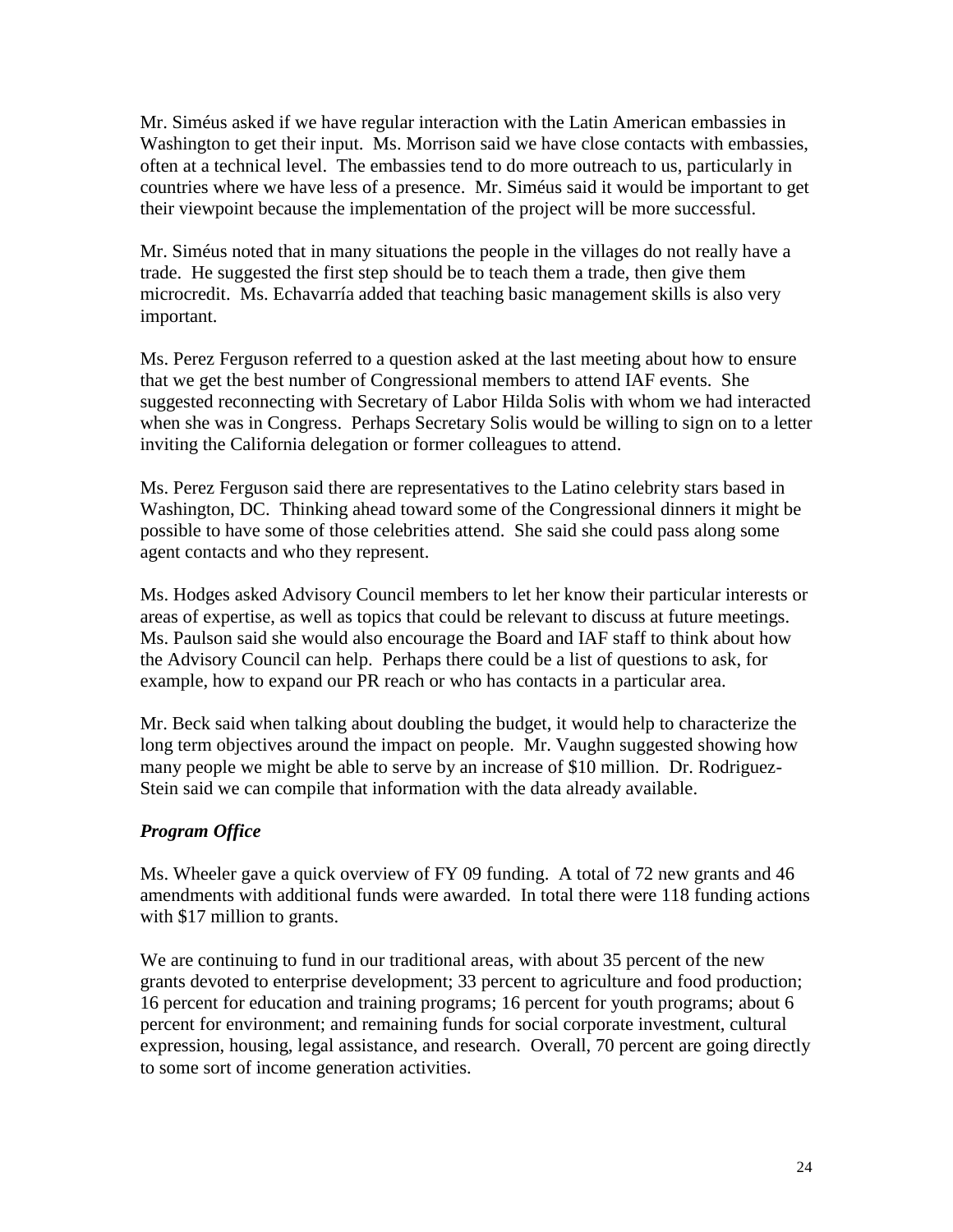Ms. Wheeler highlighted our agreement with FUNDEMEX in Mexico, which falls under the RedEAmérica initiative. The IAF is contributing \$350,000 which will mobilize over \$1.2 million in counterpart. The project is focused on a subgrant fund to support income generating projects. FUNDEMEX is working to add new corporate partners to the RedEAmérica node in Mexico. Several that look most promising are from the banking sector.

Another interesting topic in Central America has been youth engagement and gang prevention. In El Salvador we awarded a grant to a group called Centro Arte para la Paz, a community center that includes a youth-led community museum that talks about the history of the war and the natural resources in the region.

We funded a good number of indigenous projects, including one in Chiapas that focuses on agricultural production for sale in regional markets to address food security needs. Other projects involve handicrafts, microenterprise and microfinance.

In Nicaragua, a grant to INCAE will help bring together 10 IAF grantees. Many of them are agricultural producer co-ops who want to focus on their marketing within Central America, as well as to the US. A series of training sessions will culminate in a trip to a marketing association produce fair in the US.

Ms. Morrison began by making some comments and remarks on the presentations by Advisory Council members.

Ms. Morrison said Colombia has recently been reclassified by the World Bank as a middle income country. She noted that there was the negative growth rate in Colombia over the past couple of quarters, which is virtually unheard of. It demonstrates that in a middle class country there are large pockets of poverty and potential opportunities for even greater poverty.

Ms. Morrison also noted the FR for Colombia, Juanita Roca, has a great deal of expertise in Chocó, the pacific coastal region that was mentioned earlier, and Ms. Roca has been doing a lot of outreach. We hope that soon we can gather new projects in that area.

Referring to Brazil, Ms. Morrison said there is a brand new project in the initial stages of consideration. The project looks at getting women into the construction industry and it has counterpart support from the private sector. In the context of CCTs and low income people supporting other low income people, this new project targets women who are coming out of informal sector jobs like domestics and entering the construction industry for the first time in their local communities.

Ms. Morrison mentioned that the FR for Brazil participated in a joint meeting of Oxfam, Ford and RedEAmérica through our new GIFE partner to look at issues of racial discrimination and the impact of race on development. These are very traditional actors in the country, and it relates to Dr. Hochstetler's point that there are sticky issues with race and discrimination that need to be addressed in Brazil.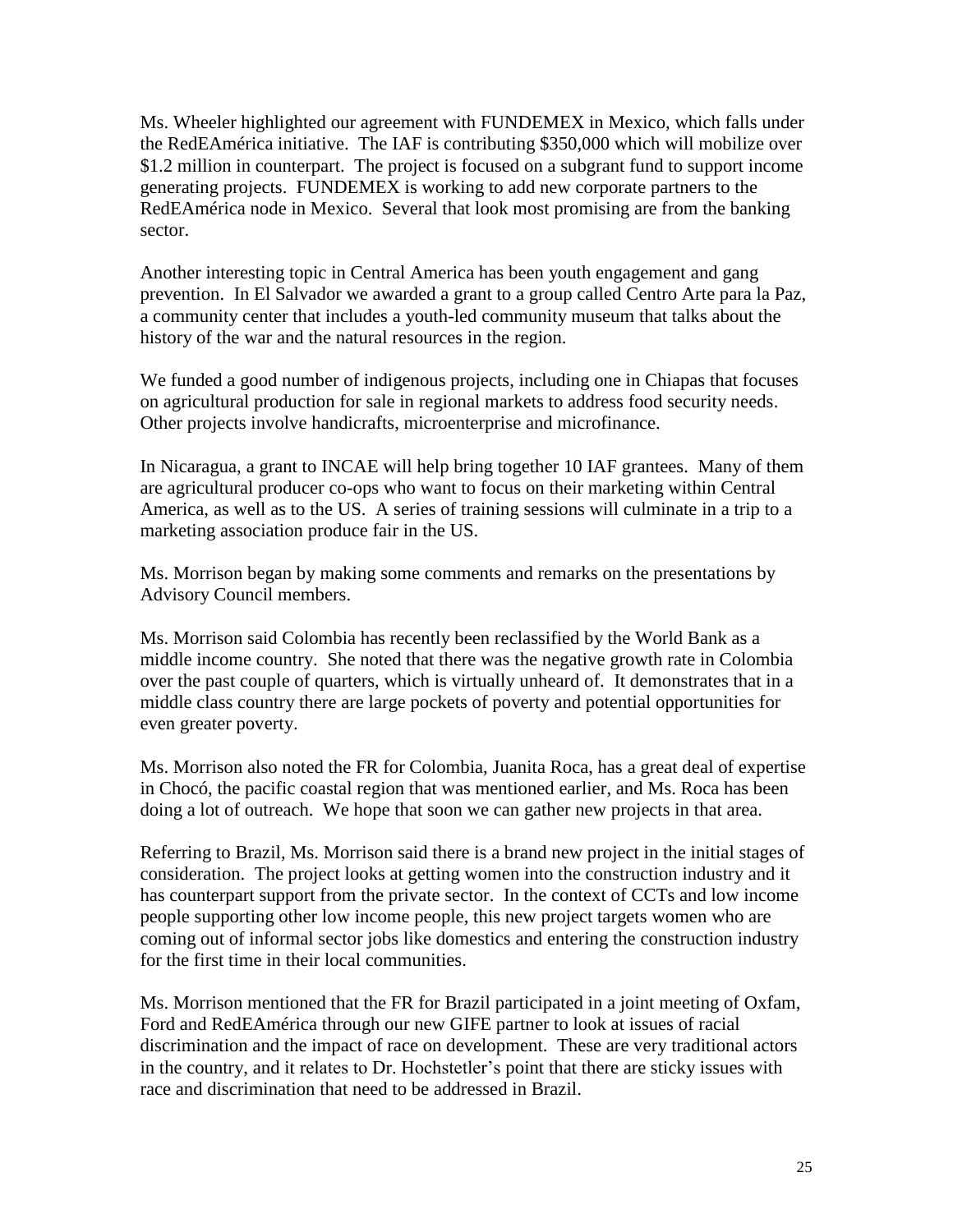Ms. Morrison highlighted two projects that work with issues of eco tourism. In Misiones, Argentina, there is a group of indigenous, young people who have come together to look at eco tourism and ethno tourism. They are building trails to bring people into their community to see a more authentic representation of their indigenous culture in a very high tourism area.

Another tourism project is in the Dominican Republic with a group called Reef Check. The project works with very low income communities in the coastal regions and looks at environmental preservation as a form of economic development and as an opportunity to promote sustainable tourism.

Another area of interest is looking at the middle class and especially those who slide from middle class into poverty. The challenge is in building a sustainable middle class.

Following up on a question from the last Board meeting, Ms. Wheeler mentioned the community foundations study we worked on in partnership with Mott Foundation, Ford Foundation, and Global Fund for Community Foundations. The study focused on Mexico, where we have been most active and is one of the leading countries in Latin America for the growth of community foundations. The main conclusion was that community foundations have grown substantially in terms of their assets in Mexico. They are significantly influencing the local level and are becoming much more visible. It is primarily local or regional corporations that are giving funds to be used for programs in their community in a wide range of areas like income generation, health, and education. There has been mixed success and impact. The community foundations are developing more resources and generating interest, but the impact is not necessarily as clear as we would have liked to have seen.

The study made the recommendation that funders should continue to foster dialogue and connections between community foundations, but may need to step back for a bit and encourage the foundations to talk amongst themselves. There will be a series of reflective roundtable discussions where the funders will not be engaged, but the community foundations will get together and look at where they stand and what they need, propose a strategy for the country, and the foundations will consider where to go from there.

Another finding was that the staff needs more formal training. There are currently many volunteers and a couple of staff members per organization. The report writers also made recommendations as far as a need to have a clearer and simpler legal framework governing community foundations in Mexico. Ms. Wheeler said we will continue to collaborate and see it as an important way to generate additional resources for grassroots development in Mexico, and eventually replication and dissemination throughout the region.

Regarding collaboration with Hispanics in Philanthropy (HIP), Ms. Wheeler said we have had positive meetings focused on the HIP-IAF transnational initiative, working with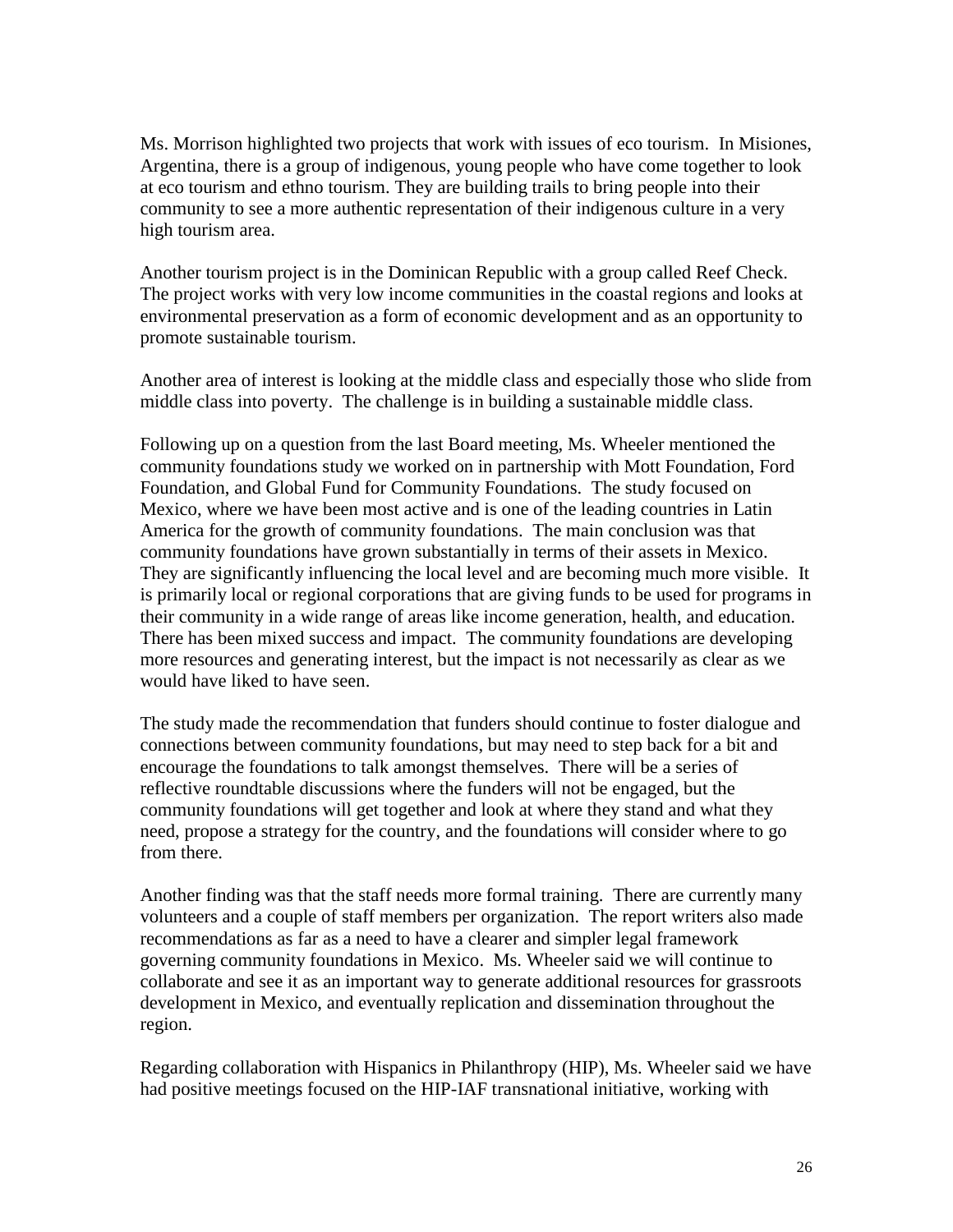migrants and their communities of origin. HIP received a large grant from the IDB, through the MIF, to fund projects particularly in this thematic area and we are looking at ways to do co-funding around this topic. Unfortunately, the MIF has put the HIP initiative on hold to conduct an assessment so things are a bit stalled.

Ms. Wheeler said another area where we have been reaching out is the environment. Several Central America FRs participated in an event in DC sponsored by the Grantmakers Without Borders network. We participated in a Mesoamerica focus group that looks at ways to partner with small donors and do some cofunding particularly around environmental projects.

Monterrey Tech has joined with RedEAmérica to create a program, certifying individuals who work in institutions as experts in grassroots development, called a *diplomado*. HSBC is one of the major supporters. They have used a portion of the resources from the institutional grant that we gave to RedEAmérica to support some of the initial curriculum development. The program was launched at the RedEAmérica meeting in August. Ms. Wheeler explained it is a training program, with a significant online component, for professionals going into the development field and staff at corporate foundations who want to learn more about grassroots development. Mexico partner FUNDEMEX has been involved in looking at the framework.

Ms. Wheeler emphasized it is important not to confuse the Monterrey Tech program with prior discussions about the IAF providing certification for groups or giving a seal of approval to organizations. The *diplomado* is basically an academic program for individuals.

Ms. Wheeler mentioned RedEAmérica held their annual meeting in Mexico with a series of panels on topics in corporate social investment. They have been looking for other opportunities and conducted outreach to get other Mexican groups involved. There were about 200 participants from throughout the hemisphere.

# *RedEAmérica*

Chairman Salazar noted that while Mr. Vaughn had his own comments on RedEAmérica, he was also responsible for making comments that Board member Roger Wallace would have made if he were able to attend the meeting.

Mr. Vaughn said Mr. Wallace is a great proponent of RedEAmérica and Mr. Vaughn agrees with that eagerness for it. Mr. Vaughn said RedEAmérica is making progress and it is something we should not derail. We should keep firmly behind it and continue to try to get corporate foundations more involved, not only with their money but with their people.

# *Mr. Vaughn left the meeting.*

Chairman Salazar turned over the floor to Amb. Palmer.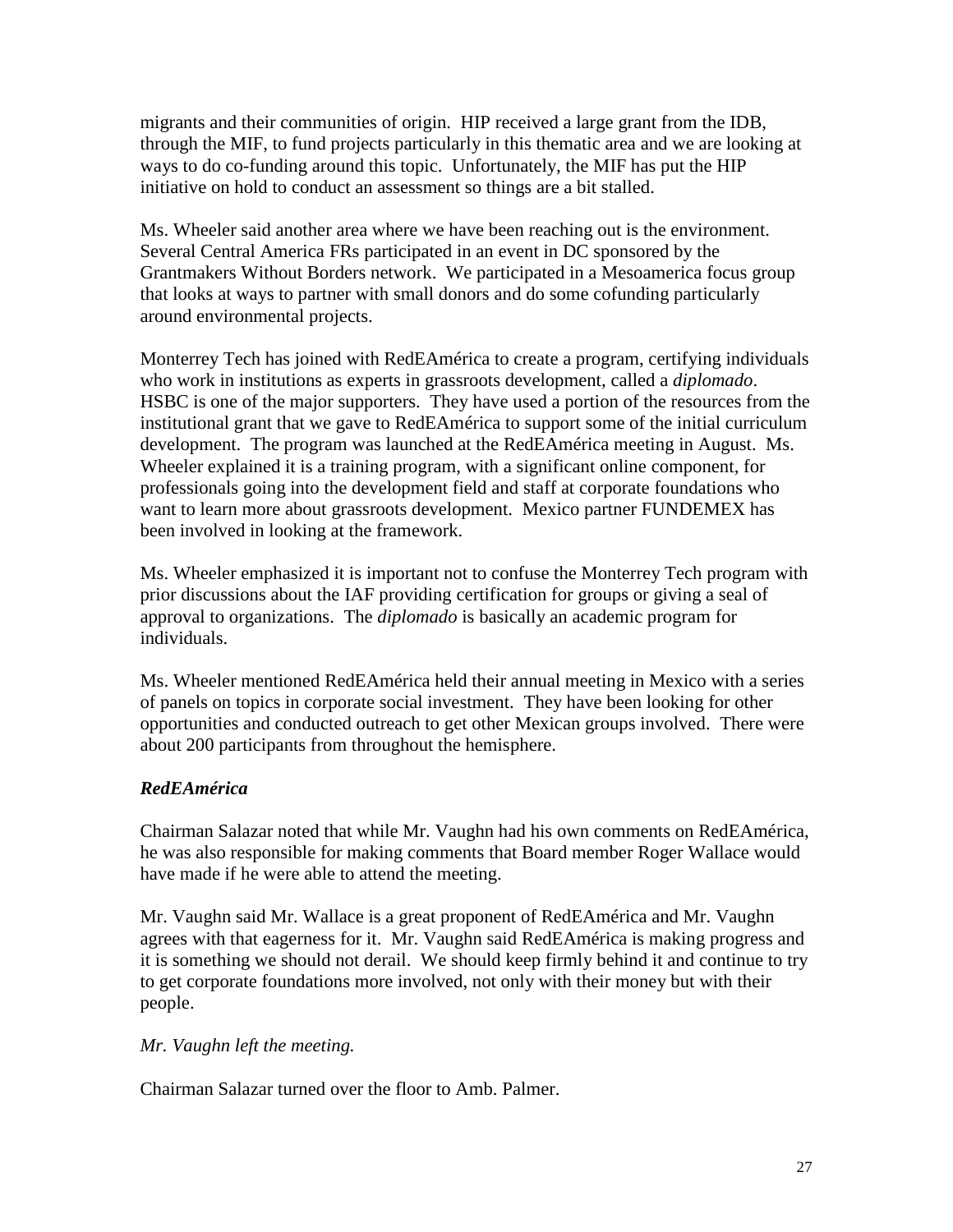Amb. Palmer said RedEAmérica continues apace. We continue with our newest RedEAmérica member being FUNDEMEX; we signed agreements with Pantaleon in Guatemala and Atocongo in Peru.

Amb. Palmer noted the biggest development is RedEAmérica's *diplomado* conducted through Monterrey Tech.

Amb. Palmer said he wanted to assure Mr. Vaughn that RedEAmérica continues to be one of our priority programs, and we certainly plan to continue with it in the future.

Dr. Rodriguez-Stein noted all the RedEAmérica projects are being audited. We are collecting data from the foundations and the subgrantees, so eventually our results report is going to include a section on results of RedEAmérica projects.

Ms. Perez Ferguson said perhaps the IAF process for evaluation could be inserted into the curriculum through the Monterrey program. Dr. Rodriguez-Stein said we are willing to share our lessons learned on the monitoring and evaluation of projects. Ms. Perez Ferguson said the IAF methodology would be a great contribution.

Dr. Bryner asked how much evidence exists showing that other organizations like USAID are picking up IAF projects. To what extent can we argue that the IAF is an incubator of innovative ideas because other groups are adopting or taking over our programs?

Ms. Morrison said sometimes we fund very experimental phases of programming that other donors will not pick up because it is not a proven or tested methodology, or it does not fit into USAID's key areas of interest. Another interesting angle is looking at what we have funded that USAID would not have at the time, but they funded because the IAF did first. The project in Tumaco, Colombia, is precisely that. We are funding elements of a project that has gotten some support from USAID but not in the areas that the group would like to move forward with. They fit nicely into a standard USAID agricultural project but there is no funding for marketing, sustainability, training or management, and those are all of the areas that they would like to focus on. That is one way the IAF can add value.

Ms. Hodges emphasized the importance of impact evaluations which can show that groups have grown and developed such that other donors are now able to fund. Dr. Rodriguez-Stein said we are expanding the monitoring process and training our contractors to perform impact evaluations. The Evaluation Office has completed five impact evaluations with the goal of developing a set of indicators and methodology. The idea is to visit grantees whose grants ended five years prior to the evaluation. At the conference for contractors in November, the agenda will include the methodology for impact evaluations.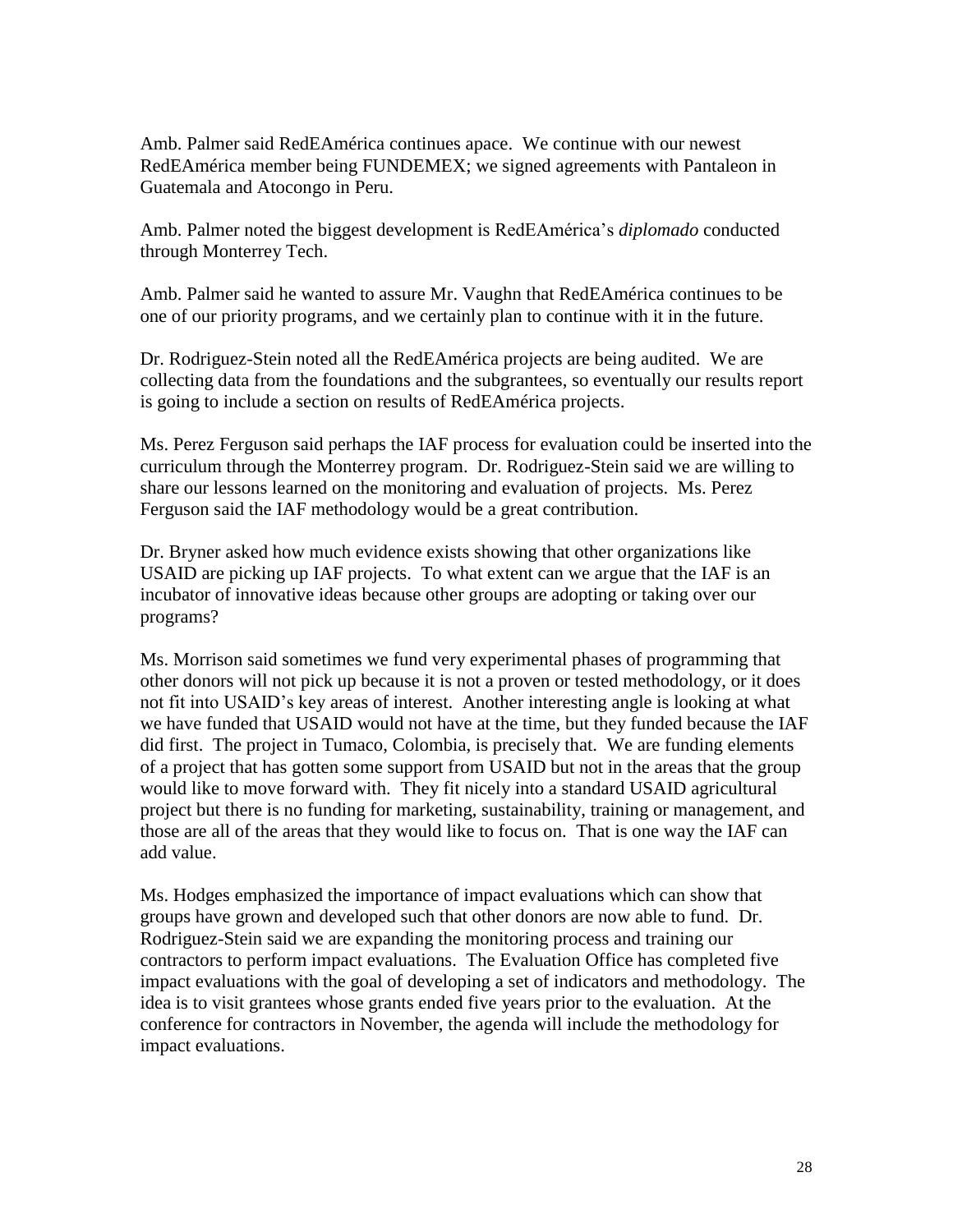Dr. Rodriguez-Stein highlighted the initiative of working on gender issues. She has met with three expert faculty members on gender issues from the University of Maryland to share experiences. We would like the University of Maryland experts to review systematically what the IAF has done in the past, draw lessons learned, and guide us on the best way to incorporate women in development. Eventually the IAF will have a policy on incorporating women in development.

Ms. Echavarría said monitoring and evaluations are very important to the Colombian foundations that are members of RedEAmérica. It would be very useful for the IAF to share their expertise with those foundations.

Ms. Perez Ferguson suggested a talking point: IAF is the US research and development (R & D) incubator for social development in Latin America. The theme is throughout all that has been discussed, for example Amb. Verveer's new role at State Department, in terms of social development. What the IAF is doing is  $R \& D$ , and that is a term that foundations or corporate interests understand. That message gives them a sense of who we are and the importance of an on-the-ground, evaluated process with real content.

# *Operations Office*

Ms. Palma highlighted activities related to the IAF's  $40<sup>th</sup>$  anniversary. In addition to the Congressional reception and the UTEP photo exhibit, we published a Grassroots Development journal in English and Spanish and posted it on our Web site. The journal includes articles that focus on highlights from each decade of the IAF's work.

Ms. Kolko met with the deputy to the president of Hostos Community College in New York City. The college is interested in displaying several IAF photographs for a seminar that they are hosting on grassroots development in March 2010. Ms. Kolko also spoke to staff at Hunter College of the City University of New York (CUNY) system about holding other public events that same week. Ms. Palma thanked Advisory Council member Rita DiMartino for her help facilitating these contacts.

We will be having a public program on indigenous communities and African descendants in collaboration with the Smithsonian National Museum of the American Indian (NMAI) and the National Museum of African History and Culture. That will take place some time in the winter.

In June 2010 the IAF is co-sponsoring another anniversary event with NMAI that will feature indigenous artisan work of IAF grantees Artecampo from Bolivia and musicians from Taquile Island in Peru.

Ms. Palma said final work is being done on the IAF Web site by the Government Printing Office. The site is going to have a more contemporary design, a search engine and current news stories that will be linked to full articles in major publications. Currently they are undergoing a security review to meet requirements in the Federal Information Security Management Act.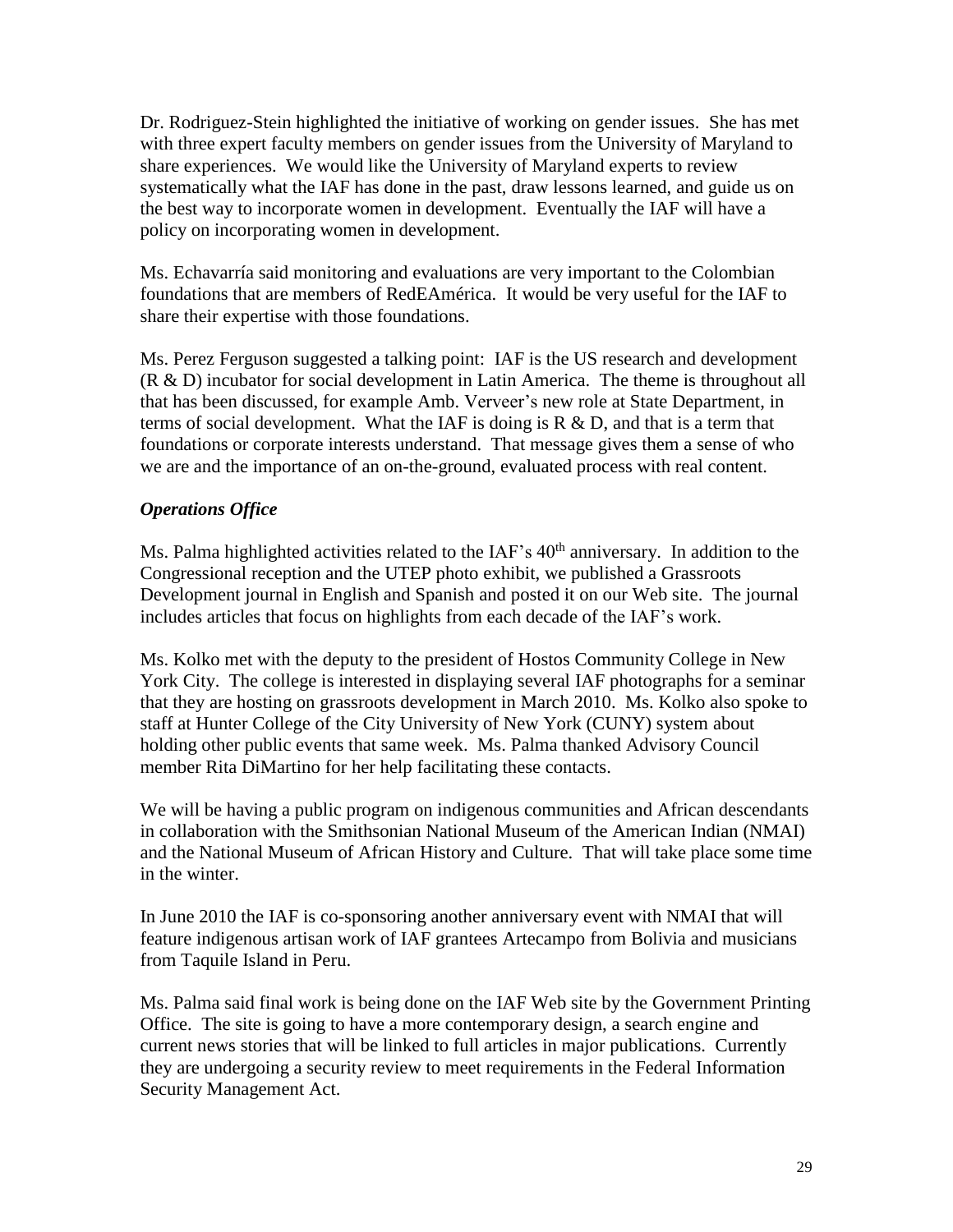Chairman Salazar asked about the IAF logo and the tagline. Amb. Palmer said Ms. Kolko contacted a board member for the African Development Foundation (ADF) whose PR firm had worked on the ADF logo. He referred Ms. Kolko to someone who could possibly work with us on a pro bono basis. Ms. Kolko had the general feeling that if we are going to get a tagline commercially, we are looking in the area of about \$100,000 - \$110,000, given the timeline and the work that would be involved. Ms. Arnold said she could get it for less. Amb. Palmer said we put together a team of staff members to try to come up with some examples. It is an ongoing process.

Ms. Arnold said it has been some time since the book was written about the history of the IAF. She suggested it is time for another book about the IAF. It is important for history to reflect what has happened in the last 20 years. Amb. Palmer said we will put that as a priority.

Ms. Perez Ferguson suggested taking the photo exhibit and putting it on a CD with text from the  $40<sup>th</sup>$  anniversary publication. It will live beyond the traveling exhibit and can be used for distribution and curriculum purposes. It would be a very low cost to produce the CD since we have already own the rights to the materials.

Chairman Salazar mentioned a suggestion made previously by Ms. Perez Ferguson about an op-ed piece. So much has happened since that time, in particular the Secretary of State's emphasis on development and the legislation introduced by Sen. Menendez. Chairman Salazar asked if now is a better time to write such a piece.

Ms. Hodges said the challenge is who would be the author. We do not have the staff internally to write it. Ms. Hodges suggested it needs to come from either a Board or Advisory Council member; they have the prominence in the community. Even if we were to provide background ghostwriting for someone, organically there has to be a message that is coming from someone who has the credentials.

Chairman Salazar asked if there is a downside to us stepping out and saying we can really meet a need. Amb. Palmer said the white paper could serve as a foundation for a piece. He agreed with Ms. Hodges that we need someone with the prominence and the cache to put it together.

Ms. Perez Ferguson said an edition of the New York Times magazine was devoted to *Half the Sky*, the new book by Nicholas Kristof and Sheryl WuDunn that talks about women in development. As we begin to hone our description to be able to feature the prominence of the women that we serve, perhaps the IAF photo exhibit could follow the book promo.

Chairman Salazar asked if an op-ed piece would actually be published. Ms. Hodges said it depends on the content and on what is happening in the region. While publications prefer pieces that have a cutting and provocative edge to them, there is always a funding question which might limit how provocative we can be. There are interesting things for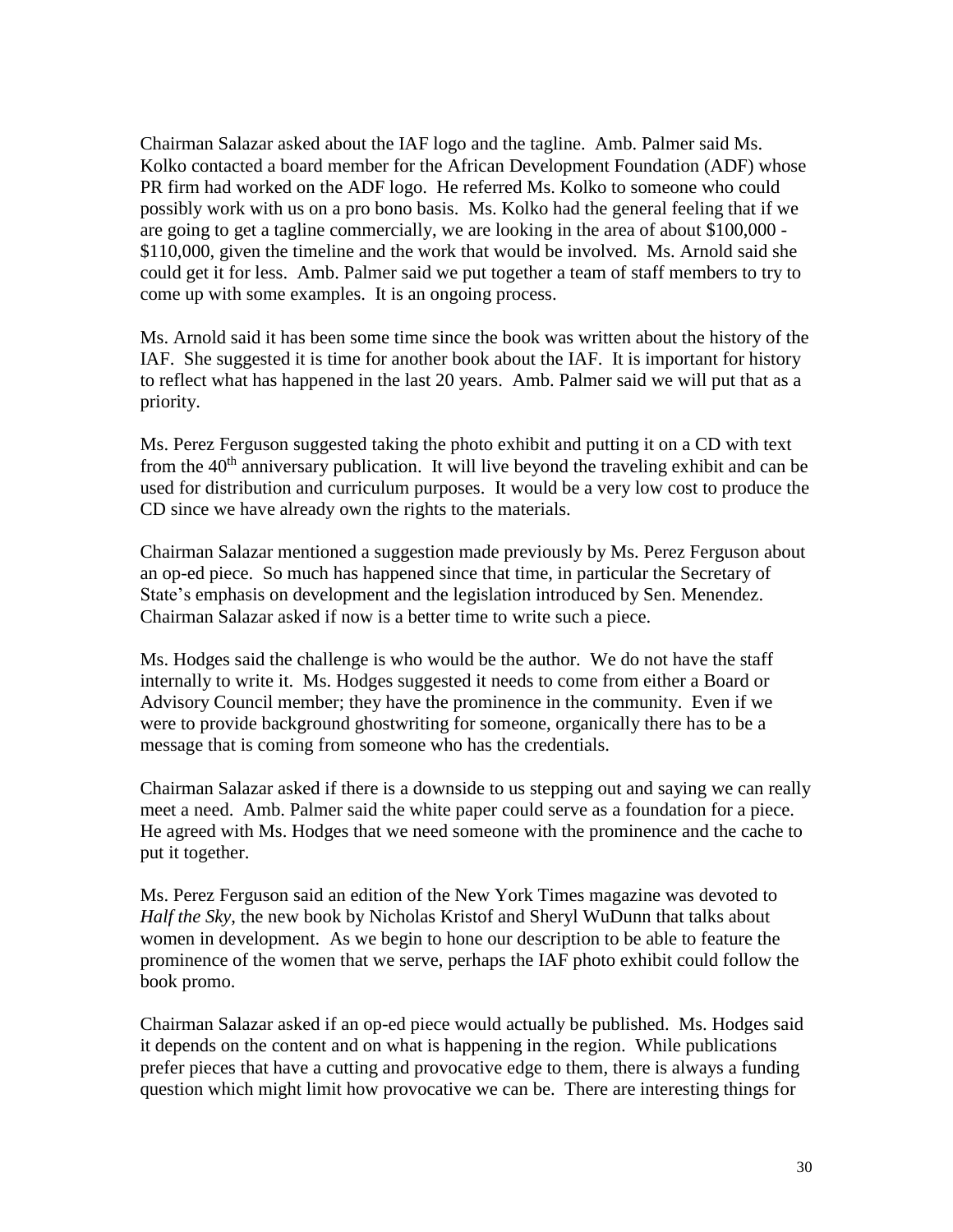us to say, but we do not have the in-house capability right now. Chairman Salazar said we should pursue it and then we can decide whether we want to move forward. Ms. Hodges noted we have a wide range of partners and there is some frustration because there are missed opportunities for those partners to mention the IAF.

### *Future Board meetings*

Chairman Salazar said the next Board meeting is Monday, December 14. The proposed date for the following meeting is March 29, 2010. Ms. Hodges said the March date can be confirmed via email so that Board members have their calendars available.

Chairman Salazar mentioned there was a possibility that the December 14 meeting may be held at UTEP. Amb. Palmer said we had mentioned it to Dr. Natalicio who is contemplating it. UTEP has a large winter graduation, but the dates do not coincide with the IAF meeting. Ms. Hodges said we need to think about the cost of having the Board meeting at UTEP.

Ms. Echavarría asked when would be the next meeting with the Advisory Council. Chairman Salazar said it will be September 2010. To not lose the momentum of the Advisory Council, Ms. Hodges said we can invite members to the events that the IAF is helping to host. We may also have the Advisory Council work in committees related to specific topics in addition to having one large meeting per year.

#### Meeting adjournment

The Chairman adjourned the meeting at 2:05 p.m.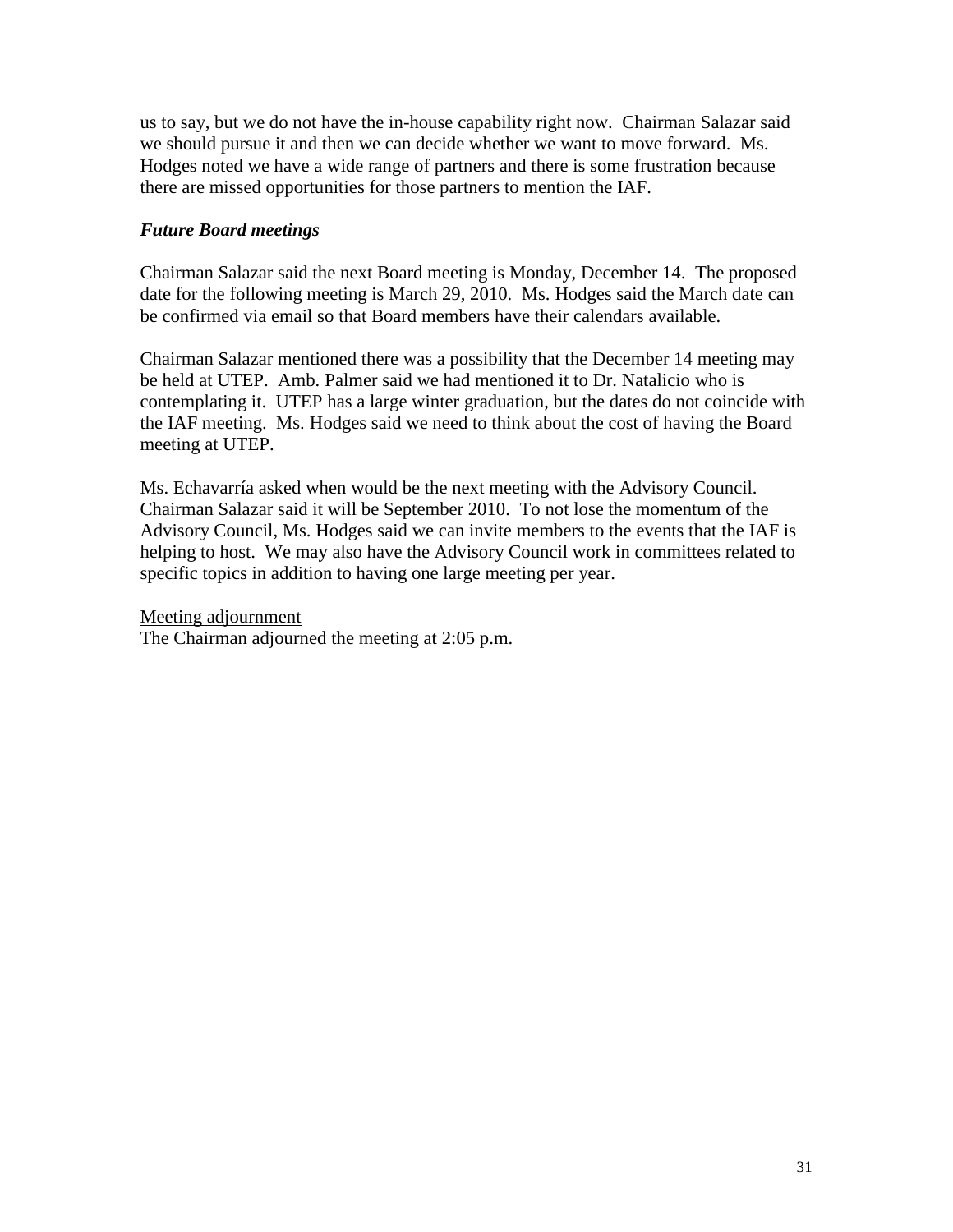### Minutes of the Meeting of the Board of Directors Inter-American Foundation December 14, 2009

The Board of Directors of the Inter-American Foundation (IAF) met at 901 N. Stuart Street, Arlington, Virginia, on December 14, 2009. Board Members present were John P. Salazar, Chairman; Thomas Dodd, Vice Chair; Gary Bryner, Member; Jack Vaughn, Member; and Roger Wallace, Member. IAF staff members in attendance were Larry Palmer, President; Linda Kolko, Vice President for Operations; Jennifer Hodges, General Counsel; Jill Wheeler, Regional Director for Central America and Mexico; Wilbur Wright, Acting Regional Director for South America and Caribbean; Emilia Rodriguez-Stein, Director of Evaluations; and Cindy Soto, Executive Assistant.

#### Call to Order

The Chairman called the meeting to order at 9:10 a.m.

Chairman Salazar presented Members Roger Wallace and Jack Vaughn with mementos in appreciation for their service as Chair and Vice Chair, respectively, of the IAF Board of Directors.

#### Approval of Minutes

The minutes of the September 28, 2009, Board of Directors meeting were approved and adopted by a unanimous vote.

#### *President's Report*

Amb. Palmer said this has been an active quarter. After the last Board meeting, Amb. Palmer traveled to Santiago, Chile. He visited RedEAmérica members Fundación Microfinanzas y Desarrollo (FMD), Corporación Sociedad Activa (CSA) and Forum Empresa. All three are active and very different. FMD had entered into an agreement with a bank that has now been bought by Scotiabank. The foundation is still very active; a former minister of education is its board of directors. They are working on projects in agriculture and other areas. Sociedad Activa is particularly strong. Forum Empresa surveyed over 500 major companies in 15 different countries on the scope of Corporate Social Responsibility (CSR), attitudes regarding CSR, major advances, and strengths, weaknesses and expectations for the future. Amb. Palmer also met with the Chilean American Chamber of Commerce and participated in a radio interview.

While in Chile, Amb. Palmer met with representatives of the Flow Foundation. Their focus is education and identifying grassroots leaders and programs that are on the cutting edge to get essential qualities to kids in poor neighborhoods. They want to bring together 25 effective grassroots leaders, entrepreneurs and representatives from the private sector to identify best practices and have asked the IAF to collaborate on this conference. Mr.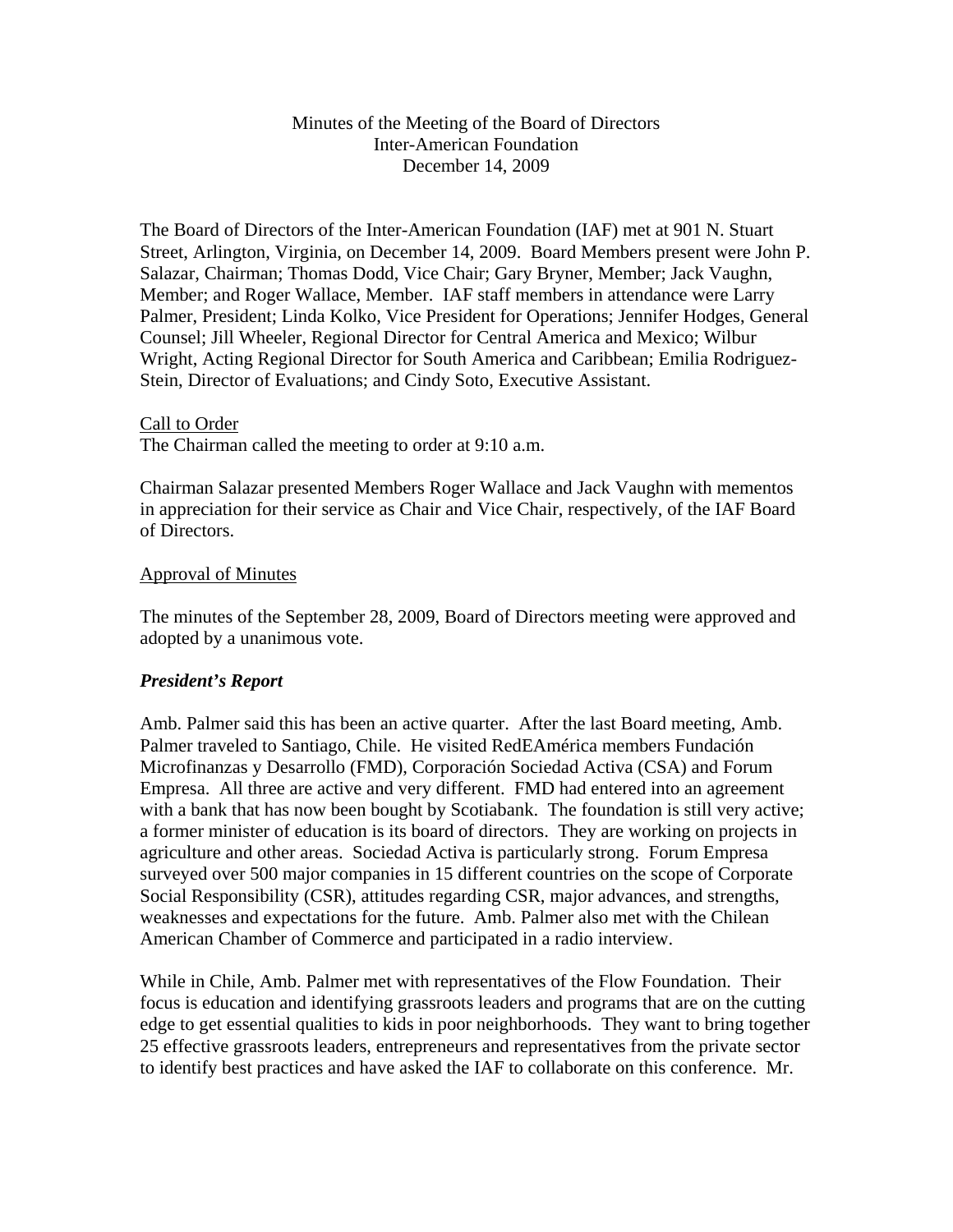Wallace asked if Flow Foundation is based out of Chile; Amb. Palmer said they are based out of London.

Amb. Palmer mentioned that Principal Deputy Assistant Secretary Craig Kelly has highlighted three areas of consideration for the Administration: social development (education, health, inclusion), energy and environment, and citizen safety. They are not unlike what the IAF has been doing for 40 years. In terms of education, there is an initiative to incorporate programs on childhood education. Amb. Palmer noted that programs that we financed early on in RedEAmérica focused on childhood education, and we are taking another look at those to better understand the relation and importance of these types of programs with respect to grassroots development.

Amb. Palmer participated in a meeting on the Joint Action Plan to Eliminate Racial Discrimination in Salvador da Bahia, Brazil. State Department representatives, including Assistant Secretary of State Thomas Shannon, officials from the Government of Brazil and members of civil society also participated. The initiative has gained interest in the context of future events taking place in Brazil such as the 2014 World Cup and the 2016 Summer Olympics. There is an opportunity to make strides and they are looking towards the future. The next bilateral steering group meeting will take place in Atlanta in the spring.

Amb. Palmer mentioned that Judith Morrison accepted a position as a senior advisor at the Inter-American Development Bank. Wilbur Wright, former Foundation Representative (FR) for Peru, is Acting Regional Director for South America and the Caribbean.

Amb. Palmer, along with Ms. Morrison and FR Kevin Healy, met at the Aspen Institute with Denver Mayor John Hickenlooper and Jim Polsfut, who served on the transition team assigned to the IAF. Mayor Hickenlooper and Mr. Polsfut are planning the Denver Biennial of the Americas for July 2010. It will include a series of roundtable discussions in the areas of education, philanthropy, public health, poverty reduction, economy, technology, and energy and climate change. We were asked to collaborate by identifying individuals to participate in the roundtable discussions. We initially thought they wanted to invite people from the grassroots level, but it became clear during the meeting that they are looking for high level participants such as ministers, former presidents or vice presidents. Amb. Palmer said it brought to mind Amb. Dodd's relationship with the president of Uruguay, Tabaré Vázquez, for example. Amb. Palmer said we would be working with them and we might consider sending a grantee or two to participate.

Amb. Palmer, Ms. Morrison and Dr. Healy met with representatives from the Global Fairness Initiative (GFI), an organization whose founding board president was former President Bill Clinton. GFI has received \$1 million from the State Department – \$500,000 for Nicaragua and \$500,000 for Guatemala – to develop public-private partnerships. Amb. Palmer noted it is trade capacity building money from CAFTA. GFI also met with Ms. Hodges who said they talked about sharing ideas.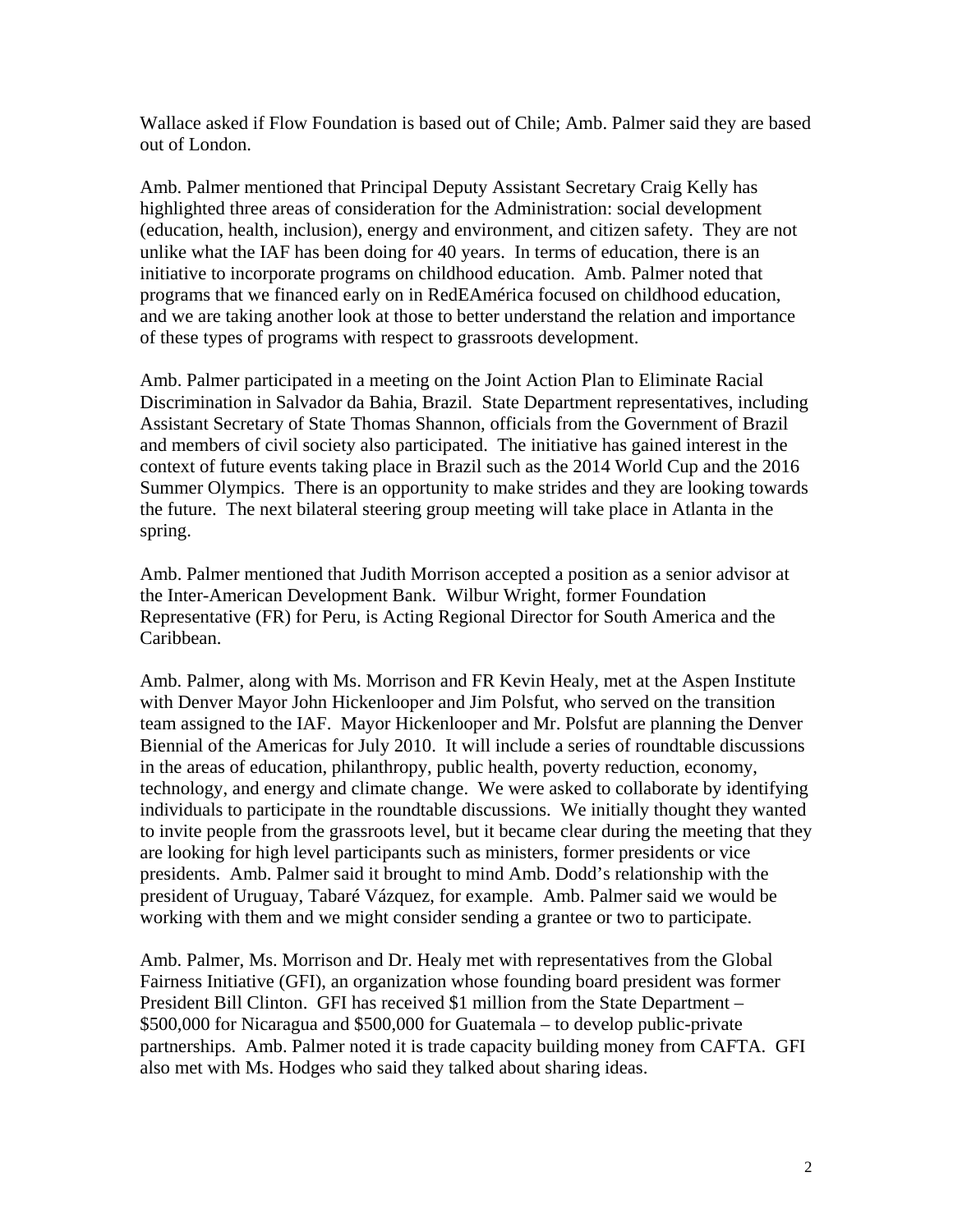## **CONGRESSIONAL AFFAIRS**

In October, Ms. Hodges and Chairman Salazar had meetings on the Hill and made great outreach efforts to the New Mexico contingent. There have been several beneficial conversations that have come out of that. Next week, Ms. Hodges and Megan Fletcher, Congressional Affairs Specialist, have a meeting scheduled to discuss the overlap between IAF initiatives and the Congressional Hispanic Caucus (CHC) priorities. We are hoping that the CHC will become an even more vocal supporter and advocate of the IAF. The CHC has typically supported us because of former Congresswoman Hilda Solis' leadership with the organization. Ms. Hodges also thanked Chairman Salazar for facilitating contact with Congressman Ben Ray Lujan's office.

OGC has been working with the Inter-American Dialogue to plan more Congressional dinners. Two dinners were tentatively scheduled for the fall; however, health care and climate and energy have pushed those off until hopefully early spring.

Ms. Hodges said there are plans with the Inter-American Dialogue to hold a Congressional event on women in development highlighting some of our women partners in the region, for example, Elena Echavarría and Renata Camargo Nascimento. It could dovetail with some of the efforts of Melanne Verveer, Ambassador-at-Large for Global Women's Issues, at State Department. Part of our strategy for the budget rollout season is to highlight what the IAF has been doing over our 40-year history to bring women into the development process. Studies and statistics show that women are the key to breaking the cycle of poverty for families and communities.

We have been in contact with Congressman Eliot Engel's office. It appears that a CODEL will be visiting Uruguay in early January, and they may possibly visit IAF grantees Manos del Uruguay and Delicias Criollas.

As far as Congressional funding, last night the Senate passed the FY2010 Omnibus Appropriations Bill which is on its way to President Obama's desk. The number for the IAF in that bill is \$23 million.

With respect to how to justify increased funding for the IAF, Ms. Hodges said the question is how we continue to say we want more money to do more of the same work we are currently doing. It is important to market some new ideas or new areas where the IAF's work is making a contribution in ways others are not. We need to show something more than just maintaining the status quo to justify requests for more money. It is a challenge. After the last Board meeting, Board Member Kay Arnold and Ms. Hodges spoke with Amb. Palmer about the idea of having a brainstorming session with a few Board and/or Advisory Council members about what the IAF has to offer and what we should be marketing.

Ms. Hodges said that pressing issues like health care, climate, and energy have caused foreign assistance reform to take a backseat. While a conversation is occurring behind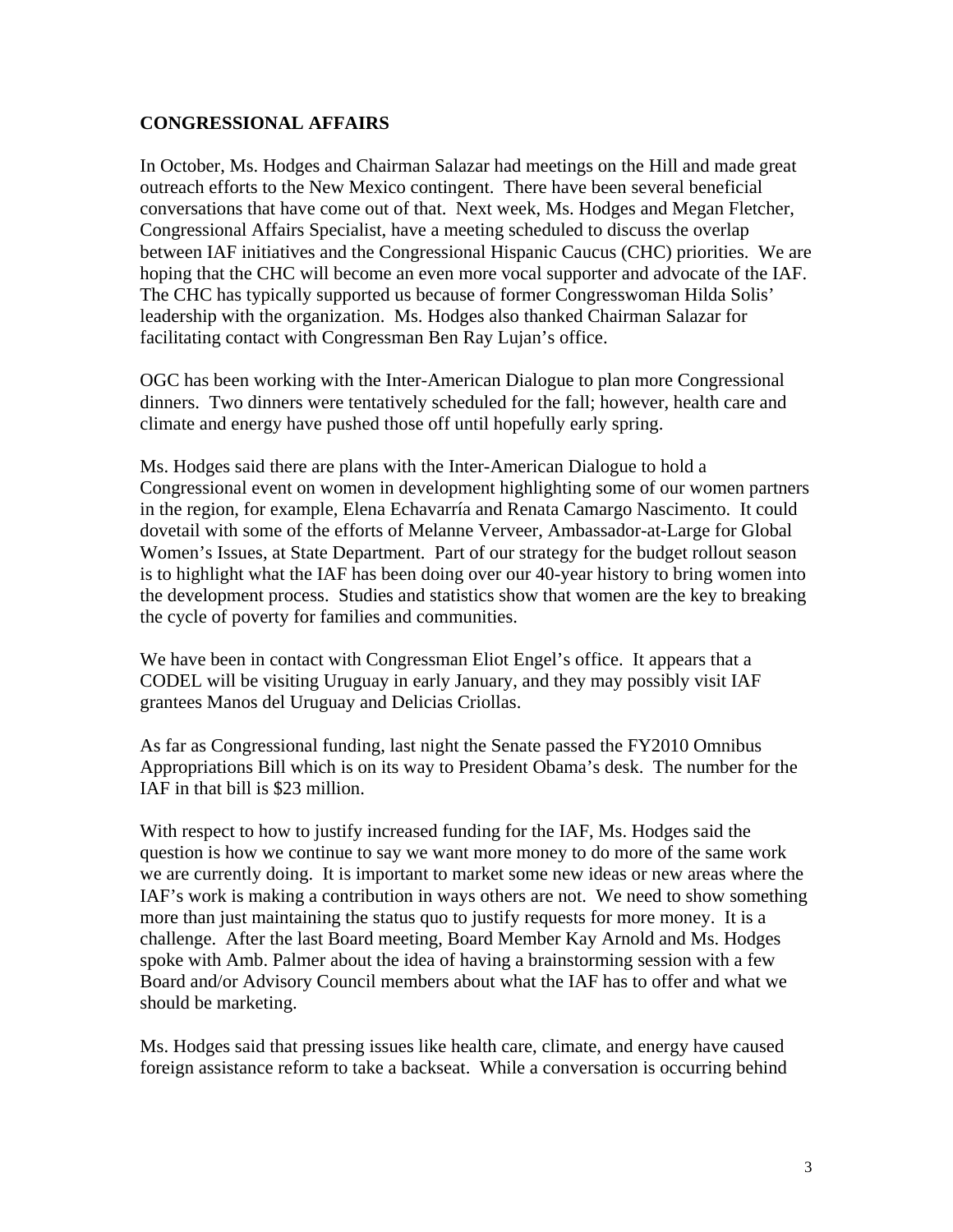the scenes, the legislation is not necessarily moving. Ms. Hodges highlighted a couple of pieces of legislation that we should be mindful of.

H.R. 2139, sponsored by Congressman Howard Berman, is directing the President to develop and implement a comprehensive national strategy to further US objectives promoting global development. This would be on the level of the national homeland security strategy. It looks like that is getting traction. The administration has already adopted the QDDR – Quadrennial Diplomacy and Development Review – to take a consolidated look at what is happening in foreign assistance across the board. Some questions being asked are: where are there redundancies? Where can there be improvements? What programs are effective? What are the strategic investments for the next four years? That is moving along, as well as the National Security Council review of foreign assistance.

The other piece of legislation of particular interest is Senate Bill 1524, the Foreign Assistance Revitalization and Accountability Act of 2009, Senator John Kerry's legislation that had Committee movement in mid-November. The bill focuses on USAID. There is a strong belief that USAID suffered under the prior administration and that some of the key offices were removed and placed in State Department as part of the F process consolidation, which is currently still in place. There is some Congressional effort to bolster USAID's independence and internal resources. In particular, it calls for the creation of a bureau of policy and strategic planning and is taking a more macro view of foreign assistance.

Ms. Hodges noted that while those pieces of legislation are not about the IAF per se, what we are doing or not doing is relevant to the broader conversation. We should be ever mindful of what is happening in the broader context.

Senator Robert Menendez' legislation, the Social Investment and Economic Development Fund for the Americas Act, is something that is likely to have much quicker movement than any large scale foreign assistance overhaul. As mentioned in the last Board meeting, the IAF is named specifically as a potential candidate to administer public-private partnership resources. A specific amount has not been mentioned, but in our conversations with Senate committee staff there is the anticipation that it could be tens of millions of dollars. Once the legislation passes, it will call for a review of IAF publicprivate partnerships as well as those of the IDB and World Bank, the other two entities that are specifically mentioned to potentially administer public-private partnership funds for grassroots development. The legislation has been introduced and is still with Committee.

Mr. Vaughn asked if the Menendez legislation would envision IAF as an independent agency. Ms. Hodges said it does not address that but it would be much more difficult, particularly from a Congressional perspective, to designate the IAF to administer publicprivate partnership funds and then dismantle or shuffle the agency. Ms. Hodges said the legislation would likely bode well for long-term independence of the agency.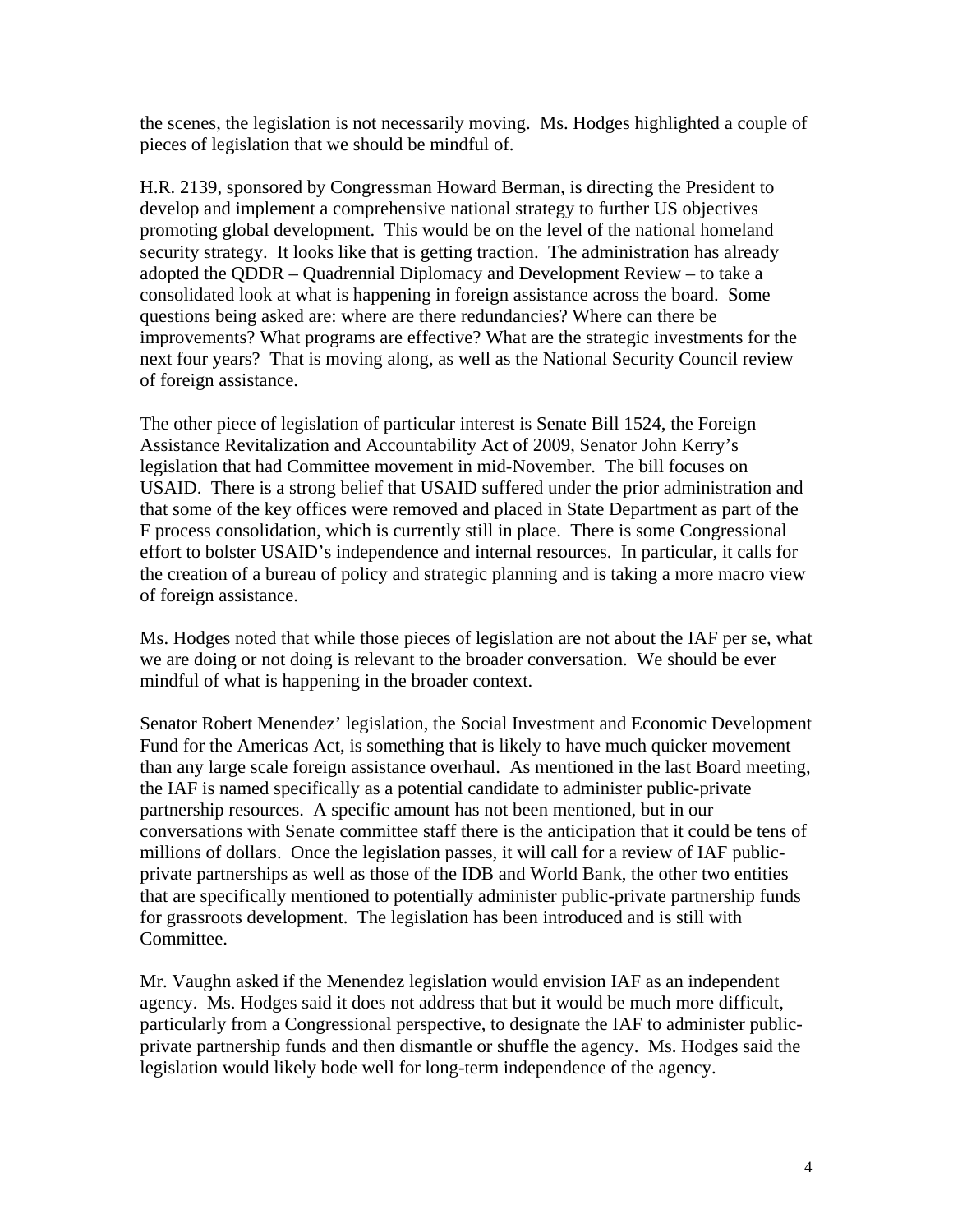Ms. Hodges noted that the RedEAmérica initiative is why the IAF was inserted in the Menendez legislation this year as opposed to prior years when the IAF was not mentioned. There is a lot of interest in that topic. When we talk about RedEAmérica on the Hill, we talk about our successes with respect to it. While admittedly there are some challenges, we have to figure out how to move the program forward and make adjustments in its implementation if we are going to keep it. Ms. Hodges emphasized that RedEAmérica is a strong selling point for us from the Congressional point of view; Ms. Kolko said the same is true from the OMB perspective.

Referring back to the budget submission, Mr. Wallace said in the past we have tried to say there were some great projects that were in the pipeline but we did not have the funding for them. Mr. Wallace discovered that we do not have that many projects in the pipeline. He said it is very hard to make a compelling argument to OMB that we need more money when we do not have great projects that go unfunded. Mr. Wallace asked if the situation has changed at all.

Amb. Palmer said one year we received 1,800 proposals. Mr. Wallace noted that was due to a large influx from Brazil. Amb. Palmer said of those proposals, there were probably about 780 that were viable. Each year, we have probably gone down a little bit in terms of viable proposals. Amb. Palmer was in a meeting recently where there was discussion about getting FRs to make a real effort to beat the bushes and drastically increase the number of proposals we receive. Over the years, many other funders have gotten into grassroots development. In the past the IAF was probably on the cutting edge, but now USAID and the IDB have small and medium sized enterprises. Amb. Palmer said now that we are fully staffed with FRs, this year we should have a pipeline. That is one of our goals.

Ms. Wheeler said each year we are getting a little closer to having grants roll over. Until a couple of years ago, we had one fixed deadline in June or July to receive proposals and then fund throughout the year. We have been pushing hard to get on a rolling cycle so we have projects in the pipeline year-round. Ms. Wheeler agreed that being fully staffed will help. Another factor to keep in mind is that each year we try to push through all the new grant proposals so they get off the ground quickly. If we have amendments with additional funds, we may carry them over into the next fiscal year so we can approve them once we get our new budget.

Amb. Palmer said that Mr. Wallace's assertion that we have not established a big and viable pipeline is accurate, but that is certainly one of our goals.

Mr. Wright said in 2005 we received 1,800 proposals, but we did not have the funding to respond to them so that had a shockwave effect through the NGO community. People backed off and said the IAF may not be financially as viable as they thought. It has been building up over time and as we have gotten additional staff it has leveled off. Now additional promotion can bring in new and exciting projects.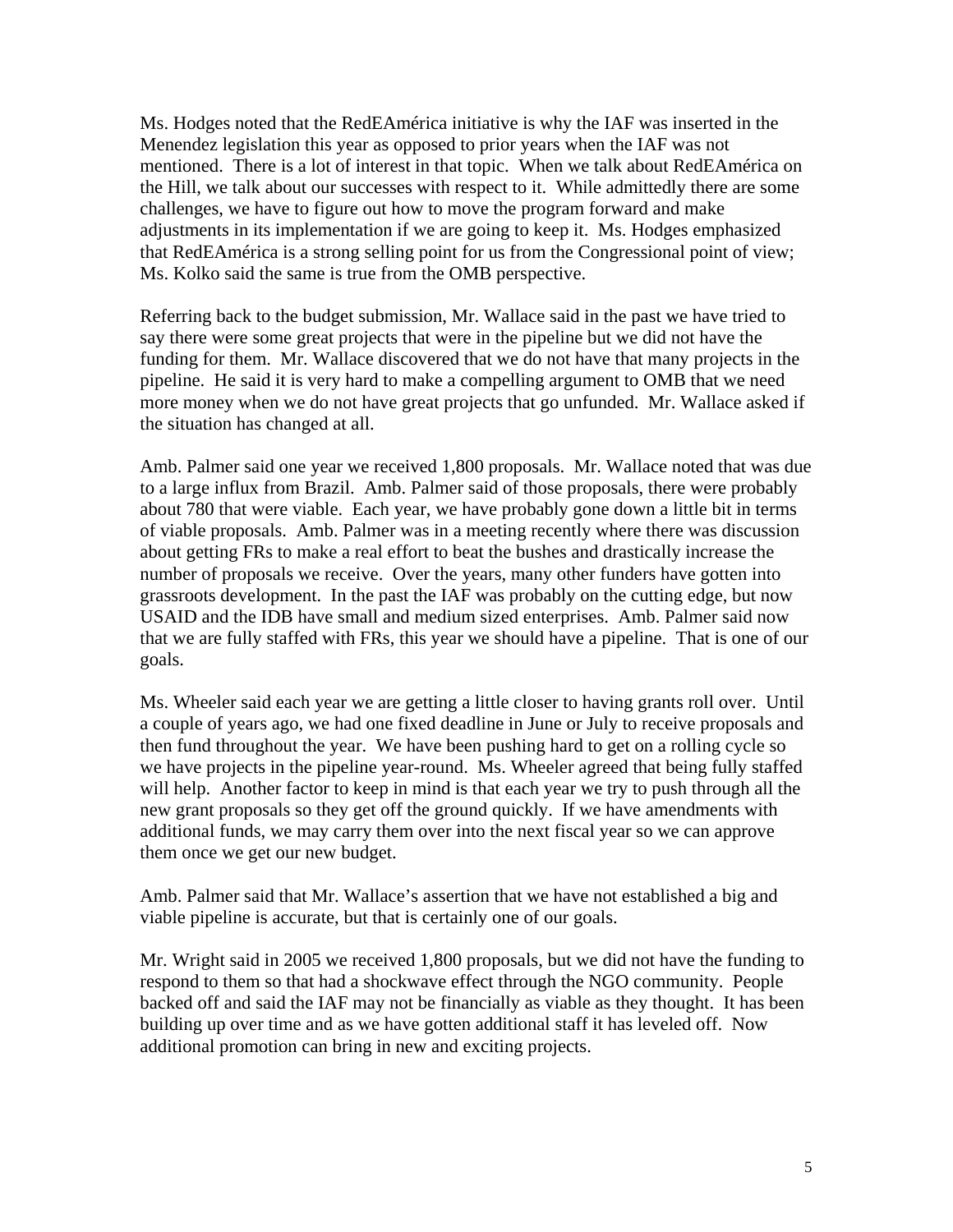Ms. Hodges said that is where the balance is. It is great to have more proposals because there is more to consider, but it takes time and effort and investment. Ms. Hodges said that if we can reach a point where we consistently have \$2 million or \$3 million worth of new projects ready that roll over every fiscal year, that is when we can make the argument and justify that we do not have enough resources. Right now we basically fund everything we intend to fund.

Ms. Kolko said we rolled over some amendments that came in too late to fund and a few new grants that were just too late in the cycle to fund, but that was about it for this fiscal year.

Amb. Palmer noted he has been hard on the FRs in terms of negotiating their budgets down. We are getting the requests for money, but there has been a real push to cut down on salaries in some of the budgets.

Chairman Salazar complimented Ms. Hodges on the Congressional Affairs effort. Since the last Board meeting, we had a successful Congressional reception at the Library of Congress and the House Resolution supporting the IAF on its  $40<sup>th</sup>$  anniversary was passed.

Ms. Hodges said we have a lot of positive momentum working for us on the Hill right now. Congresswoman Virginia Foxx, a Republican from North Carolina, had never specifically supported the IAF but she had the opportunity to visit a couple of IAF projects on a CODEL. Rep. Foxx was one of the first co-sponsors of the House Resolution.

Chairman Salazar said in the last eight months we have made great strides but now we have to build on it. Ms. Hodges said we are about to enter the important season when President Obama's budget will roll out the second week of February. We received some positive news on a passback but it is still not the news we want from OMB with respect to the budget request that we think we need.

# **PROGRAM OFFICE**

Ms. Wheeler said it has been an exciting time with the transition of leadership in the Program Office. She and Mr. Wright have been coordinating closely.

To recap the funding from last year, Ms. Wheeler said we funded 72 new grants at about \$17 million. FRs have been conducting orientation meetings for the new grantees. A number of FRs have started to do public outreach sessions for NGO and community group leaders to learn about the IAF and to encourage new groups to submit proposals. The FRs for Mexico have done outreach into new states where the IAF has not been as active. Some FRs in the larger countries try to reach different populations and different thematic areas to have more variety in the groups that we are touching.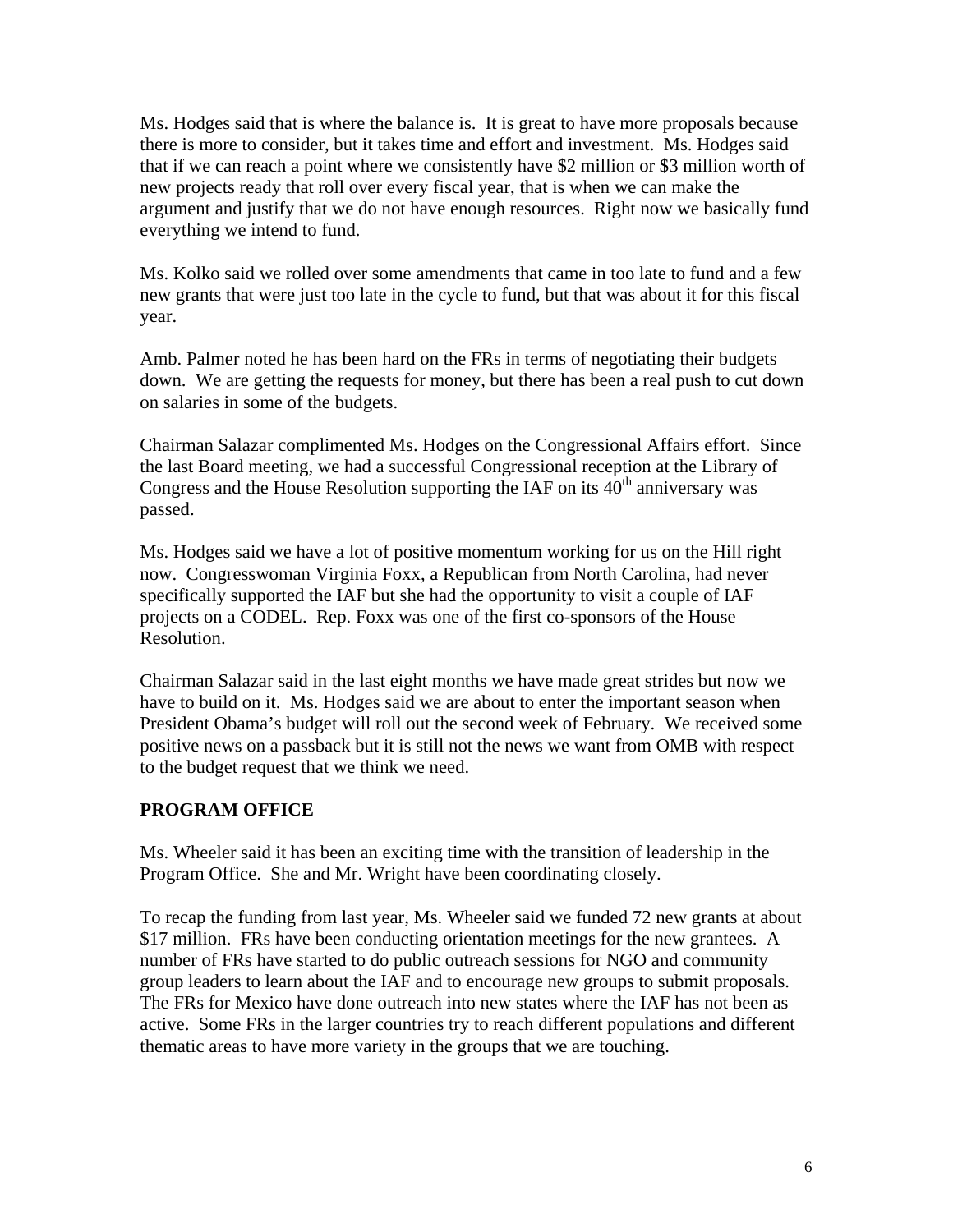The FRs are doing prescreening visits for the proposals they receive and have begun to prepare the project synopsis documents that are reviewed by the Regional Directors and the President. Once that document is cleared, the FR prepares a write-up analysis of the project strengths and weaknesses and the budget to present for a public discussion at the IAF. It is an exciting, optimistic time of the year with the new proposals coming in and FRs working with the grantees to finalize the budget details.

Ms. Wheeler said we are working with other donors to look at co-funding and have found some interesting partnerships or coordinated funding with small foundations in the US. For example, we are partnering with a small family foundation in Guatemala.

Ms. Hodges noted we are now tracking the other money that is being leveraged and brought into a project. This is a question that had come up in some Senate discussions and it will be helpful to us in making a compelling argument. We have always talked about counterpart that the IAF leverages, but in reality much of that are in-kind contributions. There are also significant dollars that come in through some of the corporate initiatives and traditional projects. Now we are trying to capture that on the front end so that we can quantify the money that we are helping bring into the development process.

Mr. Wright presented photographs of the inauguration of a community museum in Pisac, Peru in September. Fourteen different communities in the district of Pisac have come together to present ceramics, textiles and jewelry. It is a grant that we have been working on for some time that has the cooperation of the Smithsonian Institution, the national cultural office of Peru, the municipal government and the regional government of Pisac. Cusco also provided resources. Among those who attended the inauguration were the mayor, a representative of the Lakota tribe, and the community shaman who gave his blessing to the museum. The IAF was represented by Amb. Palmer, Mr. Wright, and FRs Kevin Healy and Miriam Brandao.

Mr. Wallace asked if there is a gift shop or another source that increases income. Mr. Wright said there are two forms of income. The museum will have a cover charge and there is a gift shop in which the indigenous communities can sell their artisanry.

Mr. Wright showed a chart of FY09 new grants and amendments organized by country. Brazil, Bolivia and Peru are some of the more active countries where we have a lot of grants.

Mr. Vaughn asked if we can fund projects in Honduras. Ms. Kolko said we can continue funding there. Ms. Wheeler said we have three projects that the Honduras FR had prescreened before the crisis and he is anxious to get back into the country as soon as he can. There are several more projects in the pipeline.

Mr. Wright presented a chart of the Funding by Program Area for FY09. Enterprise development received 36 percent of funding; Agriculture, 33 percent; Education and Training, 17 percent; and Environment, 6 percent. The remaining categories were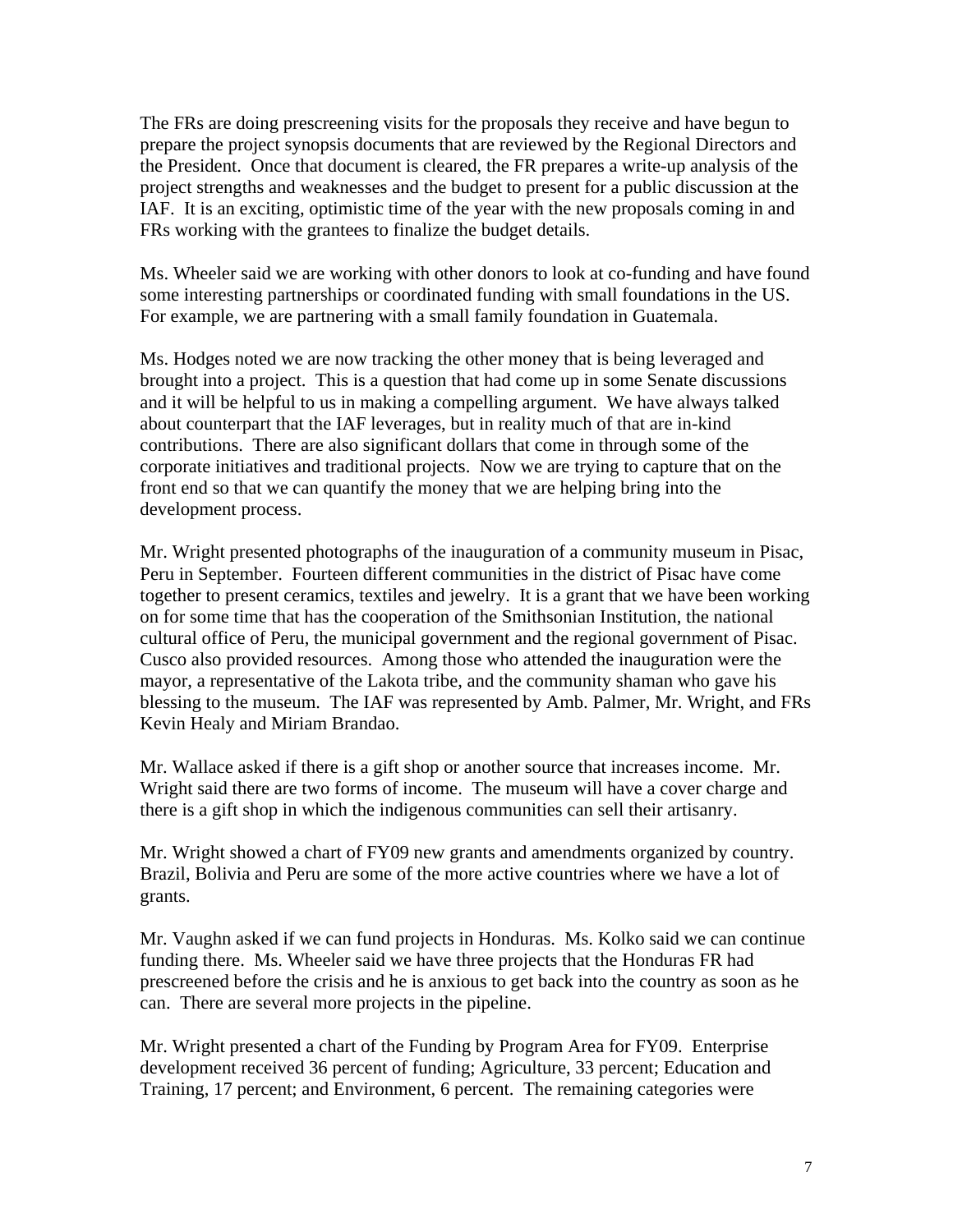Cultural Expression, Corporate Social Investment, Legal Assistance, Health and Housing, and Research/dissemination.

Mr. Wright said the percentages hide some of the other facts involved in our funding. In addition to the global numbers, the sub-sectors are also important. The agriculture category includes environmental control and reforestation, climate change and the changing environment. Enterprise development includes adjustments to the free trade agreements and international trading opportunities. Niche marketing is also a very important component.

Mr. Wright presented a list of Programmatic Initiatives that have come forth at the beginning of the fiscal year.

**Entering New Markets.** There is an explosion of interest in organic chocolate throughout the world and helping to develop local production. We supported a project, Pidecafe, in northern Peru and now we have an exciting project dealing with organic chocolate in Bolivia.

**Addressing Climate Change.** Water and distribution of water is a major problem and we have a number of projects dealing with it. Some areas are suffering drought and others have flooding conditions, and the question is how they can develop mechanisms to trough through reservoirs and distribution systems. It also covers reforestation, especially with water management.

**Preparation for the Formal Credit Market.** We continue to receive many proposals dealing with credit. Many people are outside of the formal market because they do not have the documents such as credit rating. We have an interesting project in Guatemala working with credit unions to try to develop such a system there. Mr. Vaughn asked if the project would encompass the establishment of land titles. Mr. Wright said yes, and noted that there is a project in another country that deals with legalization and the actual getting of the title.

**Adjustment to Free Trade Agreements.** This refers to providing opportunities for grassroots groups to look for niche markets such as herbal remedies, teas or organic materials.

Amb. Dodd said the formal credit market is an important area. Ms. Wheeler said that centralizing a database can protect people from over-borrowing and borrowing from multiple institutions. Because of competing microcredit organizations, people are able to borrow from one to pay back another and get in over their heads in microcredit debt. We have projects in Nicaragua and Mexico that are very formal and large institutions that are well regulated and structured. We supported FinComun which grew into a large institution. Mr. Wallace mentioned Compartamos Banco; Ms. Wheeler said it has not been an IAF grantee, but we have seen some comparisons to them and have looked at their results.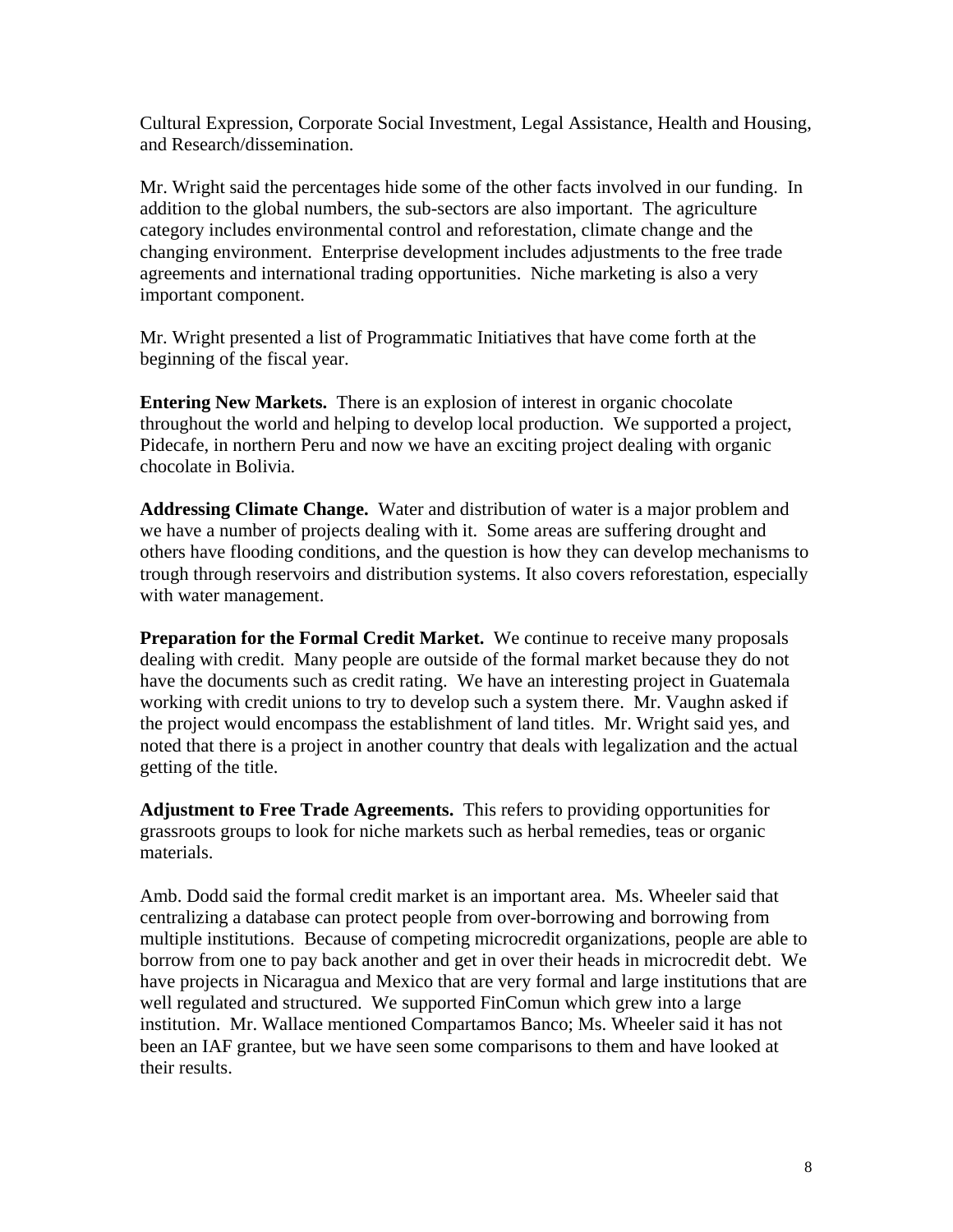**Training for New Opportunities.** Mr. Wright highlighted the RedEAmérica *diplomado*. A lot of training has gone to the leadership within the corporate foundations, but not to the technical staff and the people that do the ground work to help them broaden their understanding and perspective on grassroots development. The *diplomado* will be very effective.

Mr. Wright mentioned that in Nicaragua, as a result of centralized planning, local management is absent outside of the major businesses. We are considering an opportunity to bring business management training to micro and small businesses.

**Participation in Decentralization Process**. Throughout South America there is pressure to push responsibility down to the local level and there are opportunities for local participants to understand the decentralization process. We have had some interesting activities in that area.

**New Technologies.** Mr. Wright highlighted a project in the mountains of the central Cordillera of Panama. He noted that locations two hours outside Panama City are two centuries back in terms of technology and development. To become formalized, individuals have to have copies of their birth certificate to present to the ministry. One particular credit union has a photocopier that runs on solar power, because there is no electricity, and has made just as much money making copies as they have with their interest rates. Mr. Wright noted that he called them "new technologies" because they are unique in the area.

Ms. Hodges said we should be identifying the technologies, even if they seem simple or pedestrian to us. People talk about the digital divide, but it is not just about computers. This is a perfect example of what we should be talking about.

Chairman Salazar asked Mr. Wright to make the slide presentation available to the Board.

Chairman Salazar asked Ms. Hodges whether the initiatives that Mr. Wright listed are consistent with what Congress is looking for. Ms. Hodges said that the initiatives are well encapsulated and provide great information for how to market some of what we are doing. The issue is whether they embody one or a few projects. The formalizing of the credit sector is one example. The initiative would be if we can show what we are doing now, and in five years a group will have had marked success, participated in grantee exchanges with other entities involved in the microcredit sector, and that model has been implemented in other places.

Ms. Kolko noted we have funded grants in the past that fall within some of the categories Mr. Wright mentioned. We can work with the Evaluation Office and FRs to see what results information we have on them since there is a body of information and it is not just about one grant.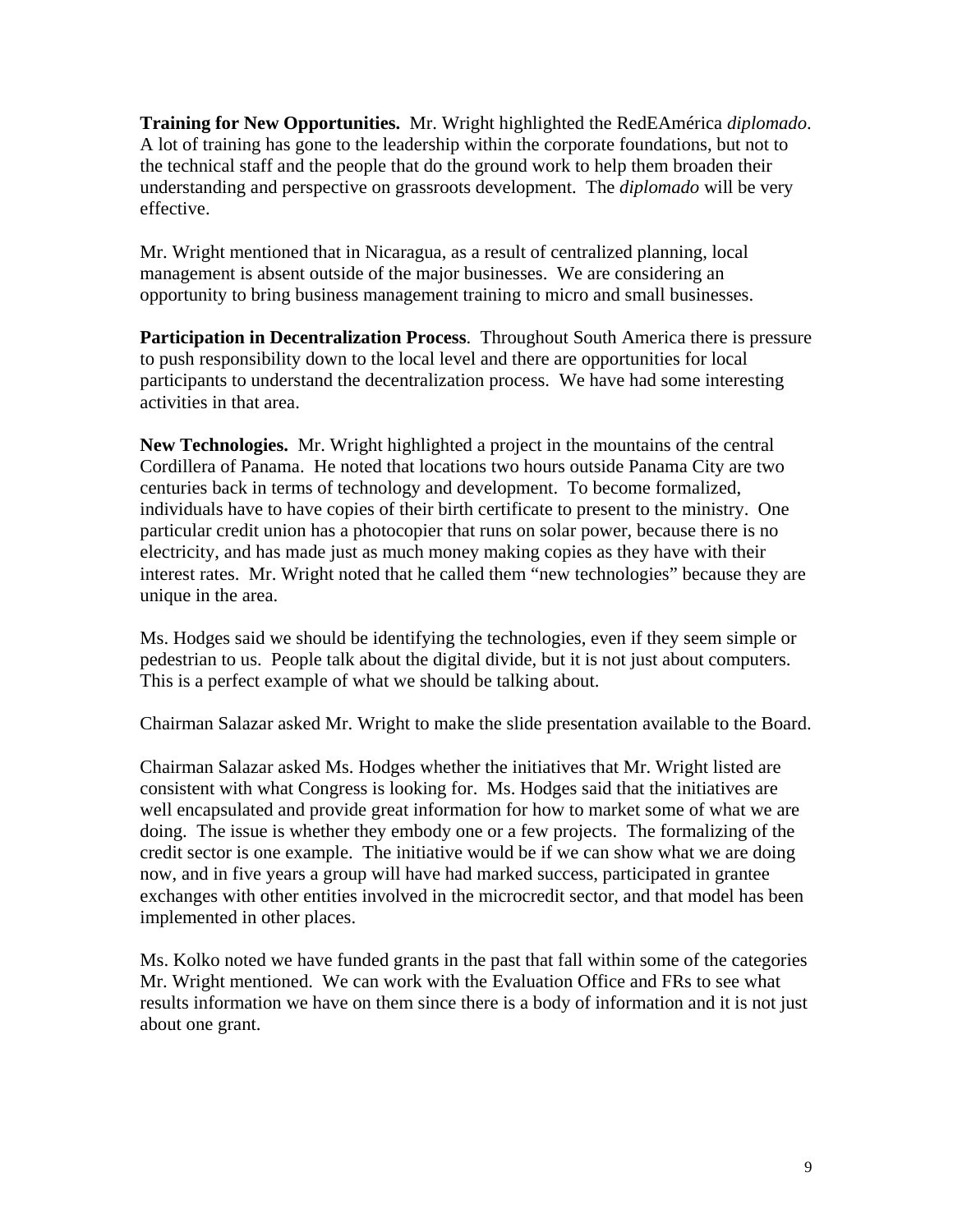Ms. Hodges said that illustrates the challenge of looping back in so that we have an internal awareness of what is going on. We need to improve our feedback loop, internally.

Mr. Wright said there has been a lot of talk about food security. When we begin to look at it at the village and community level, we see a lot of interesting things taking place. In Panama, Nicaragua and Honduras there are galvanized steel silos that hold up to 64 bushels of grain for food consumption, but even more importantly seed control for the next year. If they are capsulated in a silo they can be protected from one growing period to another. It is a very simple, appropriate technology that is beginning to catch on and be used throughout the community.

Amb. Palmer said that at the last Board meeting, Ms. Hodges mentioned conditional cash transfers. We have not received any proposals along those lines, but this is a movement that is getting some momentum in Brazil where it is fashioned after their Bolsa Familiar. Ms. Hodges clarified that she does not expect us to receive proposals where we would be providing conditional cash transfers. It is not a vertical, but rather a horizontal relationship with the beneficiaries. For those who are already receiving conditional cash transfers, the question is how to leverage some of those resources into sustainable development rather than just for consumption. It is a challenge for us to analyze what is happening on the ground. We have received some feedback from our data verifier in Honduras and are in the process of having his report translated. We are going to have to use our own analysis to see if there is a way to help channel some of those resources into sustainable development.

Ms. Wheeler gave updates on a few other areas where we continue to work. In Mexico, we have had a series of discussions with community foundation leaders about the next phase of the process and looking at the results of the study. They are focusing on how to increase the impact and gain more participation from multiple sectors, looking at the enabling legislation supporting community foundations and sharing the lessons learned. We have been coordinating closely with the Mott Foundation, Kellogg and the Global Fund for Community Foundations. It is a good example of collaboration with other donors.

On the transnational communities initiative, this year we have seen a resurgence of interest from hometown associations investing funds in income generating projects, particularly in El Salvador and Mexico, so we are hoping to have interesting new grants in that area.

# **OPERATIONS**

Ms. Kolko gave a budget update. As Ms. Hodges mentioned, the IAF received \$23 million in appropriated funds for FY10. That was good news because OMB had put us in at \$22.8 million. We have \$5.9 million in SPTF so we will have an operating budget of \$28.9 million in FY10. The operating budget in FY09 was \$29.6 million. Ms. Kolko said we are good stewards of our resources. As grants or contracts end, if there is any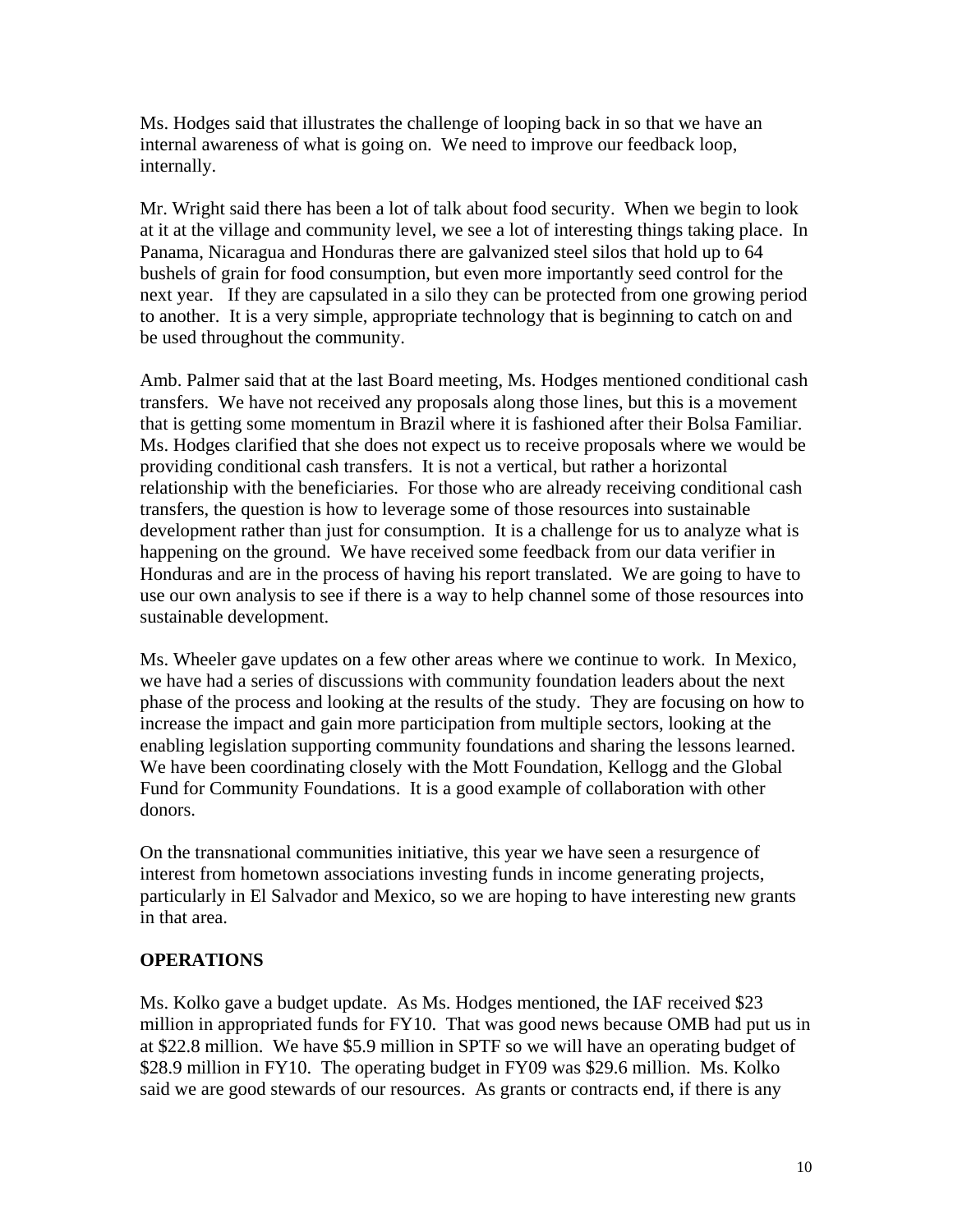money that had not been obligated, we de-obligate funds, or take funds away from that particular contract or grant, they can be used again if the money is still good. We have SPTF we can use forever and our money is two-year money so that means we were able to re-obligate money. Last year we re-obligated about \$800,000 that went to the grant program.

For the FY11 OMB submission, we requested \$30 million and initially they had given the IAF \$22.1 million, which was a five percent cut from the FY10 mark. OMB then straightlined us at \$22.8 million. Considering we received \$23 million in appropriated funds this year, we will probably end up with at least \$23 million, if not more, in FY11. With \$5.3 million in SPTF for FY11, we will have an operating budget of around \$28.1 million.

Ms. Kolko said OMB advised us they made an effort to try to bring all the small agencies, at least in international affairs, back to their levels for FY10. Mr. Wallace asked about the FY11 budget for the United States African Development Foundation (ADF). Ms. Hodges said ADF is receiving about \$30 million in appropriations.

Ms. Kolko mentioned an important item in the passback from OMB. They asked the ADF and the IAF to form a working group to explore organizational changes and administrative consolidation within the framework of the Presidential Study Directive 7 on US Global Development Policy, being led by the National Security Council. They are looking at all US foreign assistance agencies and how they are organized. This dovetails into the QDDR that Ms. Hodges mentioned. It will be presented to Congress as part of the foreign assistance overhaul.

Ms. Kolko has had informal discussions with Bill Schuerch, Director of Financial Management, Strategic Planning, and Evaluation at ADF. One issue is that it would be very tough to mix the regions because they are so different. Ms. Kolko and Mr. Schuerch think there would be savings of no more than \$1 million a year if we tried to do some kind of administrative consolidation. Ms. Kolko noted that OMB likes the IAF model of contracting services from the Bureau of the Public Debt (BPD) and through the National Business Center of the Department of the Interior.

Ms. Hodges spoke with Doris Martin, General Counsel at ADF. Ms. Hodges and Ms. Martin concurred that is it not likely the Administration will create a whole new entity focused on Latin America and the Caribbean and Africa, because it does not make sense to group those two regions together. A much more likely scenario is for the Administration to put forth a proposal to do cost savings and adjustments. From a Congressional perspective, rather than creating a new third entity it is much more likely they would morph IAF and ADF into the existing development entity, USAID, or possibly State Department. Ms. Hodges' concern is that the Administration could put the IAF into something else larger as a grassroots development agency. Some of our FRs would presumably rotate in as the field agents that would be focusing on Latin America.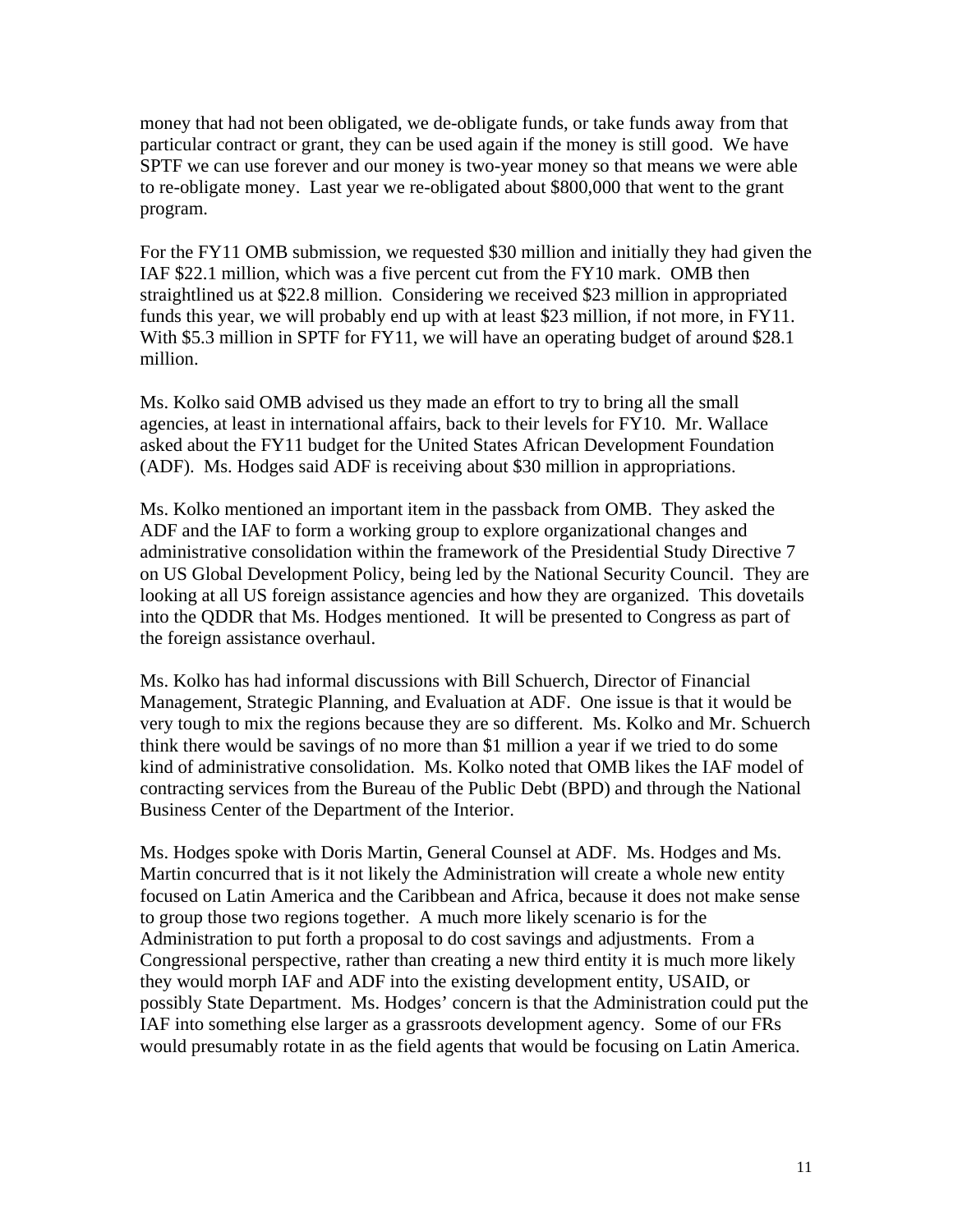Ms. Kolko said that if that were to happen, it would be very hard to have the flexibility and autonomy to do grassroots development.

Ms. Hodges said that has to be a part of what we do with the working group. We need to be able to demonstrate what the IAF would lose. It is not just about the money, but what we would lose in terms of process, strategy, and the way that we are able to fund.

Chairman Salazar asked Ms. Kolko where this is coming from. Ms. Kolko said some of it is our OMB examiner trying to save us from becoming a bureau of USAID. Whether any of this will ever happen is unknown. Ms. Kolko asked Ms. Hodges whether it would require new legislation. Ms. Hodges said it would. Ms. Hodges referred to the Senate bill, introduced by Sen. Kerry, which talks about bolstering USAID. While we have Congressional supporters that understand the pragmatic value of an independent agency that is able to operate the way that we do, in the grand scheme of everything else that is going on, it may not be worth the fight to stick in a rider, essentially. It would certainly bolster USAID.

Ms. Hodges noted that legislation takes a long time to move and we will have a lot of lead time if something were to come to pass. It demonstrates the tone of the conversation and why it is so important that we know ourselves and that we have a solid game plan. Chairman Salazar agreed that we have to focus on making ourselves very relevant.

In terms of the budget, Chairman Salazar said our goal is to get to \$50 million and we are asking for \$30 million. Ms. Kolko said we asked for \$30 million for FY11 and we were straightlined and got \$22.8 million. As we have mentioned in our OMB submission and appeals, the critical point is that SPTF is running out. The last collection is in 2015 and that will be used up by 2017. Chairman Salazar said he was concerned that we are barely moving. Ms. Kolko said we have gone up a little bit each year. Ms. Hodges said we are losing in SPTF what we are gaining in appropriations. Ms. Kolko said that in the next few years SPTF will go down to \$4 million a year and that is why we have been asking for \$30 million to make up for the continued SPTF loss.

Chairman Salazar asked if there was any chance Congress will step in and help us with respect to the SPTF loss. Ms. Hodges said that is what we try to do every year. OGC is working on the Congressional Budget Justification (CBJ) which highlights some of the topics that the Program Office presented. Congress is looking for a big, bold idea and we are working on that. Ms. Hodges noted that we market ourselves well on the Hill.

Chairman Salazar said when meeting with Sen. Bingaman, we mentioned the \$30 million figure and the Senator directed his legislative staff to insert that amount.

Ms. Hodges said that we have some strong allies and supporters and the momentum is moving. If we are to get the amount we request, the main concern is how to spend it. The greatest disappointment would be if we actually got the money and then we could not spend it all.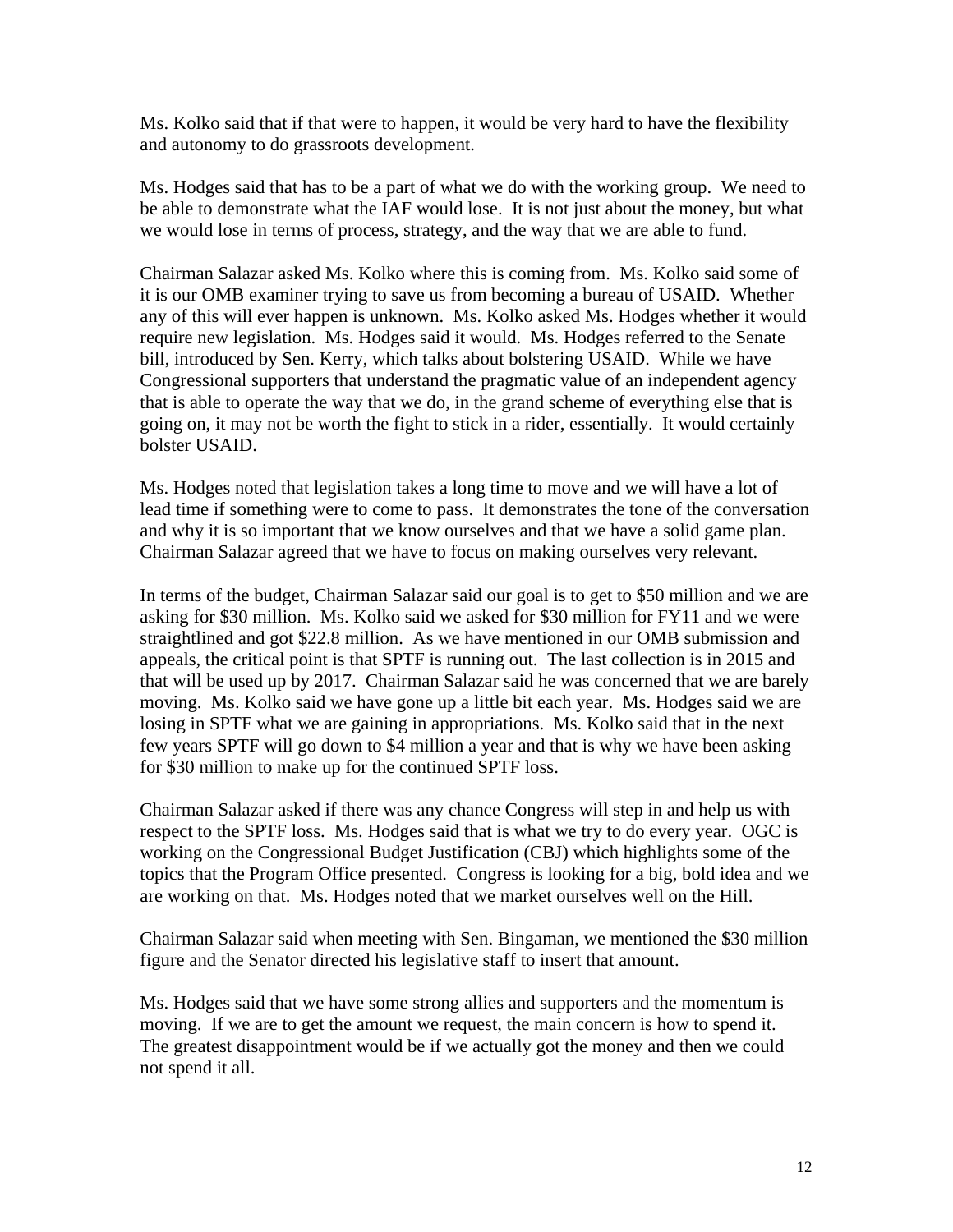Mr. Wallace asked if that was a problem for ADF. Ms. Kolko said ADF received money because they were supposed to be making agreements with governments, but it was not realistic. Ms. Kolko said we work very hard to only carry over about \$100,000 each year. ADF carried over \$13 million that they were unable to obligate. One would never want to do that because it shows that you do not need the money. They are very mindful of that at OMB and Congress. Ms. Hodges said especially when it is two-year money.

Ms. Kolko said that is an important point for us. If we ask for and get \$30 million, we could spend it. But if we ask for \$50 million, the question is whether we are really ready, with the current staff, to use that much. We have to be realistic. Chairman Salazar said \$50 million is a long term goal. Ms. Kolko and Ms. Hodges agreed.

Mr. Wright said in the early 1990s the IAF had a \$37 million budget and 24 FRs. Amb. Palmer noted that we moved out of the English-speaking Caribbean. We have a project in Jamaica, but we used to have projects in Guyana and Barbados. Ms. Kolko said years ago we had large programs in Chile, Paraguay and Costa Rica. Ms. Wheeler added that we had fewer requirements in terms of the process. Chairman Salazar asked what caused the loss of funding. Ms. Kolko said in the mid 1990s foreign affairs budgets were cut about 35 percent across the board. In 1999, the IAF was cut to \$5 million and Ms. Kolko and other staff members provided background.

The IAF funded a group in Ecuador called COICA, a conglomeration of indigenous tribes. One of the tribes for many years had been making available to foreigners a plant called Ayahuasca, a hallucinogenic. An American, Loren Miller, took a cutting of the plant back to the US and tried to have it patented which enraged the members of COICA. One COICA member said if Mr. Miller returned to Ecuador they could not guarantee his safety. It was reported that the IAF was funding terrorist organizations, and the CIA got involved. Mr. Wright said that at the same time a team of experts looking for oil had promised to set up a clinic and a school and it was a slow process to get money to the community. A team arrived in a small plane and the tribe went out to the airstrip and surrounded them and essentially took them hostage. There was a letter of support of the community and one of our grantees was mentioned as a possible supporter. It occurred in 1996 or 1997, and the budget cut occurred in 1999.

Ms. Kolko said that now we have computer systems and databases that can give us current information on how much money we have spent. In those days, we did not have that information available. Also, our money was what we call "no-year" money so it did not expire. The IAF president at the time had us look at all our old grants and contracts that had ended to try to deobligate funds. We found \$12 million of deobligated funds and ended up with a budget of about \$17 million. Then we went up to about \$12 million and it has been growing ever since.

Ms. Hodges said they did not have support to abolish the IAF in the authorizing committee so they tried to zero us out with the appropriations committee. Board Member Kay Arnold worked with Republican Congressman Jay Dickey from Arkansas, and he inserted a \$5 million line item that eventually saved the IAF.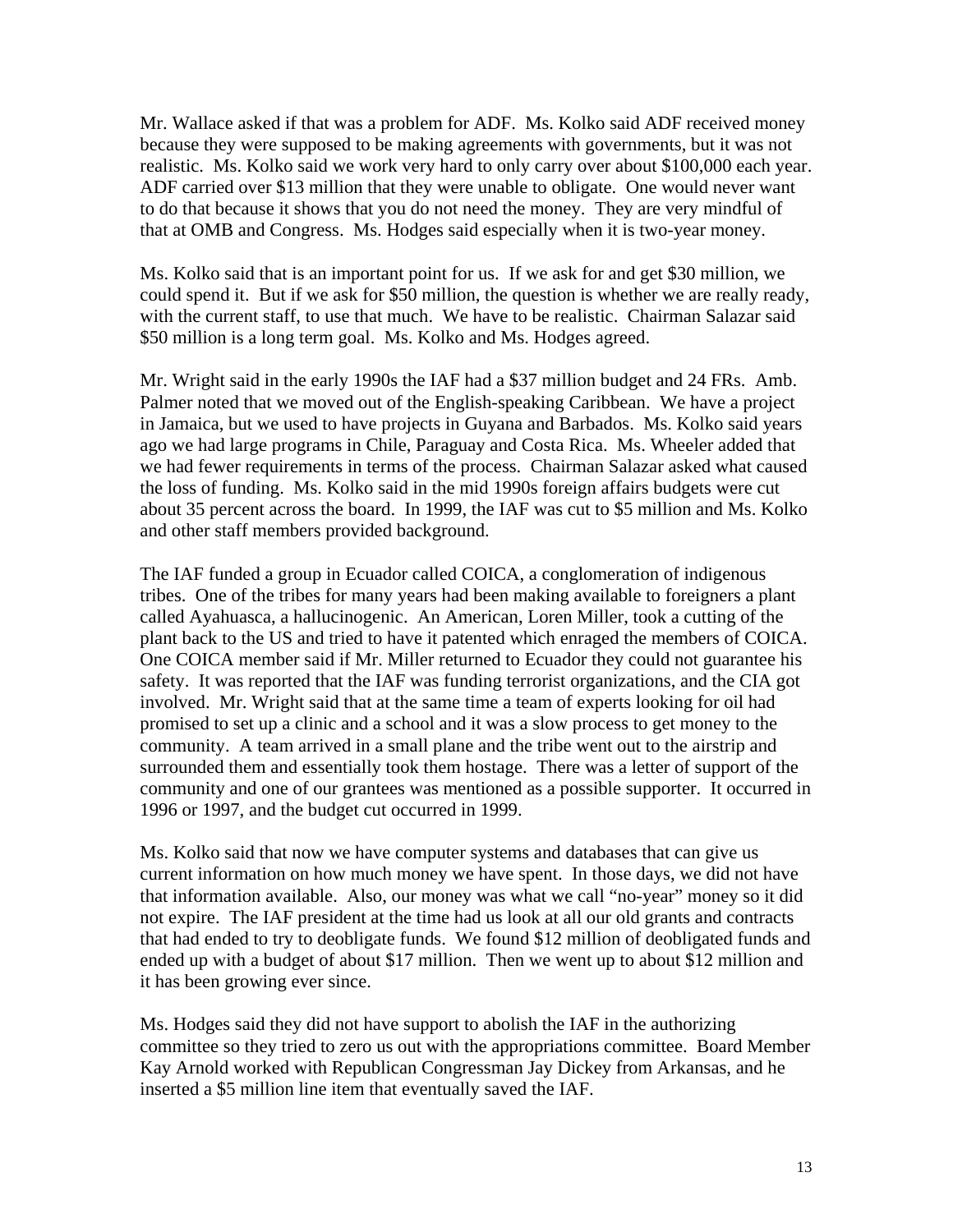Mr. Vaughn asked about the role of the embassy during the episode. Ms. Kolko said it occurred before the embassies vetted our grants. Obtaining embassy clearance has made a big difference and has turned out to be an excellent system for us.

Chairman Salazar asked if OMB is aware of the fact that we are starting to lose SPTF and whether they are going to work with us on it. Ms. Kolko said we have discussed the issue with OMB on several occasions and they will only deal with it when we get to the end. Working with the Hill to continue increasing our appropriations is critical. Chairman Salazar said he was concerned we will hit the crunch at some point since we are not getting enough incrementally.

Turning the discussion to the IAF photo exhibit, Chairman Salazar asked Ms. Kolko whether she had communicated with the University of New Mexico (UNM) about hosting it there. Ms. Kolko said we made contact but did not hear back and we can follow up on the topic.

Ms. Kolko mentioned that the Smithsonian National Museum of the American Indian (NMAI) has an exhibition called IndiVisible: African-Native American Lives in the Americas and they are doing programs around the country. Perhaps we could have an event in Albuquerque, New Mexico. Ms. Kolko asked Chairman Salazar if he would be interested, and he agreed. Ms. Kolko said she would follow up with NMAI.

Chairman Salazar said he was going to meet with the Chair of the Latin American program at UNM regarding the photo exhibit. Ms. Kolko said we could do a seminar in conjunction with the exhibit.

Chairman Salazar said another possible venue for the photo exhibit is the National Hispanic Cultural Center in Albuquerque.

Ms. Kolko has had discussions with Hostos Community College in New York City through Advisory Council member Rita DiMartino. They are interested in hosting the photo exhibit and we are working out the dates. We have also had interest from Florida International University and the University of Hawaii.

Ms. Kolko asked Eduardo Rodriguez-Frias, Public Affairs Specialist, to give a demonstration of the new IAF Web site. Mr. Rodriguez-Frias presented a mockup of the new IAF Web site. He noted the programmers are using data from last April to form the site.

Mr. Wallace asked if we have done an analysis of why the IAF Web site is used. Is it mainly people who are looking for grant opportunities? Mr. Rodriguez-Frias said the site gets hits from the region and outside the region. As of a few years ago, over 80 percent of the proposals received were via e-mail. The proponents would use the electronic format that is available on the IAF Web site to download and submit. We receive the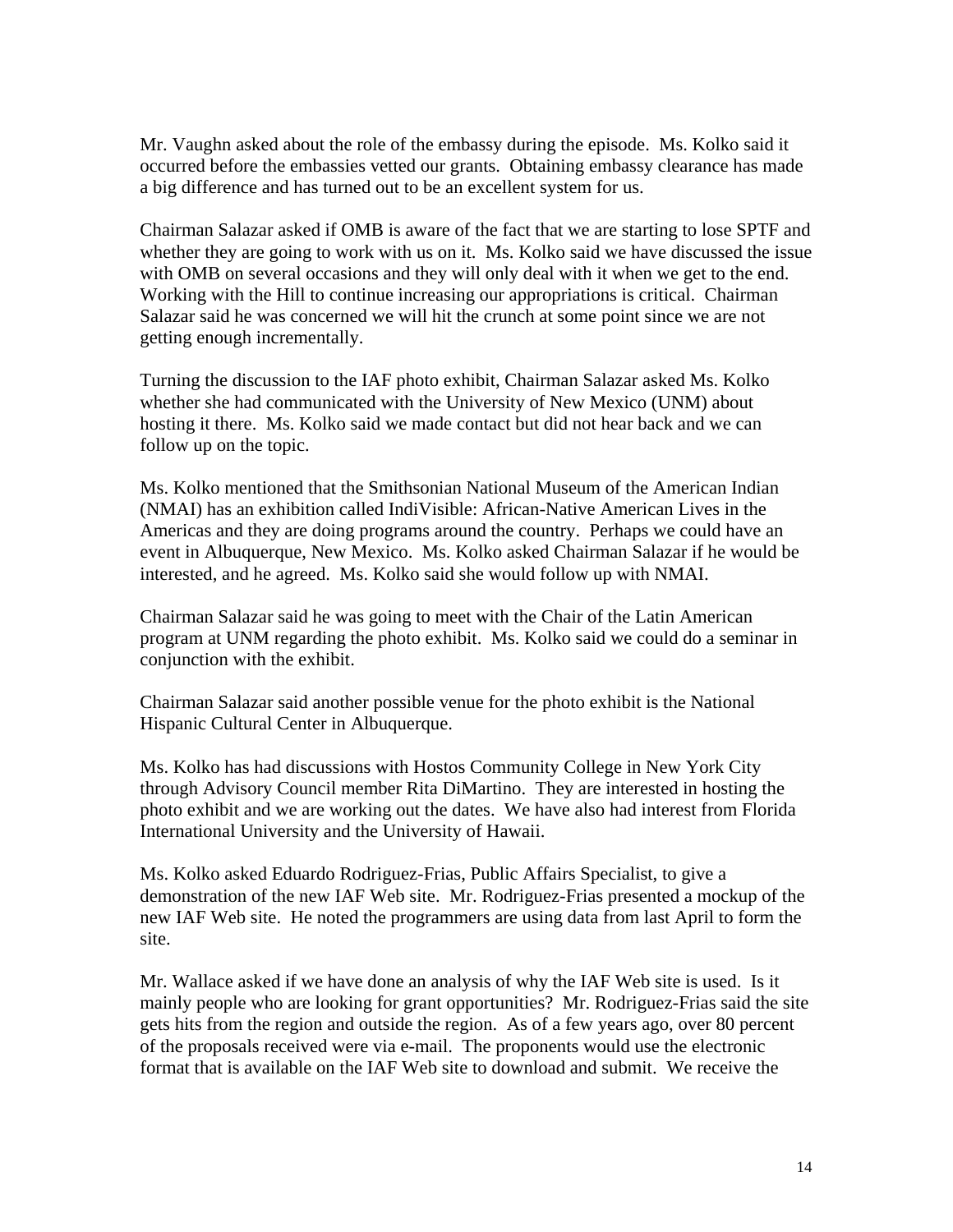most hits from users in the US, followed by Uruguay. Ms. Hodges noted that Congressional staff also use our Web site as a resource.

Mr. Rodriguez-Frias highlighted the pull-down menus and PDF files of publications that include photos. A few years ago a PDF was not accessible to blind people who use screen readers so there had to be an HTML version to comply with government regulations for accessibility to persons with disabilities. Now a PDF file can be coded so it can be read. A new feature is a search function that searches within the IAF Web site.

Mr. Rodriguez-Frias said we encountered delays with the security requirements under the Federal Information Security Management Act (FISMA) that regulates IT security for the executive branch of the government. The IAF Web site is being designed by the Government Printing Office (GPO) and they were going to host it, but GPO is in the legislative branch. The IT security rules are not exactly the same so we hit a bureaucratic snag. There are a handful of government agencies that can certify for another party to host a Web site for the executive branch, so BPD is in the process of certifying GPO.

Ms. Hodges asked when the new Web site will be available. Mr. Rodriguez-Frias said the security issue should be resolved in the next few weeks or by January by the latest. Ms. Kolko said we will have to run parallel Web sites for a while. We are hoping to have it ready in February or so but Ms. Kolko did not give an exact date. She added that we are keeping our current Web site up to date. Mr. Rodriguez-Frias noted that we get audited once a year to make sure we comply with FISMA.

Amb. Palmer said IT security is an area of frustration for him. We do not have anything classified on the IAF system and it is expensive and tedious. Ms. Kolko said we have to be mindful that a few years ago the IAF Web site was hacked and it took a couple of months to resolve. Mr. Rodriguez-Frias said we had a big drop in proposals that year. Ms. Kolko said the IT security is frustrating, but unfortunately it is necessary. She said GPO has developed Web sites for many other agencies and they know the IT security rules that we have to follow.

Chairman Salazar said we are looking forward to the new Web site.

In terms of publications, Ms. Kolko said the 2009 annual report is moving along and we are looking at covers and the design. Perhaps it will be done in February.

Ms. Kolko said we just started working on new brochures. Chairman Salazar asked about the topics. Ms. Kolko said OGC requested brochures on the environment, indigenous populations and women. Ms. Hodges said the brochures on women and the environment are the priorities and we are trying to have those dovetail with our budget rollout for February and March. Ms. Kolko said Operations is working with the Program Office and hopefully they can give OGC some of the content that could perhaps be used in the CBJ. Ms. Hodges said they would like glossies for individuals that do not read the entire CBJ. Chairman Salazar asked when the brochures would be coming out. Ms. Kolko said they are hoping to get them out in the spring.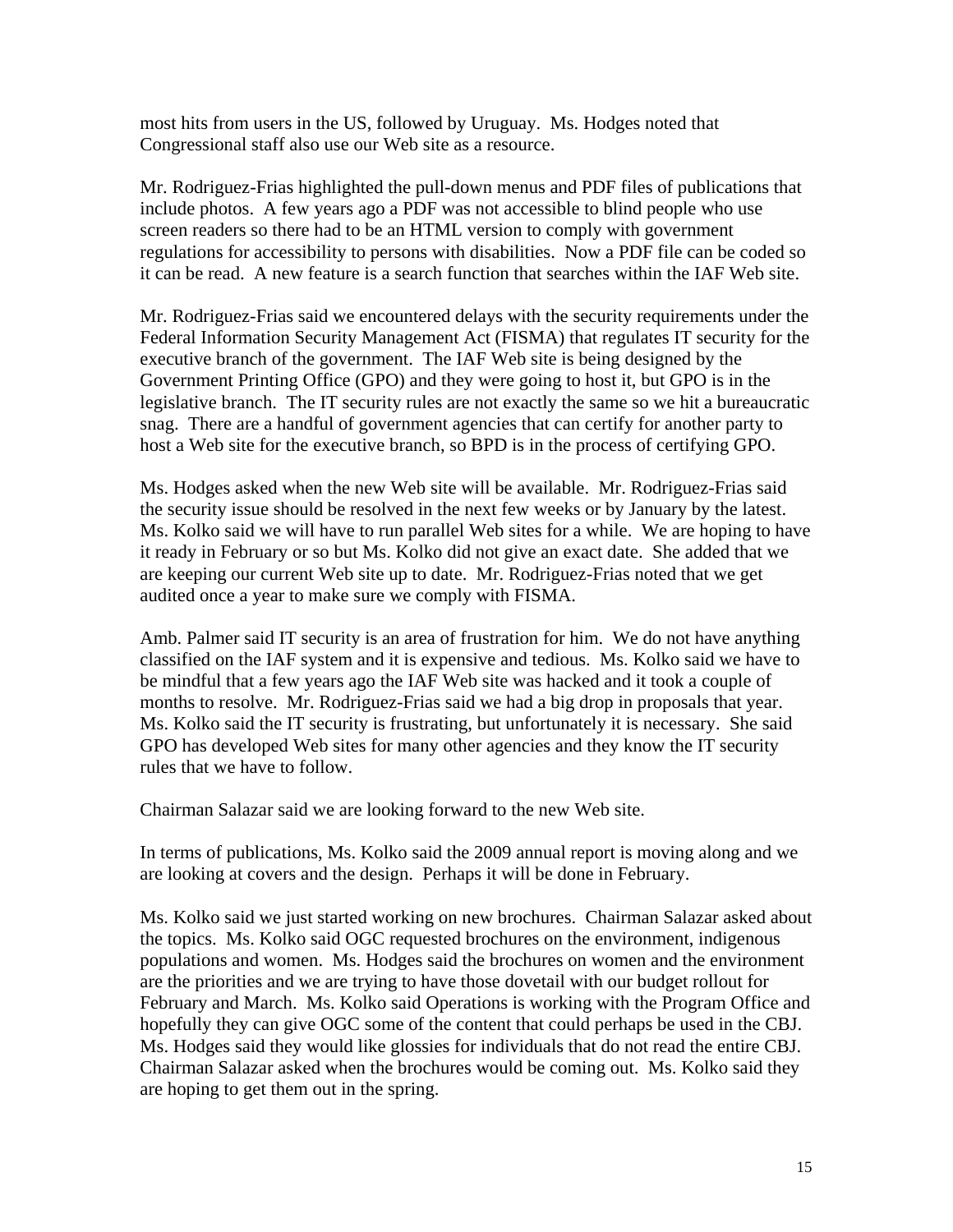Ms. Kolko asked Dr. Rodriguez-Stein to provide updates from the Evaluation Office. Dr. Rodriguez-Stein gave highlights of the meeting of auditors and data verifiers in Quito, Ecuador. The auditors were updated on the guidelines to carry out efficient and timely audits of IAF grants, including RedEAmérica, and they shared experiences. The data verifiers focused on updating the indicators. Team work among the FRs, data verifiers, auditors and country liaisons was emphasized. The group visited a grantee in Otavalo – ADIM, a microcredit project. Ms. Kolko said the original grant was under \$200,000 and now they have a credit fund worth \$800,000. We have received some great results from that project, which the Evaluation Office is sharing with other offices.

Another topic covered during the conference was the impact assessments. This past year five different evaluations were done: two in Panama; two in Peru and one in Bolivia. We asked our data verifiers, with Miguel Cuevas from the Evaluation Office, to describe the process and the results and methodology they utilized. We are looking to standardize the procedure. The Evaluation and Program Offices are developing a timeline and specific ways to do impact assessments every year. We are exploring different ways that the Program Office, OGC and entities outside the IAF can use the impact assessments. The idea is to visit projects three to five years after they have received funding from the IAF. Dr. Rodriguez-Stein said there is a wealth of information for the IAF to continue collecting in terms of what works best at the grassroots level, what methodologies work and what strategies really do development in remote areas in Latin America. From the methodological perspective, the IAF can provide a very sound process outlining and documenting the impact that our projects are having.

Mr. Wallace asked how these impact assessments differ from the evaluations done by Getulio Vargas Foundation. Dr. Rodriguez-Stein said the objectives are the same in terms of gathering impact three to five years after IAF funding, but she believes the IAF does not need to contract an expensive firm to do the impact assessment. First, it is very difficult for an outside firm to learn what the IAF does. It takes about six months or more to understand the methodologies, the procedures and what the IAF is all about. Second, we already have data verifiers who are evaluators and are well qualified and could help do the impact assessments. It is like having an insider, but independent from the Program Office, do the assessment. Another difference is that because we are already working with them, we can define the terminology and the methodology and tailor the reporting. From that perspective, it is cheaper and more comprehensive. It is a capability that we are going to be institutionalizing at the IAF.

Mr. Wallace commented that what one lacks in self-evaluation is credibility. All of the issues Dr. Rodriguez-Stein mentioned about methodology and reporting can be negotiated in a contract and the parameters can be set. The credibility of our evaluations is important when we talk to people on the Hill. We can say we have an independent, outside organization that does the impact assessments. The results may not be different, but the credibility element is an important one to consider.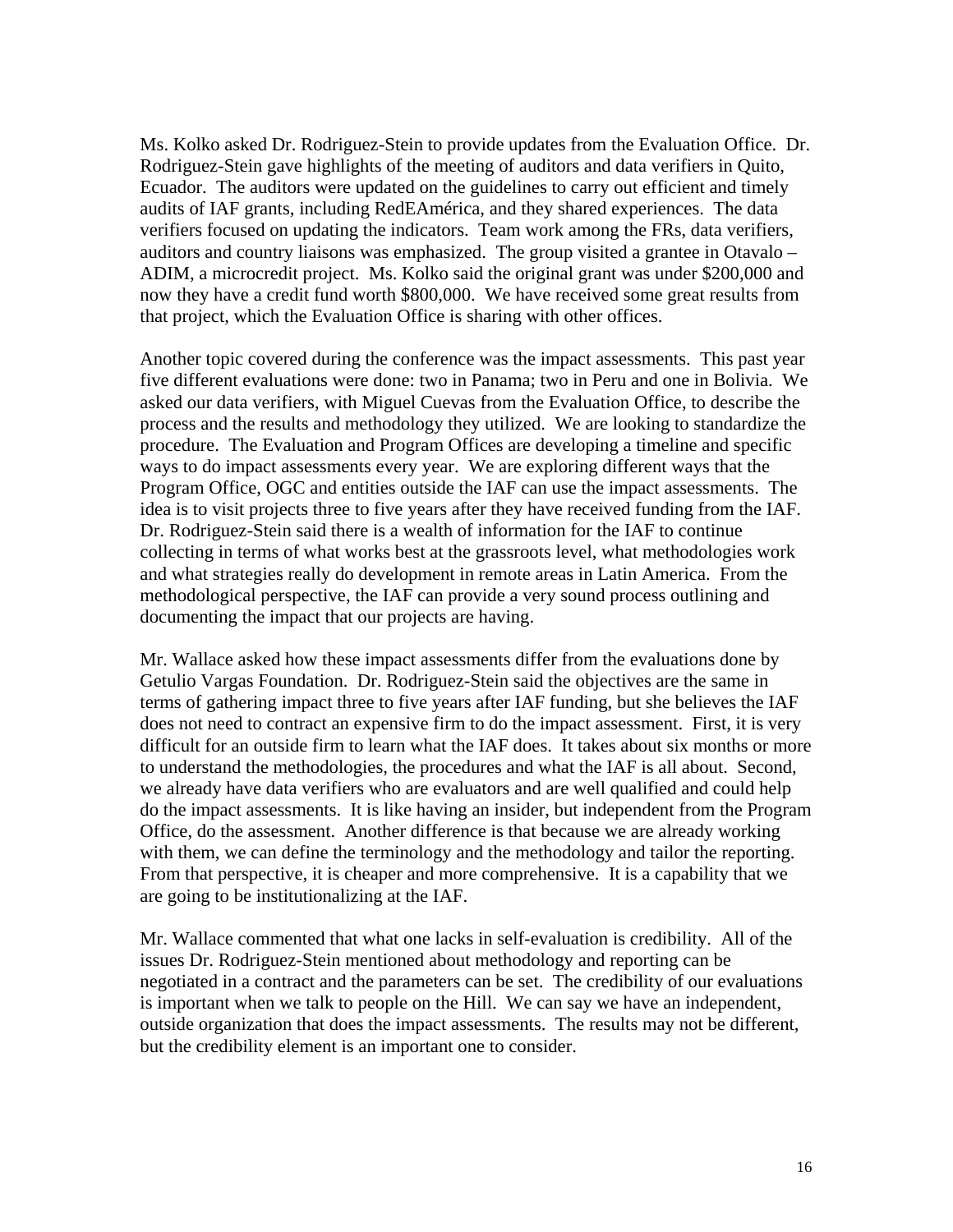Dr. Rodriguez-Stein agreed, but said the trend in impact assessments is to have an inhouse unit, independent of the program activities, do impact assessments. The credibility mostly comes from the type of methodology used, how the projects are selected and the rigor in collecting the data. The procedures will be documented to make sure that the impact assessments done by the IAF will continue to have credibility.

Amb. Palmer said this will give us economy of scale. We are working with our data verifiers and we will be able to cover our programs broadly. Amb. Palmer said he understood Mr. Wallace's suggestion about an outside, independent evaluator and that is something we will continue to think about. We are bringing in an independent outsider to review the 50 evaluations done by Getulio Vargas over a period of five years. The contractor will look at the evaluations, the trends and best practices. We have not thrown away the idea of keeping an independent verifier.

Ms. Hodges said we have talked about having someone do an analysis of what the IAF's impact has been on development throughout Latin America over the course of our history. It would be similar to what Getulio Vargas did in Brazil, but on a larger scale. One reservation is that it is going to be very expensive. We have to think about whether we get something by spending that money that may be worth it ten-fold.

Dr. Rodriguez-Stein said another question is the use of the impact assessment. The IAF is so unique and in many ways different than other institutions like World Bank, USAID and IDB. We do not have the resources to use on that type of initiative. Also, when there are outside evaluators, the learning is compromised. Dr. Rodriguez-Stein said the best way for the IAF to move forward its methodology of grassroots development is by learning from its own grantmaking process. The way to learn from that process is to establish the procedures for doing impact assessments together with the Program Office, not separately. Otherwise we will have many reports that nobody reads and their uses are very limited. We can have credibility with Congress or outside entities, but what about in-house? A second step will be to have the comprehensive reports reviewed once a year to see what we have done in terms of impact assessments.

# **REDEAMÉRICA**

Chairman Salazar asked Amb. Palmer to tell the Board where we are with respect to RedEAmérica and recommendations on the future relationship with the IAF.

Amb. Palmer said RedEAmérica has grown. In 2003 there were 14 members; when Amb. Palmer assumed the presidency in 2005, there were 48 members; and there are currently 64 members in 11 countries. The network has identified a strategy for expansion into new countries: El Salvador, Nicaragua, Honduras, Costa Rica, Panama, Bolivia, Paraguay and Puerto Rico.

Amb. Palmer recently spent time with members of RedEAmérica's executive board, including the president Paul Velasco, at the VII Inter-American Conference on Corporate Social Responsibility (CSR) in Uruguay where the IAF sponsored a breakfast with over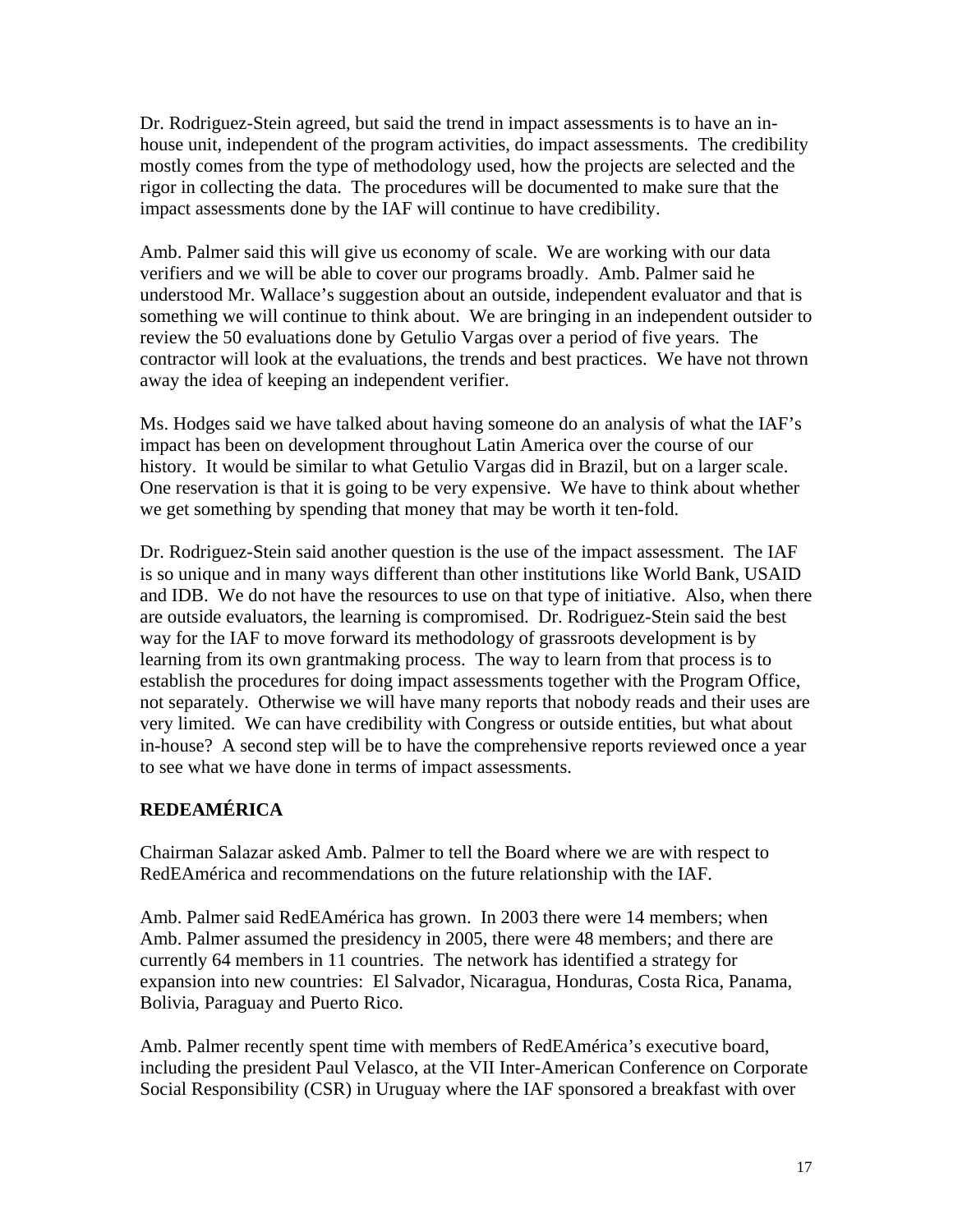80 people in attendance. RedEAmérica executive director, Margareth Florez, spoke in addition to Mr. Velasco and Amb. Palmer.

RedEAmérica received a grant from the Multilateral Investment Fund (MIF). The MIF will invest approximately \$4.8 million and RedEAmérica members will match that with about \$3.6 million, for a total of about \$8.4 million for five years to fund income generating projects in Brazil, Argentina, Guatemala, Colombia, Ecuador, Mexico and Peru. There will be approximately 200 beneficiary families, 80 grassroots organizations will receive funding and approximately 750 grassroots organizations will receive training and assistance. Mr. Wallace asked to confirm the number of beneficiary families because 200 seems rather low. Amb. Palmer said we would ask for clarification. [The Program Office later confirmed that the number of beneficiary families is 2,000.]

Amb. Palmer said our early investments in RedEAmérica have taken root and they are beginning to flourish at this point. The IAF is thoroughly invested. About two years ago we decided that we would fully incorporate RedEAmérica into the Program Office and each FR would be responsible for monitoring not only his or her regular IAF projects, but also the RedEAmérica projects. Now they are fully incorporated on a country by country basis. The FRs monitor each grant and we are working to do impact evaluations on them. Amb. Palmer distributed to Board members a report published by RedEAmérica which includes biographies of the members, the organizations, and information on their forums. In terms of RedEAmérica itself, the organization is healthy and doing well.

Ms. Hodges emphasized the importance of being able to say why RedEAmérica is a good investment for the IAF and why RedEAmérica partnerships with the IAF are good for the individual corporate partners. We are starting to have some understanding of that but we need to have some clarity, especially if we are going to be looked at as a potential model. We need to be able to answer those two simple, straightforward questions. We had moved away from some of the standardization and hopefully the *diplomado* is going to bring some of the core tenets and the standardization back to RedEAmérica.

Amb. Palmer said the *diplomado* is one of the primary areas of focus for RedEAmérica right now. When he spoke with Ms. Florez and Mr. Velasco, they were very excited about it. In the early years the network developed a body of knowledge on how to invest in grassroots development and the intent was to spread the knowledge as best possible. Now it has been put into an online course, the *diplomado*, to be implemented by Monterrey Tech. It consists of 110 hours of Internet instruction and 85 persons have already signed up. Amb. Palmer circulated copies of an outline of the modules.

Ms. Kolko said much of the content is based on materials from the IAF. RedEAmérica is paying for their technical staff to take the course in addition to grassroots leaders and subgrantee leaders. Much of the initial training of RedEAmérica was for the foundation leaders but they were not the ones that were really working at the grassroots. Now they are doing that and they have asked the IAF to help disseminate.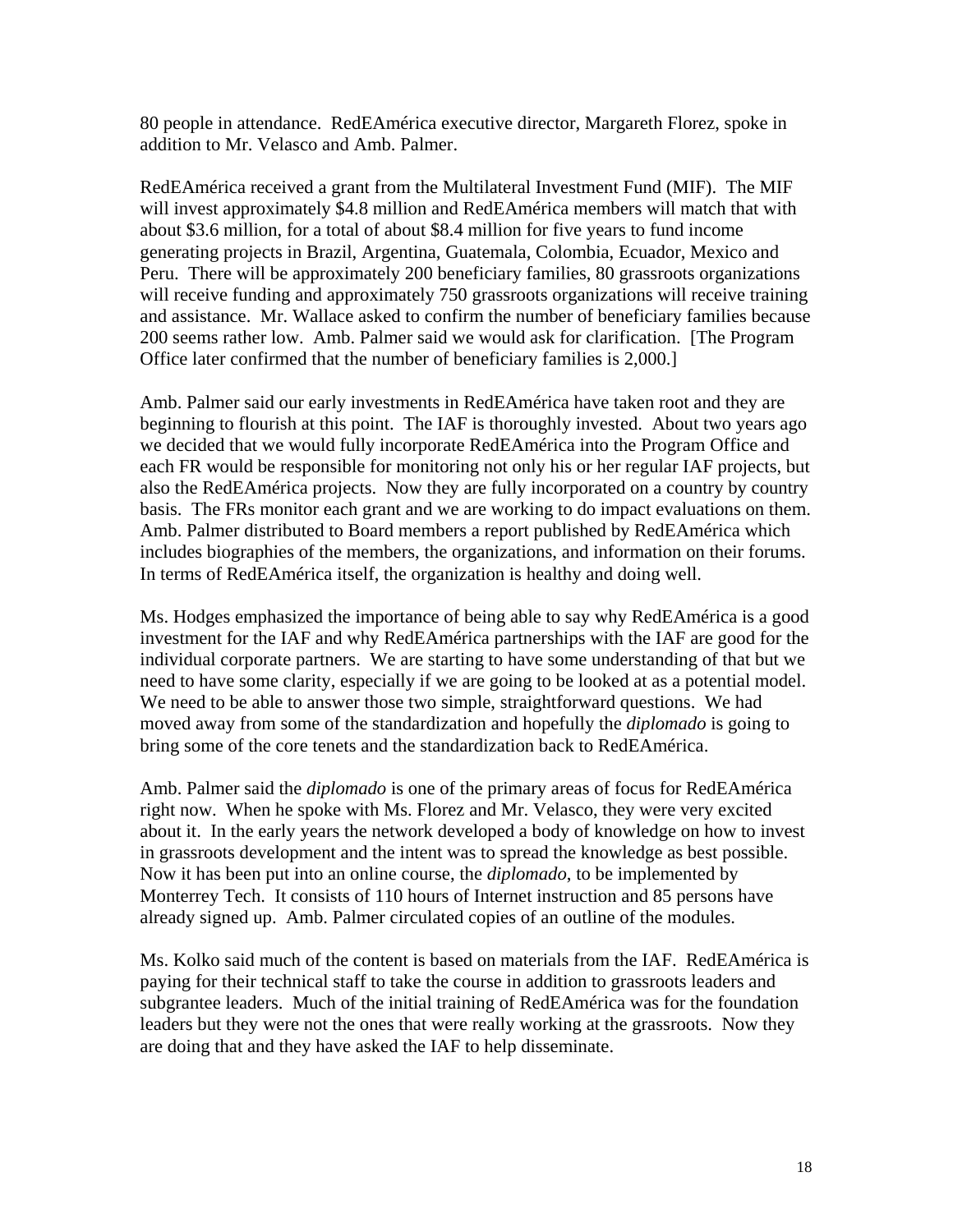Ms. Hodges asked if we have had someone go through the course to know what we are disseminating. Amb. Palmer said the content was taken largely from detailed books that were developed early on. Much of that material was developed by Rodrigo Villar who is their director of learning. Mr. Villar worked with us for a long time. Mr. Wallace noted that we funded the materials. Amb. Palmer said we have asked them to send us the content of the course. Mr. Wallace said someone should take the course.

Amb. Palmer said that staff is unanimous in response to the question of whether to continue our relationship with RedEAmérica. Our answer is to not only continue but to strengthen and move forward in the expansion and training of the network.

Ms. Kolko mentioned RedEAmérica plans to host a CEO meeting in the spring. Isabel Noboa, CEO of Lann Nobis, spoke at the RedEAmérica forum in Mexico City and highlighted the critical issue of getting the CEOs on board with RedEAmérica so that they will give the resources to the foundations. Mr. Velasco, Ms. Noboa, Manuel Arango, and Elena Echavarría at Corona are very interested. Other possible participants are Renata Camargo Nascimento from Brazil, Lucia Herrera from Guatemala (Pantaleon) and Leonor Giménez de Mendoza from Venezuela (Polar). They would try to get those very strong women engaged and they could help contact the CEOs to invite them to the one-day meeting.

Ms. Hodges asked whether that event would be redundant to the women in development conference that she mentioned. Ms. Kolko said the event she referred to would take place in Latin America, and she understood that the women in development event Ms. Hodges described would take place in Washington. Ms. Hodges agreed, but noted that it would include Latin American leaders, many of whom Ms. Kolko mentioned, plus some Congressional, State Department and USAID participants, and members of the NGO community. We would also invite mid-level foundation representatives in addition to the women who are actually being impacted at the grassroots level.

Amb. Palmer said he saw it as the perfect combination. If we can get them all to Washington, we could take advantage of it from the Congressional side and also for promoting RedEAmérica. We could have it here as opposed to there.

Amb. Palmer reiterated that our recommendation on future relationship is that we not only continue, but strengthen and work very closely with RedEAmérica in terms of expanding.

Dr. Rodriguez-Stein said all projects we fund under RedEAmérica are now part of the auditing and monitoring process. We do an orientation visit and every six months we collect data from each one of the members. Our goal is that in the next results report we will have a section on results achieved by RedEAmérica.

Chairman Salazar asked Amb. Palmer if we will we have somebody monitor the RedEAmérica course. Amb. Palmer said yes. Chairman Salazar asked if somebody could take it by the next Board meeting in March 2010.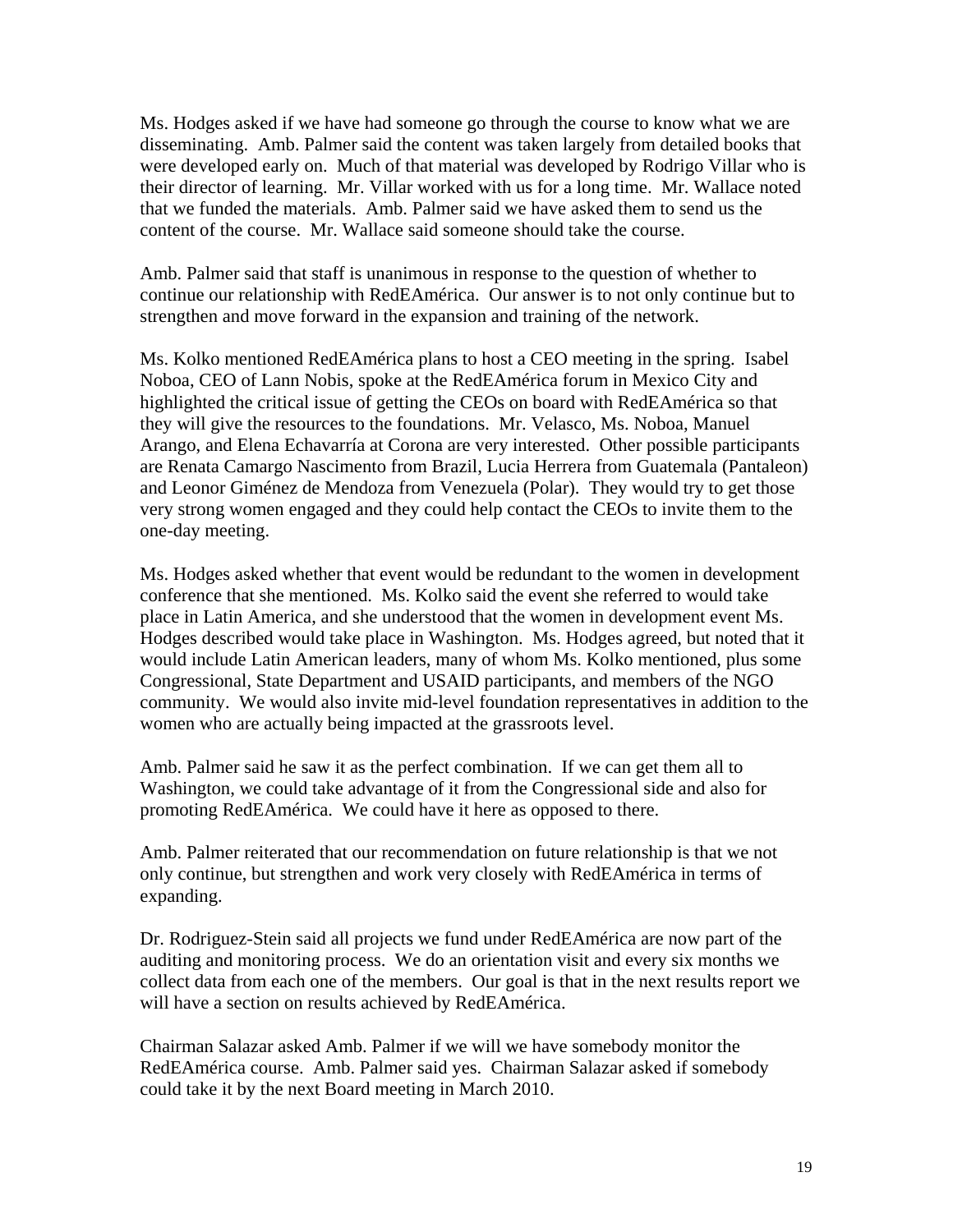Mr. Vaughn asked if we are getting good buy-in from the FRs on the mandate for them to push and develop and articulate RedEAmérica. Amb. Palmer said he believes so. Some FRs are really excited about it because they want to work with the corporate sector and have experience in it. For example, the Brazil FR is doing a good job and the data verifiers and auditors had praise for her outreach efforts and the work that she is doing.

Ms. Wheeler said two of the most recent RedEAmérica grants have been in Mexico (FUNDEMEX) and Guatemala (Pantaleon). In both cases, the FRs were involved in the beginning in the discussions about the proposal and structure and were also involved in discussing the selection criteria for subgrants.

Amb. Palmer said Codespa, an NGO based in Spain, was one of the partners of the grants in Peru and Guatemala. There were some problems because Codespa had ideas for taking the projects in a different direction. In both cases, the FRs served as brokers and they have been an integral part of the reconciliation process.

Amb. Palmer noted that RedEAmérica has identified El Salvador and Nicaragua as countries that they are planning to expand into. We are planning to get our FRs in those countries to work in conjunction with RedEAmérica in terms of helping them expand.

Mr. Wallace asked how that works on a practical basis. Does the FR have somebody at RedEAmérica that they deal with? Ms. Wheeler said the FRs are always doing some outreach to corporate leaders and foundation leaders, so they will identify them and facilitate the contact with the staff at RedEAmérica. Mr. Wallace asked if there was ongoing communication between FRs and the staff at RedEAmérica. Ms. Wheeler said the communication was not so direct between FRs and RedEAmérica, but FRs and the Regional Directors, or with Juanita Roca who is dealing directly with RedEAmérica. Mr. Wallace asked if that would be for Colombia, only, since Ms. Roca is the FR for that country; Ms. Wheeler said yes.

Amb. Palmer said there was a time when we had a director of Corporate Affairs and we carried RedEAmérica on our backs. RedEAmérica is solid and independent now. We try to work with them as a partner rather than a sponsor. We cannot go to RedEAmérica and direct them what to do.

Mr. Wallace said he understood, but was thinking of cooperative issues and the institutional links as two equals and how those institutional links work. His point is that we have a lot of work to do in terms of telling the story about all the time, money and energy we have spent on RedEAmérica. We were at the vanguard of forging publicprivate partnerships for sustainable grassroots development in this hemisphere. The IAF does not get credit for it, and we do not tell it in a persuasive way. Mr. Wallace said the institutional relationships have changed, but we should make sure we still have strong institutional relationships in place. When we say we are going to get FRs to work with the new target countries that RedEAmérica wants to expand into, the question is how that works.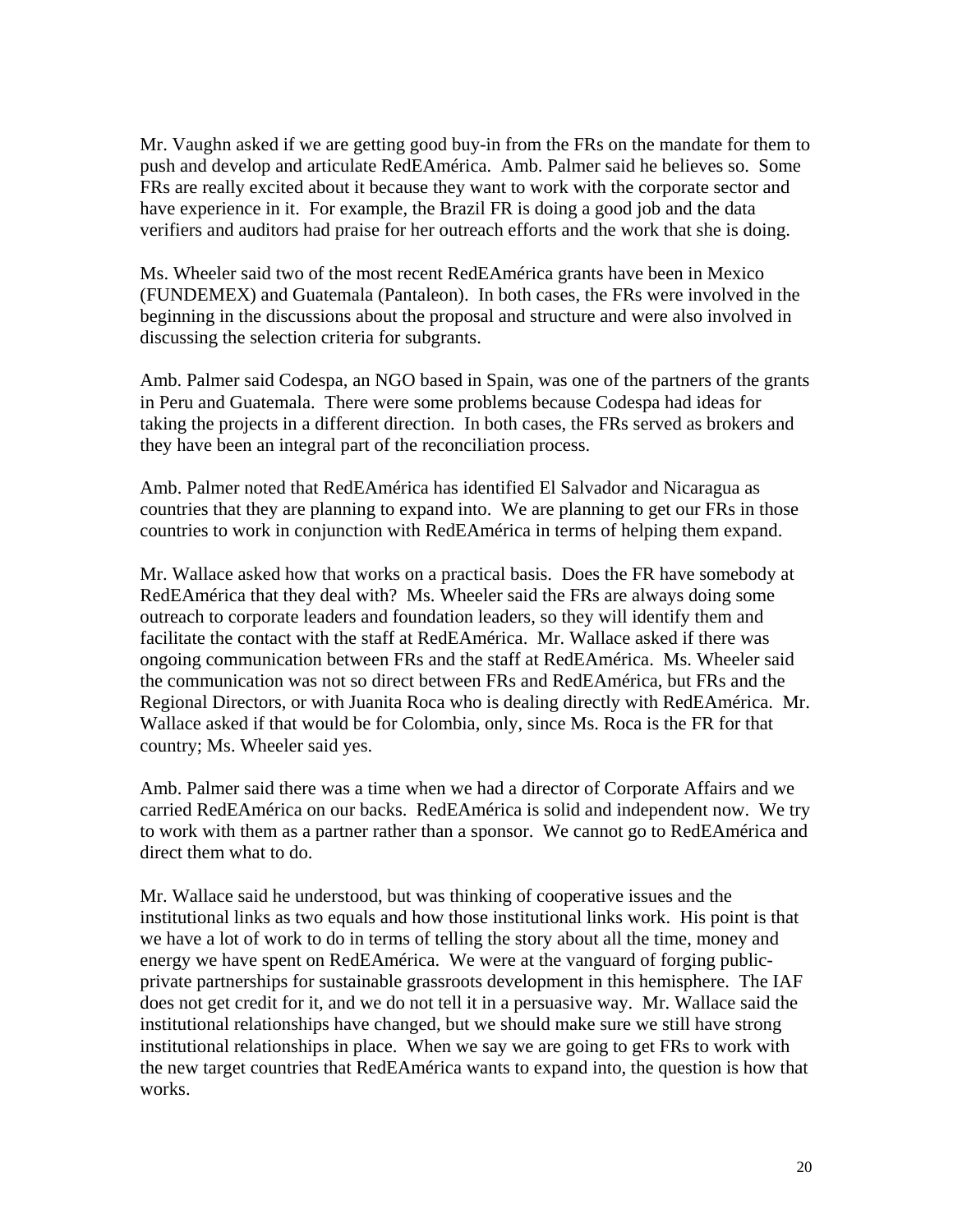Amb. Palmer said that, as noted in the last Board meeting, Ms. Florez was invited to speak at a meeting in New York and she did not mention the IAF. Advisory Council member Elena Echavarría later called Ms. Florez to suggest giving credit to the IAF because it is that kind of credibility that helps the agency. Amb. Palmer spoke with Ms. Florez in Uruguay and she said that in future forums the IAF would indeed get credit.

Ms. Hodges said that illustrates the two simple questions that we need to be able to answer. It is important for a corporate partner to say why they want to enter into a RedEAmérica agreement with the IAF, as opposed to a traditional cooperative agreement. What is the advantage to pursuing the RedEAmérica route? One advantage to the IAF is that they typically leverage more money and they are standardized so the length of time to clear them should be shorter. However, what is still not clear is why that is attractive to corporate partners.

Amb. Palmer said that while he tried to emphasize RedEAmérica's high points, there are still some very low points as far as he is concerned. He expressed frustration that RedEAmérica does not focus on projects and instead pays for travel expenses. Ms. Kolko and Ms. Hodges disagreed. Amb. Palmer said perhaps that was a little extreme, but emphasized that he would like to see more interest in projects. When Amb. Palmer joined the IAF, he was told that RedEAmérica was a way that we could fund small projects for up to \$20,000 and he would like to see more effort going to accomplish that. Amb. Palmer understands and agrees with the expansion efforts and the education component, but the IAF is a grant-making organization. That is what we have been doing for 40 years and that is the foundation of what we do.

Chairman Salazar noted that he understood that Amb. Palmer's concern is that too small a portion of the money is used for grants and more goes to administration.

Ms. Kolko said that one reason why it made sense to move the RedEAmérica cooperative agreements into the Program Office because now the FRs can monitor them. The Evaluation Office conducted a rapid assessment of corporate programs in Colombia, Chile and Ecuador and the results showed that there were some very interesting subgrants. Some of the corporate foundations and companies that we signed agreements with really did not understand how to get things going. Now that they are with the FRs we are seeing some progress in that area. The monitoring and data verification will help to provide good information.

Ms. Kolko said she understood Amb. Palmer's frustration because so much of our money initially seemed to be going into institutional strengthening, but we are beyond that now. Ms. Hodges noted there is some institutional maintenance and that is part of what is attractive to companies.

Ms. Kolko said that corporate partners may agree that the IAF is a reasonable partner to work with when compared with others. Ms. Kolko said she will continue to defend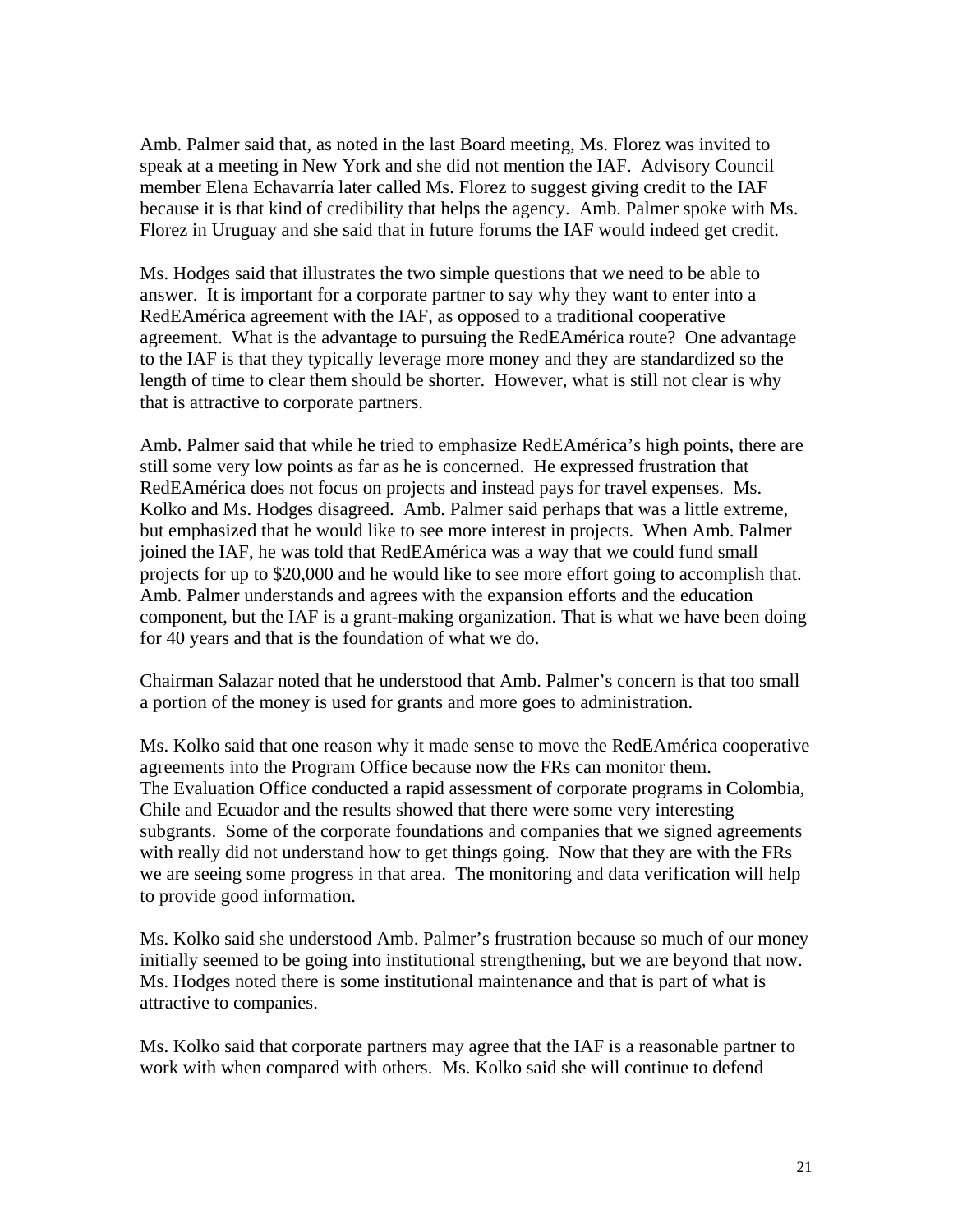RedEAmérica. The network's president and executive director are going to make major strides and there are a lot of good systems in place.

Chairman Salazar said that, based on the comments, it appears the IAF staff feel strongly that we should go forward and build on our relationship with RedEAmérica. Chairman Salazar asked the Board members for their thoughts.

Dr. Bryner asked how confident we are that the money spent through RedEAmérica is better spent than if it was spent directly, through a cooperative agreement. It is true there is a multiplier, but how much of that multiplier is going to things that we may not care about?

Amb. Palmer highlighted the last three agreements we signed. As far as he is concerned, FUNDEMEX is a model agreement. In the Guatemala agreement, there is very little overhead and IAF staff is on the selection committees when the subgrants are made. The same is true in Peru. The incorporation of the FR into the process ensures that the money that has been put aside for projects is going to be implemented.

Ms. Kolko said we have been auditing the projects from the beginning and that has been helpful to identify any audit problems. The data verification is also helpful.

Ms. Hodges said it is important to keep in mind the original purpose of RedEAmérica. What are they supposed to do through the network that we cannot do as the IAF? As Ms. Hodges understands it, the answer is that they can fund much smaller grants than the IAF is capable of funding on a regular basis. It is scalability. When we fund smaller grant organizations over a shorter period of time, the theory is that we are helping small community organizations find a larger voice and become eligible for more grant funding.

Chairman Salazar asked if they are leveraging our money at a ratio of two to one. Ms. Kolko agreed and said they are also learning about grassroots development.

Mr. Wallace emphasized the large educational component with the technology transfer of 35 years of experience being put into a diploma that can be accessed on the Internet. There were a lot of people who did not understand what grassroots development really was.

Dr. Bryner noted that part of the theory is that income generating projects are more likely to be successful if there is buy-in from local corporations because they are going to be better at helping local groups figure out how to become successful entrepreneurs.

Ms. Kolko said the average IAF grant period is three years but a company can become a partner for a longer period of time, which is positive for both the community organization and the company. Dr. Rodriguez-Stein added that RedEAmérica can reach geographic areas that the IAF cannot. For example, Minetti and Arcor are able to fund small projects throughout Argentina.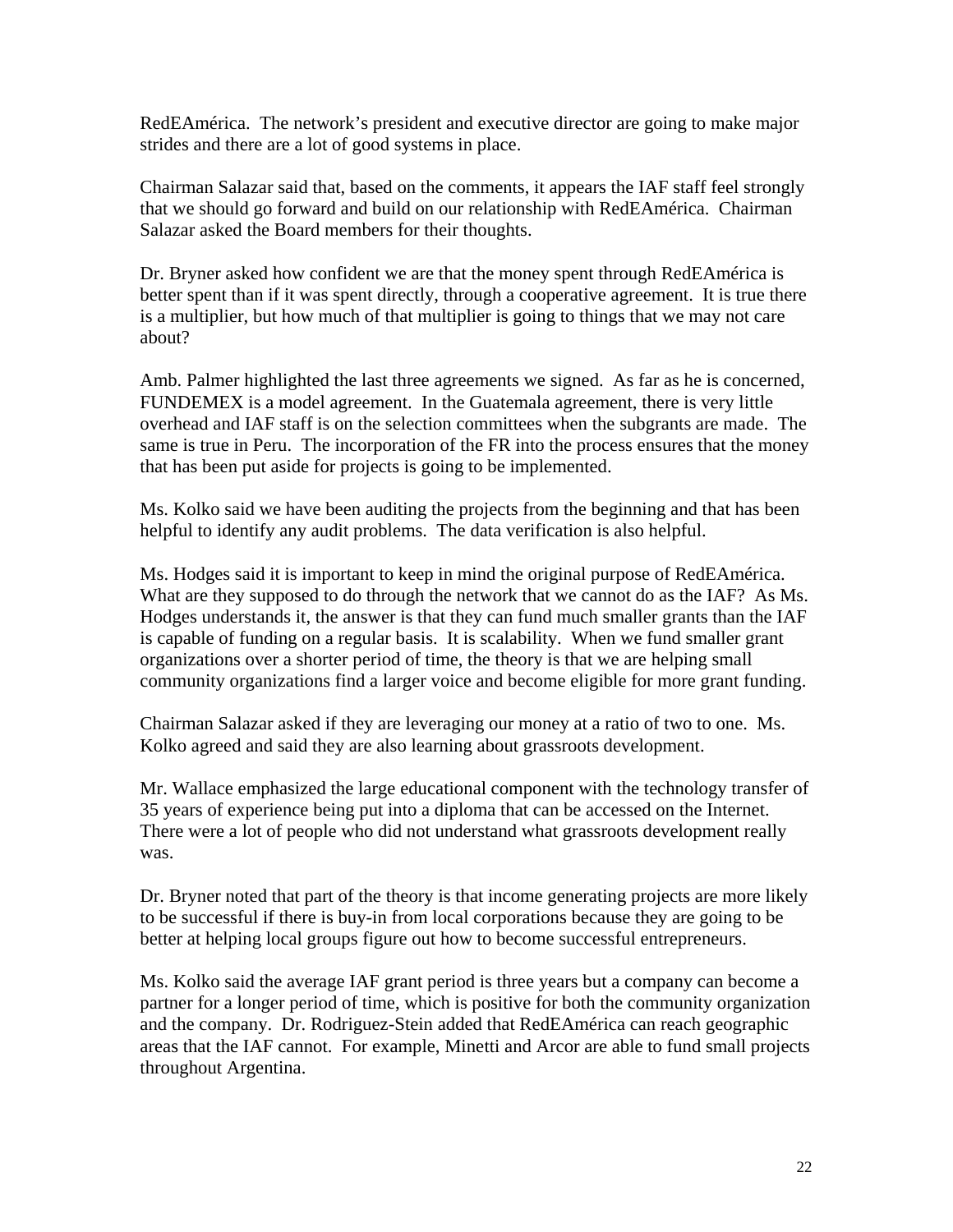Amb. Dodd asked for clarification on the role of the FR in country. Ms. Wheeler said the FR will be monitoring RedEAmérica agreements at least once a year as they do with regular grants. The monitoring includes meeting with beneficiaries of the subgrants which was not necessarily the case in prior agreements. Part of the learning process is when FRs travel with the grantee staff to do joint monitoring and have the opportunity to discuss strengths and weaknesses. FRs also participate on the selection committee and are involved in the discussion of whether the beneficiaries meet the IAF criteria that the corporate foundations may not have necessarily considered in the past.

Chairman Salazar asked the Board members whether they agreed with building on our RedEAmérica relationship. Amb. Dodd agreed. Dr. Bryner said it sounds like these are still hypothetical benefits so it seems important for us to be able to document those. Mr. Vaughn said RedEAmérica is our future. Mr. Wallace said he has been a big proponent of RedEAmérica from the beginning. Mr. Wallace complimented Amb. Palmer and said while they have had disagreements on some of the issues around RedEAmérica, the idea of institutionalizing it and making it part of the performance reviews of the FRs and the Regional Directors is an important step forward.

Mr. Wallace said the missing element is somebody at a senior level who really monitors and works on RedEAmérica. He suggested it from a strategic standpoint since we have two challenges: getting more resources for the Foundation, and remaining independent. We have to be able to define the unique role we play, why we have to be independent and why we need additional resources. Mr. Wallace believes if FRs work with their RedEAmérica partners in country to help beat the bushes, it multiplies the ability to find new projects and develop a pipeline.

Mr. Wallace agreed with Mr. Vaughn that RedEAmérica is our future. We have to sell ourselves as innovative and experimental. We are an idea-generator and we come up with experiments and initiatives. We have great evaluations to analyze what did and did not work. The missing ingredient is the dissemination component, where we disseminate not only within our own organization in a very systematic way but through other government organizations in the US and through RedEAmérica so that we are constantly updating our knowledge base.

Mr. Wallace said if we can have those three areas institutionalized and well functioning, we have an extremely strong story to sell. Amb. Dodd noted the story sells well in Congress.

Ms. Hodges said the feedback loop is very important because of the changing innovations and the lessons learned. The IAF has to stay in some kind of leadership role with RedEAmérica in terms of content and what is being disseminated. We should know what is being disseminated and help update and shape that message. That is where we get to impart our wisdom on a large scale.

Mr. Wallace highlighted the two programs for dissemination: publications and the fellowship program. We might want to have a stronger idea of what we want those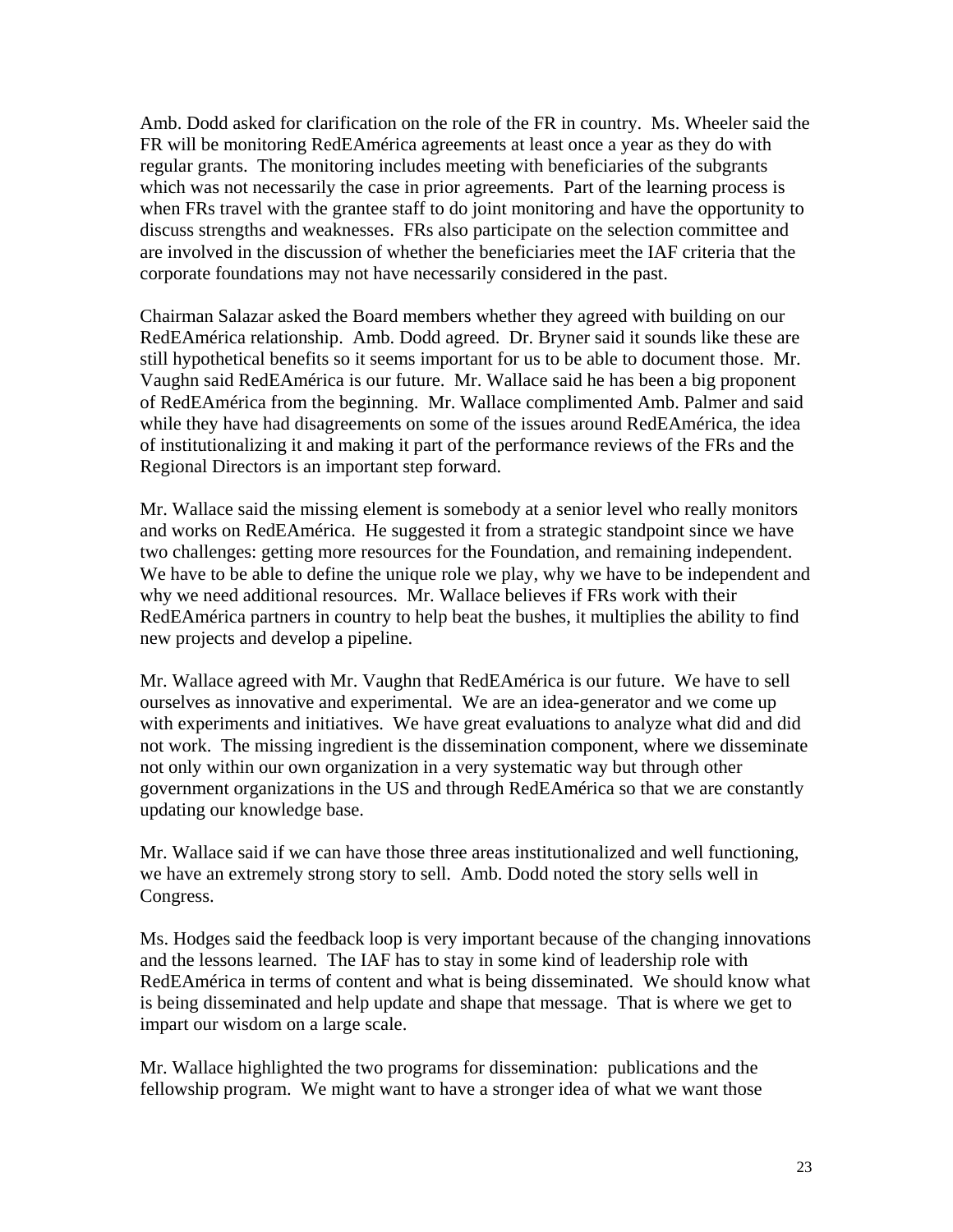fellowships to look at and move it into our overall strategy to use in publications. It would not mean a change in cost. We should keep in mind that these are two outlets for getting the message out.

Chairman Salazar asked if we can assign the topics of research for the fellows. Ms. Kolko said the focus is on grassroots development. Chairman Salazar asked if the fellows can help us evaluate and examine RedEAmérica. Dr. Rodriguez-Stein said the fellows submit their own proposals. Ms. Kolko said in the past we had a list of priorities, like local development and CSR. Ms. Hodges said we can give specific parameters. Chairman Salazar said we might use that as another resource.

Chairman Salazar asked Amb. Palmer what we can do in terms of institutionalizing our relationship with RedEAmérica. He asked Amb. Palmer if he envisioned creating a staff position focused on RedEAmérica. Amb. Palmer said what was originally envisioned would be to get the Regional Directors involved; however, if we need to consider something else we are certainly open to suggestions. Chairman Salazar suggested perhaps it evolves. We can see where we are at the next Board meeting in March.

Mr. Wallace said he always thought that we needed a particular person to handle RedEAmérica. The Regional Directors already have an enormous amount of work and it seems to be asking a lot to expect them to do all they do and to focus on RedEAmérica. While the RDs have to be involved with RedEAmérica because of the way it has been institutionalized, Mr. Wallace thinks we need somebody else that is looking at growth and ways that we can continue to be an active part of RedEAmérica. We need to sell the story that not only was the IAF responsible for the creation of RedEAmérica, but we are actively continuing this partnership.

Mr. Vaughn said that person is Amb. Palmer, de facto. Amb. Palmer said he promotes RedEAmérica and the IAF wherever he goes. Amb. Palmer understands that Mr. Wallace is referring to a corporate development specialist whose role is to work closely with RedEAmérica leadership. In the past, the IAF was leading the charge and RedEAmérica itself did not have much infrastructure. Now RedEAmérica has a Board of Directors, an annual report, a president and executive director, and their own strategic plan. We would have to take a look at the IAF staff position and craft it again to reflect working closely with the RedEAmérica structure that now exists.

Mr. Vaughn asked Amb. Palmer if he serves on the board of directors of RedEAmérica. Amb. Palmer said he does not. Mr. Vaughn said it would be a natural link to have representation on that board. Mr. Wallace said perhaps we could have RedEAmérica's president on the IAF Advisory Council. Mr. Vaughn agreed. Amb. Palmer said it was a good idea. Mr. Vaughn said that we are trying to monitor that grassroots development is what RedEAmérica is all about. It is not simply supporting corporate projects locally, but really developing the grassroots. Mr. Vaughn said it is natural for the IAF president to serve on the board of directors of RedEAmérica. Chairman Salazar said it was a good suggestion.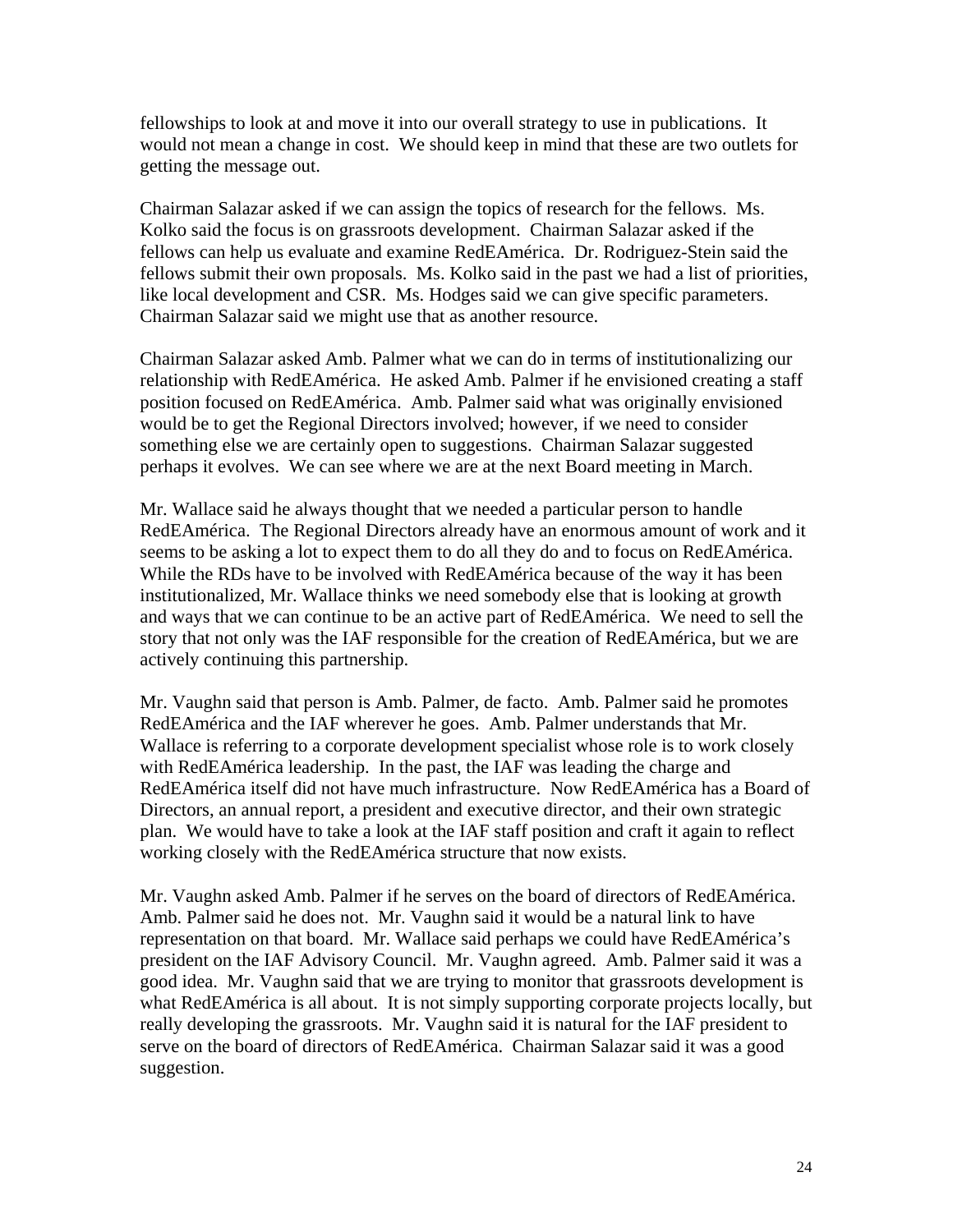Chairman Salazar said that we will proceed with the idea about building the relationship with RedEAmérica and Amb. Palmer can tell us where we are at the next Board meeting in March.

Amb. Palmer said between now and then, we will take a look at all of those things. It is very clear that we are a part of RedEAmérica and we want to continue to be a part of it and continue to push it, but now we will take the time to define our relationship. We talked about Congress and OMB and we will come up with a strategy there.

Amb. Palmer said we will also take a good look and have some kind of recommendation and justification with respect to a corporate development position.

Amb. Palmer said we will have a report for all of those things for the Board when we meet again.

Chairman Salazar added that we will also answer Ms. Hodges' question as to why it is good for the IAF to partner with RedEAmérica and why it is good for them to partner with us.

Amb. Palmer said that by March he will have met personally with Ms. Florez and discussed the idea of interchanging people on boards. Ms. Hodges cautioned that we would need to consider any ethical issues with this idea. Chairman Salazar suggested thinking about it.

Because of time constraints, Chairman Salazar suggested to the Board that they postpone the discussion of the Advisory Council. He asked whether the Advisory Council should participate in the March 2010 Board meeting or if the Board should meet alone. Chairman Salazar said we have committed to having the Advisory Council join the Board every September, but we could make it twice a year in September and March.

Amb. Palmer noted that there are budgetary considerations. There is money available but the question is identifying what we want to spend it on. Ms. Kolko said we are always looking at ways to control overhead expenses and it is something to consider. Ms. Kolko was under the impression that we had budgeted for just one Advisory Council meeting per year. Chairman Salazar said he mentioned that there would be just one meeting per year with the Advisory Council, but everybody was so excited the last time.

Mr. Vaughn said there were important issues to consider and perhaps having the Advisory Council may be a distraction until those matters were resolved. Chairman Salazar agreed that we have some important decisions pending. Amb. Dodd concurred. Dr. Bryner said that while he agreed, the Advisory Council can help in terms of our outreach. The advantage of convening the Advisory Council twice a year is that it reinforces the idea that they are a part of IAF and they are more likely to think of what they can do to help.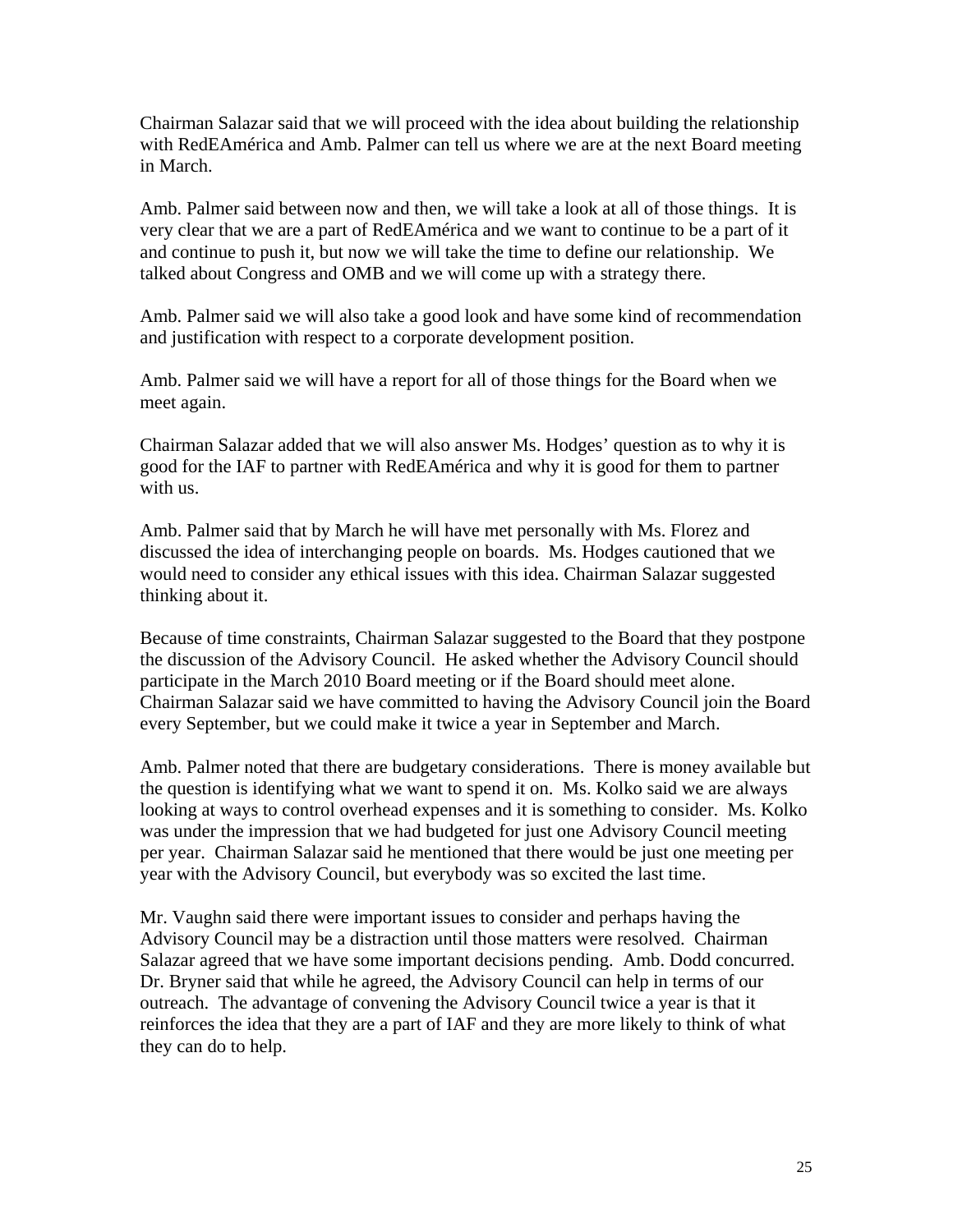Mr. Wallace asked about the cost, per meeting, of inviting the Advisory Council. Ms. Kolko said the cost is about \$15,000, which is an overhead expense.

Amb. Dodd suggested that we consider inviting certain members of the Advisory Council corresponding to the topics that would be of interest to them or on which they could be helpful. Ms. Hodges agreed with the idea. Chairman Salazar said it is definitely a possibility.

Chairman Salazar asked Mr. Wallace for his thoughts about the March meeting. Mr. Wallace said we probably need to have a meeting of the Board, only. If we really wanted to have the Advisory Council attend, we could have the Board meeting closed in the morning, and then an afternoon meeting between the Board and the Advisory Council. He agreed with Mr. Vaughn that we have some operational issues that are easier to discuss in a smaller group. Mr. Wallace noted that we have an extraordinarily good Advisory Council and we should make them feel like they are very much an integral part of this organization.

Chairman Salazar asked if it made sense to not have the Advisory Council attend the March 2010 meeting, but to try to get it back to twice a year. The Board meetings are typically held in December, March and September, with a field trip in June.

Mr. Vaughn asked if we have thought of inviting one or two Advisory Council members to join the Board trip. Mr. Wallace said they could participate on a volunteer basis if cost is an issue. Ms. Hodges said the issue is whether to invite just a few and if so, which members. Ms. Kolko said, unfortunately, it can get complicated with spouses and having to use her personal credit card to pay for certain things. Mr. Vaughn said he understood.

Amb. Palmer said it is a matter of prioritizing. If it is something the Board feels is important, he would work with the budget office to make that money available. We need a recommendation and we will proceed.

Dr. Bryner said it seemed clear that the next Board meeting is going to be a continuation of the current discussion. Another option would be to brainstorm, perhaps via e-mail, on how to better keep the Advisory Council involved. Perhaps meeting once a year is enough, but what could we do on an occasional basis, in a cheap way, to keep them more engaged? Dr. Bryner suggested having a conference call with the Advisory Council every three months or so, which is not very expensive.

Chairman Salazar said the discussion would be postponed given the time constraint. He agreed that the Advisory Council is a good resource and we are underutilizing them. Chairman Salazar's preference would be to have the Advisory Council attend in March, but given the pending matters it would be better if it was just the Board. Chairman Salazar asked the Board members if they agreed and they all did. Chairman Salazar confirmed that the next Board meeting is Monday, March 29, 2010.

*Board trip*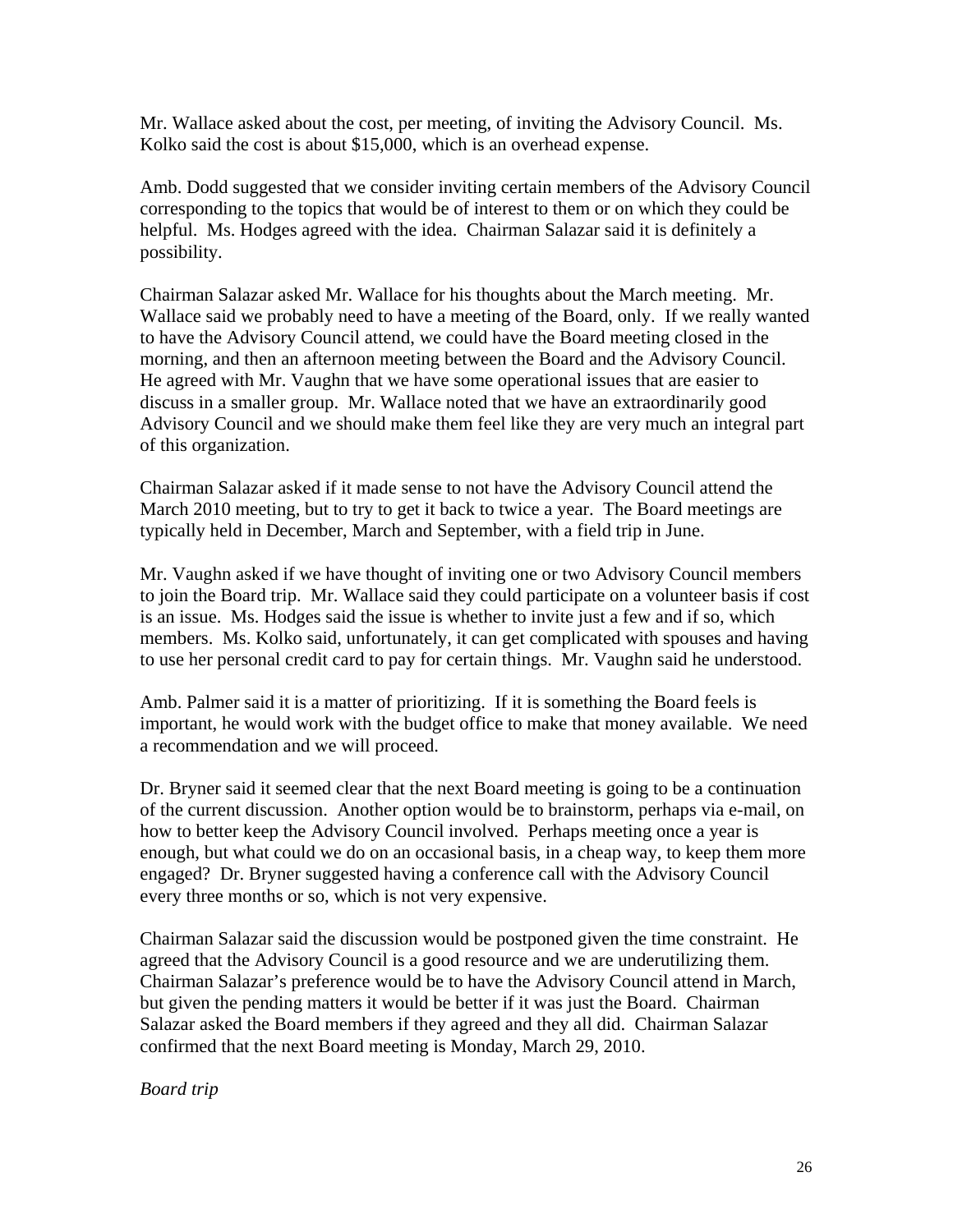Chairman Salazar asked Amb. Palmer what has been proposed for the next Board field trip. Amb. Palmer said the country that we have been considering is Panama. The logistics are good there. Chairman Salazar asked if the Board approved; they agreed. Mr. Vaughn said we should try to keep Brazil on the radar screen. Ms. Hodges said we are trying to alternate between regions.

The Board discussed dates for the trip and agreed on June 2-6, 2010.

## Meeting adjournment

Chairman Salazar said the agenda was covered and that the Board was going to go into an executive session.

Amb. Dodd made a motion that the Board adjourn and then re-adjourn for a closed meeting to the public to discuss matters that relate solely to the internal personnel rules and practice of the Inter-American Foundation. He requested that the General Counsel certify if in her opinion the meeting may be closed to the public. Ms. Hodges agreed and said Chairman Salazar had the floor.

Chairman Salazar asked if there was a second to the motion. Mr. Vaughn seconded. Chairman Salazar asked if there was any discussion on the motion; there was none. The Board unanimously voted in favor of the motion.

The Chairman adjourned the meeting at 12:23 p.m.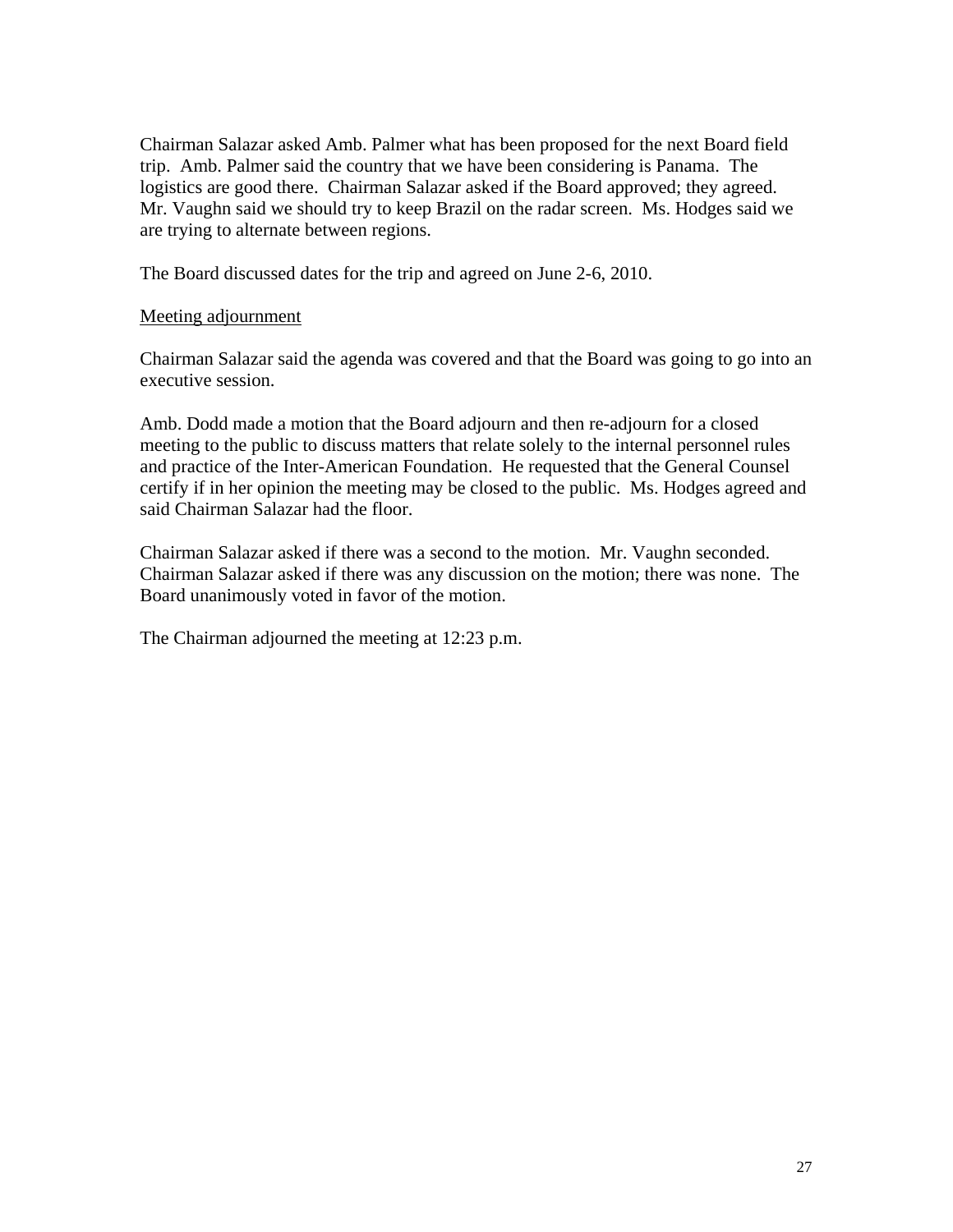#### Minutes of the Meeting of the Board of Directors Inter-American Foundation March 29, 2010

The Board of Directors of the Inter-American Foundation (IAF) met at 901 N. Stuart Street, Arlington, Virginia, on March 29, 2010. Board Members present were John P. Salazar, Acting Chairman; Thomas Dodd, Acting Vice Chair; Kay Arnold, Member; Jack Vaughn, Member; and Roger Wallace, Member. IAF staff members in attendance were Larry Palmer, President; Linda Kolko, Vice President for Operations; Jennifer Hodges, General Counsel and Senior Vice President; Jill Wheeler, Regional Director for Central America and Mexico; Wilbur Wright, Acting Regional Director for South America and Caribbean; Emilia Rodriguez-Stein, Director of Evaluations; and Rebecca Verreau, Deputy General Counsel. Also attending were Nicholas Bryner; Jenny Petrow, Foundation Representative for Haiti; Mara Quintero, Office of General Counsel; Pam Palma, Director of Information and Management Systems; and Paul Belford and Walter Sczudlo of JDG Associates.

Call to Order The Chairman called the meeting to order at 9:10 a.m.

#### Approval of Minutes

The minutes of the December 14, 2009, Board of Directors meeting were approved and adopted by a unanimous vote.

#### *Gary Bryner Memorial Resolution*

Chairman Salazar welcomed Nicholas Bryner, son of former Board member Gary Bryner, and he read the Gary Bryner Memorial Resolution for consideration by the Board.

#### **RECITALS**

Whereas, Inter-American Foundation (IAF) colleagues and friends were deeply saddened by the untimely death of Board member Gary Bryner, Ph.D., on March 10, 2010; and

Whereas, Dr. Bryner, who received his Ph.D. in government from Cornell University in 1982, was an accomplished author, scholar and professor of Political Science at Brigham Young University, where he also completed his J.D. degree at the university's law school in 1994, and served as the director of the University of Colorado's Natural Resources Law Center in Boulder from 1999 to 2001; and

Whereas, both as a professor and in his personal life, Dr. Bryner was devoted to teaching others about the intersection of poverty reduction and environmental protection, and to inspiring students from varied backgrounds to make a difference; and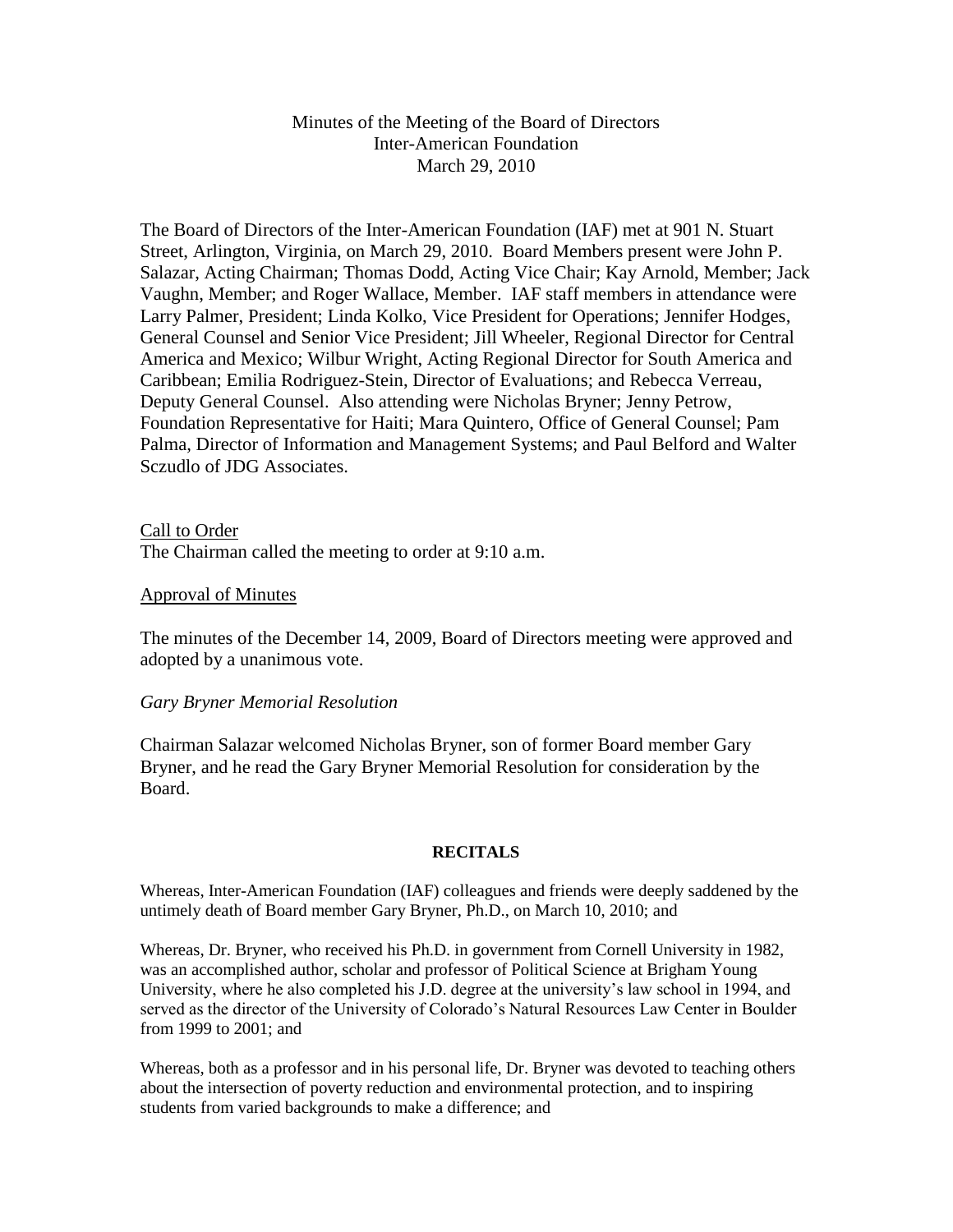Whereas, Dr. Bryner was strongly committed to the Inter-American Foundation mission of alleviating poverty, promoting opportunity, and encouraging civic engagement in the developing countries of Latin America and the Caribbean through a grassroots approach to development; and

Whereas, Dr. Bryner relished opportunities to visit IAF projects in Brazil, Colombia, Ecuador, Guatemala and Mexico, in order to gain a better understanding of the realities in which IAF grantee beneficiaries live and to witness the positive effects of IAF projects; and

Whereas, Dr. Bryner's expert knowledge of climate change, air pollution, energy and natural resource law and policy was an invaluable asset to the IAF, which has increasingly emphasized the importance of the environmental sustainability of development projects; and

Whereas, during his service as a Board member, Dr. Bryner generously donated his time to the IAF in advising and working closely with the IAF evaluations staff to better measure the impact of IAF projects; and

Whereas, Dr. Bryner's kindness, patience and generosity are his legacy to all who knew him, be it therefore

#### **RESOLUTION**

RESOLVED, That the Board of Directors of the Inter-American Foundation expresses its sincere condolences to Dr. Bryner's family, and be it further

RESOLVED, That the IAF Board recognizes with sincere gratitude the thoughtful and inspirational contributions Dr. Bryner made to the work of the IAF, and be it further

RESOLVED, That in light of the recently-completed, successful pilot study of the long-term impacts of IAF grants undertaken by the IAF Evaluations Office, with the advice and assistance of Dr. Bryner, the IAF Board hereby acknowledges the critical importance of such impact assessments, endorses their implementation, and officially establishes the *Making a Difference: Assessing the Impact of IAF Projects* initiative in his honor.

The Resolution was unanimously passed by the Board.

Chairman Salazar expressed to Mr. Bryner the IAF's appreciation for Dr. Bryner's service. Mr. Bryner said his father considered his service on the IAF Board a great honor and one of the most important aspects of service that he rendered over the last several years.

#### *Re-designation of the Secretary of the Board*

Ms. Hodges requested that the Board officially re-designate Ms. Arnold as Secretary of the Board as her two-year term is about to expire. Chairman Salazar asked if there was a motion. Mr. Vaughn moved; Mr. Wallace seconded. The Board unanimously approved re-designating Ms. Arnold as Secretary of the Board.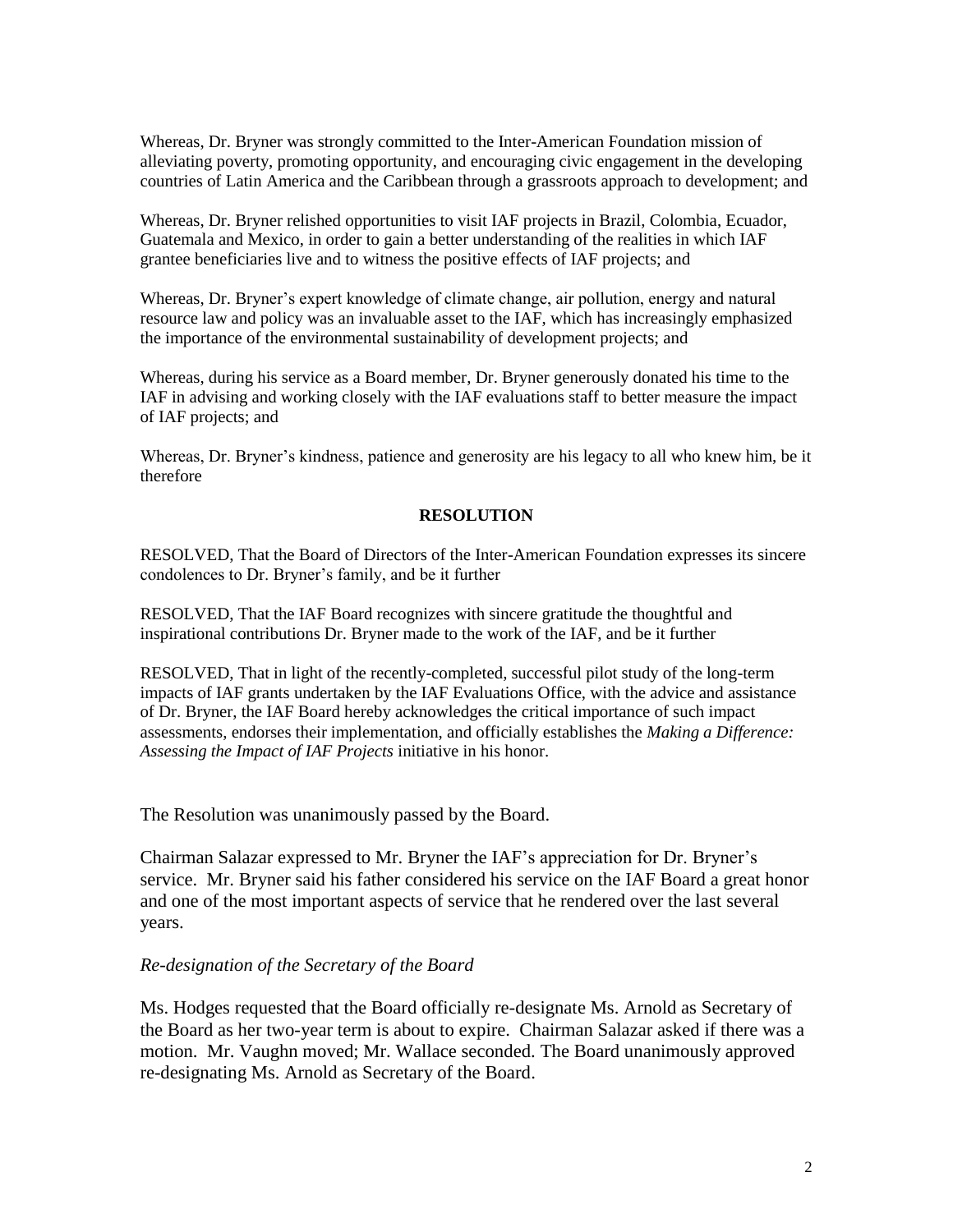## **PRESIDENT'S REPORT**

Amb. Palmer said the distinguishing factor of the quarter has been the natural disasters, with the earthquakes in Haiti (January 12) and Chile (February 27). Many of our beneficiaries were affected. Jenny Petrow, Foundation Representative (FR) for Haiti, will be giving a report of her experiences in Haiti later in the meeting.

Amb. Palmer provided a RedEAmérica update. A number of questions were asked at the last Board meeting about the status of the IAF's current relationship with RedEAmérica and moving forward. In February, Amb. Palmer traveled to Colombia with Wilbur Wright, Acting Regional Director for South America. They met with Margareth Florez, executive director of RedEAmérica, and Paul Velasco, president of the RedEAmérica board. They were later joined by Advisory Council member Elena Echavarría. They talked about where RedEAmérica is now, their plans for expansion and their relationship with the Multilateral Investment Fund (MIF). They made it very clear that RedEAmérica is not in infancy now, but in the adolescent stage. They are looking for a relationship with the IAF that will reflect that difference.

Amb. Palmer attended the Interagency Meeting on the U.S.-Brazil Joint Action Plan to Eliminate Racial Discrimination. Assistant Secretary of State for Western Hemisphere Affairs Arturo Valenzuela also participated. The next meeting will take place in May in Atlanta.

Amb. Palmer noted that the Joint Action Plan is one of the intergovernmental relationships we are working with in terms of State Department. Another one is related to Chile.

#### *Amb. Palmer left the meeting.*

Ms. Hodges said that with respect to RedEAmérica in Chile, we have updated our cooperative agreement with Fundación Microfinanzas y Desarrollo. Our RedEAmérica activities in Chile are being revamped and reactivated. In light of the earthquake, this gives the IAF an opportunity to have a presence there that we had not had in recent years.

Chairman Salazar asked about the Inter American Social Protection Network (IASPN). Ms. Hodges explained that the IASPN is an initiative of the State Department. She attended the IASPN conference in New York last year. Chile has been the leader in South America with respect to creating social protection networks and they are looking to partner with other actors within the hemisphere, including the US, to impart that knowledge to other countries like Paraguay and El Salvador. There is a meeting tomorrow to discuss next steps.

#### *Amb. Palmer returned to the meeting.*

Amb. Palmer said that with regards to the IASPN, A/S Valenzuela signed an agreement with the minister of foreign affairs of the Republic of Chile. They are interested in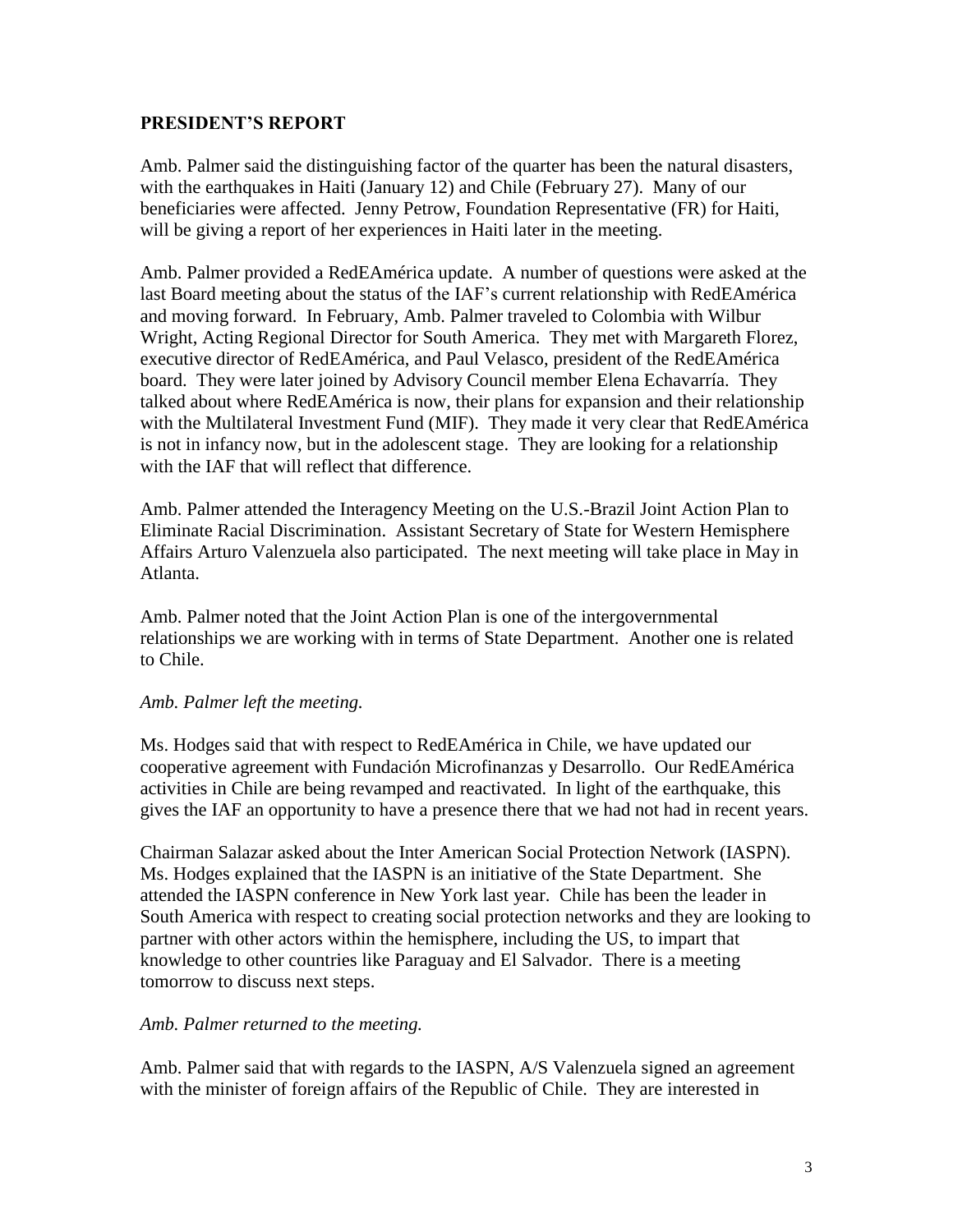collaborating in programs on access to education, food safety, enhancing social protection networks, reducing poverty especially for marginalized segments of society, and advancing socioeconomic inclusion. Before the earthquake, the IAF was on a course to administer a program for \$875,000 to facilitate training and partnerships to create or bolster social protection networks and systems. It is currently on hold. Ms. Hodges said the money would be used to work with Chilean government officials, and maybe some civil society actors, to help them export their knowledge and experience to countries that are looking to improve services in the areas previously mentioned by Amb. Palmer. Mr. Wallace asked if it is State Department money; Ms. Hodges confirmed that it is.

Amb. Palmer was invited to participate on a panel at the Denver Biennial of the Americas on July 6. He has been working with Jim Polsfut. It is a huge event for Denver and they have invited former presidents and vice presidents to participate.

Amb. Palmer visited Mexico City for the Fellowship Mid-Year Conference in February. Amb. Dodd also participated and will elaborate on the topic later in the meeting.

Amb. Palmer was recently invited to a reception by former Peruvian President Alejandro Toledo. It was also attended by José María Alfredo Aznar, the former Prime Minister of Spain, and former Mexican President Vicente Fox. President Toledo is working with a law firm in town and he has been in touch with Amb. Palmer about a project to develop the capacity of Peruvians to access some of the billions of dollars in social funds in their country. It is increasingly difficult for the communities to access these funds because the rules are always changing. There are more than \$20 billion at stake.

In early March, Amb. Palmer spoke on a panel, *Financing International Development Projects: Successes & Challenges*, at the International Trade and Investment Conference sponsored by Monterey Institute of International Studies (MIIS). MIIS proposed setting up an intern program with the IAF such that after the IAF funds a project, MIIS would place some of their students with that NGO. Amb. Palmer told them we would be in touch with them in the future.

Amb. Palmer mentioned that a representative from Guggenheim Fund was also on the MIIS conference panel. Guggenheim is looking to invest \$200 billion; \$5 billion of which in Latin America. There may be potential ways to work with them, possibly in Bolivia and Brazil. A representative of the Bolivian government is coming to Washington in April, and we may try to connect him with the Guggenheim representative in Washington. Amb. Palmer said we would be on the side to see if we could get some money out of them.

Mr. Wallace asked about the IAF role in brokering the Guggenheim Fund's investments with the Morales government. Amb. Palmer said we are thinking of them in terms of our corporate outreach, and is not sure the IAF has a role. Mr. Wallace raised a note of caution; perhaps something could come up on the Hill if we are trying to negotiate support for the government-backed lithium program in Bolivia with President Evo Morales. He thinks that could be misinterpreted. Amb. Palmer said he can scuttle the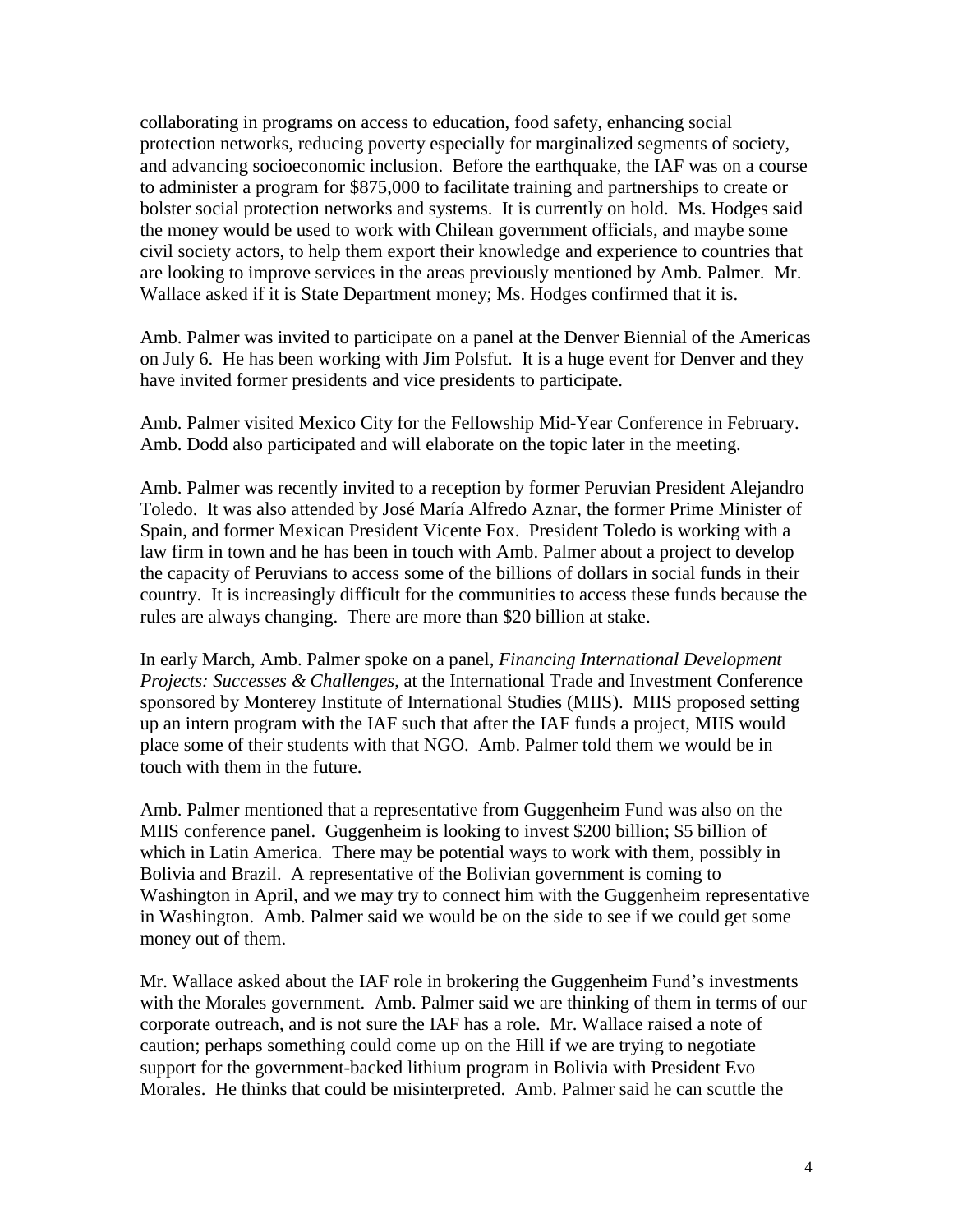idea if the Board thinks that is appropriate. When Amb. Palmer participates in outside events he looks for opportunities to try to set up some type of corporate agreement. Ms. Arnold said that Mr. Wallace's suggestion is that we should be careful how the IAF is positioned in the deal.

Amb. Palmer mentioned that in the past there was discussion about the Millennium Challenge Corporation (MCC). We put forth the idea of 0.5 to 1 percent of their money being set aside for grassroots projects. Amb. Palmer had spoken with former MCC vice president John Hewko about it, but the idea never really took off. Ms. Arnold and Mr. Wallace said that is a great idea. Amb. Palmer noted that Daniel Yohannes is now the Chief Executive Officer of MCC.

Mr. Vaughn asked about the status of the MCC/ Honduras pact. Amb. Palmer said that Secretary of State Clinton said it is okay for the MCC to fund in Honduras again. Ms. Hodges said there have been several Congressional hearings about Honduras and US support (or the lack thereof) to the government. We anticipate that MCC funds will start flowing in the next few months.

Chairman Salazar asked if there were any take-aways or lessons learned from the MIIS event. Amb. Palmer said the Overseas Private Investment Corporation (OPIC) is making money and financing projects in the hundreds of millions. The Export-Import Bank of the United States is also for-profit. Amb. Palmer was the only one representing the nonprofit sector on his panel. Some of the attendees asked who they need to call to ensure that the IAF continues to get appropriations increases so we can continue to do what we do. Ms. Arnold said one of the advantages of participating in those events is the connections made.

# **CONGRESSIONAL AFFAIRS**

Ms. Hodges said OGC is currently doing a lot of outreach, for example to the Congressional Hispanic Caucus (CHC). When Hilda Solis was appointed as Secretary of Labor, we lost a real advocate. Chairman Salazar has been a real benefit to us with respect to these outreach efforts. We met with CHC members and Chairman Salazar wrote an introductory letter when he became Board Chair. We have had several meetings with the former director of the CHC, Angela Ramirez, and the CHC International Relations Task Force. We are trying to identify CHC interests in the region and where those overlap with what the IAF is doing. We are working on a letter with them and once it is sent out, we are hoping the Chair or co-Chairs of the Task Force will endorse the letter. About a year ago, we had conversations with Advisory Council member Anita Perez Ferguson about trying to develop domestic constituencies in the US, which has been a challenge for us. We see some natural alliances with the CHC.

We have also been talking with Western Hemisphere House subcommittee staff on doing a key staff briefing. We met with Congressman Rubén Hinojosa's staff member about this last week. The idea is to identify about 10 key House staffers, some of which will come from CHC offices, who can sit down for a breakfast or lunch briefing. We would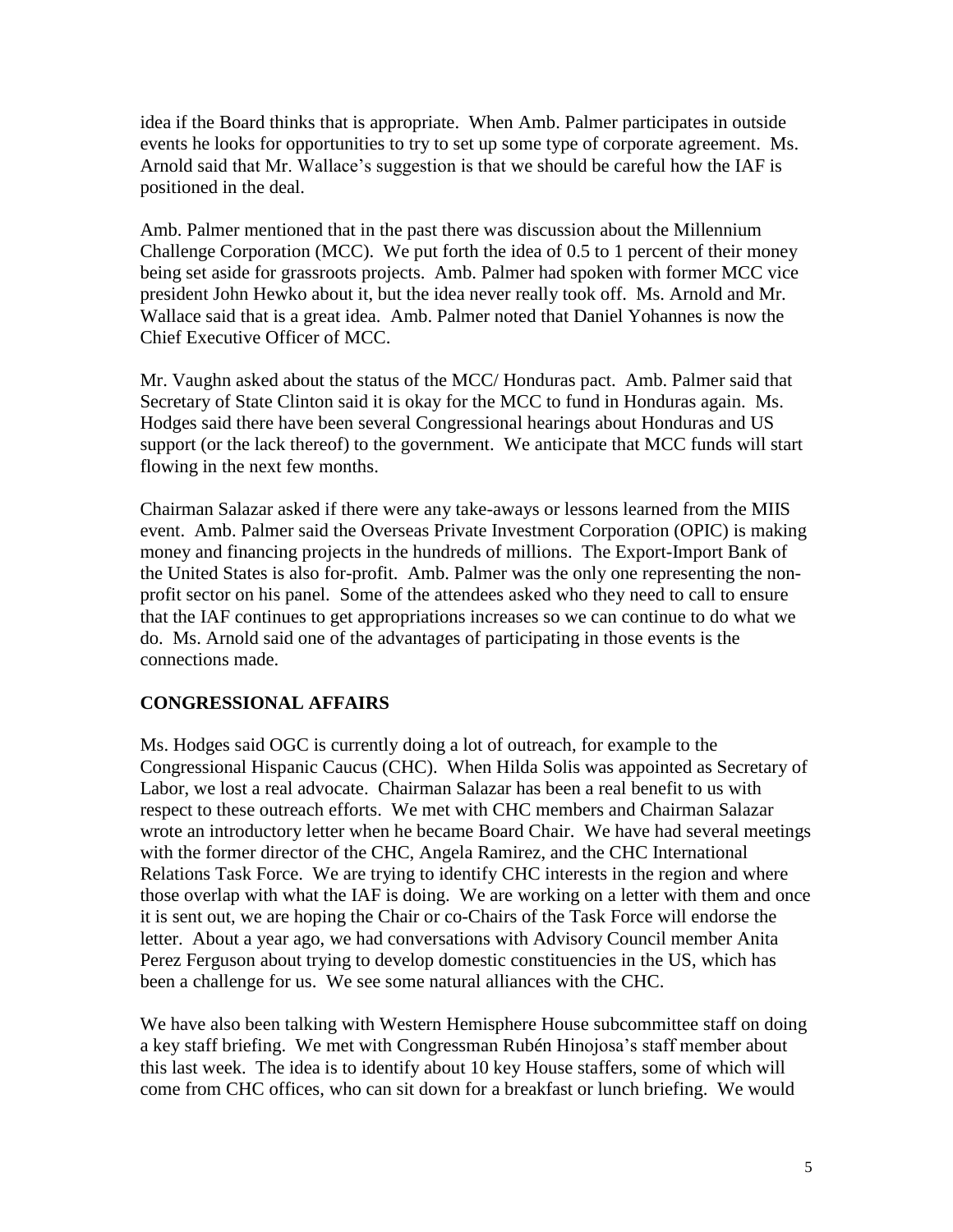like a Board or Advisory Council member to participate. Amb. Dodd's name has been circulated as a possible participant.

OGC is doing the roll-out and outreach regarding the Congressional Budget Justification and responding to questions. The IAF request is \$22.76 million. Ms. Hodges does not know whether we should anticipate more than the request this year.

Ms. Hodges said that House appropriations staffers have mentioned considering supplemental funding for Haiti for FY 2011. There is a possibility the IAF may be able to get a \$2 million to \$3 million earmark in addition to regular appropriations. Ms. Arnold said there is a history of this for the IAF, with disasters in Guatemala and Honduras. Ms. Kolko said it also happened in Panama and Nicaragua and Haiti in the 1980s. Mr. Vaughn asked if the Haiti money would be disbursed through the normal grant process or earmarked for disaster relief. Ms. Hodges said that if following the typical pattern, the language could be along the lines of "for development purposes in light of the earthquake." We would work to have the language drafted as broad as possible, and we would also work to try to have it available for the longest amount of time rather than just two-year appropriated money.

Mr. Wallace asked how the Congressional Black Caucus (CBC) interacts with the African Development Foundation (ADF). Ms. Hodges said there are some Congressional Members who carry a lot of water for the ADF, for example, Congresswoman Barbara Lee. Sometimes the strategy is unclear. The IAF is also cultivating relationships with CBC members, not just for Afro descendent activities but for broader IAF activities as well. Ms. Hodges noted Congresswoman Lee is also a key supporter of the IAF.

We continue planning ahead for Congressional dinners with the Inter-American Dialogue, and we are working with them on some issues related to past dinners. There are tentatively two or three scheduled for the spring. One potential topic is the postearthquake issues in Haiti. We have spoken to Mr. Vaughn about participating.

The IAF has partnered with the Dialogue on a women's conference in the past. It happens about every two years. This year the focus is on women's caucuses throughout the region. There may be possibilities for the IAF to plug in. The IAF can talk about success stories where NGO women have risen through the ranks of their local congresses.

Ms. Hodges mentioned that the OAS named 2010 the Inter-American Year of Women. As mentioned before, we are looking to participate at a conference with the Dialogue that is scheduled for late September. We would like to use that to lay the foundation for a conference on women in development next spring. We would use a three-tiered approach: individuals in senior levels of government or family foundations, like Advisory Council member Elena Echavarría; midlevel implementers such as Margareth Florez; and women at the NGO level who are working in grassroots development. The idea is to have a multi-faceted, large scale, two-day conference that would include individuals from State Department, Congress, civil society and the private sector, to talk about the importance of women's leadership. Mr. Wallace and Ms. Arnold said that is a great idea.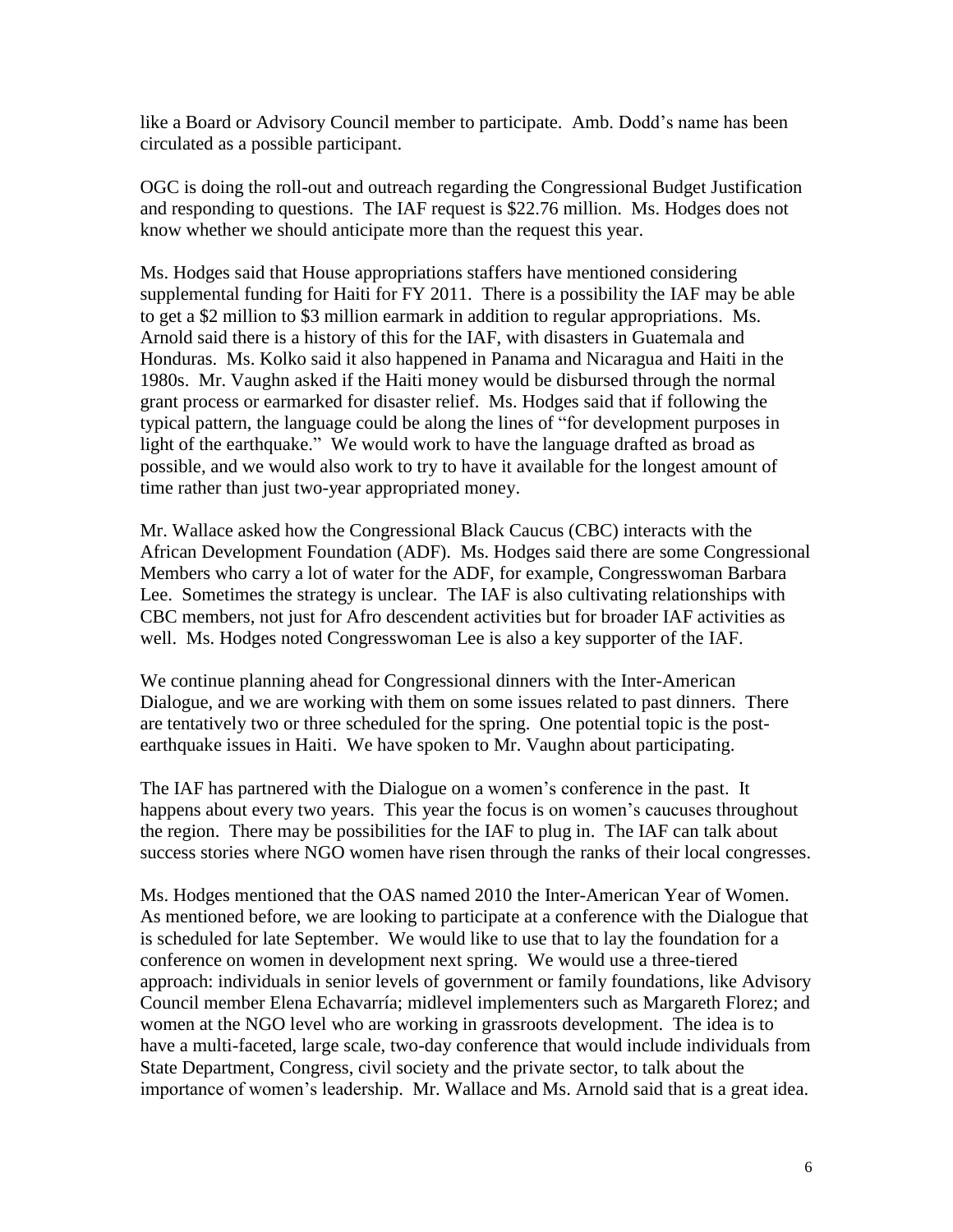Mr. Wallace said perhaps we could get Secretary Clinton to kick off the event. Ms. Hodges also suggested Maria Otero, Under Secretary of State for Democracy and Global Affairs, or Melanne Verveer, Ambassador-at-Large for Global Women's Issues.

Ms. Arnold emphasized the importance of education when talking about women in development, because women are responsible for the health, education, and the economic well being of the children in those countries. Ms. Hodges noted that we will keep Ms. Arnold apprised of the Chilean government opportunities because education is a critical piece of their approach to development.

Amb. Dodd said no one is more interested in this field than the outgoing president of Chile, Michelle Bachelet. Ms. Hodges noted that President Bachelet spoke at the IASPN conference in New York. Dr. Rodriguez-Stein also mentioned the new president of Costa Rica, Laura Chinchilla. Amb. Dodd suggested we might ask A/S Valenzuela for help on getting in touch with President Bachelet.

Chairman Salazar said he was pleased to hear we will have an improved relationship with the Dialogue. Ms. Hodges said we have always had a good relationship, but the new president, Michael Shifter, may have some new ideas. Our relationship should continue to grow and evolve.

Chairman Salazar noted that the OGC report in the Board meeting materials said some issues are likely to be referred to the Department of Justice (DOJ) for debt collection action. Ms. Hodges explained that the Grant Oversight Committee (GOC) reviews information internally to decide what to do with problem grants. There are a variety of outcomes from the oversight process.

The specific matter referred to in the board report involves an IAF terminated grant to Alternativa, a microfinance organization in Nicaragua. It involves a variety of internal issues and mismanagement of significant loan funds. The grantee has not yet repaid the debt. Ms. Hodges noted that the Board saw some of their subgrants when they visited Nicaragua two years ago. The grantee has historically done good work and we have funded them several times over our history, but they had taken over another grant and there was an unfortunate convergence of issues that are so far outside the scope of normal business that we need to take some serious action. Ms. Hodges said we have a responsibility to do due diligence and, in this case, the amount of money is more than the threshold of IAF discretion. We will be soliciting assistance from the Inspector General (IG) prior to referring the matter to DOJ.

Amb. Palmer said we need to send a message to NGOs, especially in Nicaragua. Ms. Hodges said we are trying to seek resolution and are not punitive in our approach. Ms. Arnold said she supports the IAF doing this. Ms. Kolko said we have had to call in the IG several times over the years, but not necessarily the DOJ. Ms. Hodges said that is not discretionary, and is dictated by the amount of money involved. Ms. Kolko reiterated that the norm is that we work with the grantee to resolve the situation. Chairman Salazar said the good news is that it does not happen very often.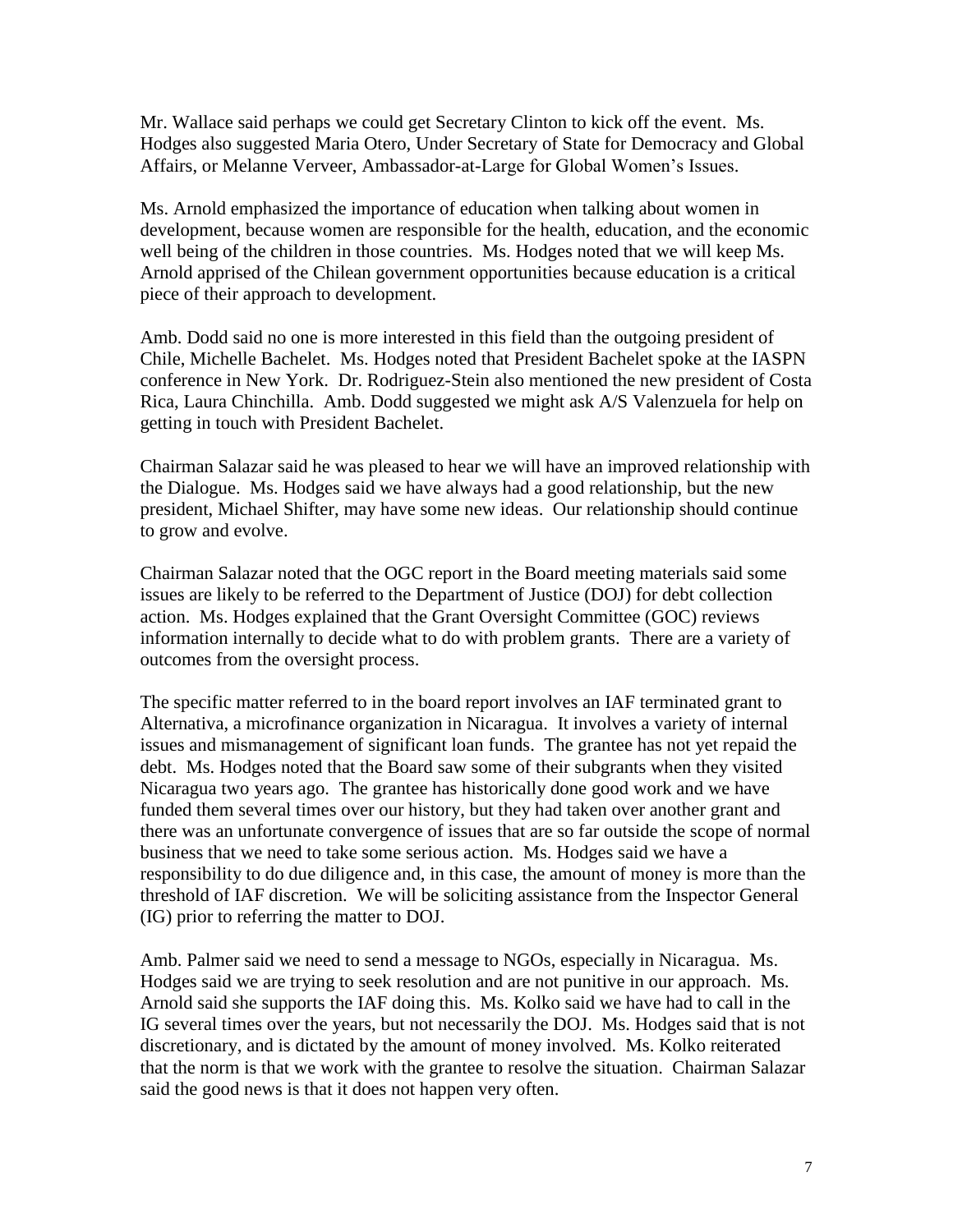Chairman Salazar asked if there is pending Congressional legislation that might affect the IAF. Ms. Hodges said they are not currently focused on foreign assistance. Increasingly, the Senator Menendez legislation is something we should keep an eye on rather than the larger, broader reform legislation discussed over the past few years. The Senator Kerry legislation, seeking to bolster USAID, is another piece we should watch. Although it probably will not address the IAF specifically, it gives clues for what Congress is interested in from the development perspective.

## **PROGRAM OFFICE**

Ms. Wheeler said the focus of the Program Office is grantmaking, which is moving along well. They are working to finalize grant agreements for this year. The environment continues to be interest for the IAF and we have seen a lot of proposals from the field.

Ms. Wheeler highlighted CoopeSoliDar in Costa Rica, an NGO that is working closely with a small fisherman's cooperative. There is an agreement where the community will work with the government to manage resources sustainably. They are working on a series of planning activities with people in the fishing industry, working with the government on policy, and offering training in responsible fishing practices.

Ms. Wheeler described a solar oven project in a poor indigenous region of Guatemala where there is decreasing availability of firewood. Asociación Amigas del Sol (ADS) is a base group that will provide a series of training sessions for women to build their own solar ovens. It helps the health aspect because there is less smoke than the traditional firewood so it is healthier for the families. It is an interesting combination of environment, health and women's empowerment coming together.

In El Salvador, Pro-Búsqueda is helping reunite families and kids who disappeared during the war. This is an example of a grant that stemmed from an IAF planning grant. They are trying to find new ways to work with this population and are focusing on income generation, job skills and micro-entrepreneurship training. They are also doing exchanges with students in the Boston area, whether Salvadoran families living in Boston or children who were adopted by families there and are interested in supporting projects and families back home.

Amb. Dodd asked Ms. Wheeler about the location of the Costa Rican grant she highlighted. Ms. Wheeler said it is in the west coast, in Tarcoles. Amb. Dodd asked if we have received any requests from the east coast. Ms. Wheeler said we have received inquiries but no concrete proposals from that region. Amb. Dodd said the east coast has always been left out. Ms. Wheeler said we are considering a proposal from the Bri Bri indigenous community near the Panama border. It is a small project based on ethno and eco-tourism, and is showing tourists different varieties of trees and plants. Amb. Dodd said the Costa Rican US Foundation, CRUSA, has some funding left over from when USAID left Costa Rica. They have a substantial amount of funding and they may be able to help. Ms. Wheeler said we have been working with them. They sent us a set of letters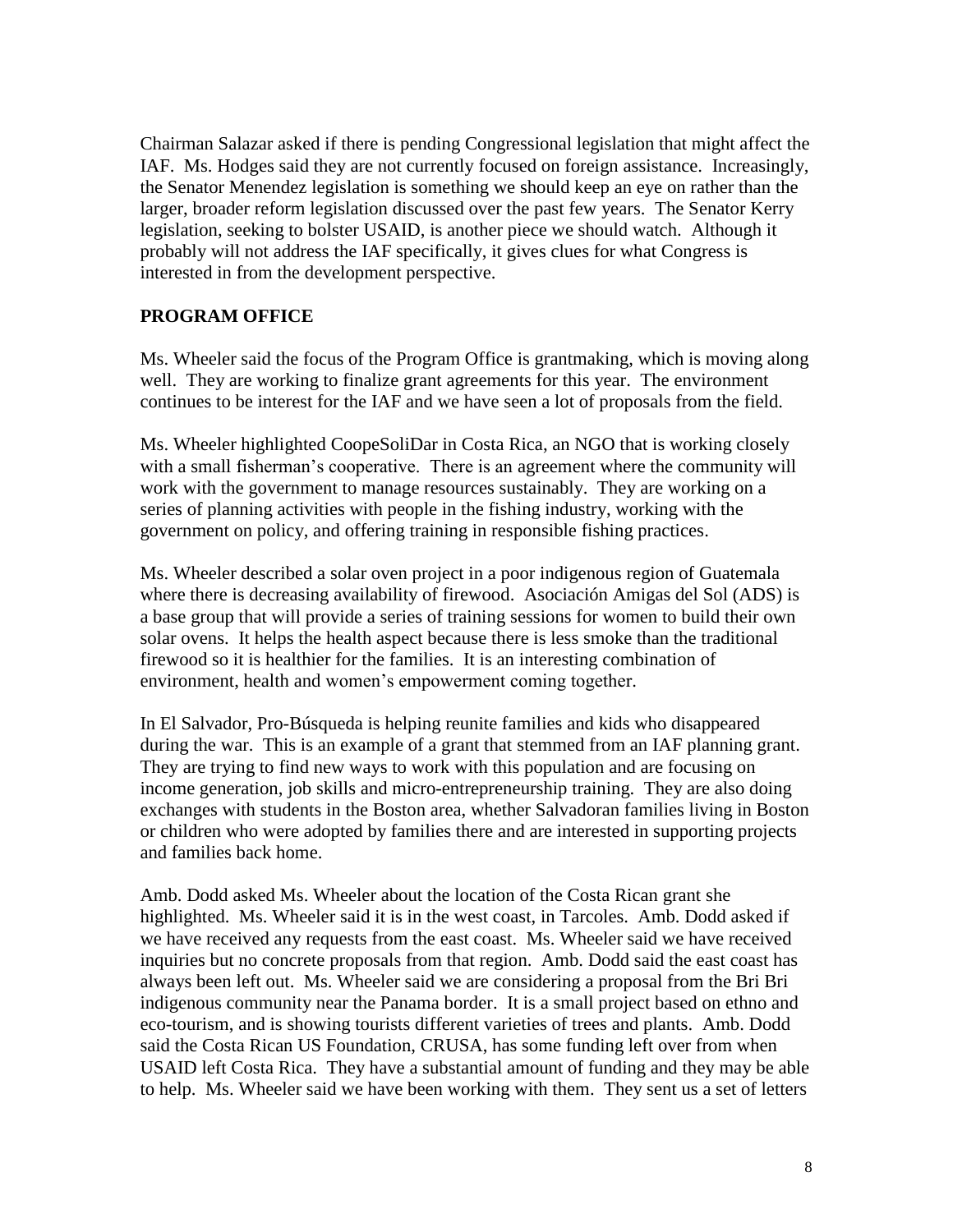of inquiry and hopefully we can do some co-funding or share proposals. We are trying to find a way to mobilize their resources.

Ms. Wheeler described a conversation she had with Western Union. In Mexico there is a three-for-one matching program where local, state and federal entities match funds by migrants, originally for social projects. Western Union created a four-to-one matching program focused on income generating projects. They are funding projects similar to what the IAF has funded in the past. Ms. Wheeler noted it is difficult for the IAF to fit into three or four-to-one programs because of their structure. The IAF is receiving proposals from Guatemala and El Salvador related to migration, remittances and development. There are a couple of migration and development forums coming up and we are hoping to identify possibilities for collaboration through these events.

Ms. Wheeler has been participating in a series of expert roundtables hosted by the Migration Policy Institute and USAID. A Western Union representative has been part of those discussions, as well as other academics and migrant leaders. It is a way to reach out and see what is happening in the field.

Ms. Wheeler attended a meeting with representatives of the Annie E. Casey Foundation. We have been working in the same area on the Mexico border. We are trying to find out more about their interests. They do not have a lot of experience with international funding. They did a census of families on the Mexico border. Areas for collaboration could be migration and remittances and development, and possibly education. Ms. Arnold agreed the Casey Foundation does substantial funding for education and healthcare.

Ms. Arnold asked about "The Power of Chocolate," mentioned in the Program Office section of the Board meeting materials. Ms. Wheeler explained that representatives of former Bolivian grantee El Ceibo and current grantee Pro Artesana, of Panama, participated in an event held at the Smithsonian National Museum of the American Indian. The event provided an excellent opportunity for the public to learn about the work of IAF grantees. Ms. Kolko said that the grantees were selling their chocolate at the museum restaurant and FR Kevin Healy has been working with the museum to allow some of our grantees to sell their crafts in the museum shop.

Chairman Salazar asked about the impact of drug trafficking and violence on our programs in Mexico and Central America. Ms. Wheeler said we are tracking this. Mexico is the biggest concern. We are considering a proposal in the southern part of the state of Chihuahua and are analyzing the security situation before sending any staff there. We are hoping to fund at least one project in the border area. Grantees along the border, particularly in Juarez, are having a hard time due to kidnappings and other issues. We are fairly hopeful we will be able to continue working in other parts of Mexico. We will do another security check with the US Embassy before the next round of trips.

Ms. Wheeler said we are hearing more about the security situation in Guatemala, particularly in the Petén region in the north. We have not said no to funding, but we are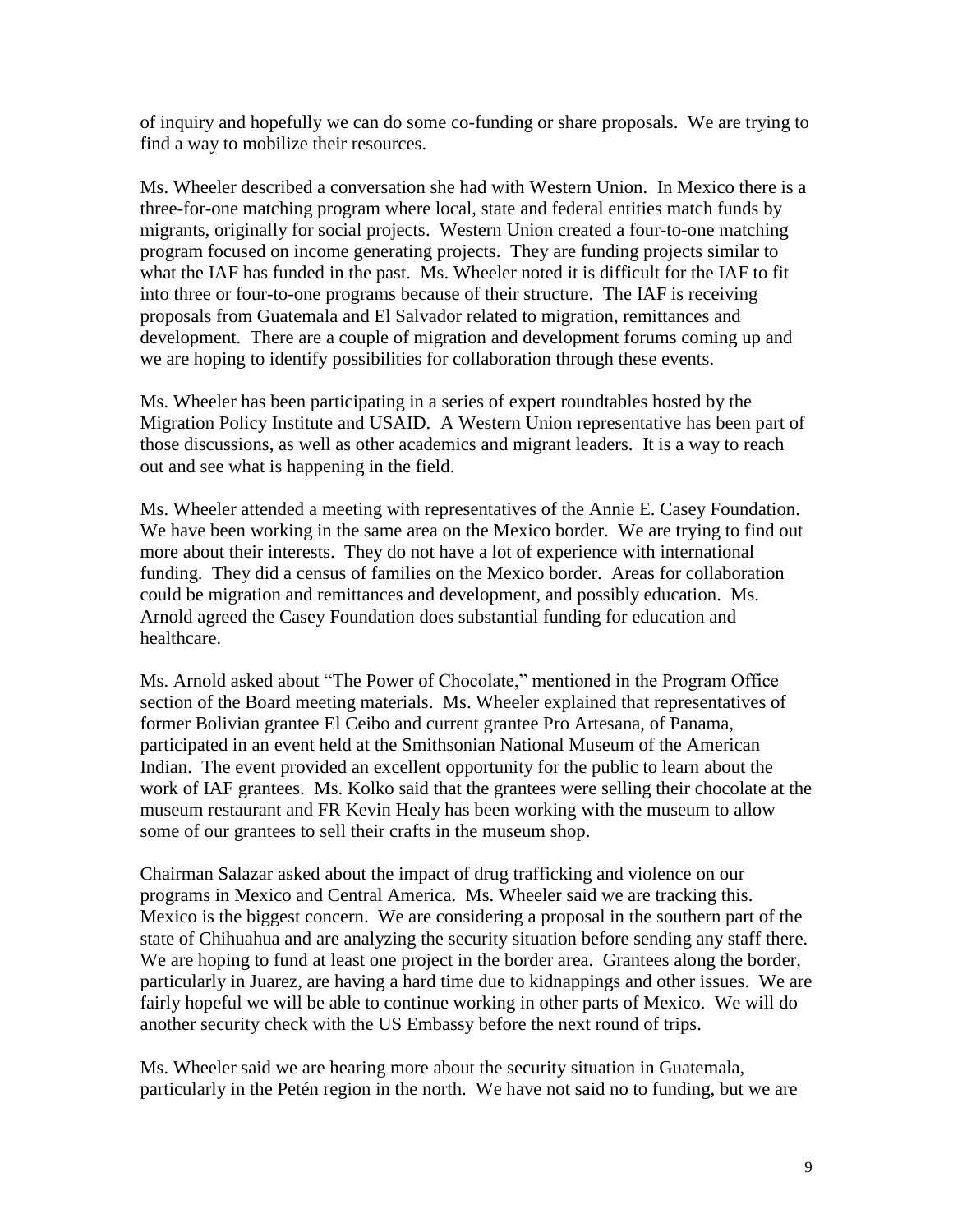being cautious. Grantees and the Embassy provide helpful information about conditions on the ground. El Salvador is also getting a little trickier, but not so much that we cannot fund there.

With respect to the Mexico border issues, Amb. Dodd suggested tracking what Secretary Clinton has said recently about looking at areas to shift funding and looking at social and economic issues long term. That would help to understand where the IAF might fit into their programs.

Ms. Wheeler said that FRs have been doing outreach in the countries where we need more proposals. Mr. Wallace asked how many FRs are assigned to Central America and Mexico. Ms. Wheeler named the six FRs who work in the region.

Moving on to South America, Mr. Wright said FRs are preparing PAR presentations and doing some travel to finalize grant details. It is too early to talk about grouping of projects, but there are two areas that stand out: climate change, including water conservation, soil conservation and reforestation; and education/ capacity building, including business management and training students in Brazil to take college entrance exams.

Venezuela is a challenge in the region. We have not been able to get visas to travel there for a while. We have received very few proposals. We have looked at RedEAmérica as a possibility; the Venezuela node has three active foundations. Another possibility is a national subgrant fund that would give our program visibility.

Mr. Wright highlighted MEDA, a project in Paraguay that works with small business men who donate a certain amount of money to pool and provide the funds for business development and mentoring. The IAF is providing money to expand and partner with them. It is not corporate funding, but small business men helping small business men. We have done work with them in Central America and it is the first time in South America.

Mr. Wright moved the discussion to natural disasters and introduced Jenny Petrow, Foundation Representative for Haiti, who just returned from the field.

Ms. Petrow said the IAF currently has nine grantees in Haiti, mostly in the bottom half of the country. Some also work with subgrantees across the whole island. There were four grantees in the area of the earthquake epicenter. With the exception of our former auditor, who sadly died of a heart attack, there was not loss of life among grantees or contractors but substantial loss of infrastructure. Those grantees located in rural areas, especially in the areas outside the epicenter, are dealing with an influx of displaced people. Families are increasing by six people per family. The prices for basic necessities have risen drastically. One grantee is dealing with the influx of people who have no ties to the area and trying to figure out how to help them. Within that framework, we have been thinking about how the IAF could respond. The IAF is not a humanitarian agency so it is not an immediate response, but we are working with our strengths.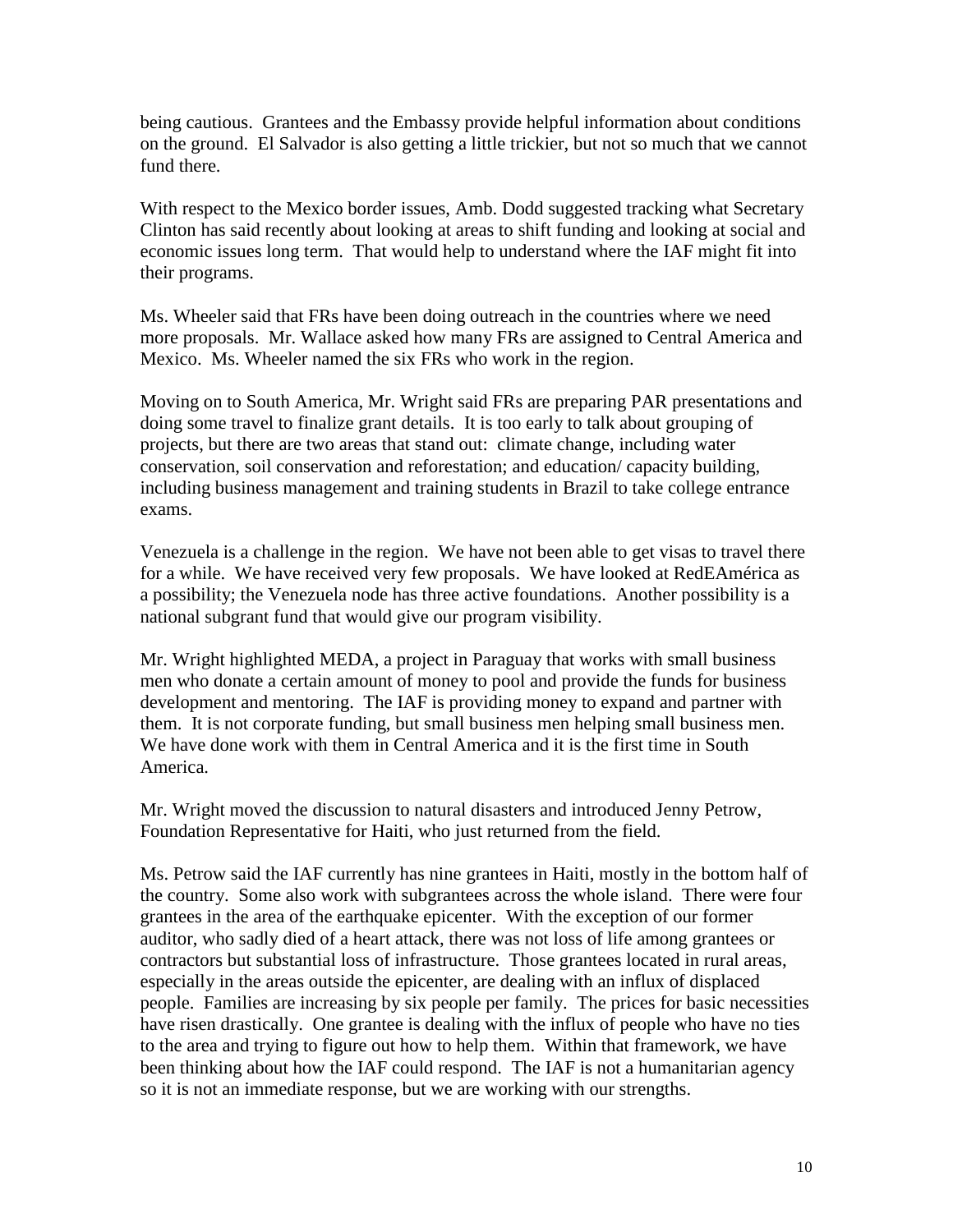Ms. Petrow proposed a larger, two-step framework which looks at a medium term response and a longer term response, and then future funding. In the medium term (three to six months), we would deal with the backlash of the earthquake in terms of what is happening in their lives in this new situation. Money is a necessary part of recovering, but grantees were feeling a lack of sense of control and felt abandoned by international aid. There is a feeling of helplessness. Unfortunately, we have seen a concentration of aid in the capital and it does a disservice to Haiti's grassroots. We thought that the best way to empower grantees is to have them tell us what they need through additional funding amendments. They do not need to touch their current grant but can put forward a small proposal for how to deal with the influx of displaced persons. Other areas are school fees, feeding kits, agricultural inputs, training centers, kits for pregnant women and newborns, and psychosocial intervention to help deal with the trauma within the context of these grassroots organizations or NGOs that organize activities.

In the long term, we would work with each group individually to see how they need to recover from this and how they need to move forward within their project cycle. Grantee FFFJ, for example, retrieved their cameras out of the rubble but there is no infrastructure left.

As far as future funding, we will continue what we have been doing, particularly as the earthquake has centralized aid. The majority of projects are rural and outside of Port-au-Prince. Those that are urban or inside Port-au-Prince are innovative like our business incubator or the film school or filling the gap that other donors do not reach. Agriculture and food security will be important with 600,000 new people living in the countryside. There is a focus on women since they are the primary caretakers for displaced people. We are also expecting proposals in the future from youth who have lost parents and possibly people with disabilities.

Ms. Petrow mentioned a New York Times editorial about the donor conference taking place on March 31. The article mentions five areas: transparency, accountability and effectiveness; Haitian involvement; self-sufficiency; tapping the diaspora; and decentralization. Ms. Petrow noted these are areas where the IAF has traditionally focused.

Ms. Petrow is presenting a new project this year that matches diaspora funds with IAF funds. She just returned from Cap-Haïtien. We are hoping to fund a project for manioc production. We will also keep in mind how invisible the displaced people become.

Mr. Vaughn suggested that the emerging issue for the long term is going to be shelter. Underlying issues are redevelopment and resettlement. There is also the issue of property rights in light of one million people squatting. The question is what to do with 47 times the amount of rubble of 9/11. It would be great if we could integrate ourselves with that issue.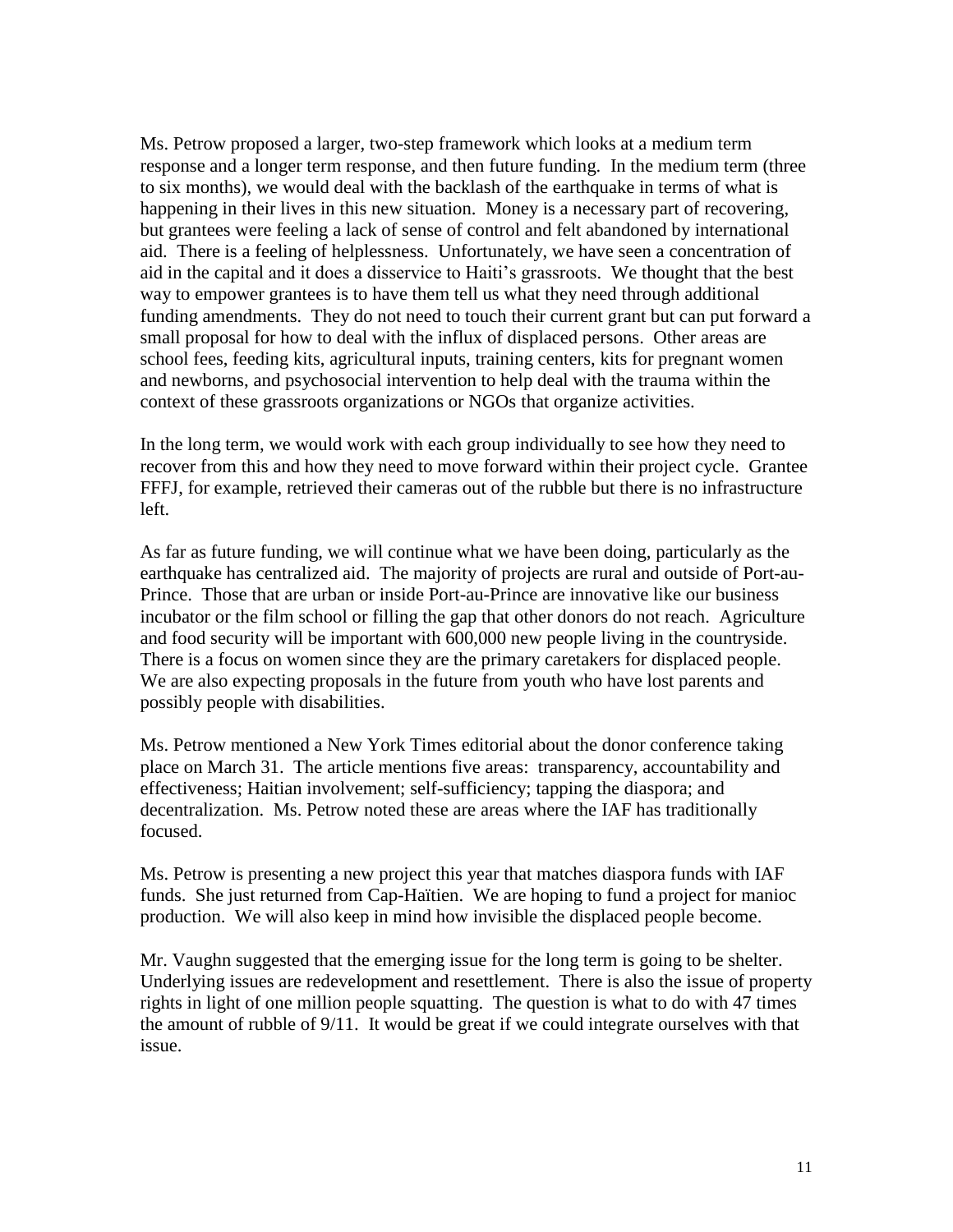Ms. Hodges asked if there was a group that will work on coordination along the lines of what they did in Banda Aceh after the tsunami. Mr. Vaughn said the UN has set up clusters to try to organize funders based on the issue they are working on. But it can be challenging.

Mr. Vaughn mentioned Advisory Council member Dumas Simeus, who has run a number of the diaspora groups in the US. Mr. Vaughn would encourage the IAF to plug Mr. Simeus in to efforts to mobilize the diaspora. Ms. Hodges asked Mr. Vaughn if he had read Mr. Simeus' think piece to UN Secretary-General Ban Ki-Moon. Mr. Vaughn said yes, and noted Mr. Simeus is very vocal on the issue of trying to change the political culture of Haiti. Mr. Simeus goes so far as to suggest that Haiti should relinquish or cede its sovereignty for 10 years; perhaps the US, Canada and France under some sort of UN organization should basically manage the affairs of Haiti. Amb. Dodd noted the suggestion is to have some sort of trusteeship. Mr. Vaughn said he tends to agree with Mr. Simeus, as they do not seem to be able to do it by themselves the way they are set up. Mr. Vaughn suggested that Mr. Simeus would be really good working with the diaspora.

Amb. Dodd asked Ms. Petrow if she noticed any issues or problems between Haiti and the Dominican Republic because they have a history of strained relationships. Ms. Petrow said the news has talked about how the Dominican Republic has been the first to assist. At one point the media said the relationship between the Dominican Republic and Haiti had improved in light of assistance. Then the Dominican government made a statement saying they were poor as well and that Haiti should have to pay back all of the money invested. Ms. Petrow noted that we supported a Haitian-Dominican grantee through a travel grant to go back and forth to assist.

Amb. Dodd said it will be interesting to see what happens when Haitians go to the Dominican Republic for the sugar harvest. Ms. Petrow wonders whether or not those people are going to return to Haiti when the harvest finishes.

Mr. Wright highlighted other South American events. Chile also had a major earthquake. The tsunami did almost all of the damage, affecting fishing coops and groups. None of the IAF grantees were directly affected. We are starting to look at ways that the IAF can help in rebuilding efforts. We have a planning grant with Nonprofit Enterprise and Selfsustainability Team (NESst). They provide training and planning to small businesses and are looking at ways they can help small businesses develop business plans to build themselves out of the disaster situation they are in.

Due to torrential rains in Peru, people cannot get to Machu Picchu as the train has been washed out and 8,000 people have been put out of work. They lost \$1 billion due to lost tourism. The bridge to the community museum in Pisac has been washed out, though the museum was untouched. Unfortunately, Peruvian President Alan Garcia has not made a decision on whether to declare it a disaster zone.

We are trying to meet challenges in other countries. Colombia is difficult for us to work in due to political campaign turmoil and security-related events. Paramilitaries seem to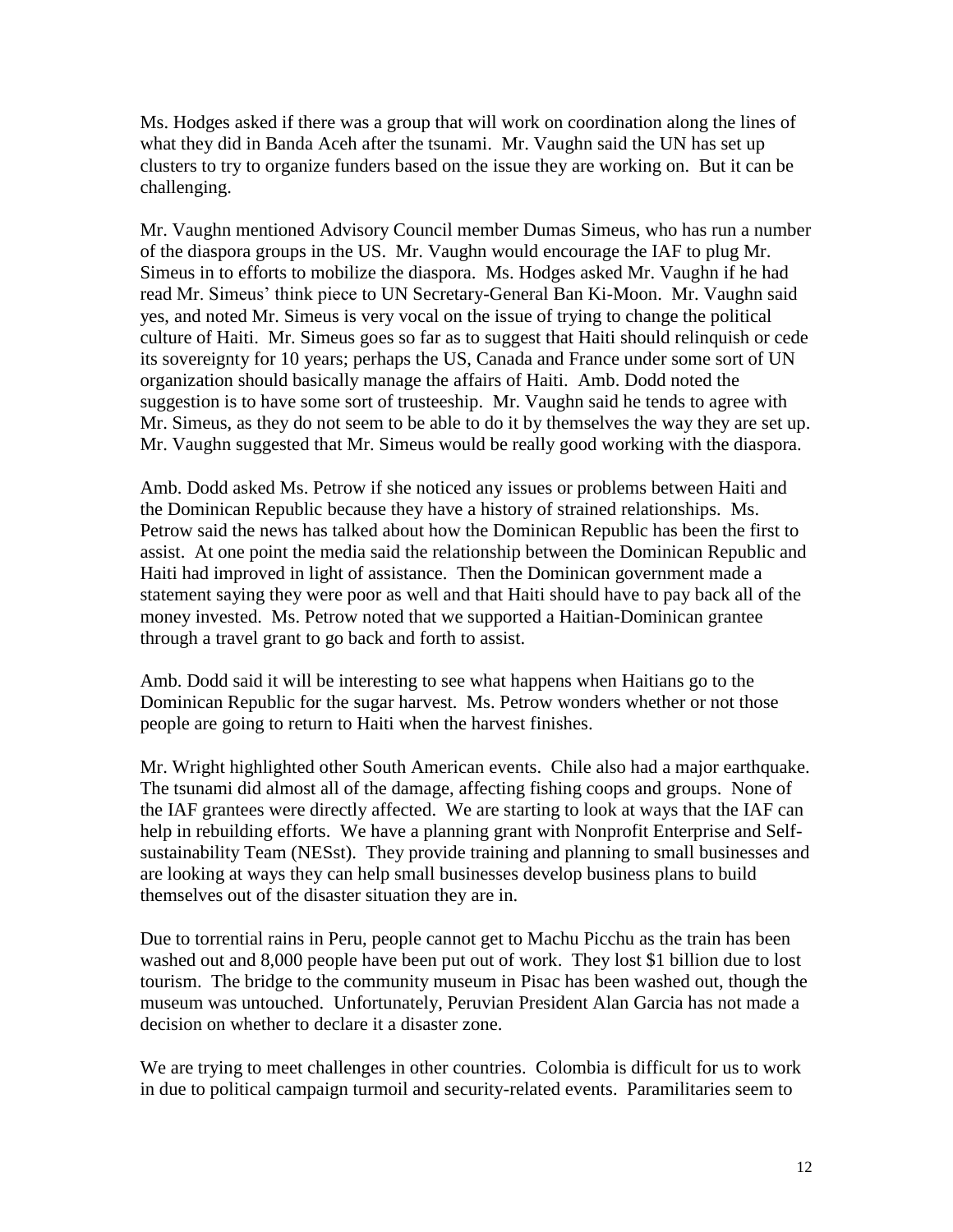be infiltrating the NGO sector and we need to be cautious about this. There is fear about what folks say in public because it gets back to others. There is no direct effect on specific projects, but there is concern about how this chills the discussion.

Chairman Salazar asked if drug trafficking affects South American countries besides Colombia. Mr. Wright said it does, for example in Peru. Amb. Palmer mentioned that transport through Ecuador is an issue. Amb. Dodd said it is a problem from Uruguay to Europe.

Chairman Salazar asked if there is any chance of the IAF funding in Venezuela, given our renewed interest there. Mr. Wright said we are looking at unique opportunities, and we will talk about it in terms of RedEAmérica later in the meeting.

Ms. Hodges said that with President Hugo Chavez being the nemesis of the region, one of the selling points that tends to resonate externally in distinguishing the IAF from other USG assistance is that the IAF can continue to fund in politically challenging areas, such as Bolivia and Venezuela, when others have been asked to leave the country. When other USG funding was suspended in Honduras over the summer, the appeal of the IAF was that we could fund there because we are not working with the government, but rather with the people. There are some challenges in Venezuela, but sooner or later we will have to revamp how we sell ourselves and this could be important.

#### **OPERATIONS**

Ms. Kolko talked about IAF's 40<sup>th</sup> Anniversary activities. In February, we sponsored Sustainable Chocolate Week at the Smithsonian National Museum of the American Indian (NMAI), featuring El Ceibo and Pro Artesana. In April there will be a full week of activities in New York City, including the IAF photography exhibit to be hosted at Hostos Community College. Ms. Kolko thanked Advisory Council member Rita DiMartino for her help.

In June we are celebrating the IAF anniversary with Bolivian craft demonstrations, music and dance. The opening ceremony will be on June 11 at the NMAI. FR Kevin Healy is trying to negotiate the sale of crafts at the museum.

In September, we will be participating on panels and hosting our collection of photographs at Florida International University's annual Americas Conference. In November, we are planning to cosponsor with the University of New Mexico and the National Hispanic Cultural Center, a series of seminars and events featuring our grantees and possibly the IAF photo exhibit.

Ms. Kolko highlighted the mid year meeting of IAF Fellows and asked Amb. Dodd to provide details.

Amb. Dodd said the IAF Fellows meeting was the most unique academic conference of doctoral candidates he has attended. There were 16 doctoral candidates with research at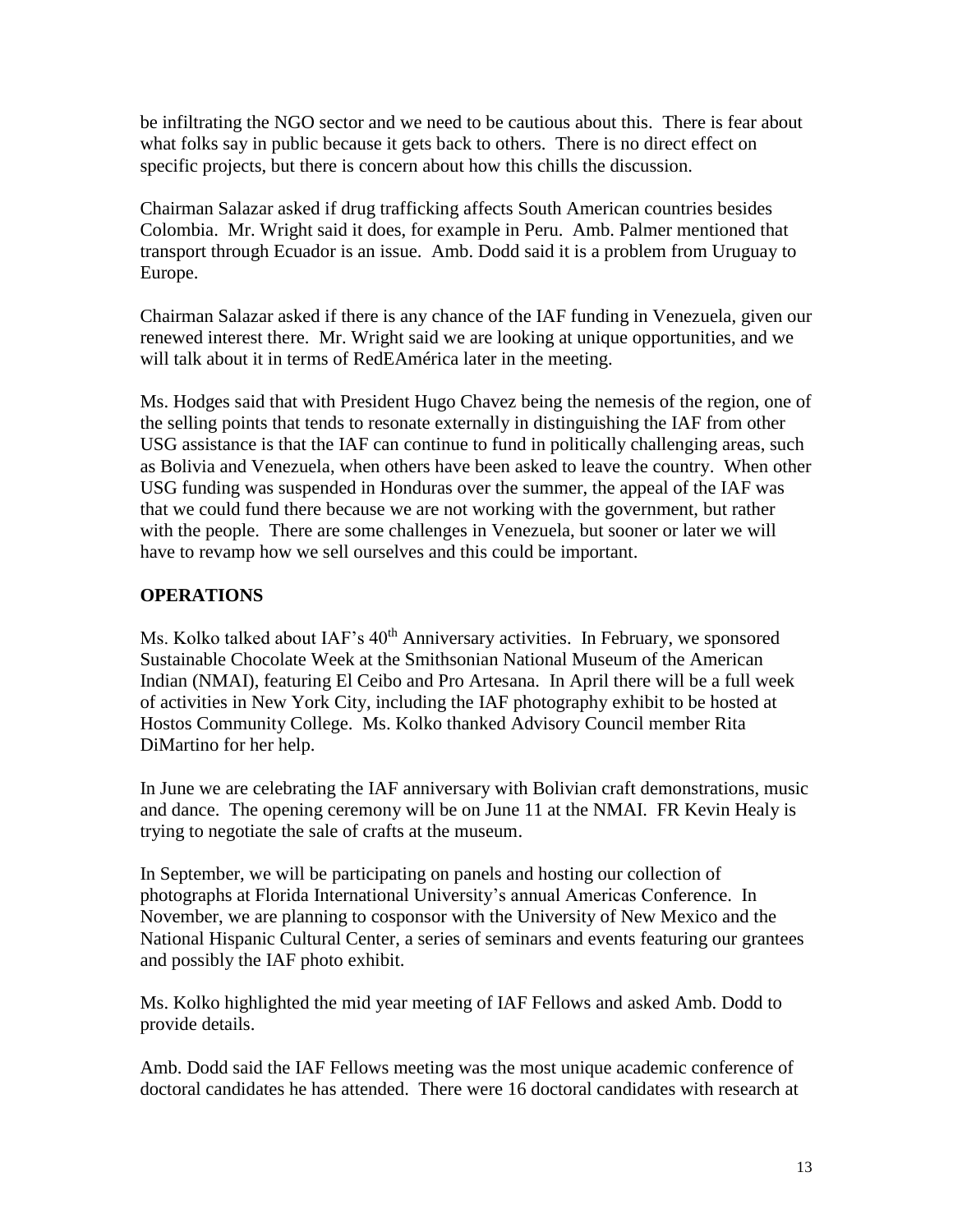different levels. The fellows received feedback from colleagues in other disciplines and by the end of the conference were incorporating that feedback into their plans and research. Amb. Dodd observed that what they expected to do beyond the dissertation is based on an interdisciplinary approach. Although 75 percent of fellows in the past have gone into academia, these students are planning to be involved in more than just one specific department. That is a good sign for the IAF.

Amb. Dodd noted that the students establish contacts at the local and national levels, both government and the NGO sector, through their research and maintain those contacts as they return home.

Amb. Dodd mentioned that several US students are learning indigenous languages, such as Quechua, in US universities.

Amb. Dodd emphasized the outstanding quality of the fellows' research and their interdisciplinary approach. Amb. Dodd would like to see how these dissertation topics can feed back into the IAF. What contacts do they make? Who do they know? We should not miss this opportunity of what the fellows are doing.

Amb. Dodd suggested getting feedback and finding out how to maintain their contacts with each other. The Latin American Studies Association (LASA) is another possibility. We should publish these dissertations so they are not just archived. It would be good for the IAF to have a role other than in the "thanks" section.

Amb. Dodd highlighted the topic of emigration. It would be interesting for the IAF to look at the kinds of grants that come from the populations that are changing from exclusively Indo-American to some form of mixture with the Spanish in Bolivia, Ecuador and Peru, and the implications for employment.

Ms. Kolko thanked Amb. Dodd for his ideas and said we hope to follow up on some of them. Amb. Dodd emphasized that the fellowship program is a huge resource.

Ms. Arnold asked if we publish the IAF fellows' dissertations. She suggested we could include an executive summary of the dissertations in the Grassroots Development journal. Ms. Kolko said the fellows have to submit a report and we can see the quality of those and perhaps provide links on the Web. Ms. Kolko said the next IAF journal will include an article about the fellowship program.

Mr. Wallace said the idea of a feedback loop is good in terms of showing the value of the fellowship program. If we are able to go back and track these individuals when they go to NGOs and corporations, we create a broad base of support for the IAF. Mr. Wallace asked if we have a list of the IAF fellows. Ms. Kolko said we have some information and have talked about generating a database of the participants. She agreed we should think about the best way to disseminate.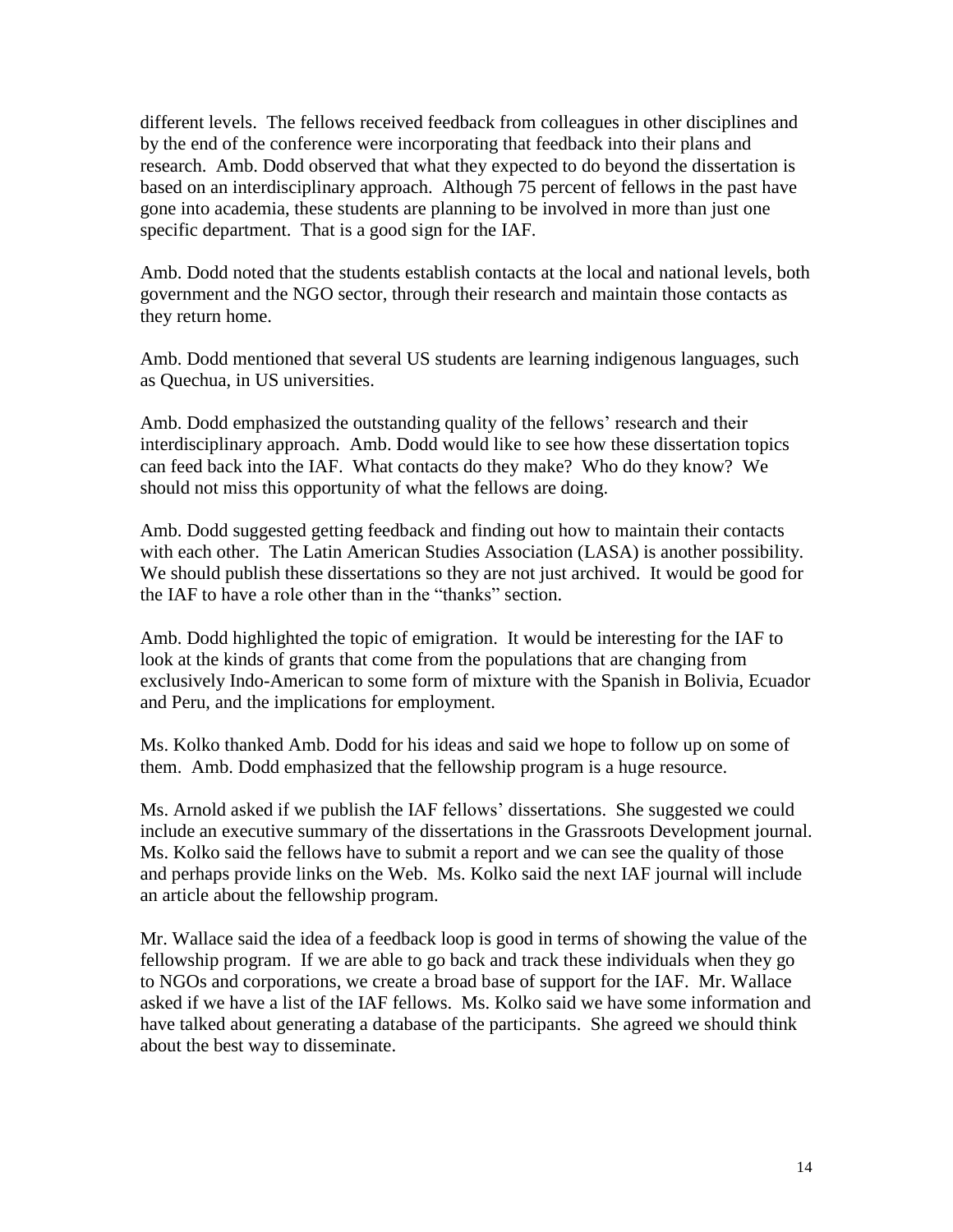Mr. Wright noted that nine Latin American Studies departments at major US universities are led by former IAF fellows. Chairman Salazar said this could be a good contact network for IAF. Mr. Wallace asked if we communicate with fellowship alumni on a regular basis. Ms. Kolko said we are just starting to do that through the contract and some interns here.

Amb. Palmer said we should think about how we can start using this information from an evaluations point of view. Hopefully we will have an idea by the next meeting.

Ms. Kolko noted that the members of the fellowship academic committee have also been strong supporters of the IAF. The committee just finished their review of 65 applications for next year's program.

The 2009 Year in Review was printed in English and Spanish. The English, Spanish and Portuguese versions were posted on the IAF Web site. Articles for the 2010 Grassroots Development journal are being edited for publication. At the request of our Congressional Affairs team, the environment brochures are being processed and we have been working with the Program Office to select samples of projects.

The budget for FY 2010 is \$29 million; \$23 million in appropriated funds and about \$6 million SPTF. We expect to fund about \$18 million in new grants and amendments. For FY 2011, we received \$22.7 million in appropriations and about \$5.3 million in SPTF so we will have an operating budget of \$28.2 million.

Audit season has begun. The entrance conference for the financial audit will be in April. The IT security audit will most likely begin in May.

Dr. Rodriguez-Stein mentioned that she will be going to Guatemala to do an impact assessment of a health community project that ended in 2005. Additional assessments will be conducted in El Salvador and Bolivia.

# **REDEAMÉRICA**

Amb. Palmer said the RedEAmérica meeting in February served to clear the air. Amb. Palmer and Mr. Wright had a chance to see the office run by Margareth Florez. Paul Velasco visited from Ecuador. RedEAmérica created an agenda and talked about their strategic plan and the increased institutional support. Their marquis issue is the diplomado on grassroots development. The next online course will start in April and five IAF staff are scheduled to take the course. The origin of the syllabus is mostly from early IAF/ RedEAmérica collaboration.

RedEAmérica highlighted their relationship with the MIF. There is an \$8 million program where the MIF will provide \$5 million and RedEAmérica will provide \$3 million. There is an issue of red tape with the MIF. Mr. Wright explained that RedEAmérica has to put up \$3 million in counterpart, but they do not have a lot of control over how those funds are spent. The MIF has set up an office down the street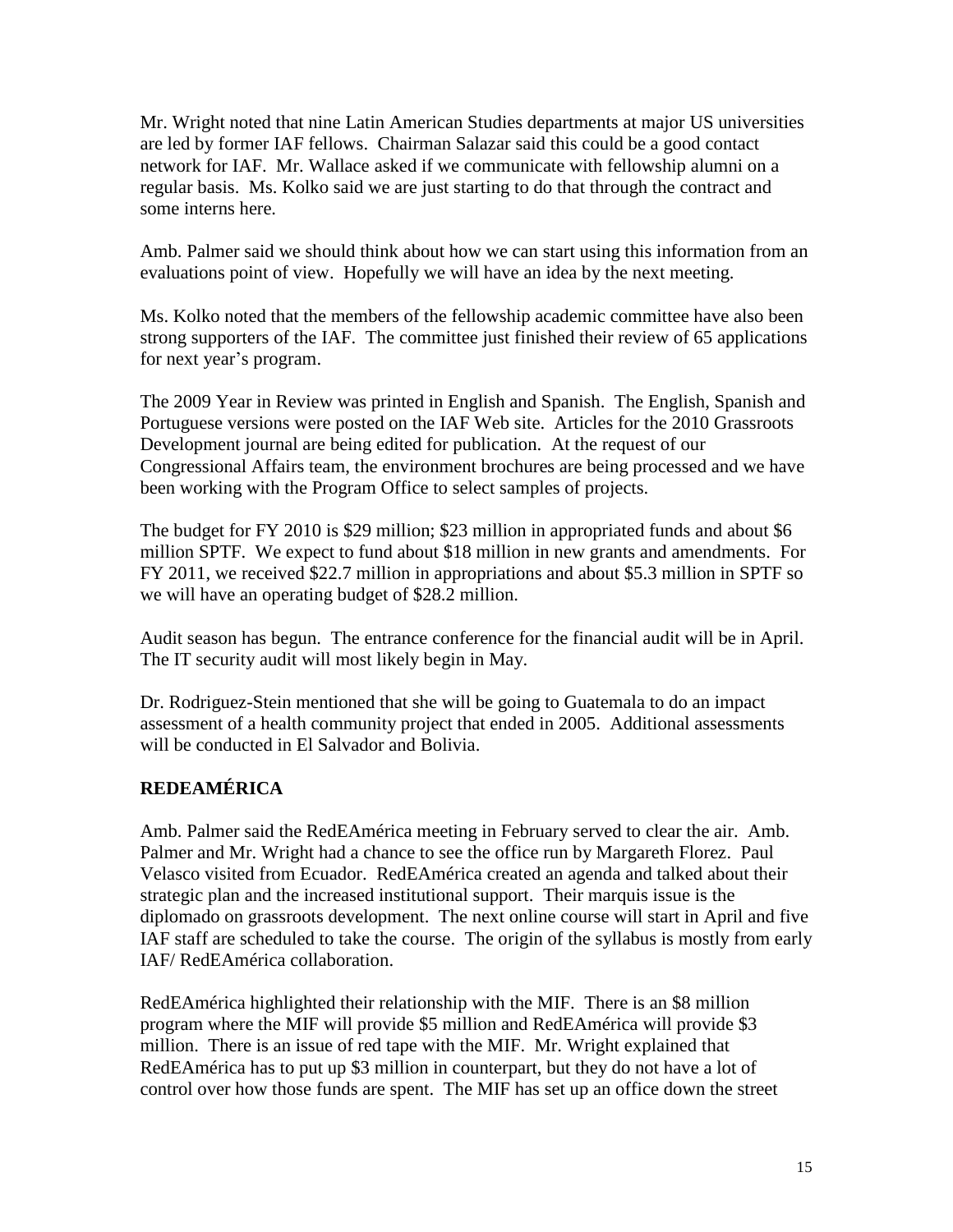from the RedEAmérica office. The local members of RedEAmérica supply the proposals and the MIF makes award decisions based on their criteria. The IAF had partnerships where we gave \$20,000, maximum, to help incipient organizations, and in some cases far less than that. The MIF's limits start at \$30,000 and go to \$125,000. They are talking about almost a competitive situation. This creates a problem for RedEAmérica and they are trying to figure out how to handle it. It is a multiyear program for five years and they are already a year and a half behind. This month they hope to make the first solicitation for proposals.

Amb. Palmer said RedEAmérica wants to expand into Central America; Nicaragua and Honduras, specifically. Amb. Palmer thinks we could be helpful to them, for example through Pantaleon with whom we already have an agreement.

Amb. Palmer said that during the meeting, they discussed the relationship between RedEAmérica and the IAF but did not come to a conclusion on the issue. RedEAmérica will put together some ideas and send them to the IAF. Amb. Palmer noted that this year we funded an amendment for Microfinanzas in Chile. We also funded an amendment for Consorcio in Colombia. We are wrestling with issues with CODESPA, which is leveraging close to \$1 million in Guatemala and Peru. We are working on issues such as size. We always talk about the importance of funding small, incipient groups at \$20,000, and yet, they say that is too low and suggest \$30,000 or \$40,000. They want us to assist in the growth and expansion. We need to think in terms of updating the RedEAmérica template. They are pleased about the IAF incorporating RedEAmérica projects into our monitoring, data verification, and auditing.

Amb. Palmer said the core principles are much the same as before. We never really got an answer to the question of what is the value added of promoting the RedEAmérica model rather than funding through a bilateral agreement with the IAF. We need to redefine the relationship. There is unanimous agreement among senior staff that we want to continue it, but exactly where and how at this point is undecided.

Mr. Wright said we have worked through national funds in areas such as training on how to better understand working in grassroots development. Their concern is that when doing a bilateral agreement, they circumvent that experience.

Mr. Wright said that during the RedEAmérica meeting he mentioned that the IAF has not received many proposals from Venezuela and we have had difficulties getting in to the country. RedEAmérica said the node in Venezuela consists of three foundations. Fundación Polar had the secretariat for a while. Two new members are The Smurfit Carton Corporation, which is an active member in Colombia and has a sister branch in Venezuela; and Unicasa, one of the largest supermarket chains.

Amb. Palmer noted that FRs are much more involved in RedEAmérica agreements and are sitting on the subgrant selection committees in Peru and Guatemala.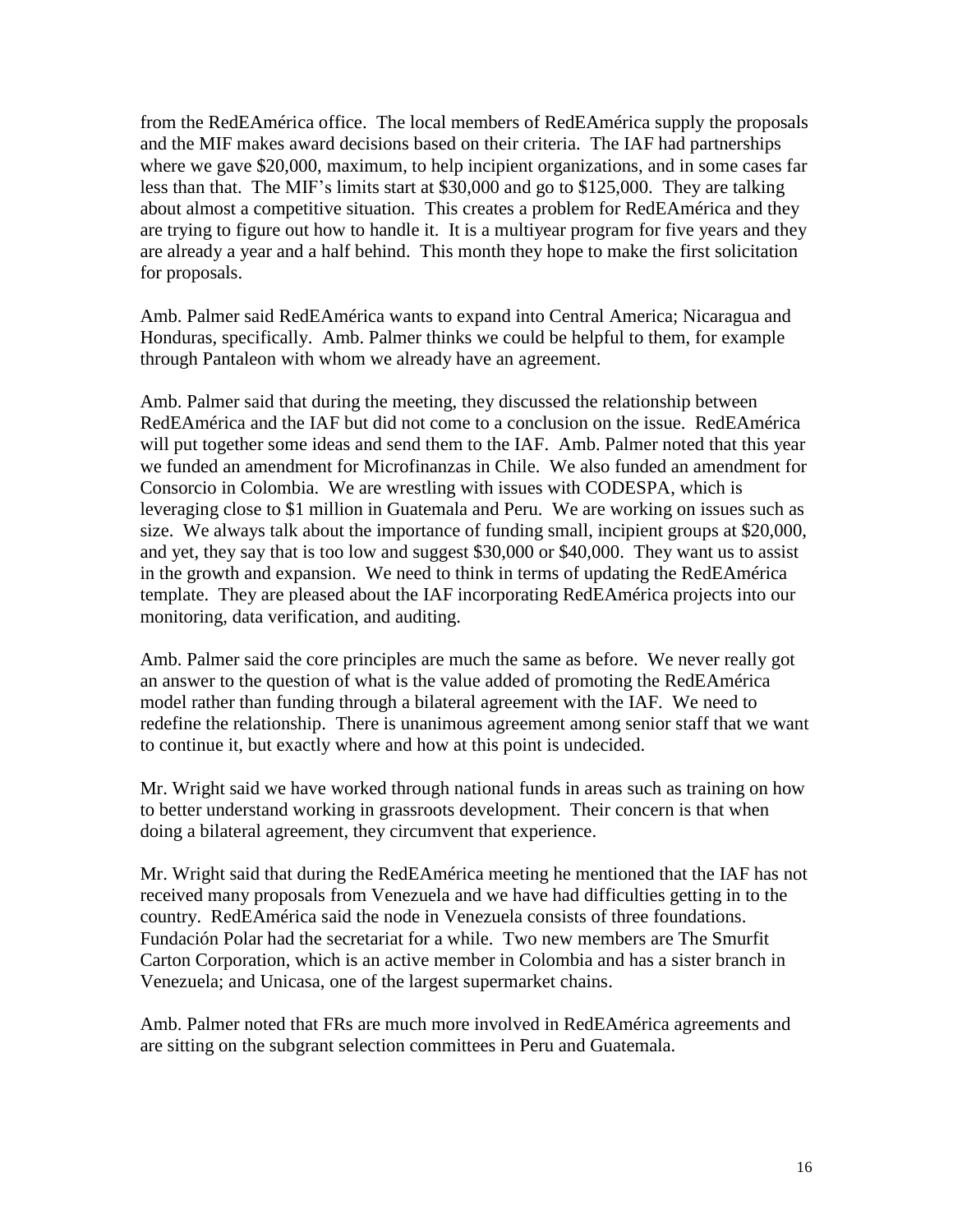Mr. Wallace said he was glad Amb. Palmer and Mr. Wright went down to meet with RedEAmérica. Although it still is not totally defined, we have begun the process of how to redefine our relationship. Mr. Wallace said it seems there are four areas of ongoing responsibilities for the IAF. One is outreach and growth, in terms of the recruitment process and helping them find new members to build and broaden the network. The second is to continue the training process by sharing knowledge and learning with them. The third is the funding of the nine nodes and helping them encourage other nodes to form. The fourth is the audit/verification and feedback loop.

Mr. Wallace said the question is how to institutionalize this. Mr. Wallace suggested that we still need to think about having somebody who is full time to nurture and build these relationships. The pay off is in looking for the IAF niche and scalability. We need to have an organized story to tell. Mr. Wallace urged the IAF to consider adding someone who would really focus on maintaining and enlarging our relationship with RedEAmérica.

Mr. Vaughn said we discussed the idea of having the President of the IAF sit on the Board of RedEAmérica. Ms. Hodges said that can raise some conflict of interest issues.

Mr. Wright said we are in discussion mode and RedEAmérica will be presenting the IAF with a concept paper.

Ms. Hodges said one of RedEAmérica's ideas is to have a formal agreement that embodies their relationship with the IAF. This is something we can do that is symbolic and ceremonial, perhaps through a Memorandum of Agreement, which would help third party contributors understand the relationship that already exists. Mr. Wallace recommended defining specific ways the IAF can be of assistance to RedEAmérica. Amb. Palmer said we are thinking about inviting Ms. Florez and Mr. Velasco to speak with IAF senior staff and possibly FRs. Chairman Salazar said this seems to be evolving in a positive way.

#### *Board trip*

Amb. Palmer confirmed that the Panama site visits are scheduled for June 2 to 6; the core visit days are Thursday through Saturday. Ms. Wheeler said the trip will include an Embassy briefing, a canoe trip to visit a grantee, a grantee fair/exhibition, and visit to the Panama Canal. Ms. Hodges said that we will send information about the agenda and what to bring as plans are finalized.

#### *Next Board meetings*

The next board meetings are September 27 and December 13, 2010.

#### *Advisory Council*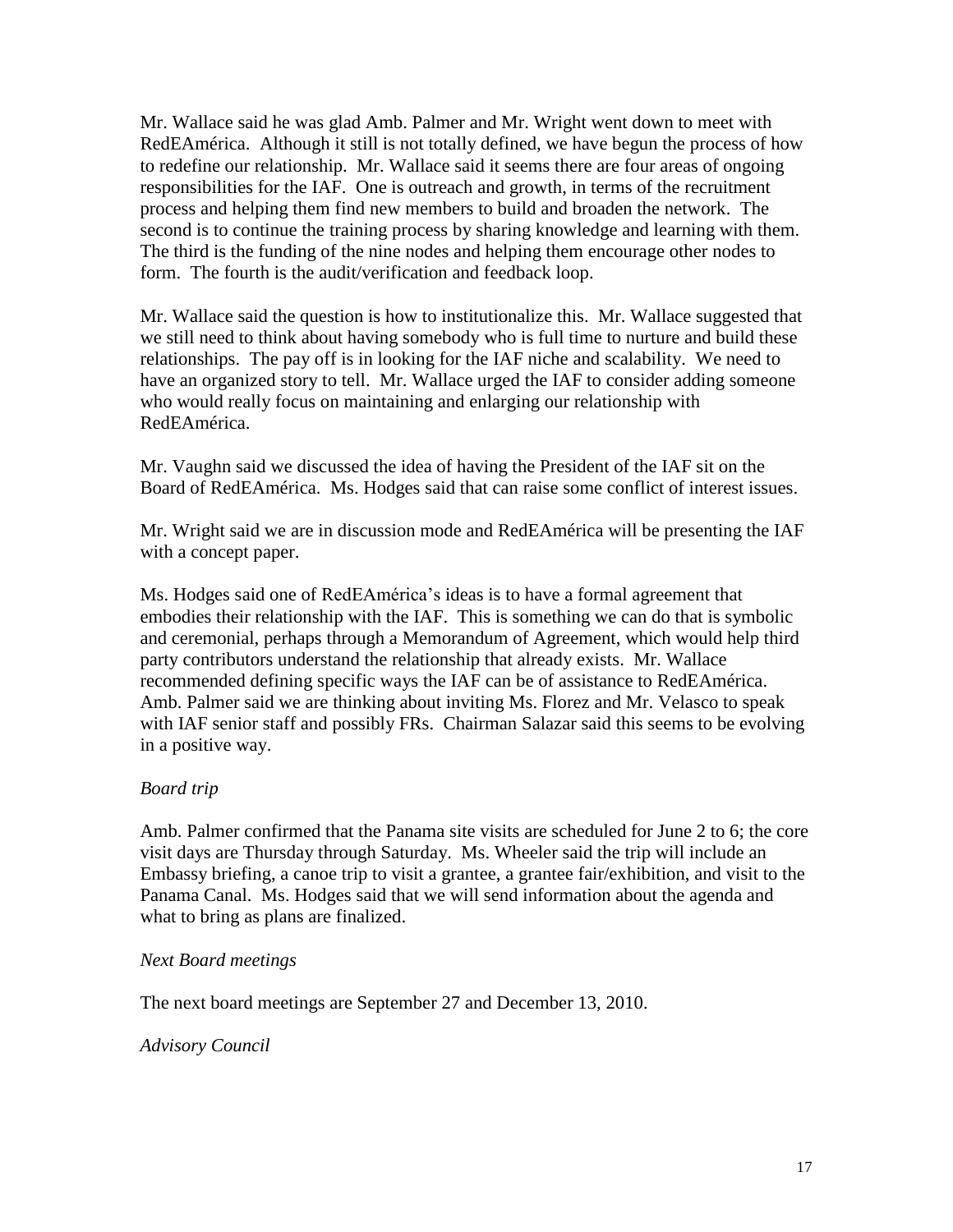Information was presented on the current status of the Advisory Council (AC); four individuals have left and 16 remain. Ms. Hodges said we should keep in mind that the members are in the final year of three-year terms. The issue is whether to replace individuals now or wait until the end of the term. Mr. Wallace asked when we are going to have new AC members. Ms. Arnold suggested waiting until later in the year for new AC members because we will have new input.

The current AC is scheduled to participate in the September Board meeting. Mr. Wallace asked if we could fill the four vacancies. Ms. Arnold said she would wait until we have a new IAF president. There are other issues to focus on.

Mr. Wallace suggested Lucy Billingsley, who is based in Dallas and has worked on a huge project in Chiapas on microfinancing for women, as a new member of the Advisory Council. Ms. Arnold said perhaps we could let her know we will be in touch with her in the fall if she is interested. Mr. Wallace said we could invite her to attend the September meeting as a member of the public.

Mr. Wallace asked if there is any possibility of putting the AC on rotating terms so they do not all go out at the same time. Ms. Hodges said she did not think the whole AC will change, but there will be some turnover. Mr. Vaughn said he likes the idea of assigning them to a particular issue. Ms. Hodges said we can discuss the topics that AC members will brief us on for the September meeting via a poll.

Mr. Wallace said he will send information on the AC candidate for IAF to follow up.

#### *Introduction of JDG contractors*

Ms. Hodges introduced Paul Belford and Walter Sczudlo from JDG Associates; Mara Quintero, from the Office of General Counsel; and Pam Palma, Director of Information and Management Systems. Ms. Quintero and Ms. Palma are responsible for the technical management of the contract with JDG.

Ms. Hodges explained that Chairman Salazar had asked for the executive search firm to give an overview of who they are and their process in the search for IAF president. The Board will then have the opportunity to ask questions and provide input or guidance with respect to the function that JDG is providing for the Board.

Mr. Sczudlo said they were primarily interested in getting input from the Board as to what they are looking for in candidates. They have modified from their usual process based on the requirements of the Request For Proposal. Ms. Hodges said that is primarily because this is a government position rather than a non-profit position.

Mr. Sczudlo said JDG handles one-third for-profits, one-third NGOs and one-third government searches. One of the things they do initially is learn as much as possible about the organization and what they are looking for. The position announcement that they are using is a little less specific than the typical position description and is used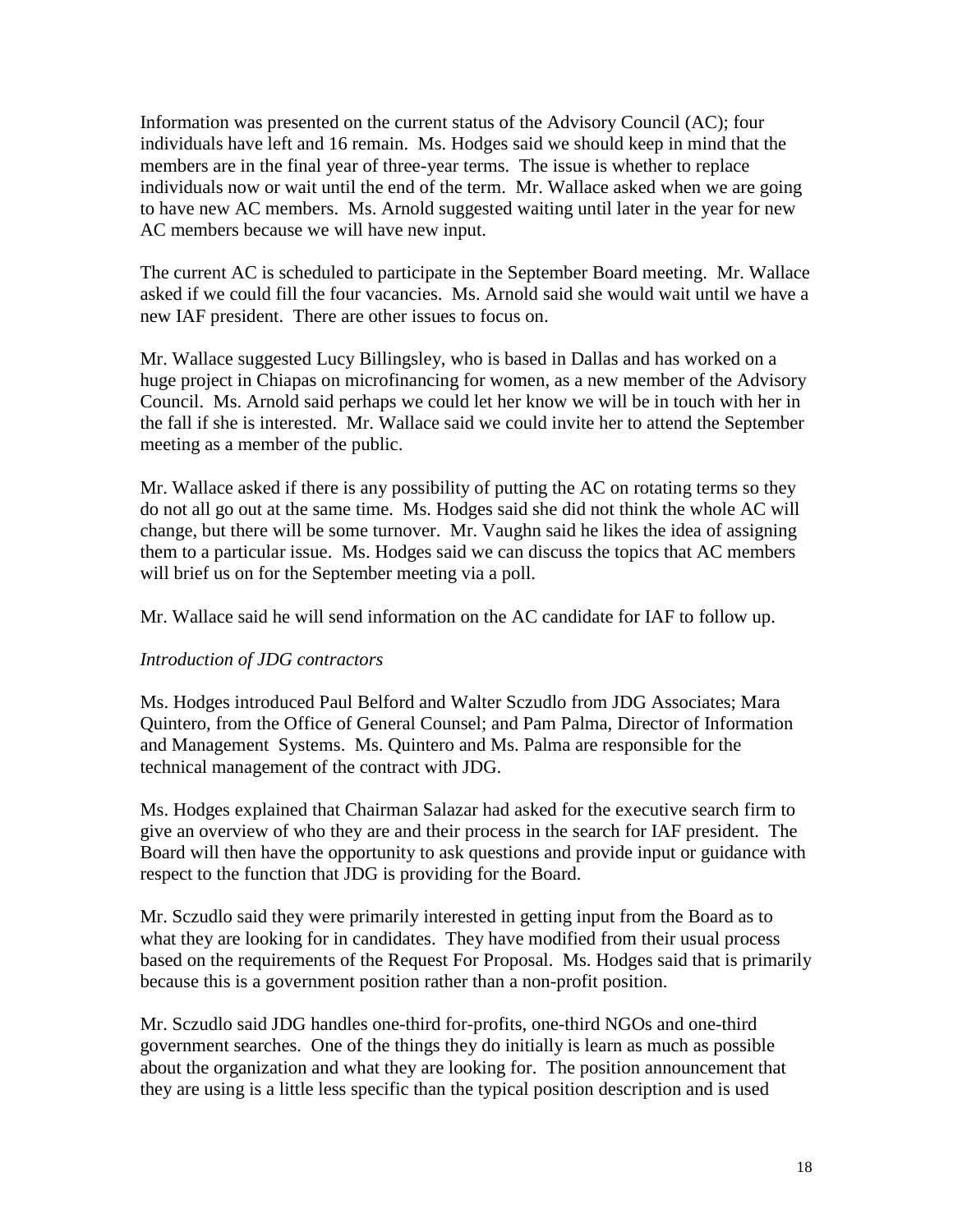primarily as a marketing tool. They send the announcement to potential candidates and make contacts through their own networks and internal database. They do an initial phone screen of potential candidates, and if they sound like they may be of interest they bring them in for an in-person interview. At that point, they will present the candidates to the IAF Board and the Board will conduct interviews. JDG guarantees their services; if the individual who is hired leaves at any point during the first year, then JDG will conduct another search process.

Mr. Sczudlo said he and Mr. Belford commenced a strong outreach to targeted organizations such as the OAS, where they had a number of senior people responding as potential candidates and as sources of information. Other contacts include the UN Foundation, Center for Global Development, World Bank, Carnegie Endowment, USAID, and the IDB. They have also identified new areas where they can look.

Mr. Belford said an issue they are having is that Foreign Service Officers (FSO) cannot "double dip." Ms. Hodges explained that this refers to senior FSOs who are about to or have recently retired from State Department or USAID, who could potentially be good candidates. Ms. Hodges said we are working with HR and doing legal research to see if there is anything that will permit double dipping in these circumstances. Retired active duty military has legislation that allows them to receive their full government salary, post their military retirement, and their full military pension. We have tried to apprise the contractors about this issue early on so that during the initial screening they can advise potential candidates to discuss the matter with the necessary sources.

Mr. Belford said the normal momentum is that after about six to seven weeks, they have seen most of the good candidates by that point and names start recurring.

Ms. Arnold said it is good they are letting people know about the financial situation early on. She is glad that we did not decide to close the door to State Department folks because they might be the best candidates.

Amb. Dodd asked if they are looking in the private sector as well. Mr. Belford said yes, but they are not always the best candidates because they are not accustomed to working in this context. However, the search is wide open.

Mr. Sczudlo said they are not excluding any potential sources. There are only two impediments they have encountered thus far. Salary level is a limitation, less so for government employees, but particularly for the private sector. In other government searches, they have encountered private sector individuals who are looking for a placeholder rather than a long term investment in the position and/or government work. The other impediment is the US citizenship requirement.

Mr. Wallace asked about the timeline. Mr. Sczudlo said they provide biweekly reports to OGC. They are required to provide an assessment of the 10 strongest candidates by June 8.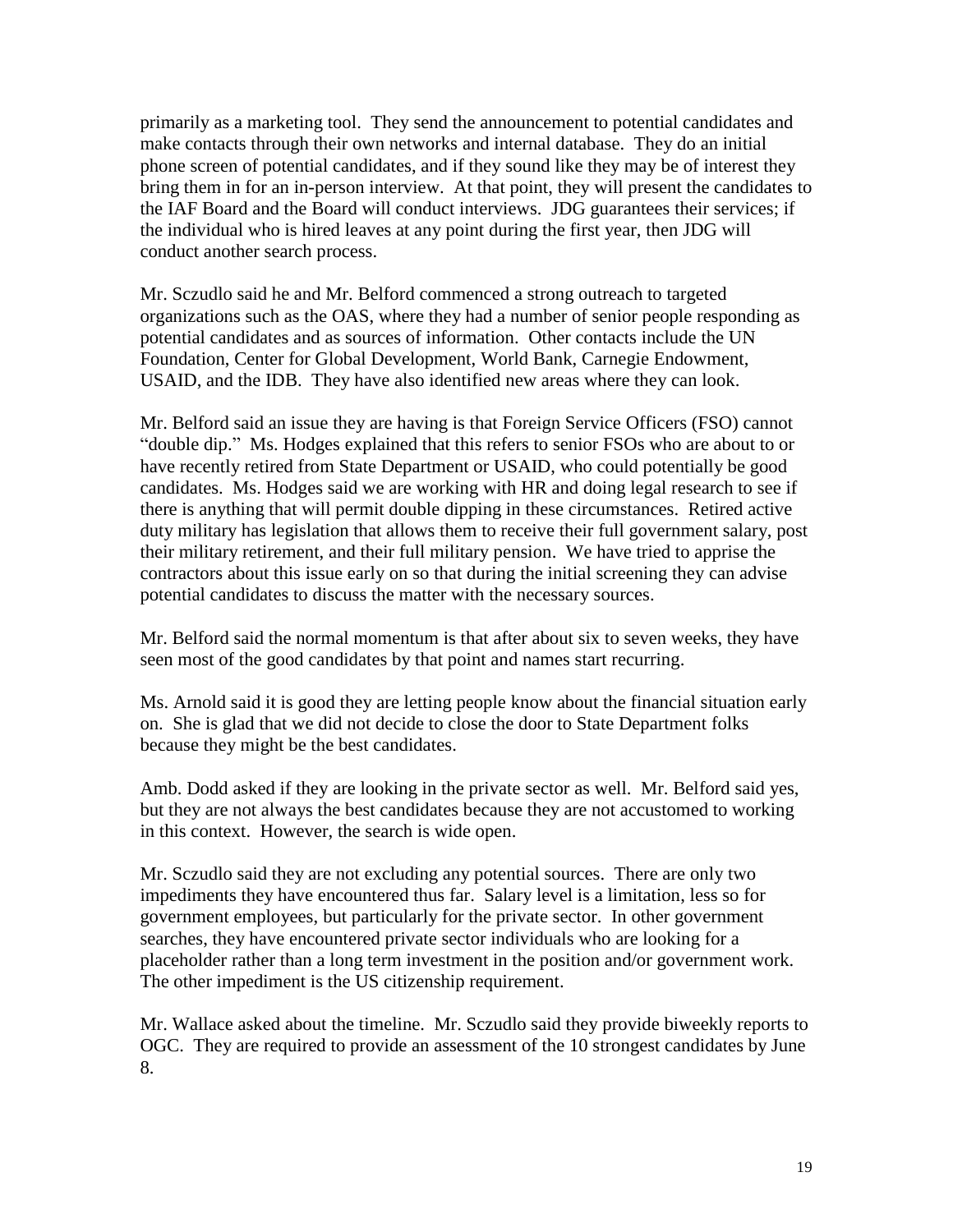Ms. Hodges said the position is announced it as 'open until filled'. Since we have entered the search and competitive process period, there is a 90-day timeframe for the major deliverable. Hopefully we will have the new IAF president in place by late summer/ early fall.

Mr. Wallace asked if OGC is going to send the biweekly reports to the Board. Ms. Hodges said that the report is a technical document. The role of the search firm is to screen and help identify candidates.

Ms. Hodges mentioned that there are some potential candidates who are heavy hitters and they do not necessarily want to be part of the competitive process. Ms. Arnold said having the search firm gives us some insulation. It cuts down on the lobbying. If someone contacts a Board member about their interest in the position, they can be referred to JDG.

Chairman Salazar asked if it will only be the list of 10 candidates that is provided in June. Mr. Sczudlo said that will be the deliverable. Ms. Hodges said we can provide the information on the top 25 candidates if the Board would like. Mr. Sczudlo explained that in terms of all of the candidates who apply, usually they provide the names of those candidates who meet the criteria, in part to protect the confidentiality of those who do not. If all or most of the candidates presented did not make the cut in the minds of the Board, they would go to the next list or start re-recruiting. Ms. Hodges clarified that she did not want the Board to think that there is information, whether process or individuals, that we would keep from the Board. If the Board wants that information, it is available. Her understanding was to give the Board just a little bit of distance.

Mr. Wallace asked about the process if a Board member knows someone who would be a good candidate, or is interested in the position. Mr. Belford said those individuals should be directed to Mr. Sczudlo.

Mr. Vaughn said we should have the ability to have an 11th hour candidate. Ms. Hodges noted that we wanted to maintain flexibility so that is why the position is 'open until filled'.

Mr. Belford said that in addition to the top 10 candidates, the Board may have one or two of their own. They are not limited to the 10 candidates provided by JDG. Ms. Hodges said the issue is the Board has elected to have a search firm conduct the search. While the Board is able to pick anyone they would like, at any point, the question is what does that do to the search process? If the Board is going to pick someone now, why go through the exercise of having a search firm?

Chairman Salazar asked Mr. Sczudlo to describe what they are looking for in potential candidates.

Mr. Sczudlo described the criteria as JDG understands them to be.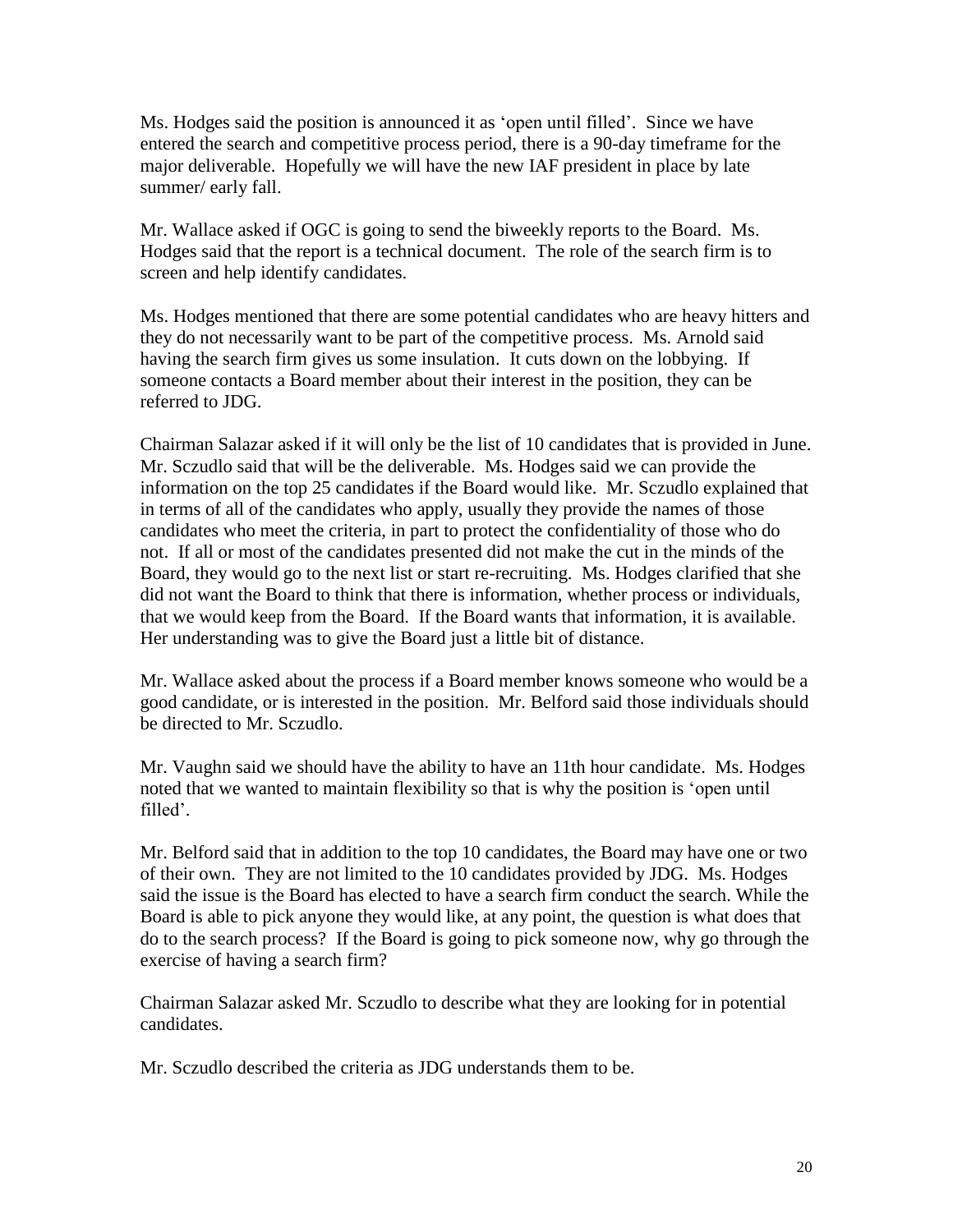- 1. The president should be knowledgeable about the region where the Foundation works.
- 2. The president should understand the US political system, including Congressional oversight and appropriations process, and how to work within the Administration.
- 3. The president should have an understanding of the NGO/non-profit community.
- 4. The president should be someone who can raise the public profile of the organization toward two objectives: (a) raise the awareness of the good works that the organization engages in and (b) increase the funding of the organization.
- 5. The president should be someone who can help the Board in its strategic planning exercises, understand current trends in funding and substantive development activities, and develop new kinds of strategic and tactical partnerships.

Chairman Salazar asked for comments from the Board.

Mr. Vaughn said Congressional Affairs will be extremely important going forward.

Amb. Dodd suggested language proficiency is important. Ms. Arnold agreed. Ms. Hodges said that is a highly desirable factor. Chairman Salazar said we like the wiggle room.

Mr. Wallace asked what personality characteristics they think are important for the job. Mr. Sczudlo asked the Board for their thoughts.

Mr. Wallace said leadership is important. Ms. Arnold added that a history of leadership is important.

Ms. Arnold listed several important characteristics. A person who is favorably known to the international community, the Hill, media and business. That means not a person who could not get confirmed as a political appointee, from either side of the aisle. A rainmaker with the media, decision-makers, the Hill, the Administration. A history of solid management of an organization. Someone who believes in grassroots development and has a history of it. Someone who has high energy and this is not their last job. Someone who is motivated to succeed.

Mr. Wallace suggested someone who is not going to be frustrated by resource constraints.

Mr. Belford asked if it is a good or bad thing if the president becomes the face of the organization after a few years. The Board said it is generally a good thing if he or she does a good job.

Chairman Salazar said he would like to see a strategic thinker who can assess the situation and all the variables, and can evaluate options and opportunities and maximize the IAF's position. Someone who would bring initiatives to the Board. A self-starter to help us position ourselves for the future, especially in the context of foreign assistance reform. Mr. Sczudlo agreed that is consistent with their understanding. The organization needs to raise its profile based on its success.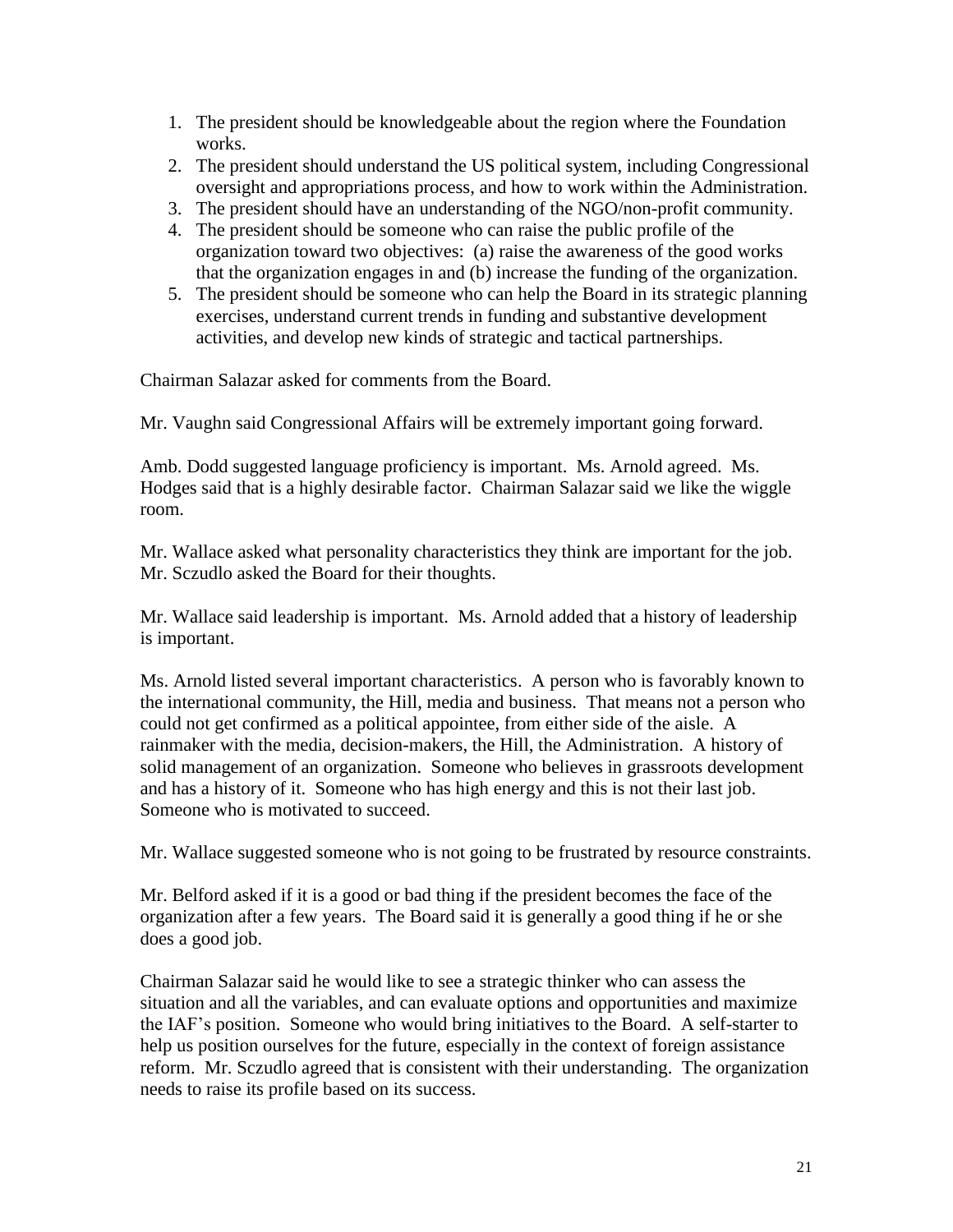The Board emphasized the importance of someone who is moving forward and is motivated to do well, and has a history of proven leadership.

#### Meeting adjournment

Amb. Dodd moved to close the meeting and go into Executive Session, under personal privacy 22 CFR 1004.4 (e). Ms. Arnold seconded the motion. All Board members were in favor. Ms. Hodges certified the Executive Session as closed.

The Chairman adjourned the meeting at 1 p.m.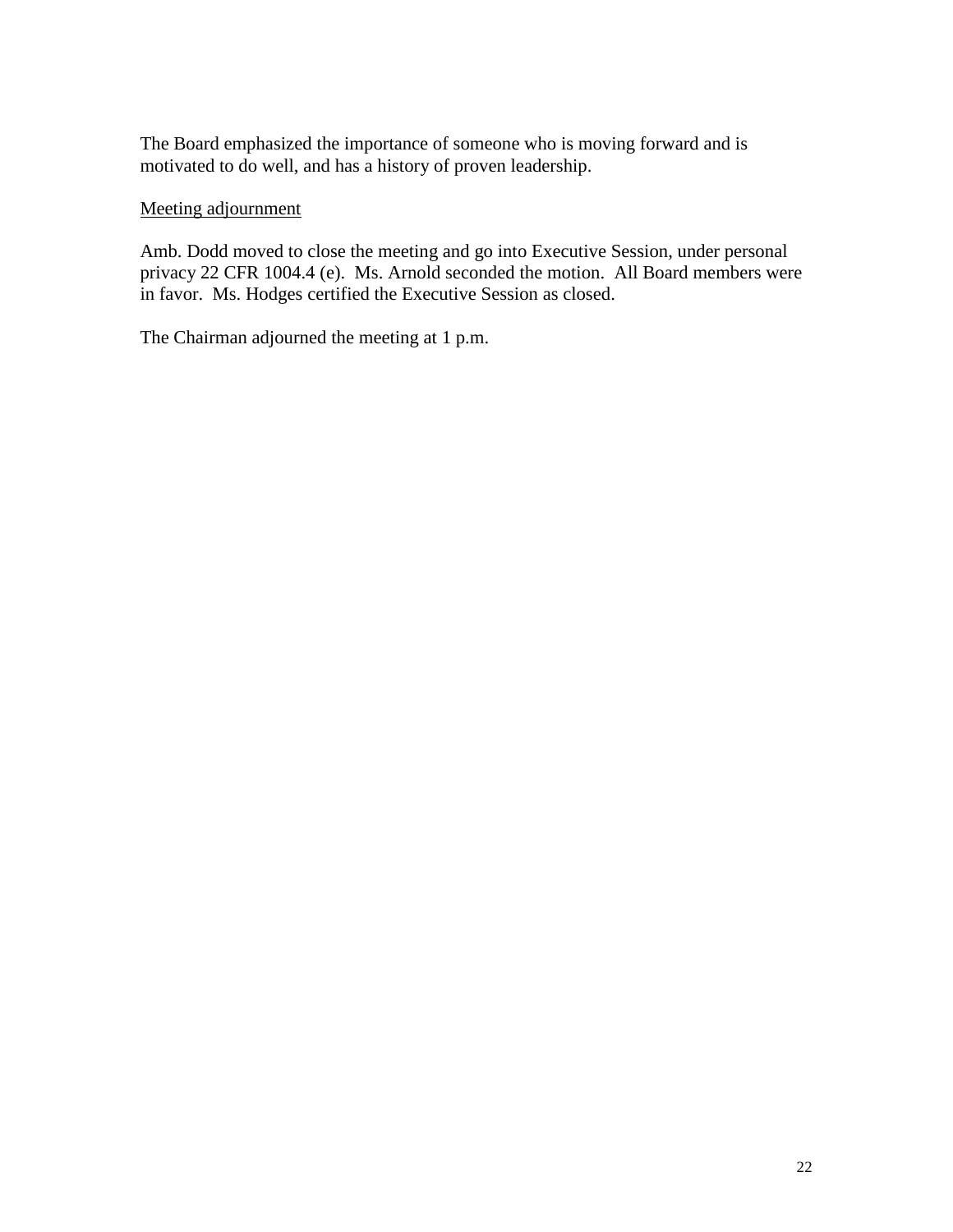#### **Minutes of the Meeting of the Board of Directors Inter-American Foundation December 13, 2010**

The Board of Directors of the Inter-American Foundation (IAF) met at 901 N. Stuart Street, Arlington, Virginia, on December 13, 2010. Board Members present were John P. Salazar, Acting Chairman; Thomas Dodd, Acting Vice Chair; Kay Arnold, Secretary; Jack Vaughn, Member; and Roger Wallace, Member. Advisory Council members in attendance were Chair James Jones, Elena Echavarría, Cynthia Radding, and Dumas Siméus. IAF staff members in attendance were Robert Kaplan, President; Linda Kolko, Vice President for Operations; Jennifer Hodges, General Counsel and Senior Vice President; Jill Wheeler, Regional Director for Central America and Mexico; Wilbur Wright, Regional Director for South America and Caribbean; Emilia Rodriguez-Stein, Director of Evaluations; and Cindy Soto, Executive Assistant.

## **I. CALL TO ORDER**

The Chairman called the meeting to order at 9:05 a.m.

# **II. APPROVAL OF THE MINUTES**

The minutes of the March 29, 2010, Board of Directors meeting were approved and adopted by a unanimous vote.

Mr. Kaplan suggested a change in the way we record open session Board meeting minutes. They would be summary minutes, designed to record conclusions and followup points. A draft would be available within a few weeks of the meeting and approved at the next Board meeting. An audio recording of meetings will also be kept as an agency record, and any closed session Board meetings would have verbatim minutes.

Chairman Salazar asked the Board if this was acceptable and all agreed.

# **III. ADVISORY COUNCIL REPORT AND RECOMMENDATIONS**

### **A. Colombia**

Ms. Echavarría gave an overview of President Juan Manuel Santos's agenda and the effects on development work in Colombia. President Santos's agenda encompasses a more comprehensive approach to economic and social development than that of the prior administration. Areas of interest are governance, environmental sustainability, and international integration and innovation. The democratic security policy includes issues like human rights, reintegration, reconciliation and land restitution. The social policy encompasses reducing poverty, addressing the needs of early childhood, and strengthening educational services. Security challenges are present in the countryside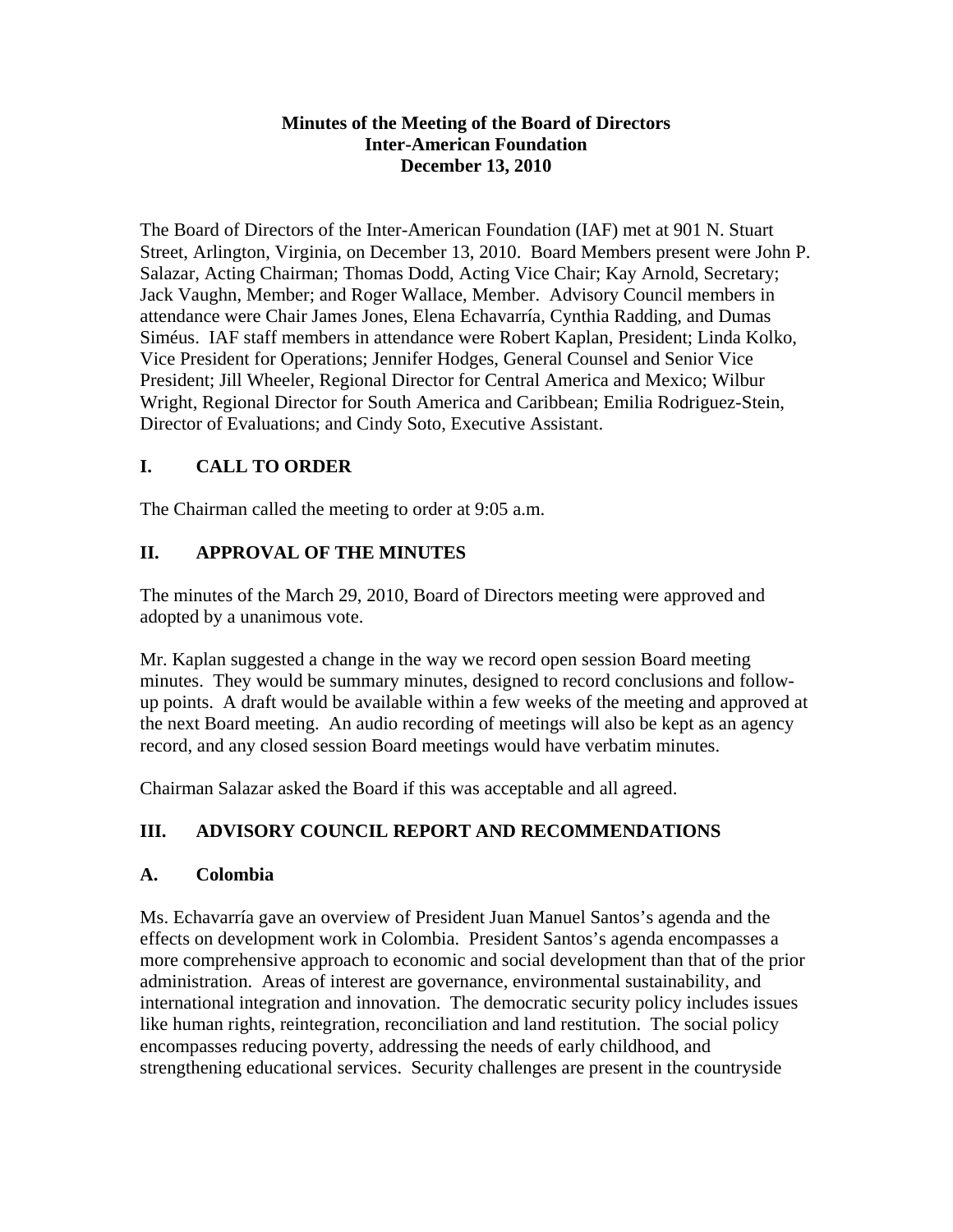and in large cities, including 10,000 men, women, and children fighting against the state and the presence of paramilitaries.

There are five growth engines: housing, transportation, agrobusiness, energy and mining, and other sectors such as information technology. The poverty level is at 45% and affects 28 million people. The goal is to bring 2.5 million people out of poverty. The unemployment rate is 12% and the goal is to reduce it to 8%. One short term goal is to formalize 5,000 jobs.

Ms. Echavarría highlighted the issue of land restitution and land formalization, which had not been addressed previously. Three and a half million people are internally displaced and the present administration plans to return 200,000 families to their homes.

The Colombian congress is discussing several initiatives:

- 1. A land reform bill. It is the first time in 30 years that the government is talking about the issue. The aim is to restore 2 million hectares to the dispossessed over the next four years and to formalize land titles. Loans and grants for technical and financial assistance will be provided by the private and public sectors. Publicprivate alliances are promoted by the government, and private banks, NGOs, private foundations and foreign agencies will all contribute. Ms. Echavarría does not know the exact amount put aside for this initiative, but she will look into it.
- 2. A bill for victims of violence. This deals with reparation for 4 million people affected by violence during four decades of armed conflict. It includes debt relief, humanitarian relief, healthcare, and financial support for land acquisition.
- 3. A royalty bill. Deals with the distribution of royalties from energy resources to all areas and will help provide sustainable regional development. A regional compensation fund will be established, with 10% for science and technology.
- 4. Healthcare reform to help restore financial sustainability.

President Santos's style indicates transparency, effectiveness, and accountability and has opened spaces for tolerance and reconciliation. The torrential rains in Colombia will be a challenge, but President Santos has shown he has the political courage to face challenges.

Ms. Echavarría said there is a fertile environment for development work in Colombia and the work of the IAF will find open spaces at this moment.

Chairman Salazar opened the floor to questions and comments.

Amb. Dodd referred to published reports in the US and Mexico about a slow, cautious move to shift foreign policy away from association with the US. He asked if there have been any signs of that movement, particularly with regards to Venezuela. Ms. Echavarría said President Santos will likely consolidate the relationship with the US to move beyond military aid and include trade and cooperation. He will also seek to strengthen relations with the US and other foreign actors including Asia and the European Union.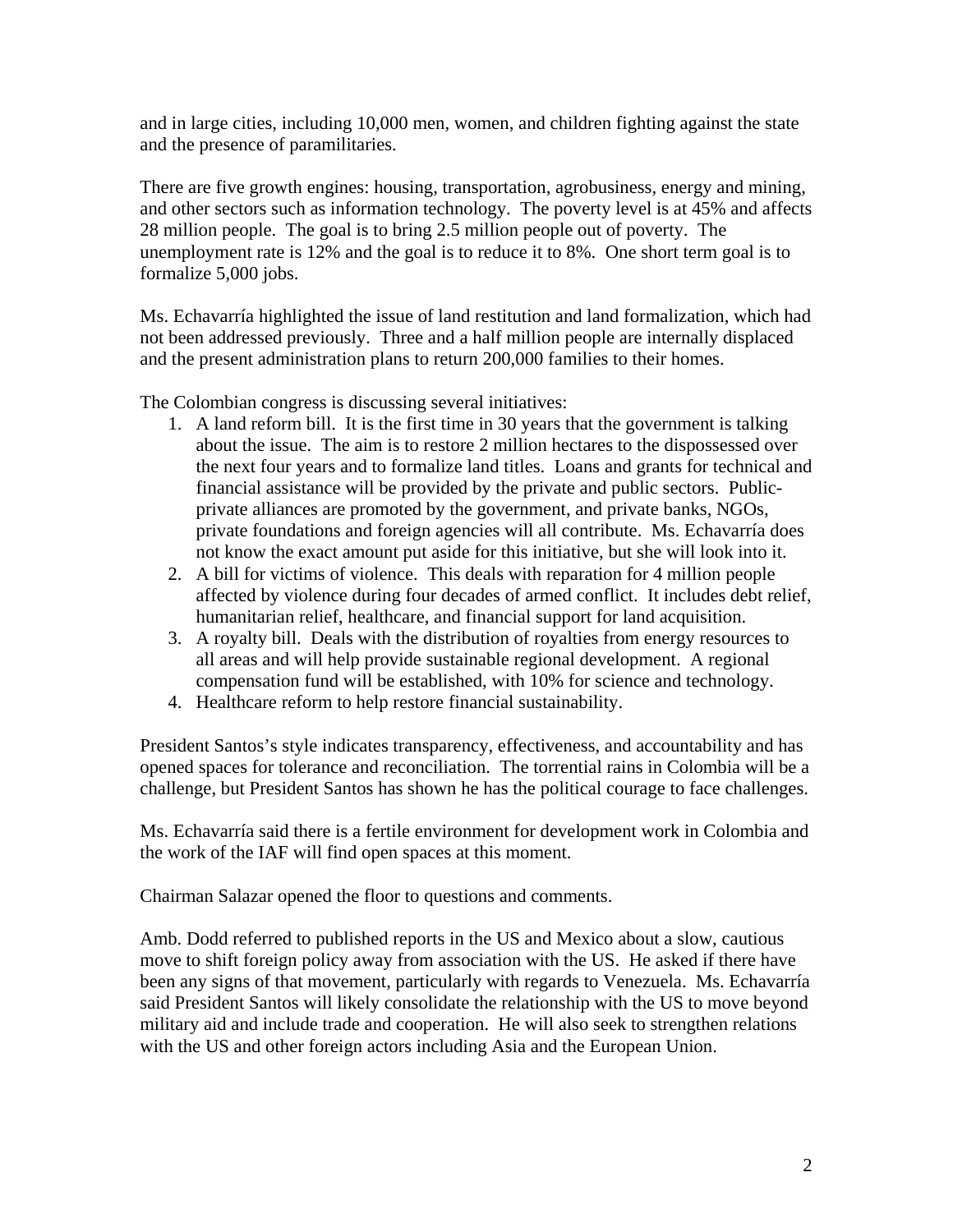Amb. Jones asked if President Santos was under internal domestic political pressure to diversify away from the US if the free trade agreement is not passed. Ms. Echavarría indicated that one of the pillars of President Santos's agenda is international integration. He is not diversifying away from the US, but there are other mechanisms besides the free trade agreement.

Ms. Echavarría said President Santos has shown support of local municipal government, which plays an important part in social development, and in particular rural development.

### **B. Mexico**

Amb. Jones said Mexico's economic outlook has improved in the last year. Banking institutions and governmental institutions supporting the economy are strong. There is a 4% growth in the GDP this coming year which is almost double what it will be for the US. Mexico has diversified trade but the US is still the big trading partner.

Political institutions are strong. Presidential elections will take place in 2012 and will probably be a very competitive campaign. Many political analysts point to a PRI win in 2012. The frontrunner is the governor of the state of Mexico, Enrique Peña Nieto. The PAN is having internal problems and is struggling to find a good candidate. As far as the PRD, it may depend on what Andrés Manuel López Obrador decides to do. Also, Marcelo Ebrard, the current mayor of Mexico City, has a good record to run on and may decide to be a candidate.

The security issues are mostly confined to seven or eight states in the north and northwest. Mexico is training an elite federal police force to take over the war against drug trafficking. Amb. Jones thinks that will lead to better results. Criminal groups have entered into extortion and kidnapping. Amb. Jones's personal judgment is that drug organizations will move to other countries in the region such as the Dominican Republic and Haiti in the next five years if the drug wars continue.

Chairman Salazar said he was surprised by Amb. Jones's bullish report on Mexico; Mr. Wallace concurred. Chairman Salazar opened the floor for comments and questions.

Amb. Dodd referred to an article in the Washington Post about Mexico drug violence and asked about the implications. Amb. Jones had not seen the article, but commented that the US has been weak on enforcement issues with respect to the shipment of money and arms to Mexico. The Justice Department is conducting specialized training for tracing and intercepting weapons, to include more pressure on gun shows.

Mr. Wallace noted that people are struck more by the quality of the violence than the quantity – that some of the most extreme forms of violence are a new development in Mexico. He recently spoke with Geronimo Gutierrez, Mexico's former Under Secretary of North American Affairs, who said there are so many guns and sophisticated weapons in Mexico that it does not make a difference. The real issue is about money; we are talking about billions of dollars.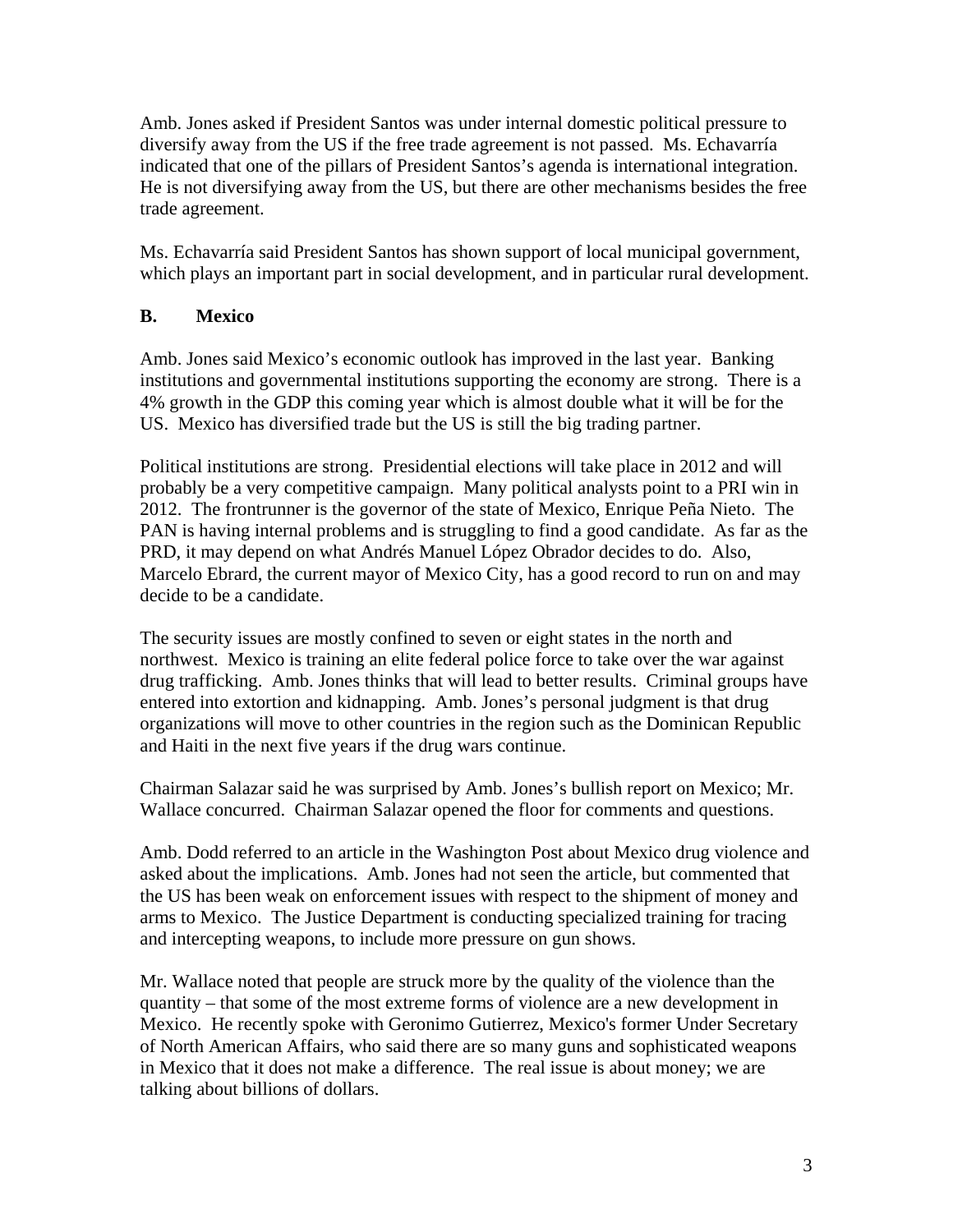Mr. Kaplan asked about migration and the role of drug traffickers, as moving people across the border is similar in some ways to moving goods. Amb. Jones said that business is down for coyotes; he considers the most effective policy is to go after employers in the US.

Ms. Hodges asked Amb. Jones if there were other sources aside from US embassy RSO's to help inform the decision-making on IAF funding in Mexico with regards to the security issue. Amb. Jones emphasized two points: (1) we should rely on local contacts, and (2) the IAF could focus on youth programs that encourage youths to stay in school and get involved with community activities that can give them meaning.

#### **C. Migration and Transnational Circuits – Significance for Mexico and the US**

Dr. Radding's presentation focused on two main objectives: (1) to describe the economic structures and sociocultural significance of migratory routes and transnational circulation (people, capital and goods) between the US and Mexico, as the gateway to Latin America; and (2) suggest possible ways the IAF could intervene.

Dr. Radding outlined the impacts of migratory labor in North Carolina, and migratory circuits and communities of origin in Mexico. She noted the responses of the government and the private sector to each.

Dr. Radding described in detail the economies of migratory circuits in the US, highlighting North and South Carolina, in terms of demography, social impacts and macro-economics.

The economies of migratory circuits in Mexico were analyzed in terms of demography, communities and domestic economies. This includes the benefits and challenges with remittances. The governmental response on the US side encompasses border control, employer sanctions, and the virtual and physical wall at the border. On the Mexico side, the government has created a "3 for 1" funding program to manage the flow of remittances. It also established a network of consulates to provide services to migrants in the US through national identity cards and educational programs, among others.

In Mexico, the Ministry of the Economy (infrastructure; job creation) and the Ministry of Social Development ("3 for 1" program) have dedicated funds to social and economic development in areas of high poverty. Specific examples were given of civic organizations, NGOs and humanitarian organizations in Mexico and the US that support migrants.

In conclusion, the programs initiated by the government, civic associations and NGOs in Mexico allow for targeted investment. These coincide with the IAF's guidelines to promote economic development, productivity and community solidarity, not only in Mexico, but in other Latin American countries. These programs serve to unite resources from different entities; evaluate the accountability of administered funds; generate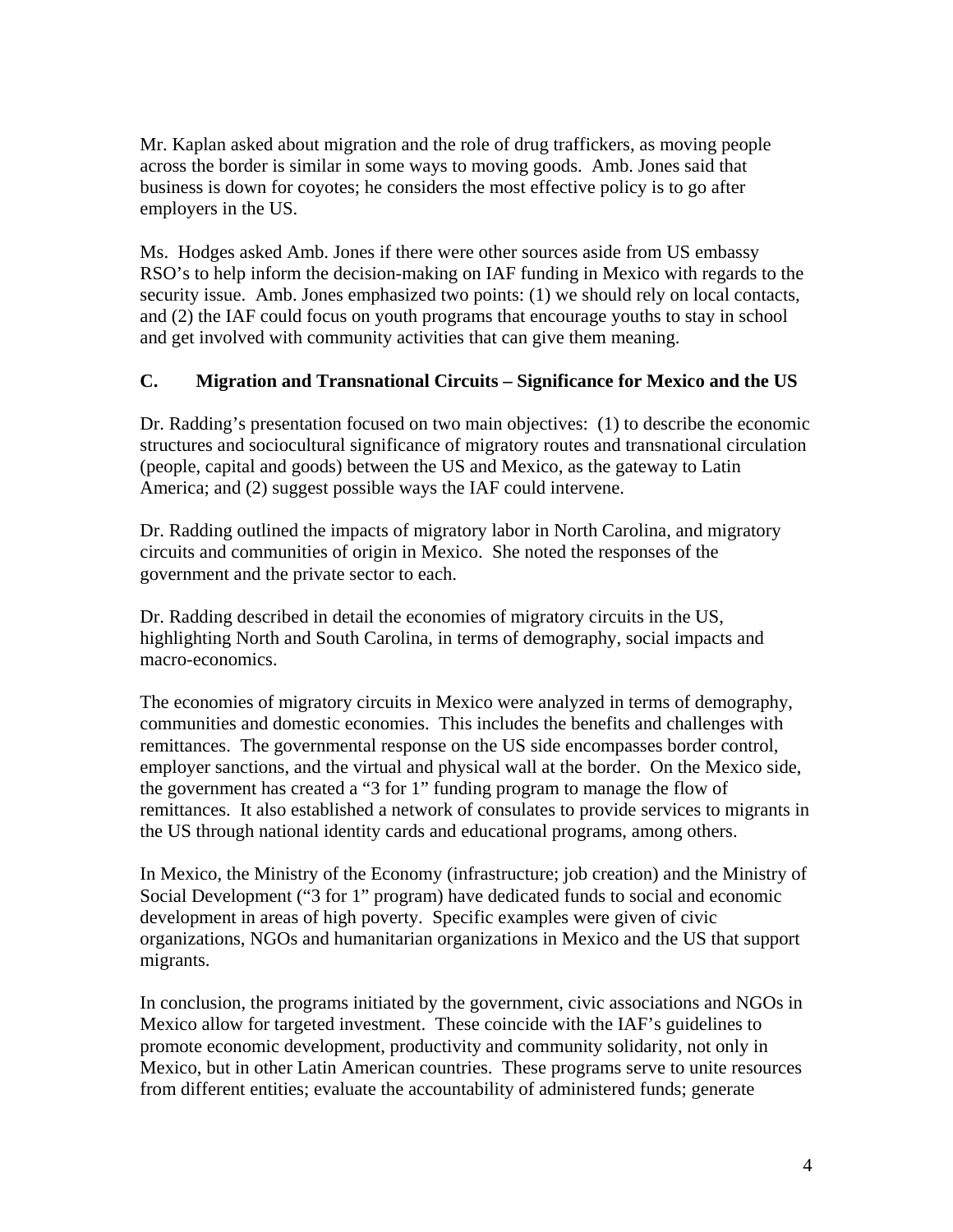employment and sources of income in Mexico; and recognize that migratory networks continue to grow and economic disparities will be mitigated by development projects.

Board members thanked Dr. Radding for her presentation. Ms. Arnold added that the report is clearly articulated and has media relevance.

**Follow-up:** Staff will circulate copies of the presentation to Board and Advisory Council members.

### **D. Haiti**

Chairman Salazar asked Advisory Council member Dumas Siméus and Board Member Jack Vaughn to give their thoughts about the situation in Haiti.

Mr. Vaughn just returned from Haiti where he met in the town of Léogâne, west of the capital, with local staff of an organization that is constructing wells. Protests related to the November 28 elections caused people to take to the streets, cause roadblocks and burn tires. They locked down the capital and the airport was closed. While he was always safe, Mr. Vaughn was unable to leave the country when originally planned.

Mr. Siméus described the political situation in Haiti which is currently at a gridlock with respect to the presidential elections. While visiting Haiti over the last several months, even when he was a presidential candidate, Mr. Siméus listened to the people. He highlighted three main points from his discussions with Haitians:

- 1. The Haitian people do not want the Haitian government anymore because it does not serve the people. They feel their situation is getting worse.
- 2. They do not want elections for presidents or congress people.
- 3. Since only international organizations showed up after the earthquake, we should give the country to international organizations.

Mr. Siméus offered his personal suggestion to put everything on hold. First, allow President René Préval to complete the remaining weeks of his term. Then a committee comprised of Haitians living in Haiti and elsewhere, members of European communities, Canada, and the US would give options on how to govern the country – such as putting the country under a protectorate – and let the people decide.

### **IV. ROLE OF ADVISORY COUNCIL**

The following reflections were presented as input to help define more clearly the role and means of engagement of the advisory council. Three members of the Advisory Council were present for this discussion.

• Ms. Echavarría, Ms. Radding and Mr. Siméus agreed that being on the Advisory Council has been a rewarding experience.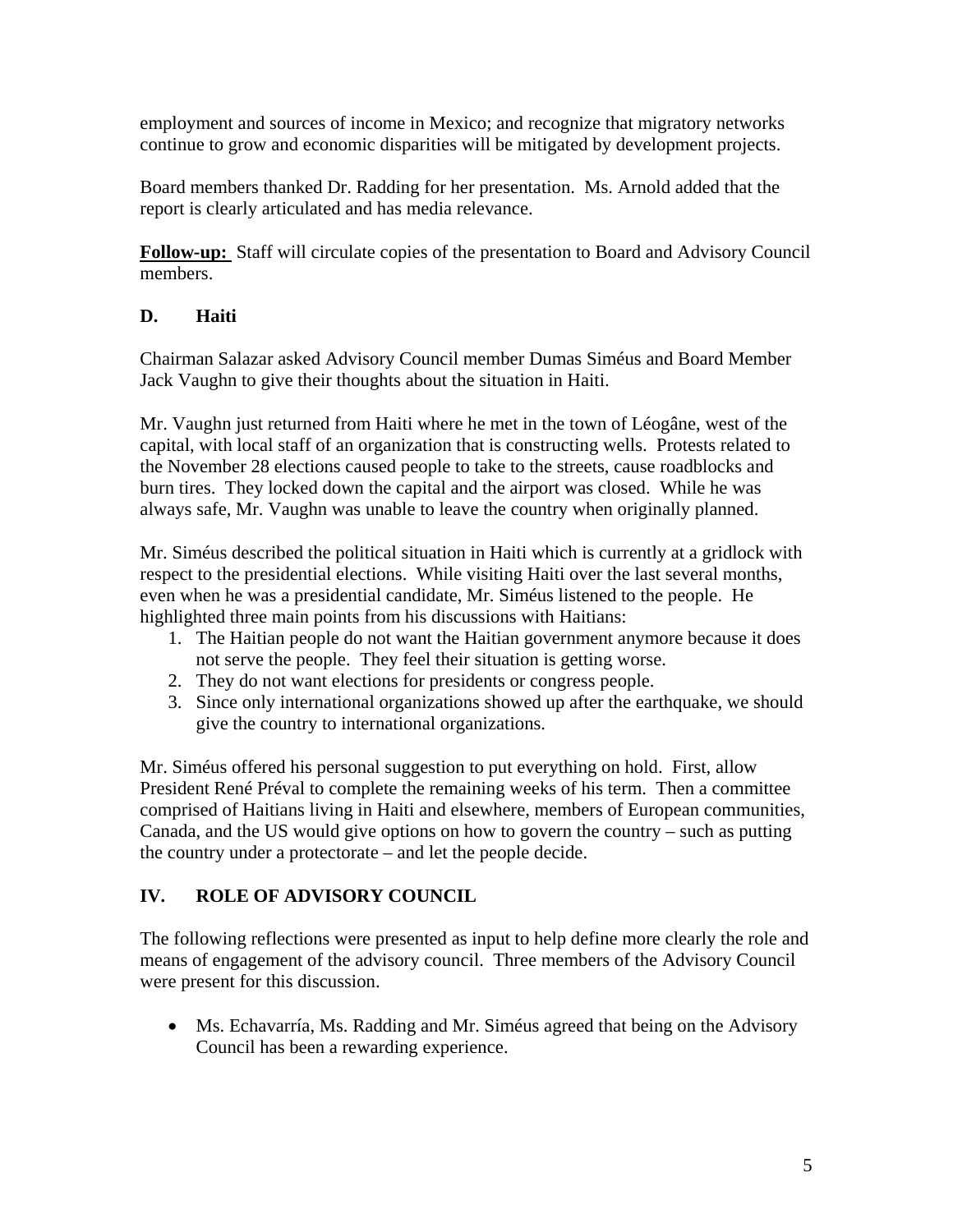- Individual Advisory Council members' presentations at Board meetings have been very useful to the Board and senior management. This is consistent with the first point in the council's charter.
- The Board could ask the Advisory Council to tackle a specific issue of particular interest to the IAF.
- There may be ways for Advisory Council members to engage with staff between Board meetings. To this end, individual members could be engaged in activities or areas where they have particular knowledge or experience. They could be helpful in reviewing projects proposed for IAF funding or visit IAF funded groups to take advantage of topical interests.
- We could have an issue of the IAF journal devoted to articles by Advisory Council members and former fellows. Or we could invite them to write an op-ed about the Foundation. Staff circulated a recent positive article written about the IAF in the Las Cruces Sun-News (though not by an Advisory Council member).
- Staff mentioned a few examples where Advisory Council members helped disseminate the IAF's programs. They also cited examples where members helped establish links with the private sector.
- The budget is a huge issue across the government in the next two years. We should be careful about adding costs, and we should set expectations reasonably.
- The procedural change to summary meeting minutes will also help keep Advisory Council members informed.

The following reflections were presented as input for selecting a new Advisory Council members other than those already specified in the Advisory Council's charter.

- The Advisory Council is an important resource to the IAF and should be aligned with the agency's strategic plan. It might be helpful to include media or public relations expertise on the council. Political experience would also be important in helping to frame our work to political audiences.
- At a time when the direction for foreign aid is changing, it is useful to have an outside picture from the Advisory Council.
- The Advisory Council should reflect important constituencies in the region, perhaps from Mexico or Central America.
- In view of the large number of IAF fellows (over 1,000), perhaps we should include a fellow on the Advisory Council. Although not related to the Advisory Council, perhaps we should try to raise funds from the fellows to support the IAF's work.

### **Follow-up and next steps:**

• The Board asked Mr. Kaplan to take the discussion into account and consult with Board and current Advisory Council members as necessary to present a proposal for the new Advisory Council at the March 2011 Board meeting.

### **V. PRESIDENT'S REPORT**

**A. 03/29/10 to 10/31/10**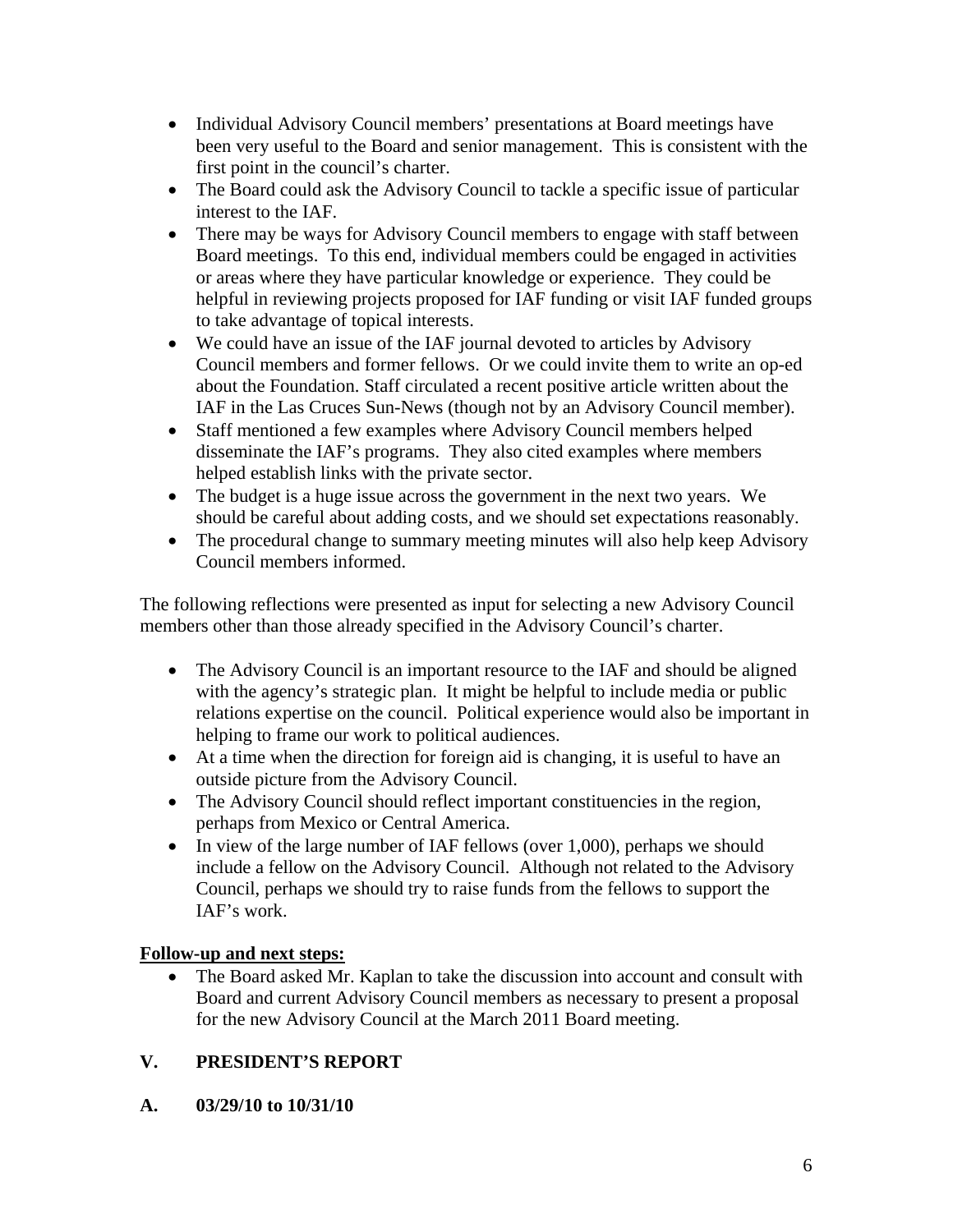Ms. Kolko presented the Interim President's report covering the period since the last Board meeting (March 29, 2010) to October 31, 2010.

In FY10, we funded 75 new grants and amended 46 grants throughout 21 countries. We had almost \$1 million worth of projects ready to fund but we ran out of money, so we were able to fund them in October due to SPTF. In FY10, grantees raised \$3.6 million beyond the counterpart promised in grant agreements.

Impact evaluations were conducted on five projects that ended five years ago in Guatemala, El Salvador and Bolivia. A health community project in Guatemala that was funded in 2005 is continuing its activities now funded as part of the government of Guatemala's regular health services, and there are impacts in terms of improved maternal and infant mortality rates. The El Salvador evaluation included 24 associations. In Bolivia, a group is working with alpacas and creating water reservoirs for the animals. Dr. Rodriguez-Stein emphasized that the evaluations help to empower the grantees and are a great resource for learning.

The IAF signed an inter-agency agreement with the State Department as part of the Inter-American Social Protection Network, where \$850,000 was transferred to the IAF. We are working with the Chilean and Paraguayan governments to provide technical assistance in creating and better managing social protection programs. The program could eventually spread to Mexico and Colombia.

The federal government is operating under a Continuing Resolution (CR) until December 18.

The IAF received a clean financial audit.

### **B. 11/01/10 to Present**

Before joining the IAF, Mr. Kaplan met with former presidents of the IAF to get advice from them. He also invited all IAF staff to email him and provide input, and he heard from almost everybody. Mr. Kaplan highlighted a few common themes.

- 1. How passionate and committed the IAF staff is. This is a great resource and a challenge as well.
- 2. We are siloed to a surprising extent. We tend to think in terms of country-bycountry programs but we do not systematically collect and apply learning and experience across countries.
- 3. The whole has to be greater than the sum of its parts. It is not just about what happens in each community, but what we learn from that and share with others.

Mr. Kaplan highlighted three challenges: (1) need to break down the silos and get the whole agency working together more effectively; (2) communications – how to get the IAF message out more strategically; and (2) using all resources effectively.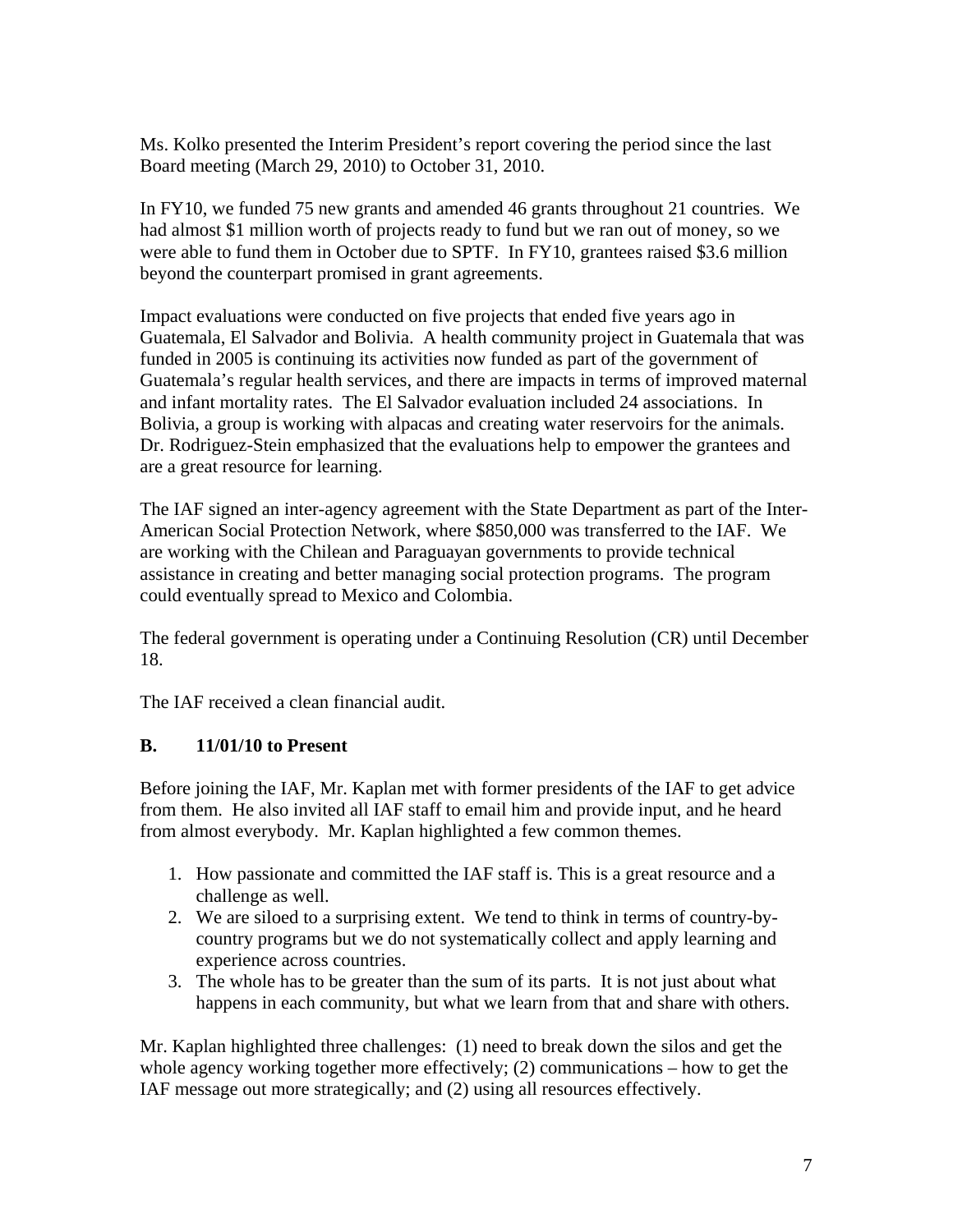Mr. Kaplan recently met with two US ambassadors to the region, who sought meetings with us while they were in town last month – Amb. Vilma Martinez (Argentina) and Amb. Raul Yzaguirre (Dominican Republic). Mr. Wallace said we should be proactive and invite the ambassadors to meet with us as a normal course of business. Ms. Echavarría said Colombia has a new US ambassador, P. Michael McKinley, and said he would probably be interested in learning about the IAF.

**Follow-up:** Mr. Kaplan will discuss with Assistant Secretary Arturo Valenzuela the possibility of scheduling a briefing with each new ambassador as they go through the confirmation process.

### **VI. IAF PROGRAM ACTIVITIES**

#### **A. Central America and Mexico**

In Central America, a few of the most exciting topics are transnational programs around migration and development.

In El Salvador, Asociación Cooperativa de Producción Agropecuaria La Alternativa (ACPALA) works with fruit processing farmers [ES-242]. They have generated a partnership with the El Salvador – US Chamber of Commerce to strengthen their strategic plan and have been able to match some of our funding. The project deals with a combination of key themes.

A planning grant was awarded to Salvadoreños en el Mundo, a network of migrants living in the US, Europe and Australia [ES-243]. Through personal connections they use remittances to support local associations in El Salvador. We are supporting their strategic planning exercise to help them decide their priorities.

Ms. Wheeler suggested a role for the IAF as a longer term development approach could be working with hometown communities and diaspora supporters. We have supported close to 25 bi-national projects in the last 10 years.

We have not received too many youth proposals from Mexico, but we have received some from Central America and are supporting some interesting projects there.

Mexico is becoming a voice in environmental matters. Tlachinollan Grupo de Apoyo a los Pueblos Indios de la Montaña provides legal assistance and is undertaking a grant related to land use and natural resource management [ME-503]. The group is based in Guerrero and they are looking at environmental issues.

Mr. Wallace mentioned the Mexican American Leadership Initiative which is modeled on an initiative with the Pakistan diaspora. The State Department asked the US–Mexico Foundation to raise significant funding from the business community to fund projects in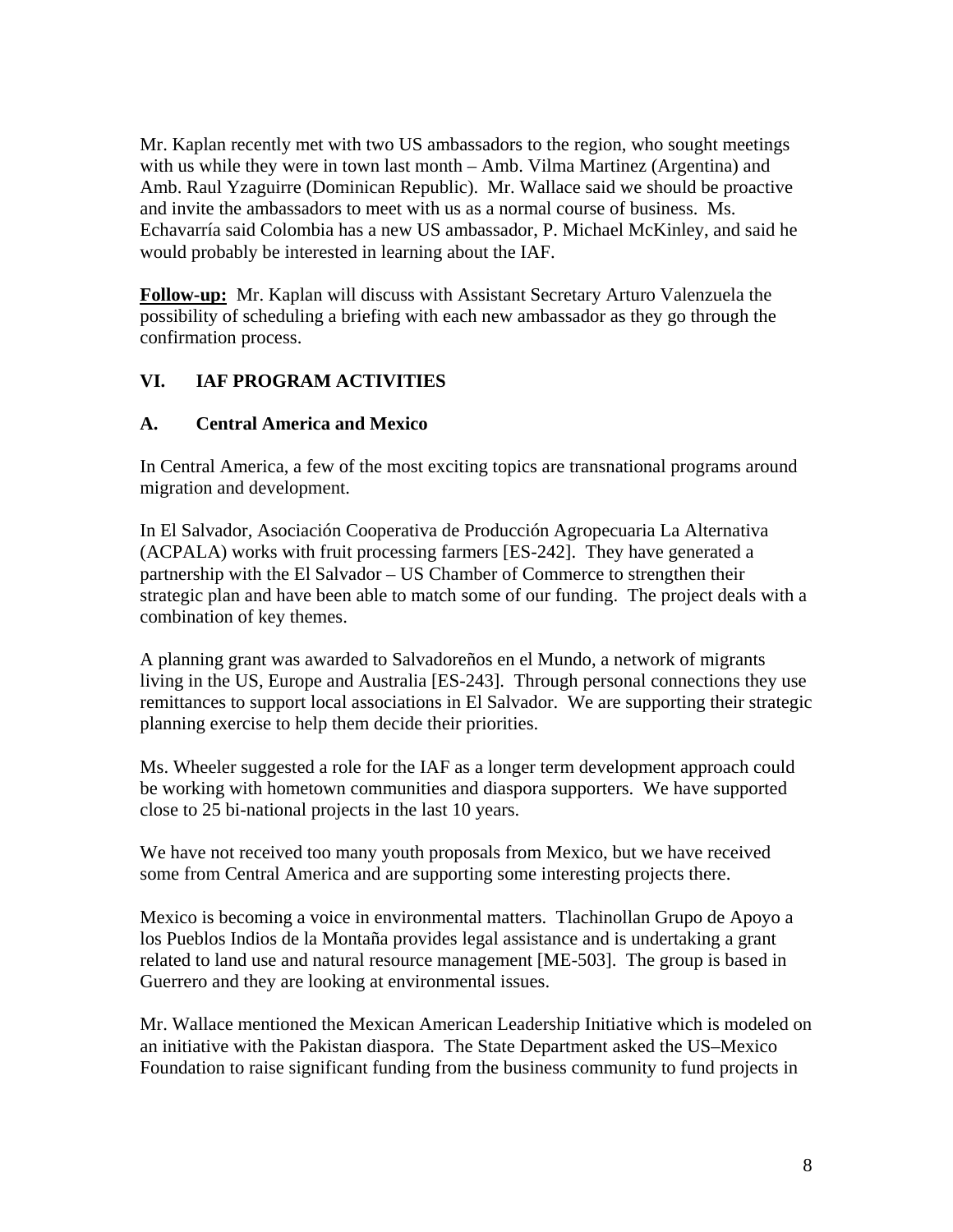Mexico. Jim Polsfut has become the President and CEO of the US–Mexico Foundation; Mr. Wallace encouraged the IAF to be in touch.

#### **B. South America and Caribbean**

IAF grantee Fundación Pro Vivienda Social from Argentina was one of three winners of the Ashoka Changemakers Leveraging Business for Social Change competition.

Foundation Representatives are considering new projects in Brazil, Peru, Argentina, and Bolivia, among other countries. Some themes are water management and the environment. In Colombia, themes include the environment, especially in the Pacific coast; Afro Colombian youth; local government; and agricultural diversification.

As far as funding in Venezuela, we have tried different tactics but are still unable to obtain visas. We have six active grants there and contractors on the ground. RedEAmérica has corporate members in Venezuela.

Themes for the two new grants in Haiti are the diaspora; issues related to the aftermath of earthquake; moving from Port-au-Prince back to rural areas; getting children back into schools; cultural expression; women and youth.

Mr. Siméus said that, given the cholera outbreak in Haiti, the need for water is more pronounced than ever. He asked what the IAF will do to provide clean water. Is the IAF involved in drilling wells or helping communities get water? In terms of education, part of the IAF mission should be to help build vocational schools so that kids can learn a trade and then find work.

Mr. Wright said the IAF is a responsive agency, not a proactive agency. We support institutions and fund specific projects.

Mr. Vaughn said that clean, potable water is foundational for economic development. He would encourage the IAF to look at smaller grants in the area of sanitation and water. Mr. Kaplan said that drilling wells is the easy part, and that the real challenge everywhere is keeping water systems running, which takes managerial capacity and designing systems with communities' real capabilities in mind. The IAF's added value has to do with our ability to assess community capacities and then build on them.

Mr. Vaughn suggested another area where we might engage in Haiti is with civil society that developed within the tent communities. A third possibility is job development in trash collection, sorting and recycling.

### **VII. OPERATIONS**

#### **A. 40th Anniversary Activities**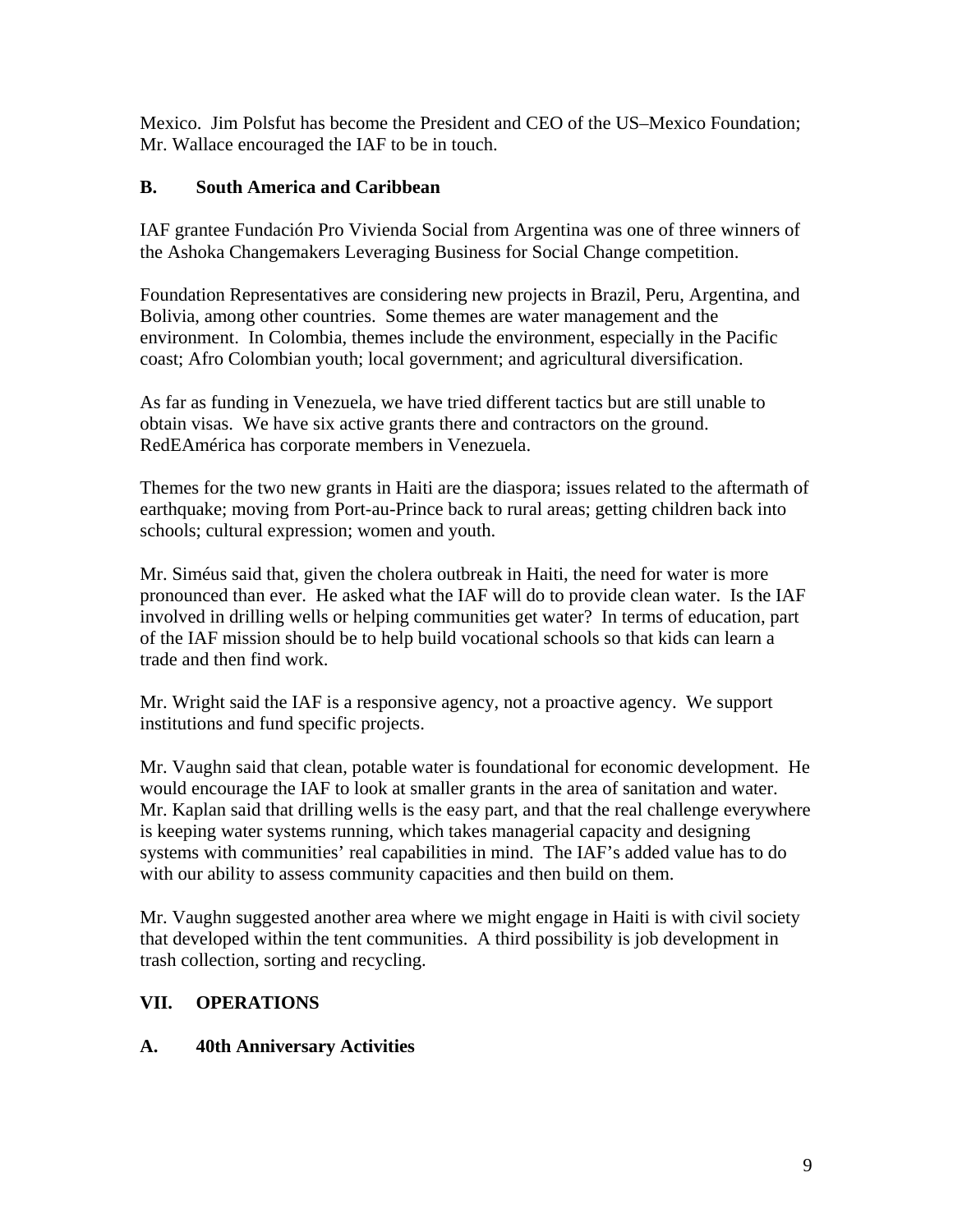Ms. Kolko thanked Advisory Council member Rita Di Martino for her assistance with the events in New York related to the IAF's 40<sup>th</sup> anniversary. The IAF also held a successful event at the Smithsonian National Museum of the American Indian in June 2010. In November, we invited several IAF grantees to participate in a series of events in Albuquerque, New Mexico focused on the successes of preserving heritage through development as highlighted by the work of indigenous artisans who are improving the lives of their families and communities through the sale of high-quality crafts.

Mr. Wallace suggested reviewing these events to see if they accomplished what we intended and to use lessons learned for future commemorative occasions.

**Follow-up:** Ms. Kolko will organize a review.

### **B. IAF Web site Update**

After a long process, the new IAF Web site was created by the Government Printing Office (GPO) and we received notice that the site meets security requirements. GPO is in the process of transferring the content into the new site. We expect to launch the new Web site in mid-January; it will initially be available as a link in the current site and they will run concurrently for a few months.

## **C. Fellowship Program**

Fifteen new fellowships were awarded in the last cycle. At a previous Board meeting, it was suggested that the fellows could post their dissertations. At their mid-year meeting in February, the fellows expressed reservations due to piracy. The fellows prefer to be contacted by those interested in their research.

Dr. Radding explained there are two phases: (1) when the dissertation is defended and (2) when the dissertation is filed. After the latter has taken place, then the document can be copyrighted and should then be accessible to any interested party. The process takes a few weeks.

There was discussion that the IAF should incorporate the fellows' research into our strategic plan. We spend about \$500,000 annually on the fellows program and we should leverage those resources.

**Follow-up:** We should accelerate the process of locating past fellows with the aim of creating a Fellows Network to support the IAF's work.

### **D. Publications and Marketing Materials**

GPO entered two publications developed by the IAF, the environmental brochure and the 2009 annual report, in the Blue Pencil competition for superior government publications. News releases announcing IAF's 2010 awards in 20 countries were forwarded to the Bureau of Western Hemisphere Affairs of the US Department of State for distribution by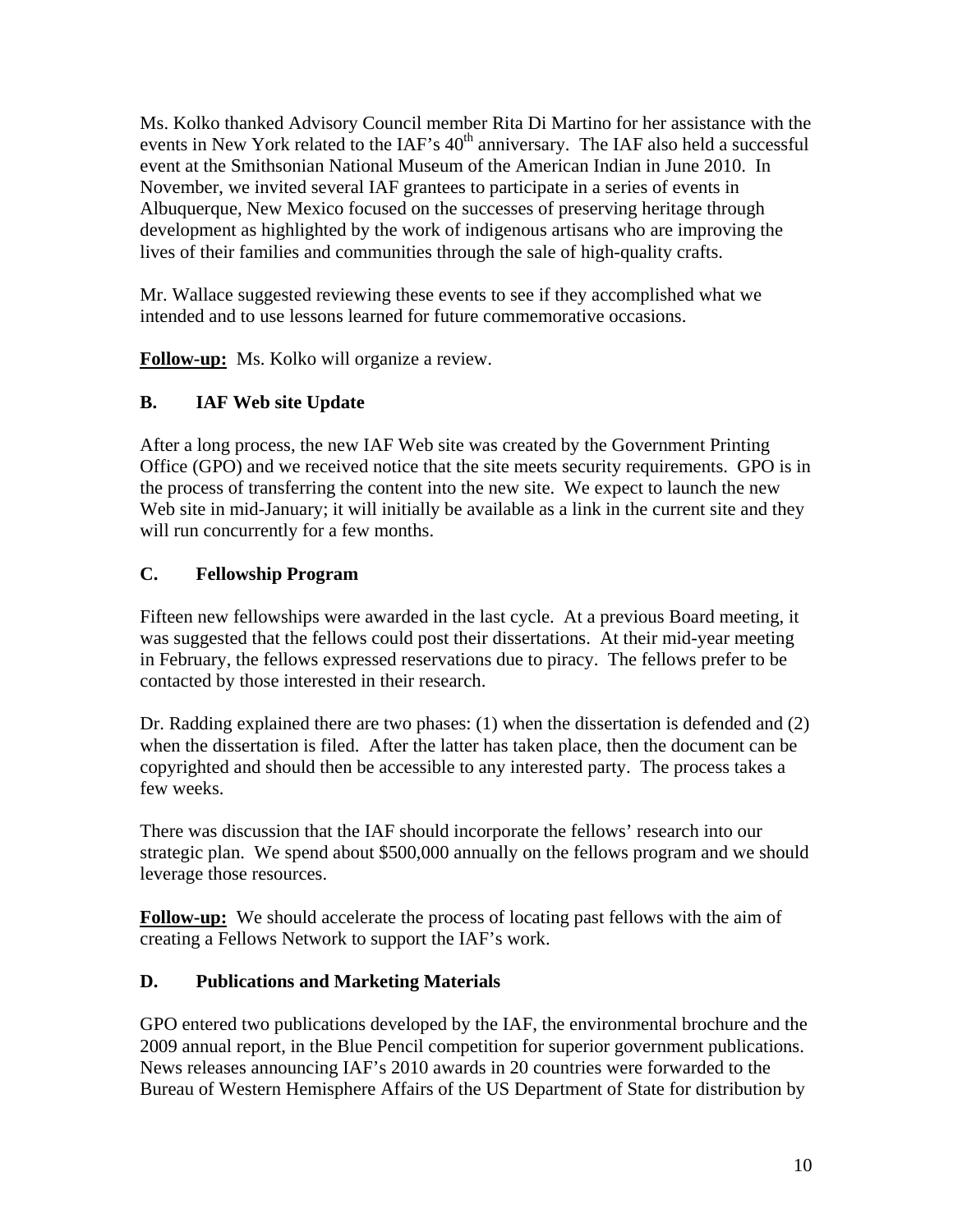the respective US Embassies. The 2010 journal was adapted to include an update on Haiti.

Mr. Wallace suggested we send the brochure highlighting IAF's work in the environment to environmental organizations, along with a personal note from Mr. Kaplan.

### **E. Fiscal 2010 Report**

We were able to meet our critical needs for FY10. OMB received the IAF's FY12 submission; our request was \$30 million. The IAF is still awaiting the final mark to be included in the President's FY12 budget.

## **VIII. CONGRESSIONAL AFFAIRS**

### **A. Overview**

There have been changes on the Hill, not just in terms of the recent elections but also in terms of key staff changes, and we are working to establish relationships. Mr. Wallace suggested we should meet with Senator Marco Rubio.

Foreign assistance will be a tough industry in the next few years. The key is articulating what it is about the IAF carrying out our mission that is relevant and that other funders are not capable of achieving.

In response to the New Mexico events, we received letters of recognition from Senator Jeff Bingaman and Congressman Martin Heinrich.

Congressional Affairs is setting up meetings to introduce Mr. Kaplan on the Hill.

Mr. Siméus asked if we encourage Members of Congress to visit IAF projects when they are traveling to the region. Mr. Vaughn asked if we could invite Congressional staff or Members to participate in the annual Board trip. Ms. Hodges said Congressional Members and staff have visited IAF projects in the past. Scheduling is the main challenge. We should also be mindful of the public relations image of Board trips in this challenging time of budget cuts. Congressional staffers may develop vocal opinions about whether or not they are necessary at all.

### **B. FY11 Budget Status**

There are currently two options under consideration for FY11. The first would be a yearlong Continuing Resolution, which would keep the FY11 budget at the FY10 budget level of \$23 million.

Another option would be an omnibus package with the possibility of a \$25 million mark for the IAF. The Senate appropriations committee has included report language to establish a \$2 million fund in honor of outgoing Senator Christopher Dodd ("Dodd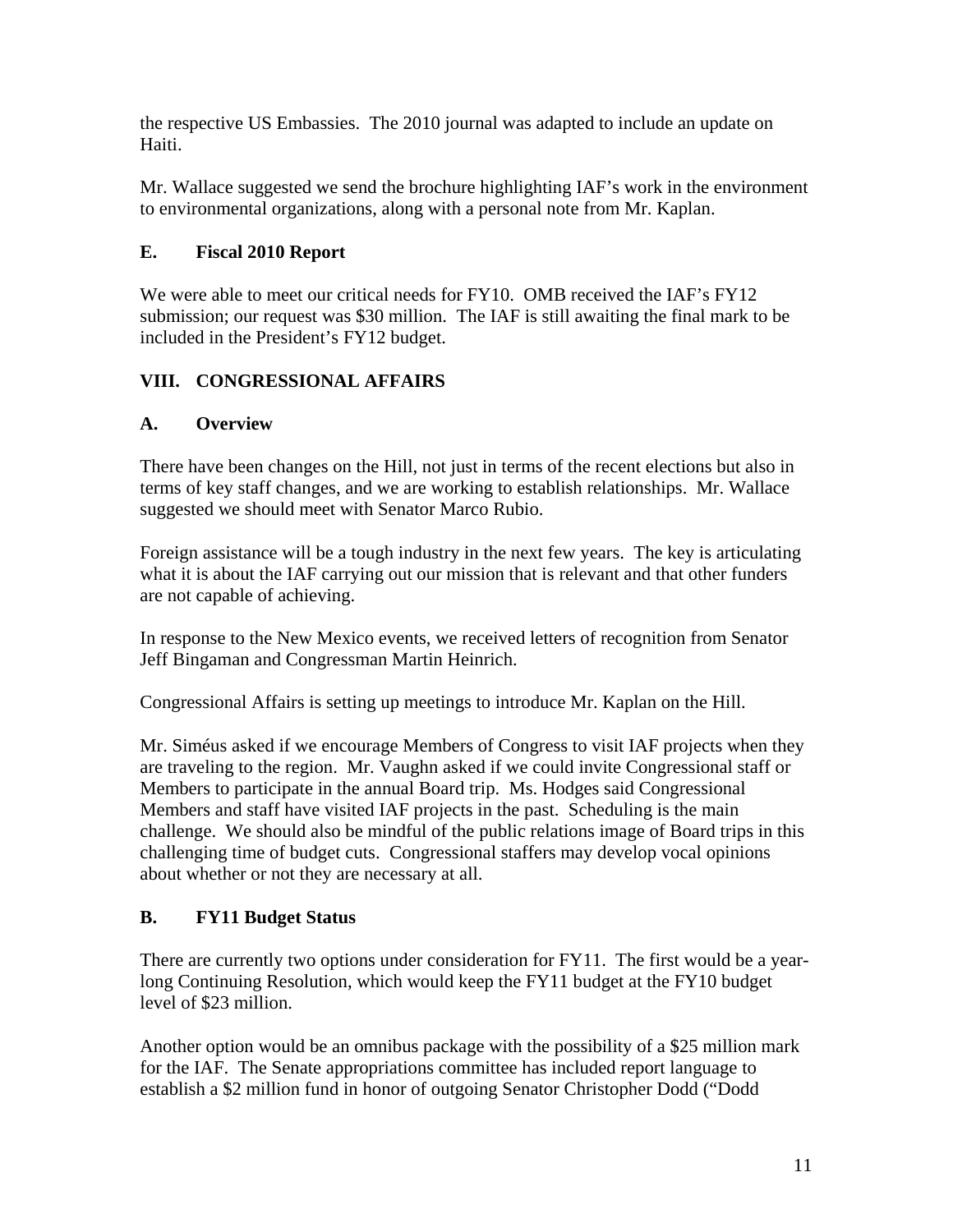fund"). The IAF or USAID could be selected to administer the Dodd fund. However, if the government proceeds on a Continuing Resolution, the Dodd fund would not be established during FY11.

## **C. FY12 Congressional Budget Justification**

The Office of General Counsel/Congressional Affairs is gearing up its work on the FY12 Congressional Budget Justification.

# **IX. REDEAMÉRICA**

RedEAmérica held its annual meeting in Lima in August. Executive Director Margareth Florez met with IAF senior staff and Foundation Representatives in September. Mr. Kaplan has been invited to participate in a RedEAmérica seminar in Cartagena in March 2011. He will also meet with their board of directors.

RedEAmérica is interested in a memorandum of understanding with the IAF which could function as a credibility certificate. They have disbursed \$850,000 of the MIF grant that was awarded to them. The diplomado program is going well.

Mr. Wallace emphasized the key point of scalability. The IAF was the stimulus to get RedEAmérica going. The IAF has opportunities to show how we are different and there is great potential, but there have also been challenges. RedEAmérica needs to be a critical part of the IAF's strategic plan.

Mr. Vaughn mentioned that we tried to leverage dollars when we met with domestic groups, but there were challenges. He would encourage us to have representation at the Council on Foundations events. Ms. Wheeler said we did not participate this year, but some IAF staff did participate in the Grantmakers without Borders conference.

Mr. Kaplan will be reviewing and assessing the IAF's relationship with RedEAmérica. There has not been any definitive action yet, and he will take time to consider the topic going forward.

**Follow-up**: Mr. Kaplan will report to the Board after his meeting with RedEAmérica's board in March.

# **X. DISCUSSION / IAF GOING FORWARD**

Mr. Kaplan described the strategic planning process which will begin this year. In an effort to crystallize our expertise, we are taking an inventory of thematic expertise. One of the challenges is to bring more of a strategic orientation to the kinds of grants we fund in terms of what we want to learn.

Another important point is fundraising. While we are not ready to go there yet, we may be going to corporations and foundations looking forward.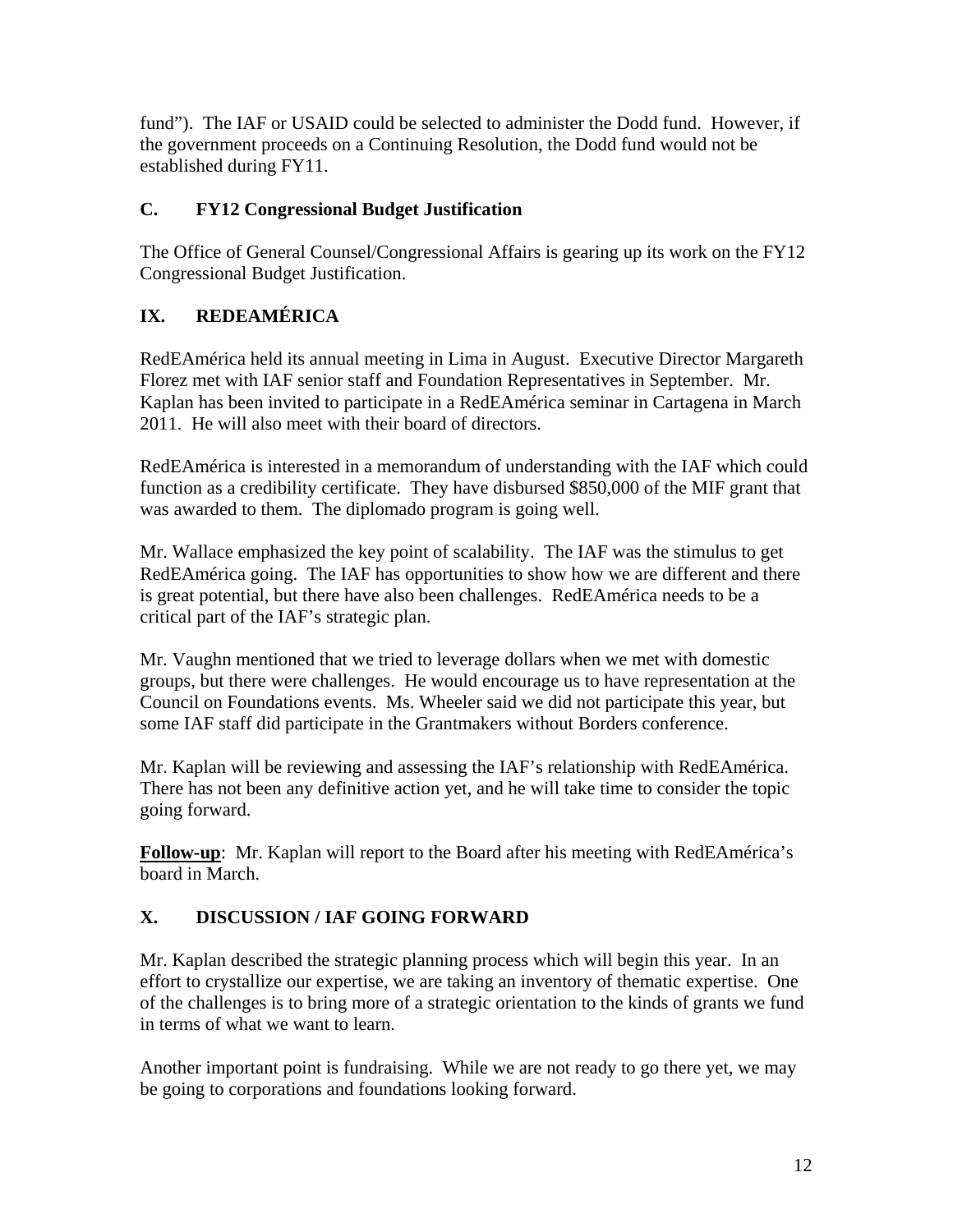Mr. Kaplan emphasized the importance of being strategic in our communications. He has been pushing hard for the new IAF Web site to be completed.

Mr. Kaplan will be leaning on the Board over the next months. Amb. Dodd said Board members can think individually in the months ahead. Further down the road, we should spend time as a group on fundraising.

Chairman Salazar said former IAF president Larry Palmer had mentioned that organizations like the MCC might contribute to the IAF. Mr. Kaplan and the Regional Directors recently met with the CEO of MCC, Daniel Yohannes. It is not likely the MCC would contribute to the IAF. In fact, they are reducing their presence in Latin America.

Mr. Kaplan and staff also met with Mark Feierstein, the USAID Assistant Administrator for Latin America and the Caribbean. USAID is focusing its work on a few global initiatives (Food for the Future, Global Health Initiative, Climate Change), and staff were interested in hearing the IAF's experience at the community level. They commented that USAID's small grants tend to be much larger than the IAF's average grant.

Mr. Kaplan met with the Peace Corps Director, and has requested a meeting with the Overseas Private Investment Corporation.

It is important to highlight our partnerships. Chairman Salazar asked if we have partnerships with the Inter-American Development Bank. Mr. Kaplan said there may be some ad hoc initiatives where we are working together, but nothing systematic, which would be more difficult and probably more symbolic than practical.

**Follow-up:** For the March 2011 Board meeting, discussion points and questions will be posed to the Board as part of the strategic planning process. It is anticipated that the process will be completed by the end of the fiscal year.

Amb. Dodd expressed special recognition to Ms. Hodges and her staff. Chairman Salazar and the Board complimented and thanked Ms. Hodges for organizing a thorough and effective presidential search process. It was done professionally and with positive results in selecting Mr. Kaplan as the new IAF president.

### **XI. NEXT MEETINGS**

The next Board meetings are scheduled for Monday, March 28, 2011; Monday, September 26, 2011; and Monday, December 12, 2011.

With respect to the June 2011 site visits, Chairman Salazar said we do not need to decide today where they would take place. If we decide the location by March 2011, there is enough time to plan the trip. Chairman Salazar noted there are some concerns with the federal budget being cut. Mr. Wallace said perhaps Board members could take care of